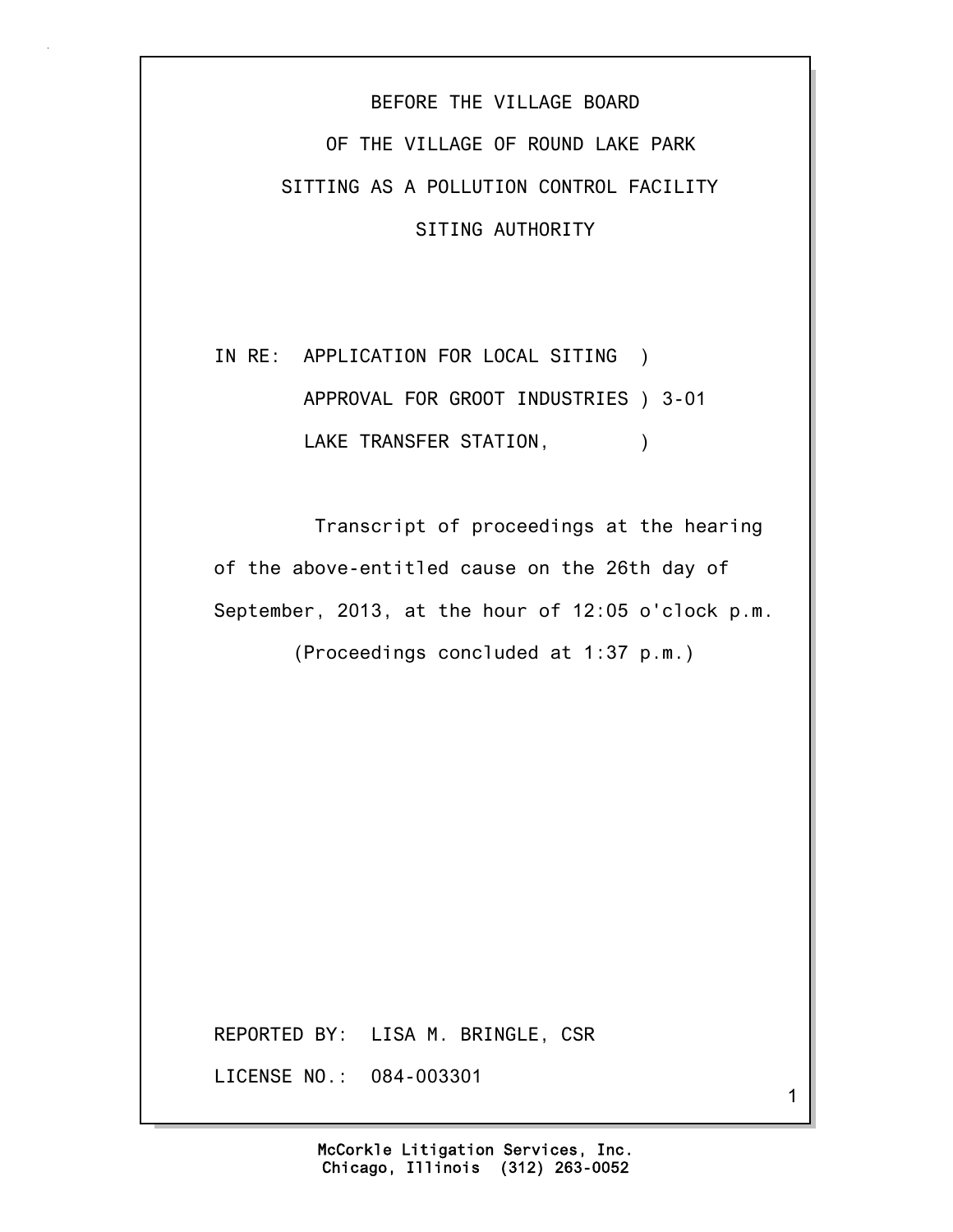| $\mathbf 1$    | APPEARANCES:                         |   |
|----------------|--------------------------------------|---|
| 2              | SCHIROTT, LUETKEHANS & GARNER, LLC,  |   |
|                | BY: MR. PHILLIP A. LUETKEHANS        |   |
| 3              | The Hearing Officer;                 |   |
| $\overline{4}$ | MUELLER, ANDERSON & ASSOCIATES,      |   |
|                | MR. GEORGE MUELLER<br>BY:            |   |
| 5              | On behalf of Groot Industries;       |   |
| 6              | THE LAW OFFICES OF RUDOLPH F. MAGNA, |   |
|                | BY: MR. PETER S. KARLOVICS           |   |
| $\overline{7}$ | On behalf of Board of Trustees       |   |
|                | of the Village of Round Lake         |   |
| 8              | Park:                                |   |
| 9              |                                      |   |
|                | THE SECHEN LAW GROUP, P.C.,          |   |
| 10             | BY: MR. GLENN C. SECHEN              |   |
|                | On behalf of Village of Round Lake   |   |
| 11             | Park;                                |   |
| 12             | TRESSLER, LLP,                       |   |
|                | MR. STEPHEN T. GROSSMARK<br>BY:      |   |
| 13             | On behalf of the Village of          |   |
|                | Round Lake;                          |   |
| 14             |                                      |   |
|                | JEEP & BLAZER, LLC,                  |   |
| 15             | BY: MR. MICHAEL S. BLAZER            |   |
|                | On behalf of Timber Creek            |   |
| 16             | Homes, Inc.;                         |   |
| 17             | MR. LARRY M. CLARK                   |   |
|                | On behalf of the Solid Waste Agency  |   |
| 18             | of Lake County, Illinois.            |   |
| 19             | ALSO PRESENT:                        |   |
| 20             | MR. ROBERT CERRETTI, SR.,            |   |
|                | Village of Round Lake Park Trustee;  |   |
| 21             | MS. JEAN McCUE,                      |   |
|                | Village of Round Lake Park Trustee.  |   |
| 22             |                                      |   |
| 23             |                                      |   |
| 24             |                                      |   |
|                |                                      | 2 |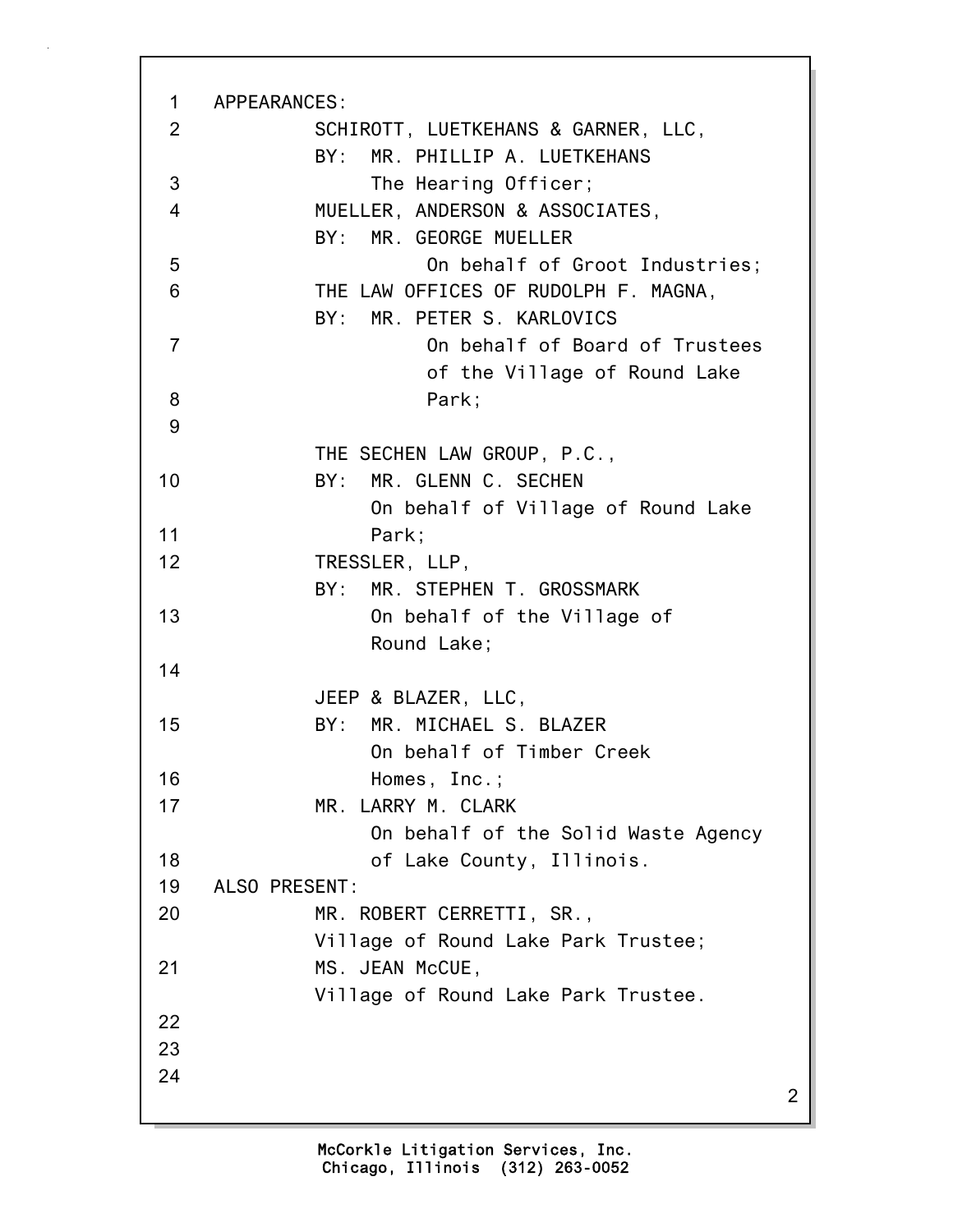3 1 2 I N D E X 3 4 WITNESS DX CX RDX RCX 5 BRENT COULTER 6 By Mr. Blazer 4 70 7 By Mr. Mueller 25 8 By Mr. Sechen 59 9 10 11 12 13 E X H I B I T S 14 15 NUMBER ID RECEIVED 16 TCH Exhibit 17 No. 5 8 76 18 No. 6 11 77 19 20 21 22 23 24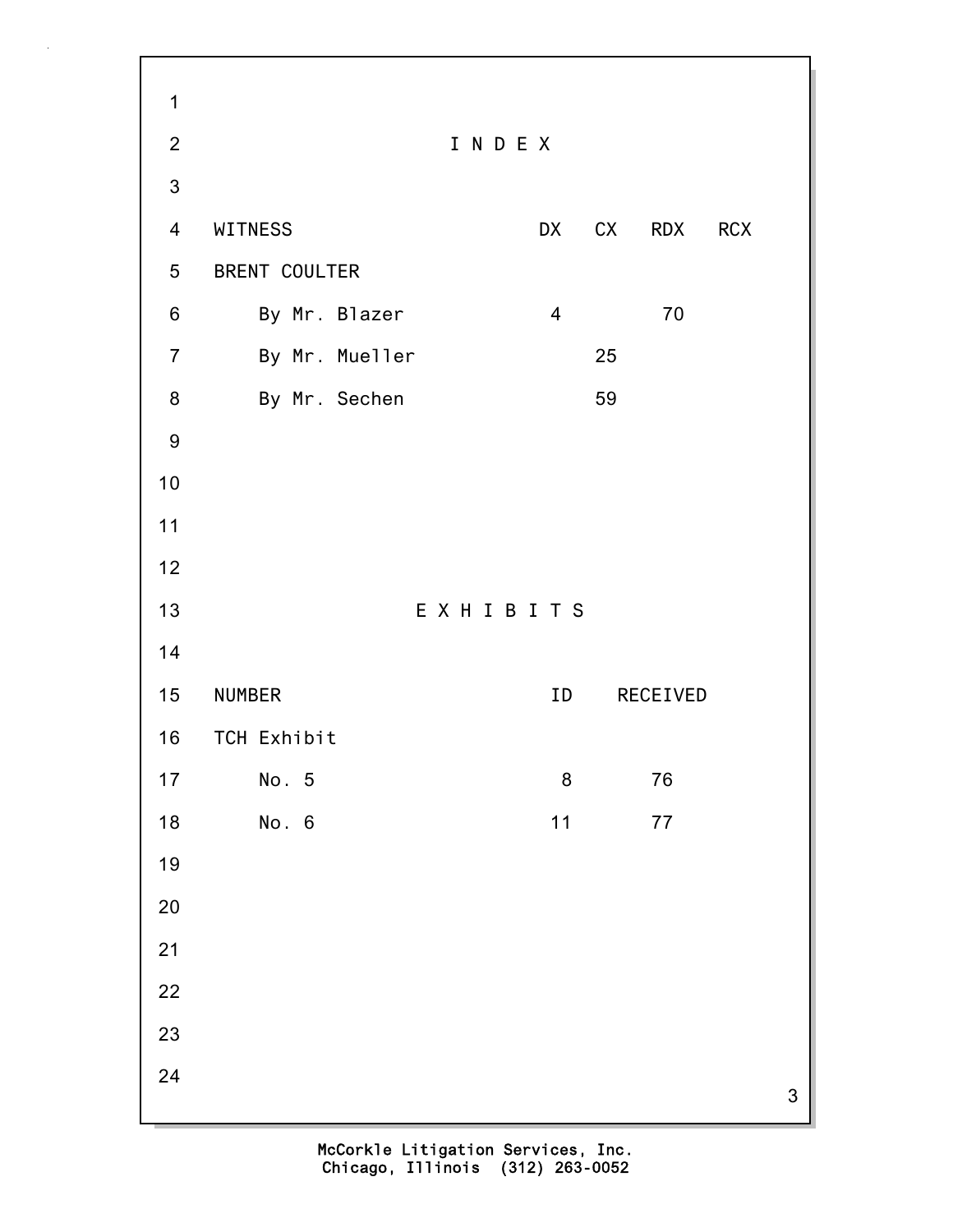4 1 THE HEARING OFFICER: Okay. I'll call the 2 hearing on the application for local siting 3 approval for Groot Industries Lake Transfer Station 4 before the Village Board of the Village of Round 5 Lake Park. I call that to order. Will the parties 6 please introduce themselves, Mr. Mueller? 7 MR. MUELLER: George Mueller for Groot 8 Industries. 9 THE HEARING OFFICER: Mr. Sechen. 10 MR. SECHEN: Glenn Sechen on behalf of Village 11 of Round Lake Park. 12 MR. KARLOVICS: Peter Karlovics on behalf of 13 the Village Board of the Village of Round Lake 14 Park. With me today are Trustee Bob Cerretti and 15 Trustee Jean McCue. 16 THE HEARING OFFICER: Mr. Blazer. 17 MR. BLAZER: Michael Blazer for Timber Creek 18 Homes. 19 MR. GROSSMARK: Steve Grossmark for Village of 20 Round Lake. 21 MR. CLARK: Larry Clark on behalf of the Solid 22 Waste Agency of Lake County. 23 THE HEARING OFFICER: Before we get started 24 with Mr. Blazer's witness, are there any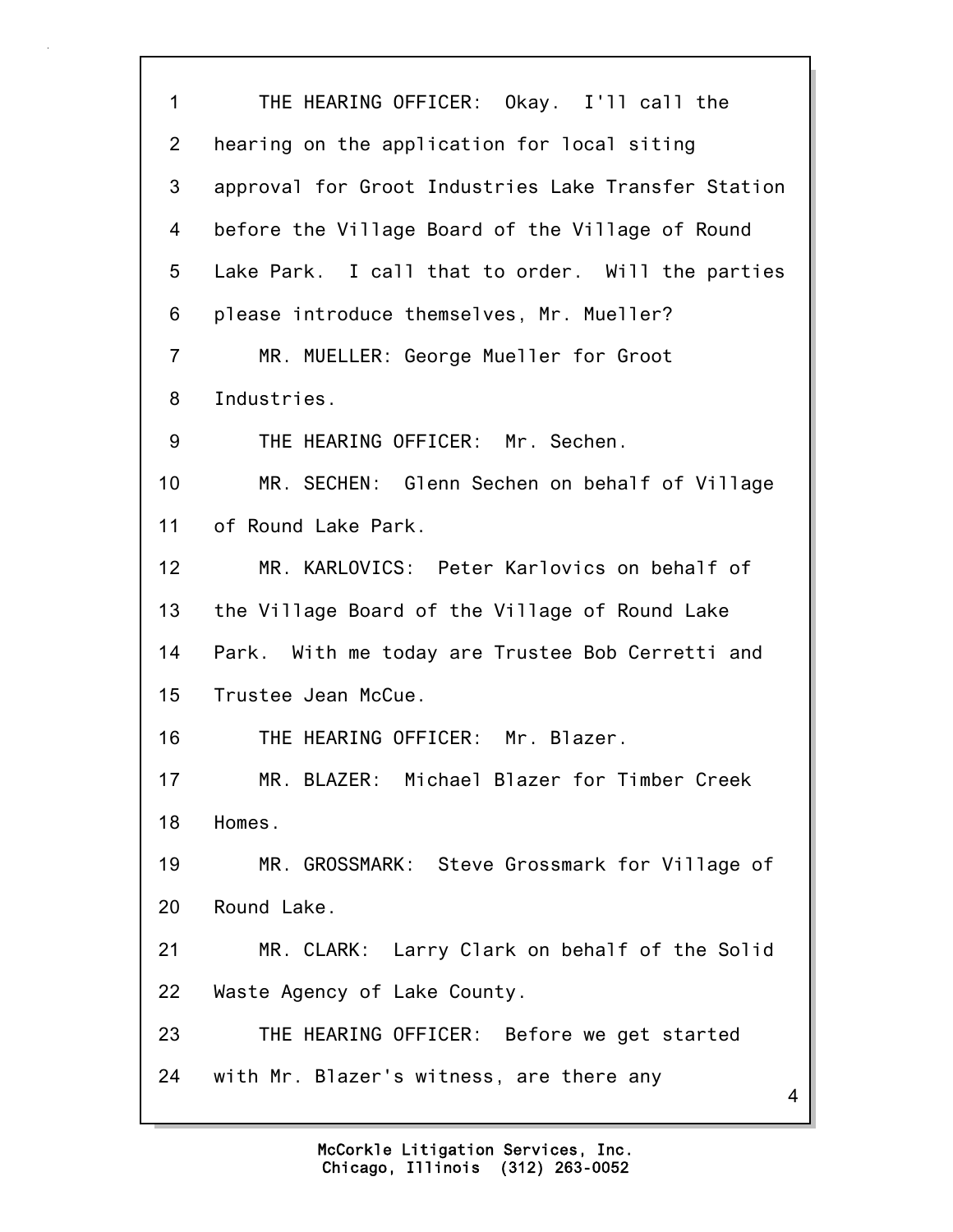5 1 preliminary matters? 2 Mr. Blazer, you may call your next 3 witness. 4 MR. BLAZER: Thank you, Mr. Hearing Officer. I 5 call Brent Coulter. 6 THE HEARING OFFICER: Welcome, Mr. Coulter. 7 Would you swear in the witness, please. 8 (Witness sworn.) 9 THE HEARING OFFICER: You may proceed, 10 Mr. Blazer. 11 MR. BLAZER: Thank you. 12 BRENT COULTER, 13 called as a witness herein, having been first duly 14 sworn, was examined and testified as follows: 15 DIRECT EXAMINATION 16 BY MR. BLAZER: 17 Q. Would you state your name, please. 18 A. My name is Brent Coulter. 19 Q. What do you do for a living, Mr. Coulter? 20 A. I'm a professional traffic engineer. 21 MR. BLAZER: I can't actually hear. 22 THE HEARING OFFICER: Yeah, you're going to 23 have to really speak up, Brent. It's not working 24 really well.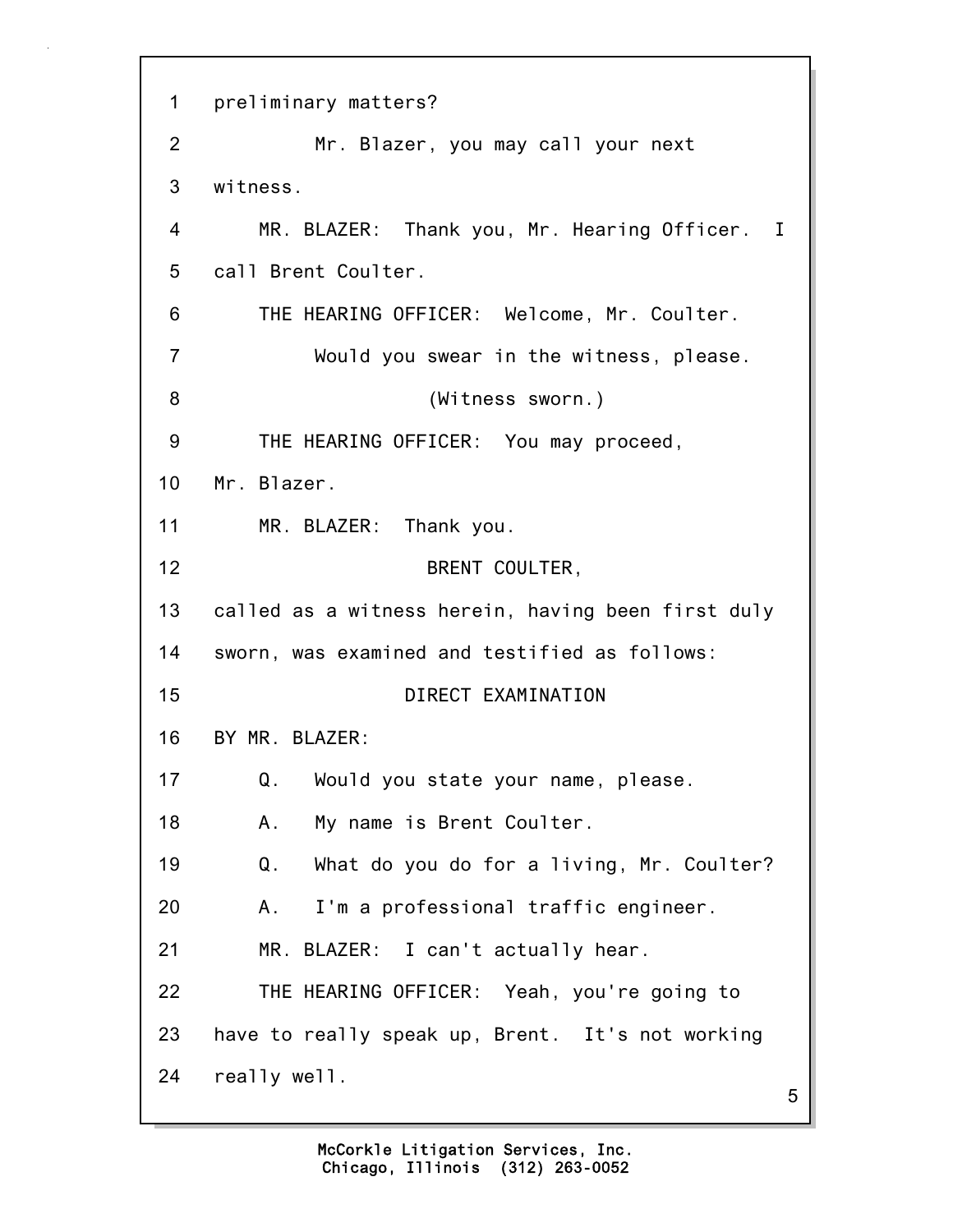6 1 THE WITNESS: Is this picking up at all? Can I 2 just -- - 3 THE HEARING OFFICER: No. With the background 4 noise, you can't hear that. 5 (Discussion off the record.) 6 BY MR. BLAZER: 7 Q. Could you describe your educational 8 background, please? 9 A. I have a graduate degree in civil engineer 10 from Vanderbilt University, a master's in urban 11 planning, specifically in transportation, from the 12 University of Iowa. 13 Q. Have you attended or taught any seminars 14 or workshops in your field? 15 A. I have. 16 Q. And could you describe those, please? 17 A. I've done some traffic signal design 18 workshops in cooperation with District One in the 19 past, and I've taught small classes on manual and 20 uniform traffic control devices and other traffic 21 engineering work. 22 Q. Do you hold any professional 23 certifications? 24 A. Yes. I'm a registered professional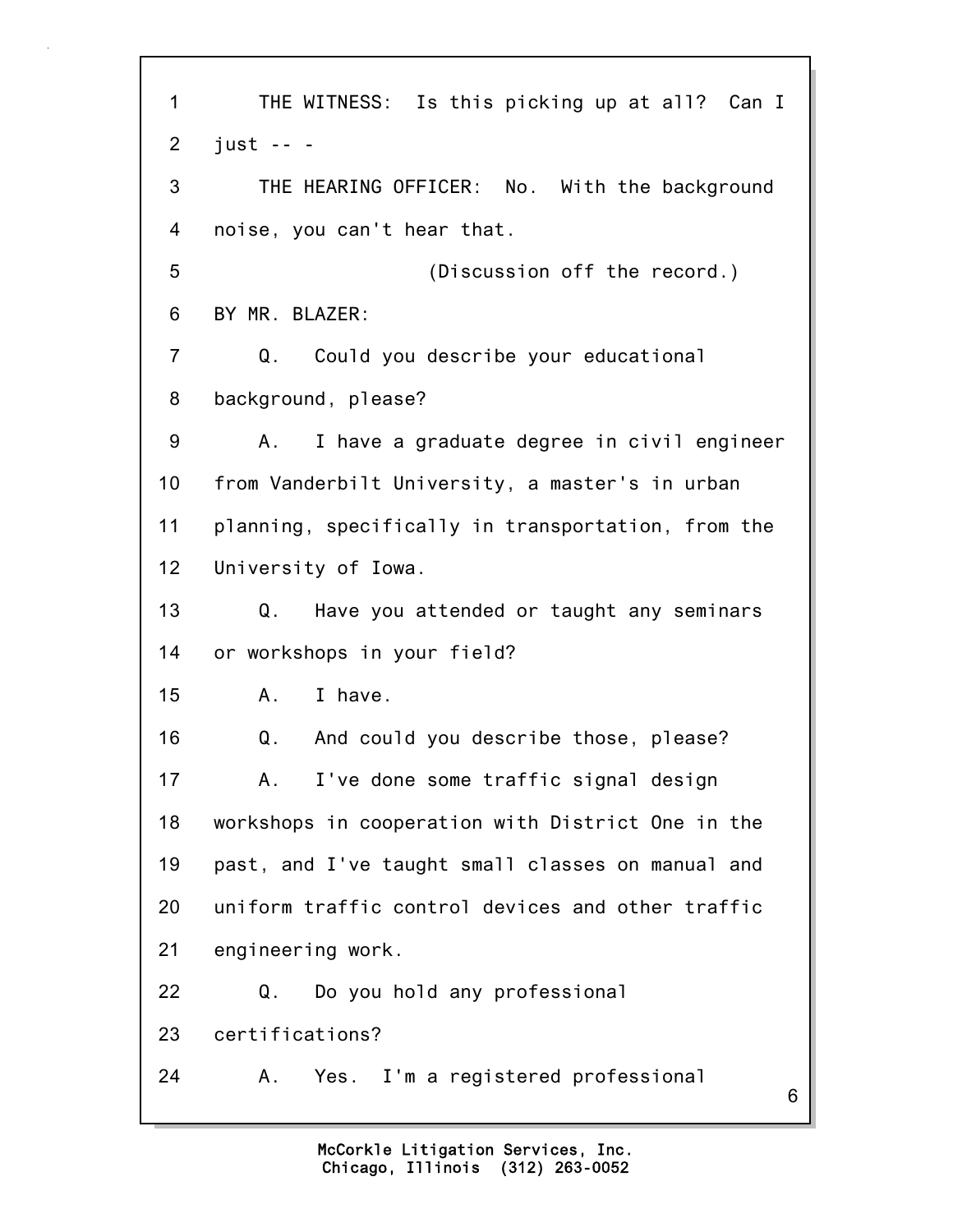7 1 engineer in the State of Illinois, and I'm a 2 professional traffic operations engineer. That's a 3 national certification. 4 Q. What are the requirement -- first of all, 5 how long have you been a professional -- registered 6 professional engineer? 7 A. Since 1986 or so. 8 Q. And what are the requirements for 9 obtaining a professional traffic operations 10 engineer certification? 11 A. You have to pass a written exam, and then 12 you have to maintain continuing education, 13 45 hours, over a 3-year period, so renewal is every 14 3 years. 15 Q. Are you a member of any professional 16 associations in your field? 17 A. I'm a member of the Institute of 18 Transportation Engineers. 19 Q. And does that institute -- what is the 20 Institute of Transportation Engineers? 21 A. It's an international professional group 22 specializing in transportation planning and 23 engineering. 24 Q. Do they publish any manuals or standards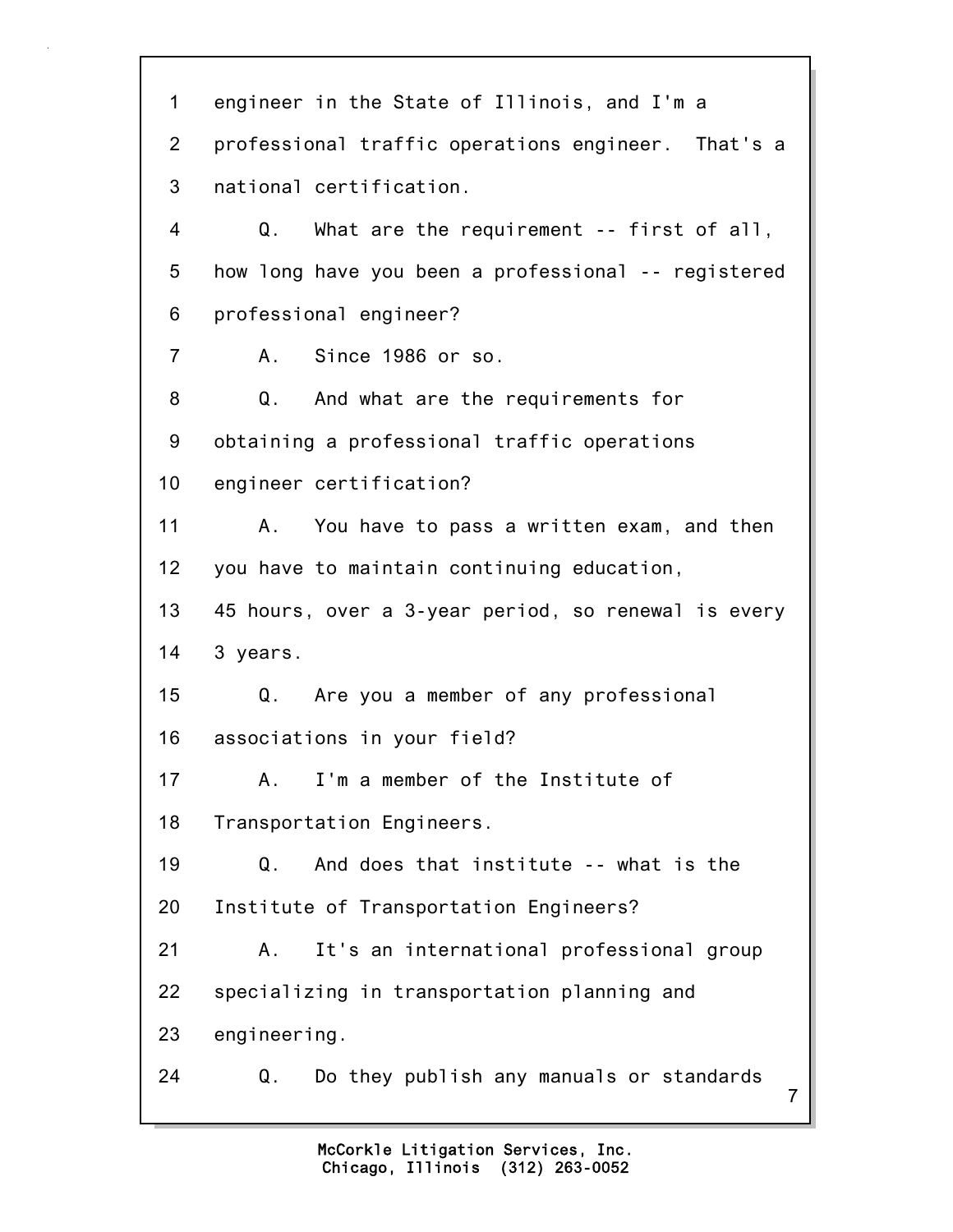8 1 or reference books in the field? 2 A. Yes, they do. 3 Q. Can you describe -- could you describe 4 your employment background starting after your 5 postgraduate work? 6 A. Okay. I worked for about a 7 year-and-a-half in Birmingham, Alabama, Birmingham 8 Regional Planning Commission. Came to Chicago in 9 roughly 1978 where I was employed by DuPage County. 10 Initially I was a transportation planner. After my 11 six to eight -- eight years, actually, there, I 12 left for the County Highway Department, Division of 13 Transportation, as Superintendent of Highways. 14 After that I went into private practice 15 with the firm CEMCON Engineering, where I was a 16 project manager. 17 And most recently, the last 12 years or 18 so, I've been owner of my own consulting firm, 19 Coulter Transportation Consulting. 20 Q. I'll hand you what has been marked as TCH 21 Exhibit 5. Is that your resume? 22 A. Yes. 23 Q. And does it accurately summarize your 24 educational and professional background and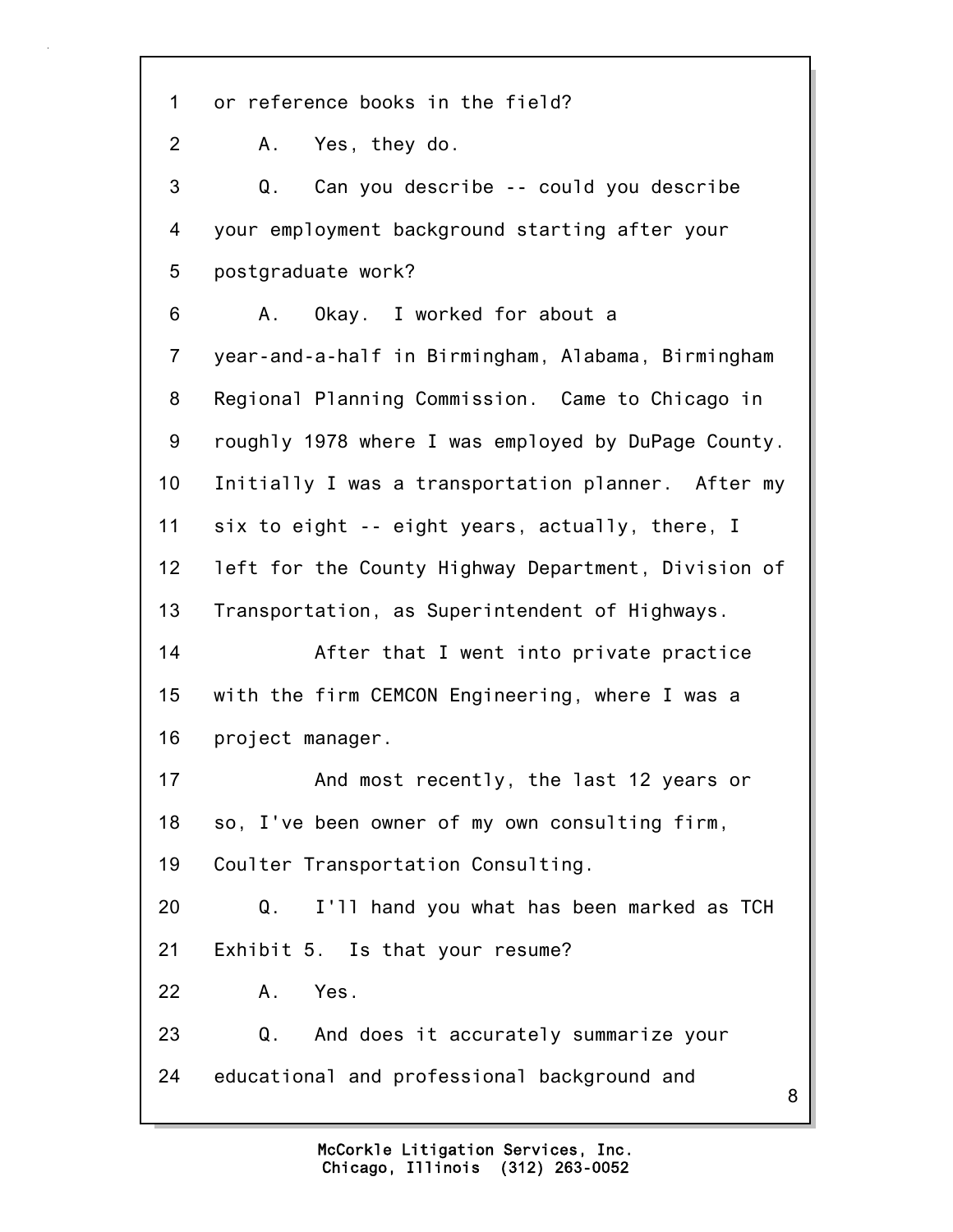9 1 experience? 2 A. Yes. 3 Q. Do you have some personal experience in 4 your field in Lake County? 5 A. Yes. 6 Q. Could you briefly summarize your 7 experience in Lake County? 8 A. In the past, I've done traffic studies, 9 traffic reviews in Lindenhurst, Antioch, a few 10 other areas. I've done traffic signals as landlord 11 for the Illinois Department of Transportation in 12 the vicinity of Grass Lake Road, Route 59, Route 13 83. 14 Q. Do you also have personal experience in 15 reviewing Criterion 6 traffic reports? 16 A. Yes. 17 Q. Including reports from Mr. Werthmann? 18 A. Yes. 19 Q. And have you ever spoken to any 20 representative of Groot? 21 A. I was contacted by the attorney 22 representing Mr. -- representing Groot several 23 months ago regarding my interest in doing a 24 basically what I would call a peer review,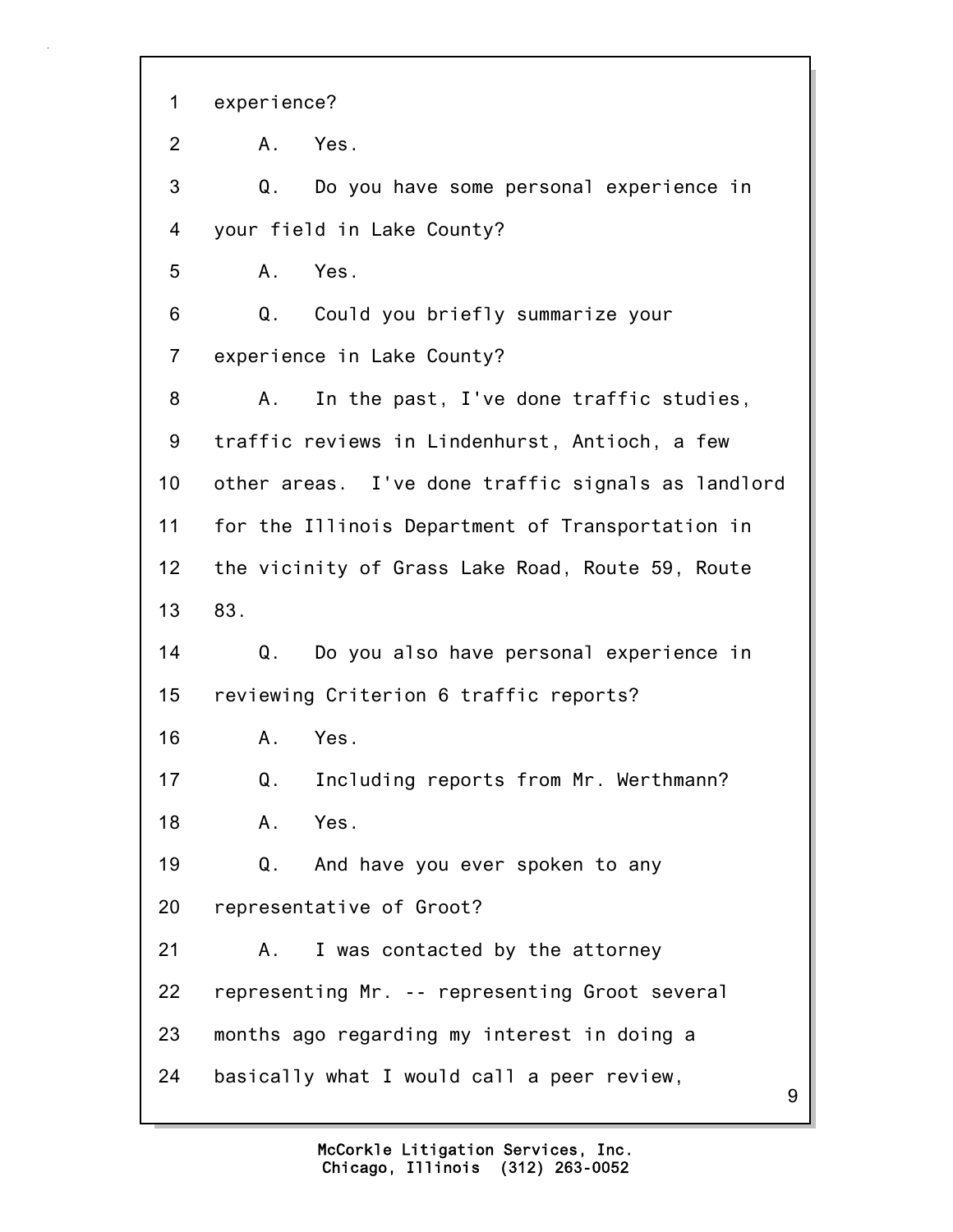10 1 independent review, of the traffic study for this 2 particular waste transfer station petition. 3 Q. Was that Mr. Helsten? 4 A. Yes. 5 Q. And he called you asking if you would be 6 willing to review Mr. Werthmann's report? 7 A. Yes. 8 Q. What did you tell him? 9 A. Basically that I had done a review of a 10 Groot facility prior to that time, I think around 11 2009 or so. My client was a Timber Creek 12 subdivision, and I anticipated that it might not be 13 an issue with this waste transfer station, but I 14 just thought it was a conflict in general since I 15 had already represented them in the past. 16 Q. Mr. Coulter, were you asked by me to 17 review the Groot transfer station siting 18 application -- 19 A. Yes. 20 Q. -- in the context -- 21 A. Yes. 22 Q. And was that in the context of Criterion 6 23 of the siting statute as to whether Groot has 24 demonstrated that the traffic patterns to or from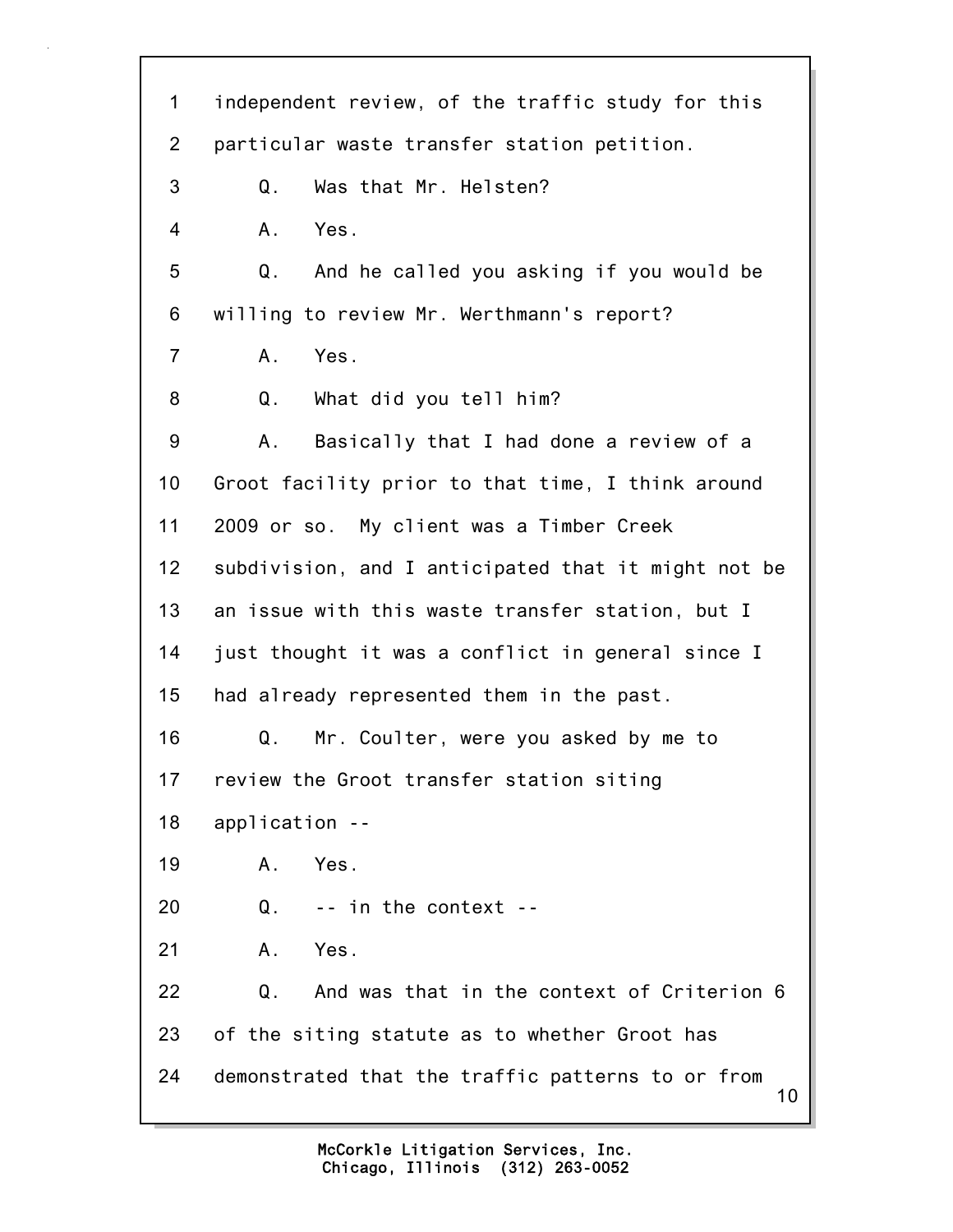11 1 the proposed transfer station are so designed as to 2 minimize the impact on existing traffic flows? 3 A. Yes. 4 Q. And that's the same thing Mr. Helsten 5 asked you to do, correct? 6 MR. MUELLER: I'm going to object. He's 7 leading him now, and he wasn't -- 8 MR. BLAZER: I'll rephrase the question. 9 BY MR. BLAZER: 10 Q. Is that the same thing Mr. Helsten asked 11 you to do? 12 A. Well, he didn't get into those specifics. 13 He just said an independent review. 14 Q. All right. And you have -- I handed you 15 before TCH Exhibit 6. Is that your report? 16 A. Yes, it is. 17 Q. And is that the same report you would have 18 generated regardless of who hired you? 19 MR. MUELLER: I'm going to object, calls for 20 him to speculate. 21 THE HEARING OFFICER: Objection sustained. 22 BY MR. BLAZER: 23 Q. Could you describe what you did in 24 connection with your work in this matter?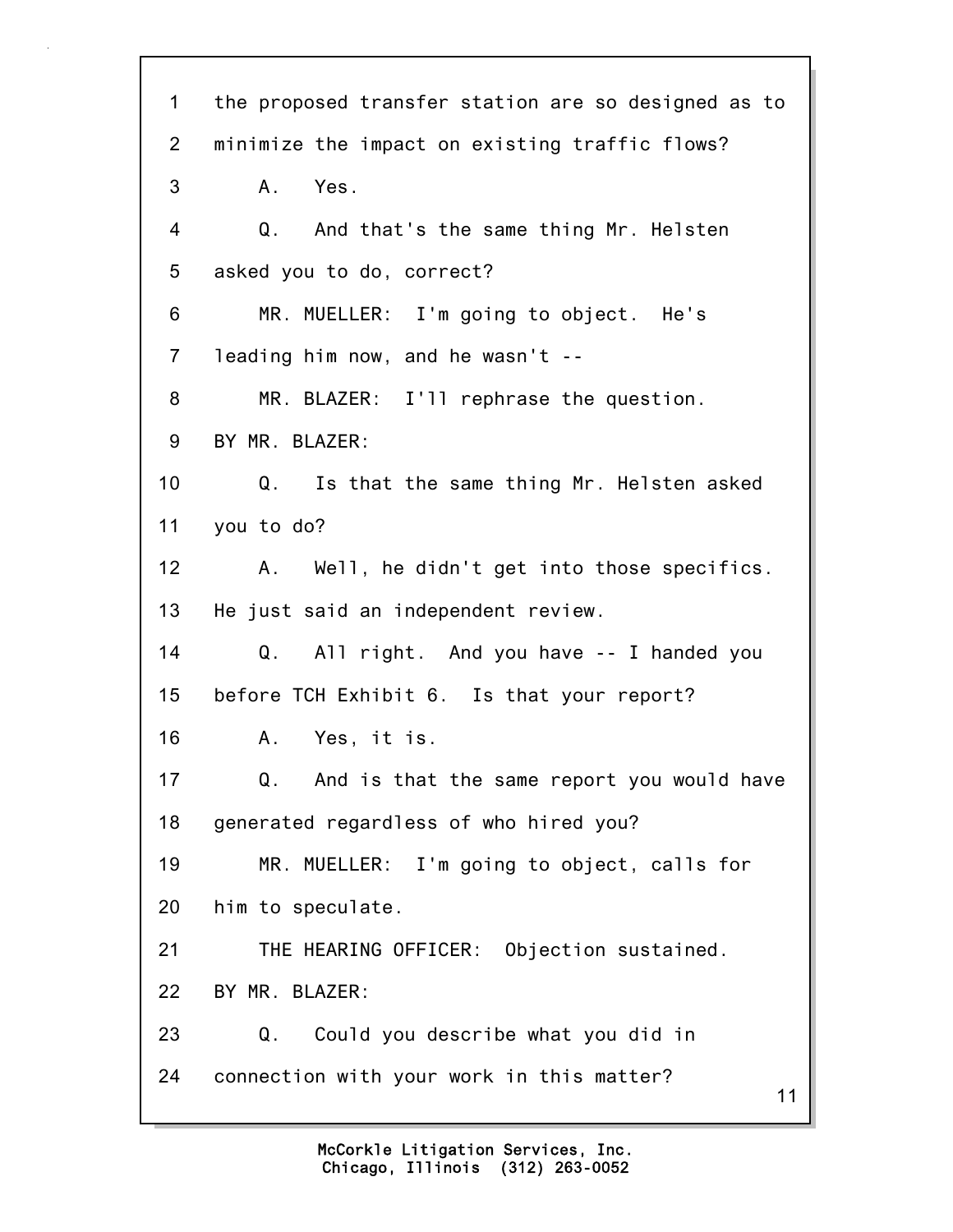1 A. I reviewed the KLOA reports as well as 2 various sections of the application, the overall 3 application, for the waste transfer station, and 4 prepared I guess you can call it a critique or 5 independent review of the KLOA traffic study with 6 respect to Criterion 6.

7 Q. And I assume by the KLOA traffic study, 8 you mean Mr. Werthmann's report in the siting 9 application?

10 A. Yes.

11 Q. Mr. Coulter, do you have an opinion within 12 a reasonable degree of certainty in your field as 13 to whether Groot has met its burden of 14 demonstrating the traffic patterns to or from the 15 proposed transfer station are so designed as to 16 minimize the impact on existing traffic flows? 17 MR. MUELLER: I'm going to object. The witness 18 has not been qualified to do that. Based upon his 19 report, he does not understand the criterion. If 20 you look at the conclusion in his report, you'll 21 see that it's something other than Criterion 6. 22 THE HEARING OFFICER: Objection overruled. You 23 can cross-examine on it. 24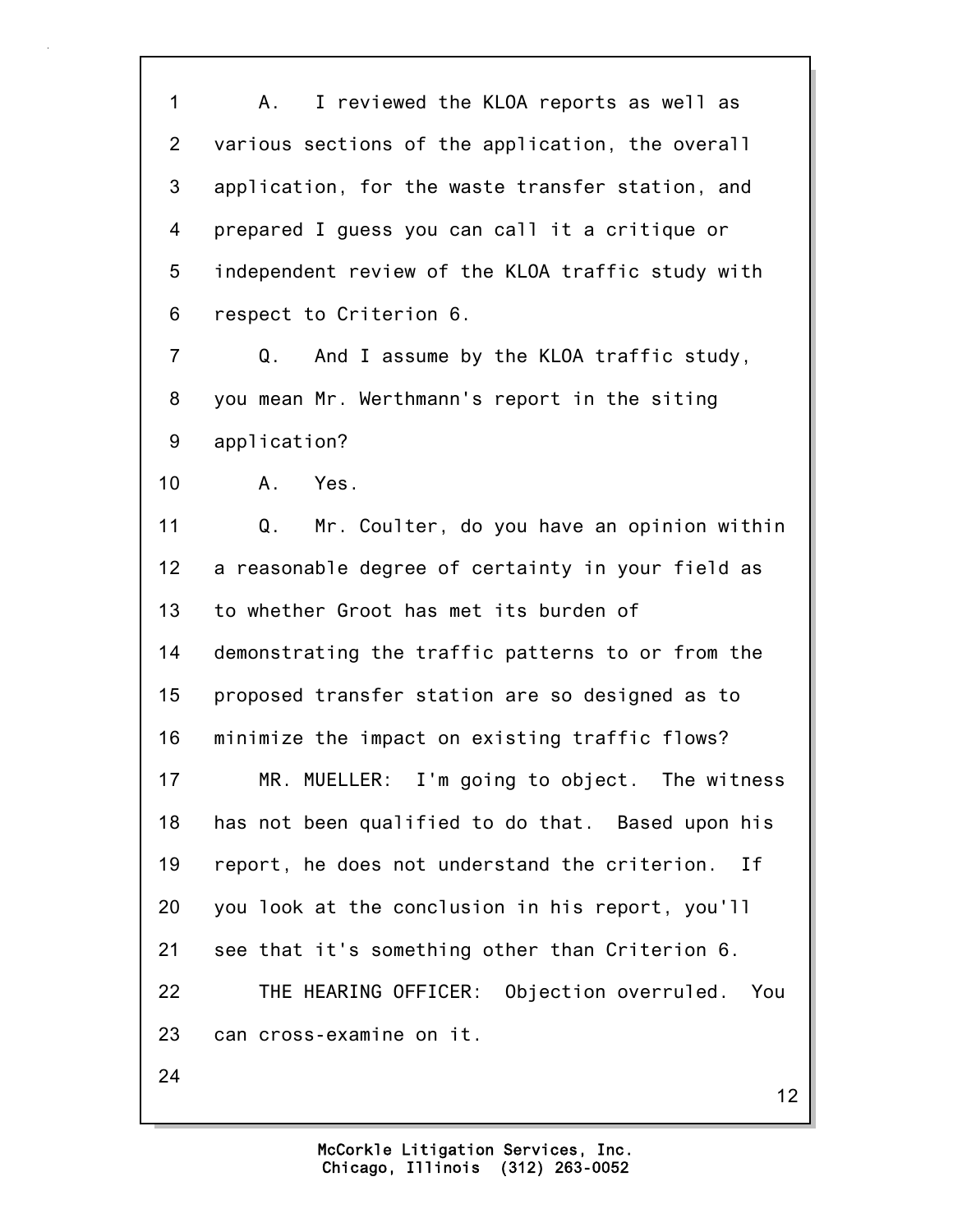| $\mathbf 1$    | BY MR. BLAZER:                                           |
|----------------|----------------------------------------------------------|
| 2              | Do you remember my question, Mr. Coulter?<br>Q.          |
| 3              | I do have an opinion on Criterion 6 with<br>A.,          |
| 4              | respect to this application.                             |
| 5              | And what is that opinion?<br>Q.                          |
| 6              | In my opinion, they have not demonstrated<br>Α.          |
| $\overline{7}$ | in the traffic report prepared by KLOA,                  |
| 8              | Mr. Werthmann, that the traffic patterns or impact       |
| 9              | have been minimized.                                     |
| 10             | Now, before we get to the basics for your<br>Q.          |
| 11             | opinion, are there things in Mr. Werthmann's report      |
| 12             | that you do agree with?                                  |
| 13             | Yes.<br>A.                                               |
| 14             | Q.<br>What are those?                                    |
| 15             | Well, there were several things. One, in<br>Α.           |
| 16             | terms of the site access on Porter Drive, I              |
| 17             | concurred with the report of Mr. Werthmann that          |
| 18             | there was not a need for either a left or right          |
| 19             | turn lane at that access on Porter Drive.                |
| 20             | The report recommended off-site                          |
| 21             | intersection improvements at Route 120 and Porter        |
| 22             | Drive, including an eastbound left-turn lane and a       |
| 23             | westbound right-turn lane. I agreed with those           |
| 24             | recommendations with the additional caveat, if you<br>13 |

ī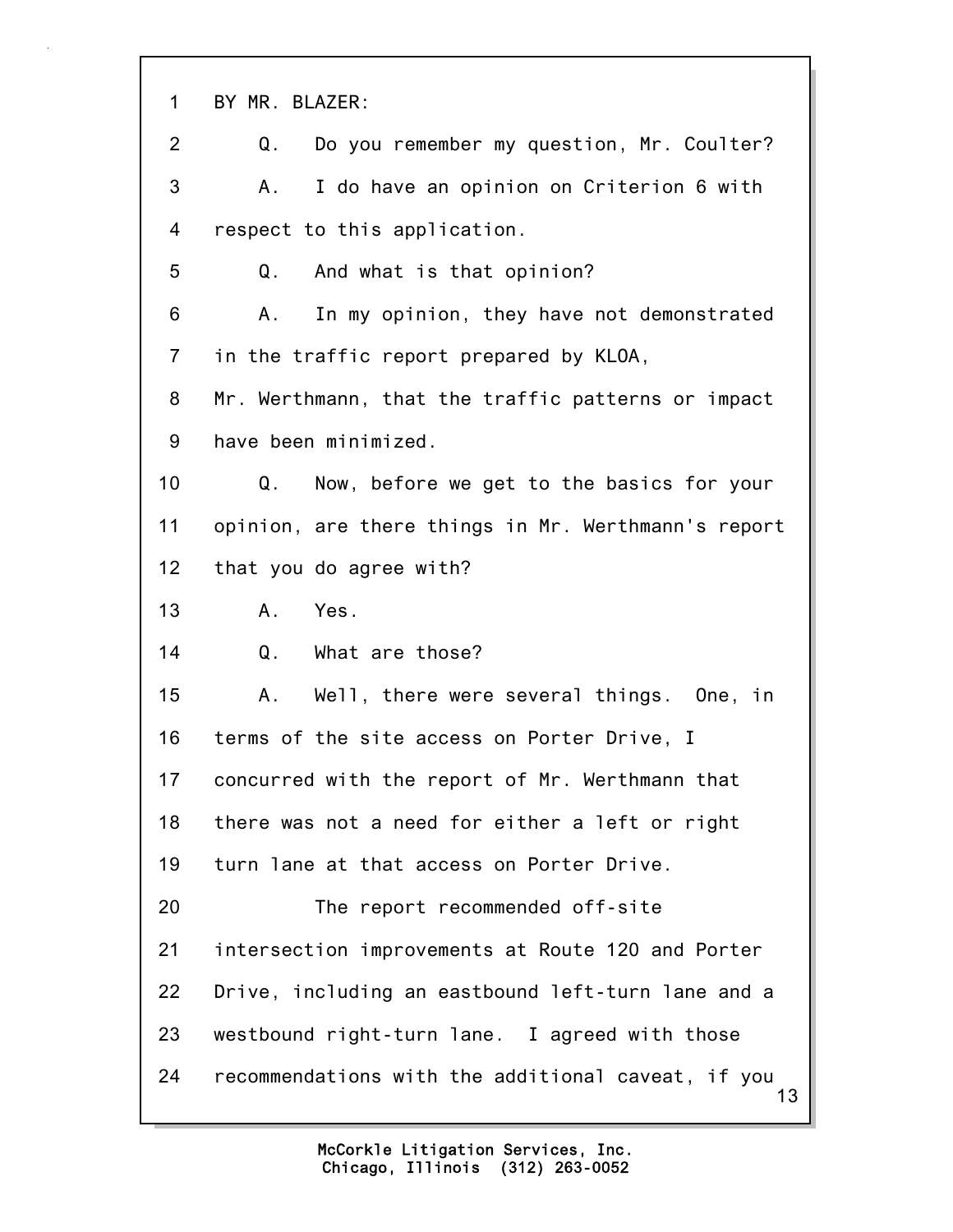1 will, that the left-turn lane be designed so that 2 it was long enough for vehicles to enter in advance 3 of eastbound traffic queues on Route 120 extending 4 back from the railroad and the 120 and 134 5 intersection.

6 And I concurred with the recommendation 7 for the truck turning restrictions on Porter Drive 8 and Route 120, basically prohibiting truck left 9 turns from the morning peak period and the 10 afternoon peak period, so it would be right turns 11 only at those times of the day.

12 And I concurred with the recommendation 13 that periodic review observations of the Route 14 120/Porter Drive intersection be conducted to 15 establish whether or not traffic signal control or 16 other improvements may be necessary for safety -- 17 THE HEARING OFFICER: You kind of fell off at 18 the end there.

19 THE WITNESS: I'm sorry. That periodic traffic 20 studies be conducted at Route 120 and Porter Drive 21 to ensure that any traffic safety or operational 22 issues were identified and could be corrected in 23 the future if necessary.

24 THE HEARING OFFICER: Thank you.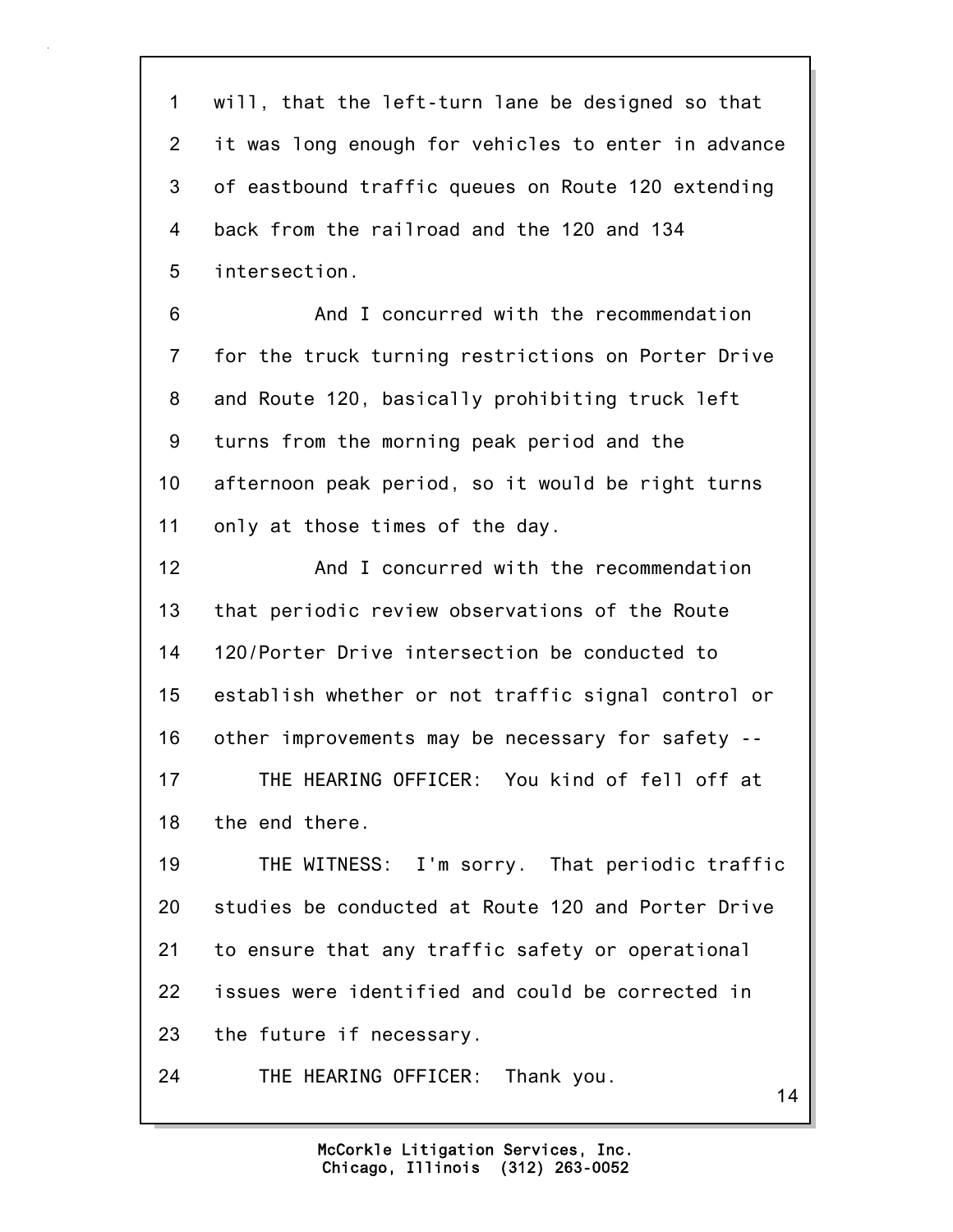1 BY MR. BLAZER:

| $\overline{2}$ | Now, turning to your ultimate opinion<br>Q.              |
|----------------|----------------------------------------------------------|
| 3              | regarding the applicant's compliance with Criterion      |
| 4              | 6, what is the basis for that opinion?                   |
| 5              | Well, I looked at the trip generation,<br>А.             |
| 6              | obviously, and the trip distribution of the              |
| $\overline{7}$ | proposed waste transfer station. And in                  |
| 8              | particular, there was a concern about the                |
| 9              | statements in the KLOA traffic study concerning the      |
| 10             | routing of the transfer trucks.                          |
| 11             | It was my understanding as stated in the                 |
| 12             | report that those transfer trucks would be directed      |
| 13             | to -- outbound from the transfer station to the          |
| 14             | west to the Winnebago County Landfill, roughly 64        |
| 15             | miles or so away on an over-the-road routing.            |
| 16             | The only -- the only guidance provided in                |
| 17             | the KLOA report on that particular movement of           |
| 18             | waste transfer vehicles                                  |
| 19             | MR. MUELLER: I'm going to object at this                 |
| 20             | point. The routing to any particular landfill is         |
| 21             | not legally relevant.                                    |
| 22             | I would cite Fox Moraine versus Pollution                |
| 23             | Control Board, 960 N.E.2d 144, where in that case,       |
| 24             | the Second District Appellate Court held that even<br>15 |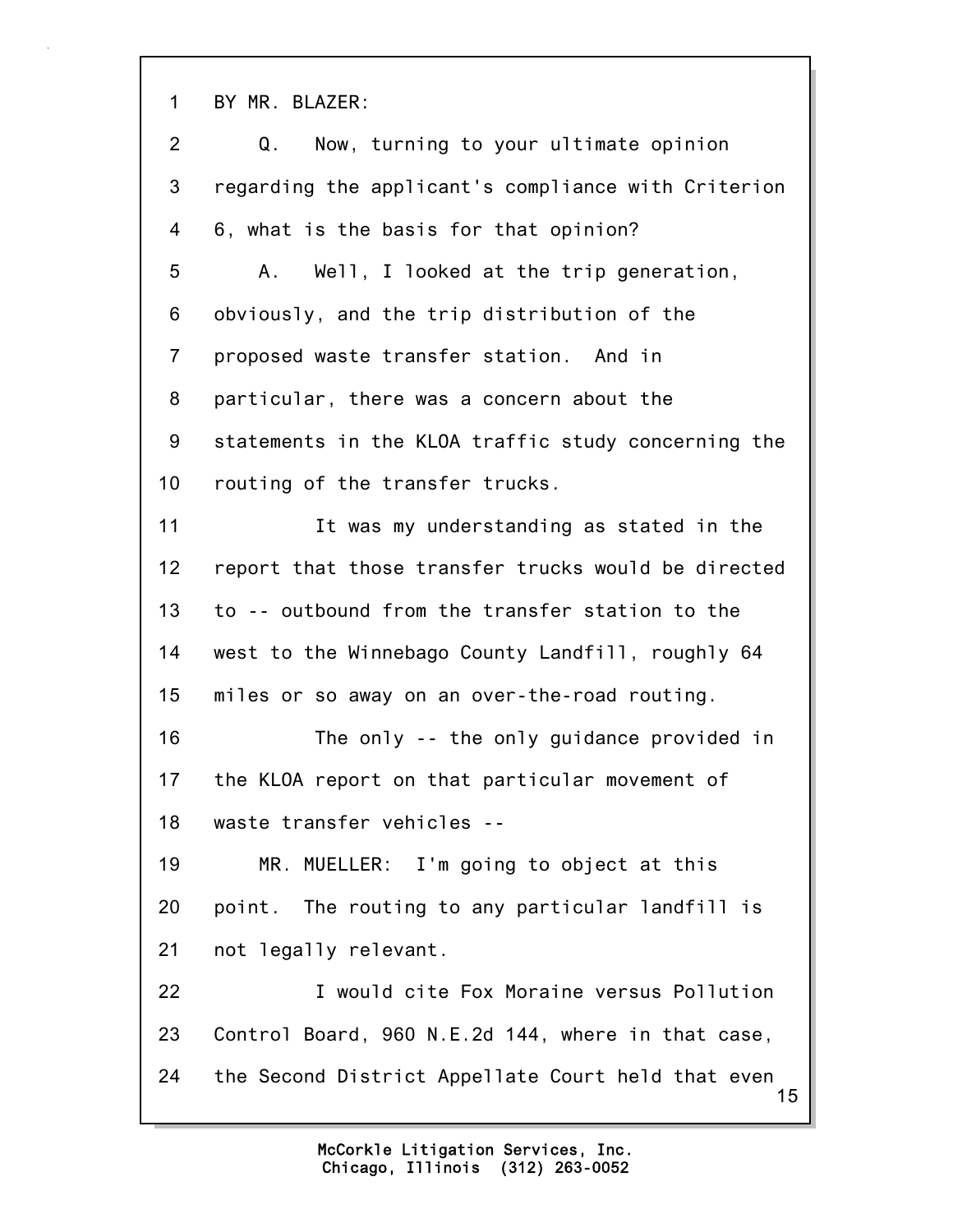1 consideration of a route through Plainfield which 2 was 15 miles from the proposed landfill was not 3 legally relevant, and the Pollution Control Board 4 erred in considering it.

5 The Second District specifically said that 6 the proposed applicant is not required to show the 7 routes to the ultimate destination. So this entire 8 consideration indicates the witness misunderstands 9 the criterion and is legally irrelevant.

10 THE HEARING OFFICER: Mr. Blazer, do you want 11 to respond?

12 MR. BLAZER: Thank you. We addressed this 13 yesterday, but we'll do it again now that everyone 14 has a full copy of this case.

15 It's unfortunate that again Mr. Mueller 16 used words that the Appellate Court did not. This 17 is what the Appellate Court said, and this is on -- 18 well, it's -- I numbered them by paragraphs. It's 19 the very last page of the opinion. That's the 20 easiest way to describe it. 21 MR. KARLOVICS: Mr. Blazer, there's page 22 numbers on the bottom right-hand corner. 23 MR. BLAZER: Page 31. Thank you. I appreciate

24 it.

16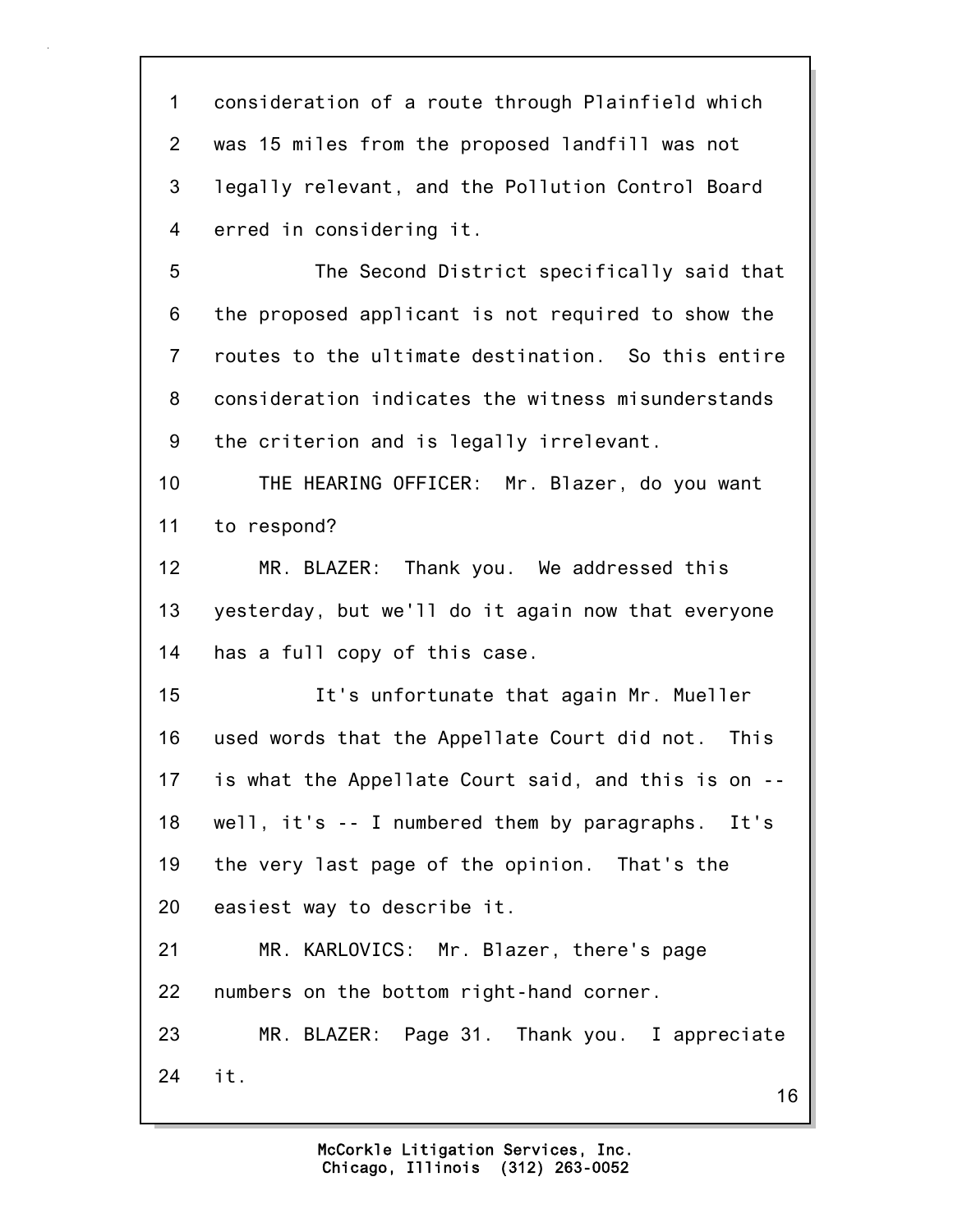17 1 THE HEARING OFFICER: The one I have has 2 different page numbers, so if you can go to the 3 paragraph number, that would be helpful. 4 MR. BLAZER: Sure. It's paragraph 116, 5 headnote 37. 6 THE HEARING OFFICER: Thank you. 7 MR. BLAZER: And if you go then -- stop about 8 the middle of the paragraph, and they say, "The Act 9 does not require elimination of all traffic 10 problems," and they cite a case, "Nor is the 11 applicant required to provide evidence of exact 12 routes, types of traffic, noise, dust or 13 projections of volume and hours of traffic because 14 the Act does not require a traffic plan, but 15 rather" -- and this is the critical language -- "a 16 showing that the traffic patterns to and from the 17 facility are designed to minimize impact on 18 existing traffic flows." 19 Mr. Werthmann admitted yesterday that the 20 transfer trailer vehicles will go from this 21 facility to the Winnebago landfill and then from 22 the Winnebago landfill to this facility. You'll 23 recall I asked those specific questions, and he 24 acknowledged that.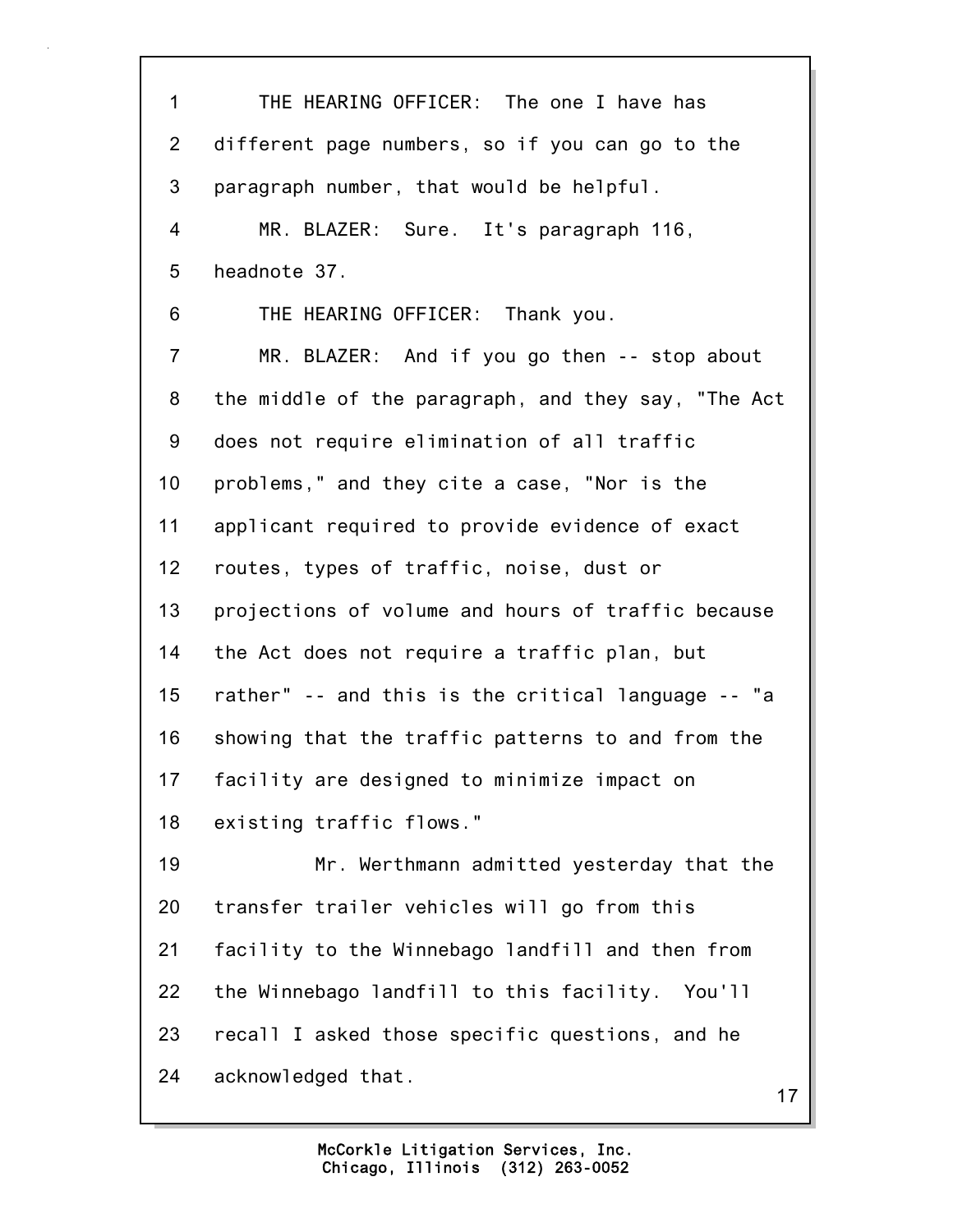18 1 We are not asking here, nor are we 2 contending that a specific traffic plan is 3 required. The problem is, as Mr. Werthmann 4 acknowledged yesterday, at this point, he has no 5 idea how the vehicles will go to and from the 6 landfill and to and from this facility, which is 7 what this section of the siting statute requires. 8 And there is absolutely no information in 9 Mr. Werthmann's report to provide the other half of 10 the information that's required in order for them 11 to comply with this criterion, and that is what 12 Mr. Coulter is addressing. 13 THE HEARING OFFICER: Mr. Mueller. 14 MR. MUELLER: If we go to the end of the same 15 paragraph that Mr. Blazer read from, you'll see at 16 the end it says, "Downtown Plainfield is quite a 17 distance from the planned landfill site 18 (approximately 15 miles) and since Fox Moraine was 19 not even required to submit planned traffic routes, 20 we question the Board's analysis that Fox Moraine 21 failed to demonstrate traffic patterns to and from 22 the facility were designed to minimize the impact 23 on traffic flows around it." 24 In other words, the Appellate Court seems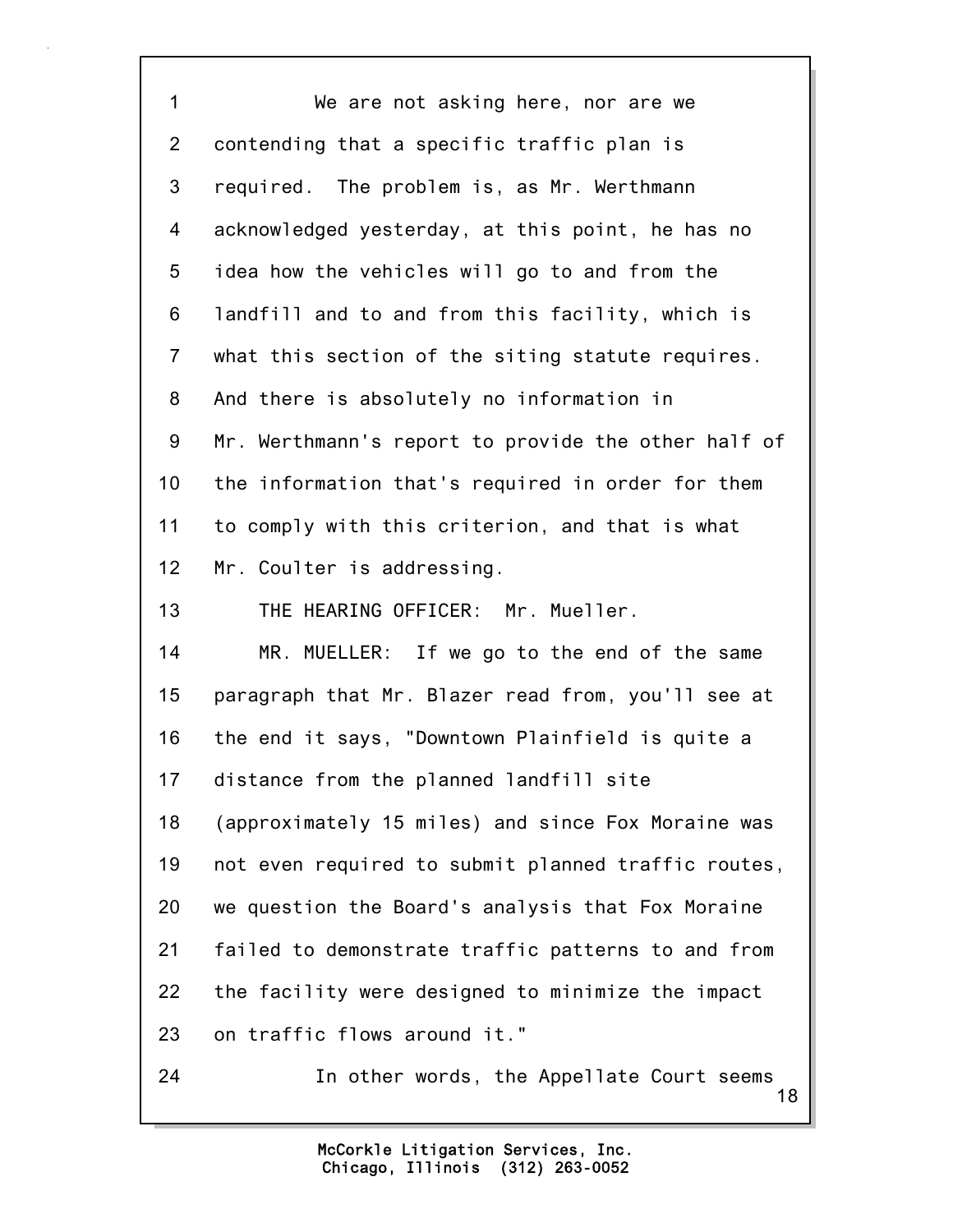1 to emphasize around it, as in the immediate 2 vicinity of a proposed facility.

3 MR. BLAZER: Well, Mr. Mueller may think that 4 that's what they seem to emphasize. The difference 5 in that case was Mr. Werthmann in that case 6 actually did provide trip routing through the 7 county. That has not occurred here. And in having 8 examined that trip routing through the county in 9 Fox Moraine, the Board determined that it wasn't 10 relevant.

11 The problem here is there is no way for us 12 to determine whether or not the trip routing 13 anywhere beyond Cedar Lake Road is or is not 14 relevant because none has been provided. We do not 15 know where these -- how these transfer trailers 16 will travel from this facility or how they will 17 travel to this facility, unlike Fox Moraine where 18 the evidence was present and the Court ultimately 19 determined based on the evidence before them that 20 they didn't need to see it. We don't know that 21 here because there is no such evidence. 22 THE HEARING OFFICER: Here is how we are going 23 to handle this. I'm going to let Mr. Blazer

19 24 complete his record on this issue. Either way he's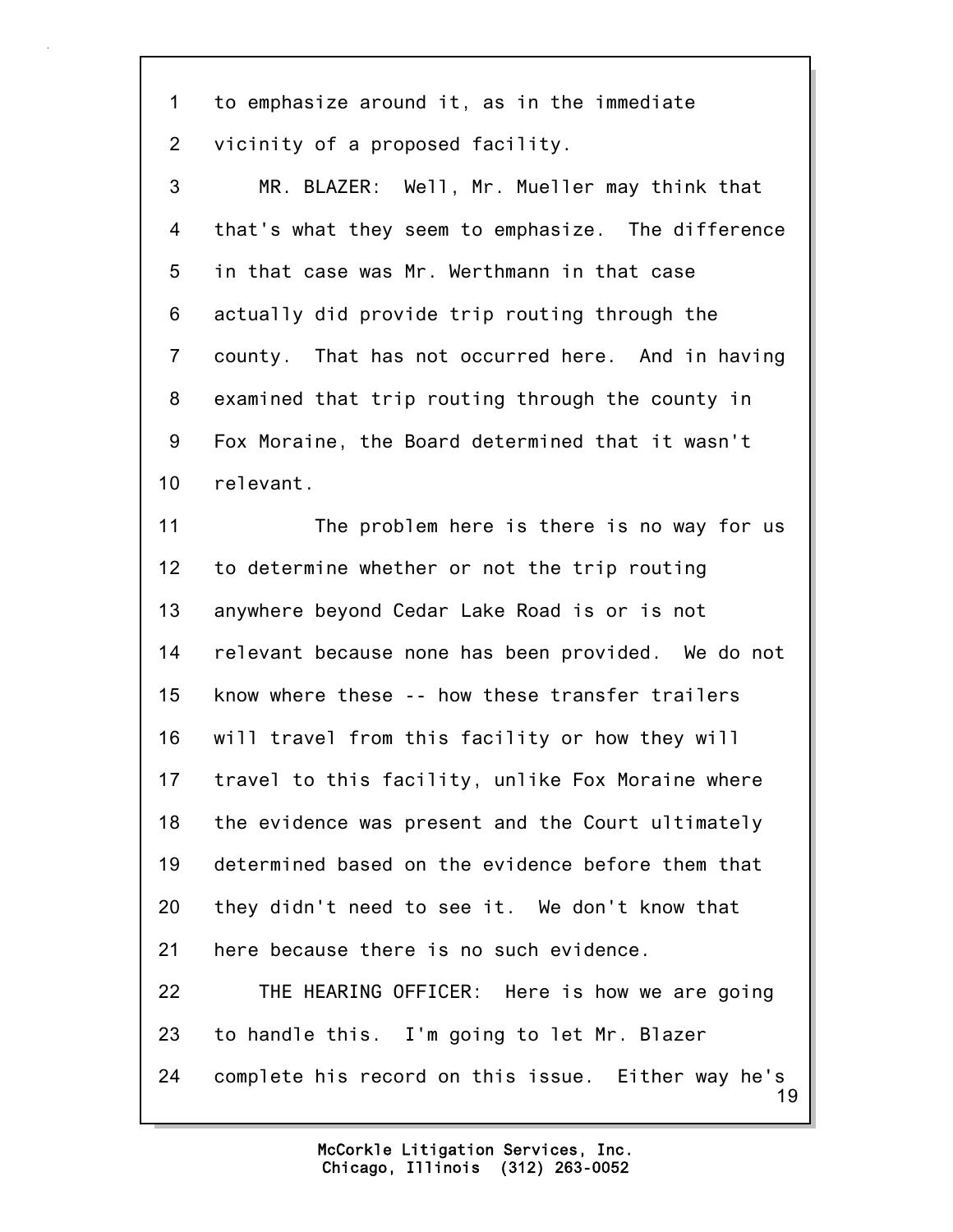1 going to complete his record either directly or 2 through an offer of proof. So I'm going to let 3 this question be answered.

4 We are also going to require, for lack of 5 a better word, that within a week of completion of 6 this hearing you both present me simultaneously 7 with your position on this issue because it's 8 become pretty obvious to me that this is going to 9 be a major issue that this board is going to have 10 to review at some point and myself as well when I 11 make a recommendation.

20 12 So assuming we finish Tuesday, I would 13 like position papers, for lack of a better word, 14 submitted the following Tuesday by 5:00 o'clock. 15 If you finish Wednesday, so -- is that time enough 16 for everyone to submit that position paper that I'm 17 looking for? Mr. Mueller, I'll start with you. 18 MR. MUELLER: Yes. 19 THE HEARING OFFICER: Mr. Blazer? 20 MR. BLAZER: Yes, sir. 21 THE HEARING OFFICER: Okay. Understanding that 22 Mr. Mueller has a continuing objection to this line 23 of questioning, and if there is anything in 24 particular you wish to add as we go forward,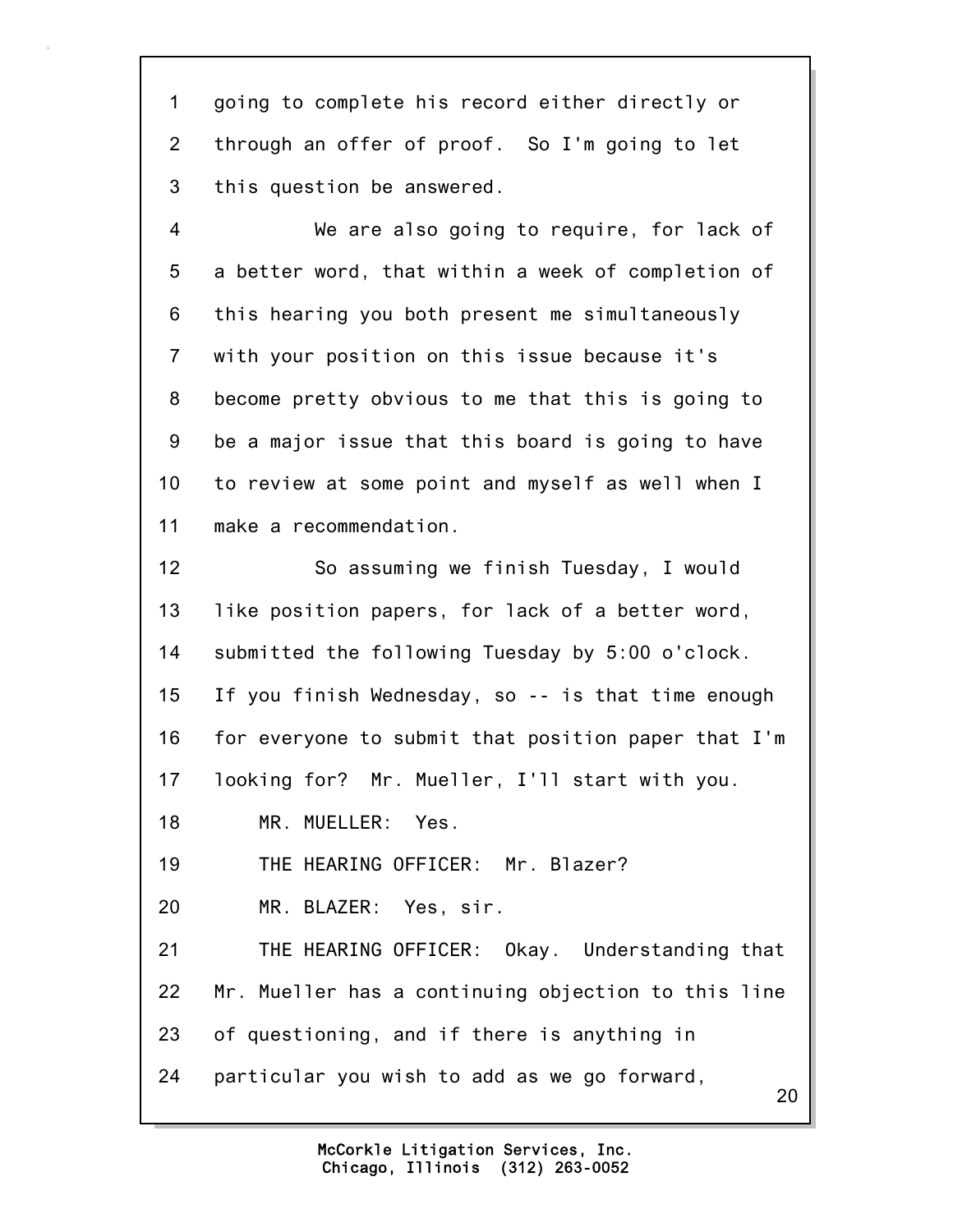21 1 Mr. Mueller, feel free. But given that, I'm going 2 to let this evidence go in, and we'll make whatever 3 decision are appropriate after I read the pleading 4 and from my -- and it will be included in my 5 recommendation. 6 MR. BLAZER: Thank you, Mr. Hearing Officer. I 7 appreciate that. Unfortunately, I can't remember 8 where we were. 9 THE HEARING OFFICER: I think Mr. Coulter was 10 in the middle of answering a question, and that's 11 when we got cut off. So do you remember where you 12 were, Mr. Coulter? 13 THE WITNESS: Yes. 14 THE HEARING OFFICER: Why don't you proceed 15 then because you might be the only one. 16 THE WITNESS: I think Mr. Blazer had asked if I 17 felt that Criterion 6 had been addressed adequately 18 in the KLOA traffic study, and my immediate general 19 response was no, and the reason was -- and it's 20 basically contained on page 619 of the KLOA report, 21 is that they address the waste transfer station 22 routing for a very short distance west of Porter 23 Drive, which is the direction that to and from 24 which the waste transfer trucks would be oriented.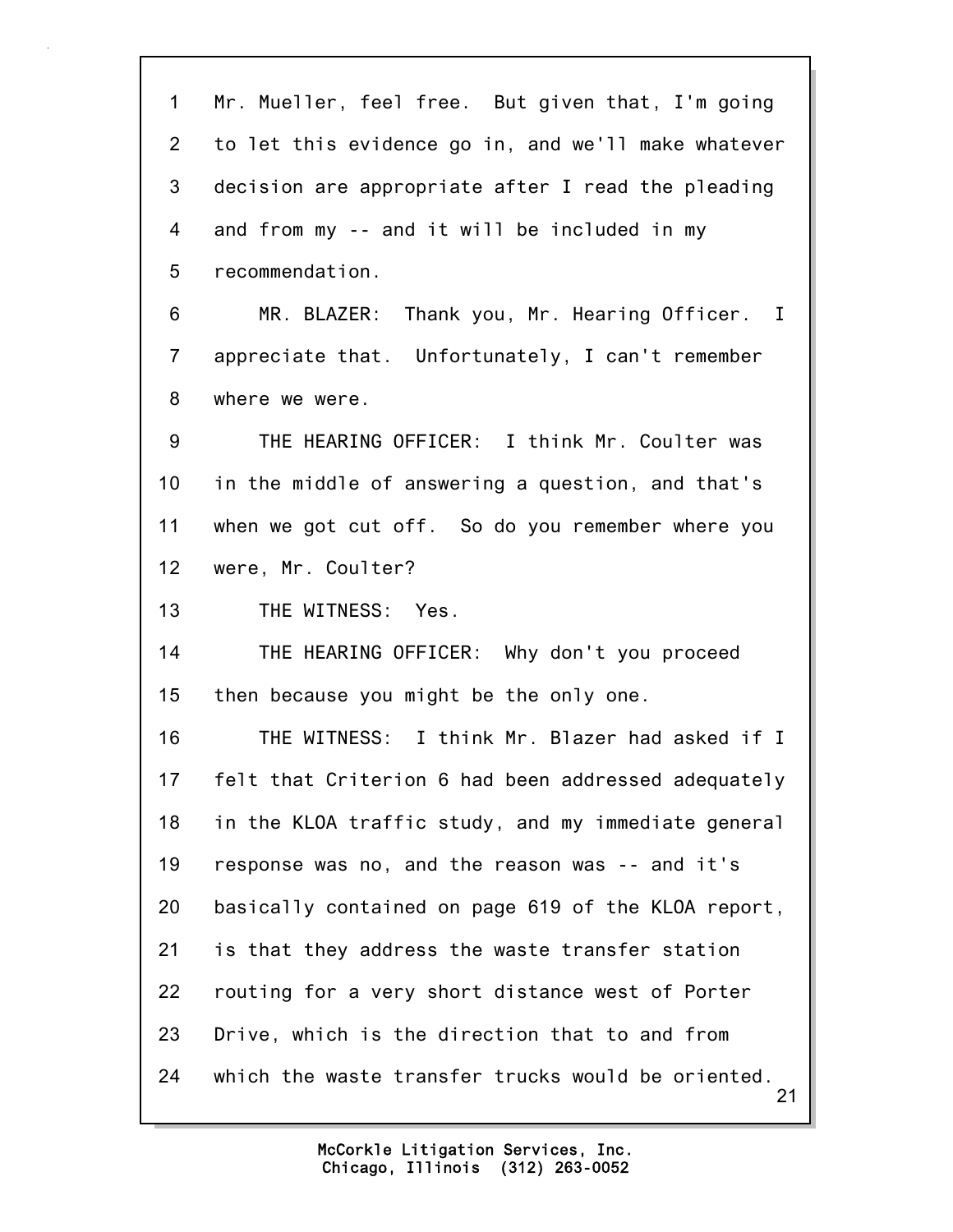1 And they state that the trucks desiring to travel 2 to the -- in that direction would be using Cedar 3 Lake Road or Fairfield Road as an access of various 4 other arterial roads.

5 It so happens that those streets are not 6 designated truck routes, as I can gather. Cedar 7 Lake Road is actually abutted by a significant 8 amount of residential development and residential 9 access. Route 60 is diagonally oriented northwest 10 to southeast.

11 That was the only statement regarding the 12 routing of trucks into and out of the facility. 13 And in my opinion, given the distance that those 14 waste transfer trucks have to travel, that was not 15 adequate to assess whether or not the travel 16 patterns minimized impact.

17 In traffic engineering, there are two 18 sides of the equation. There is the traffic 19 component, and there is the location specific 20 component, which is where the traffic goes -- trips 21 assigned to -- intersections, segments. That's the 22 only way to assess highway capacity, routing and so 23 on.

24 THE HEARING OFFICER: Before you proceed,

22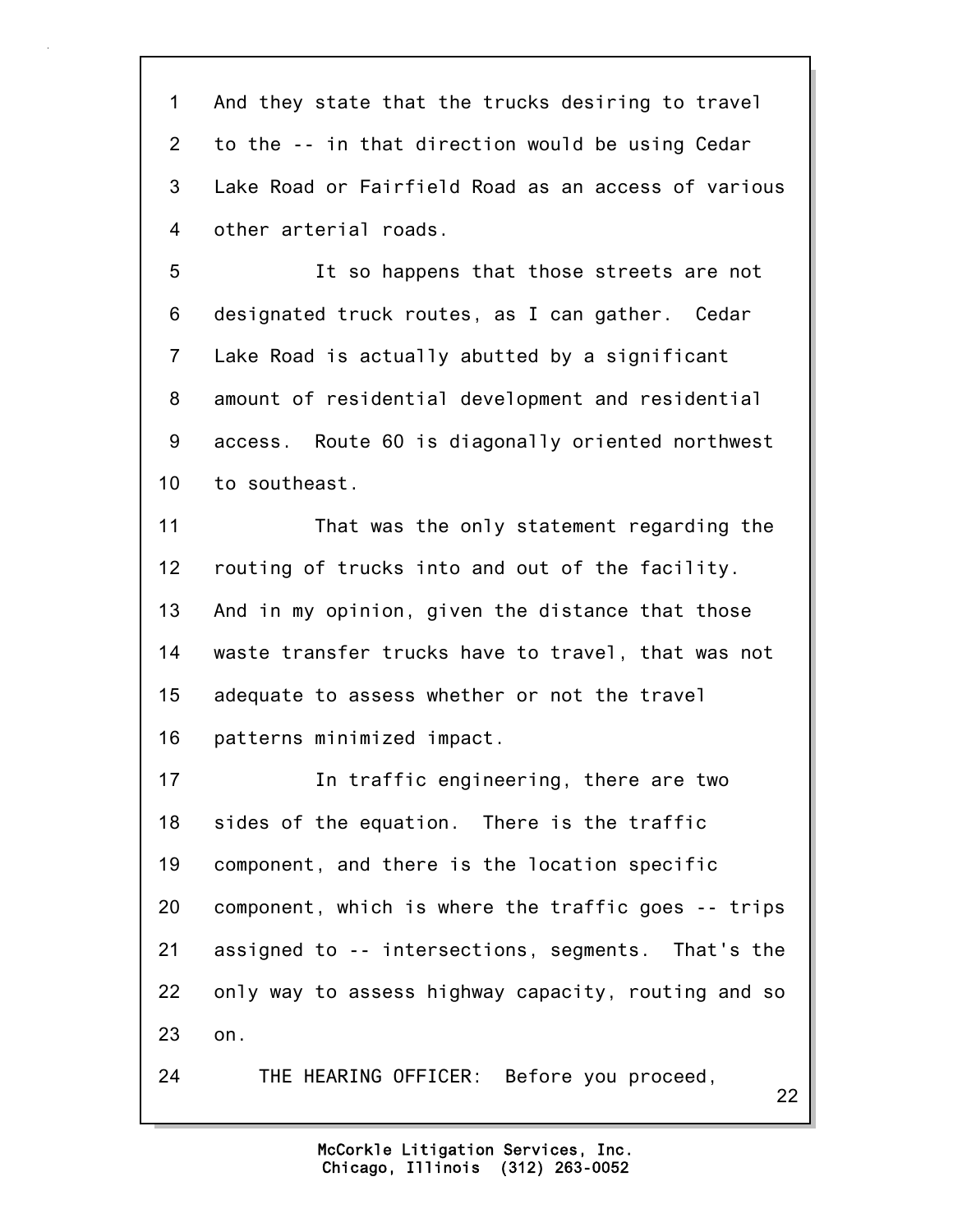23 1 Mr. Blazer, I do want to say -- and I guess I 2 probably wasn't clear -- if anyone else wishes to 3 weigh in on this issue, you're clearly not 4 precluded from that, and I would ask for your 5 opinions as well. I didn't want to -- I look back 6 at how I said it, and it might have seemed that I 7 was limiting it to Mr. Blazer's and Mr. Mueller's 8 clients, and, obviously, that's not the case. So 9 whoever has an opinion, I'm happy to hear it. 10 **I** apologize for interrupting, Mr. Blazer. 11 Please proceed. 12 MR. BLAZER: Interrupt away, Mr. Hearing 13 Officer. 14 BY MR. BLAZER: 15 Q. So part of your opinion is based on the 16 fact that the limited information that's required 17 for the transfer trailer routes in Mr. Werthmann's 18 report are at least two streets on which transfer 19 trailers cannot travel? 20 MR. MUELLER: Object, leading, restating the 21 testimony. 22 THE HEARING OFFICER: Rephrase the question, 23 Mr. Blazer. 24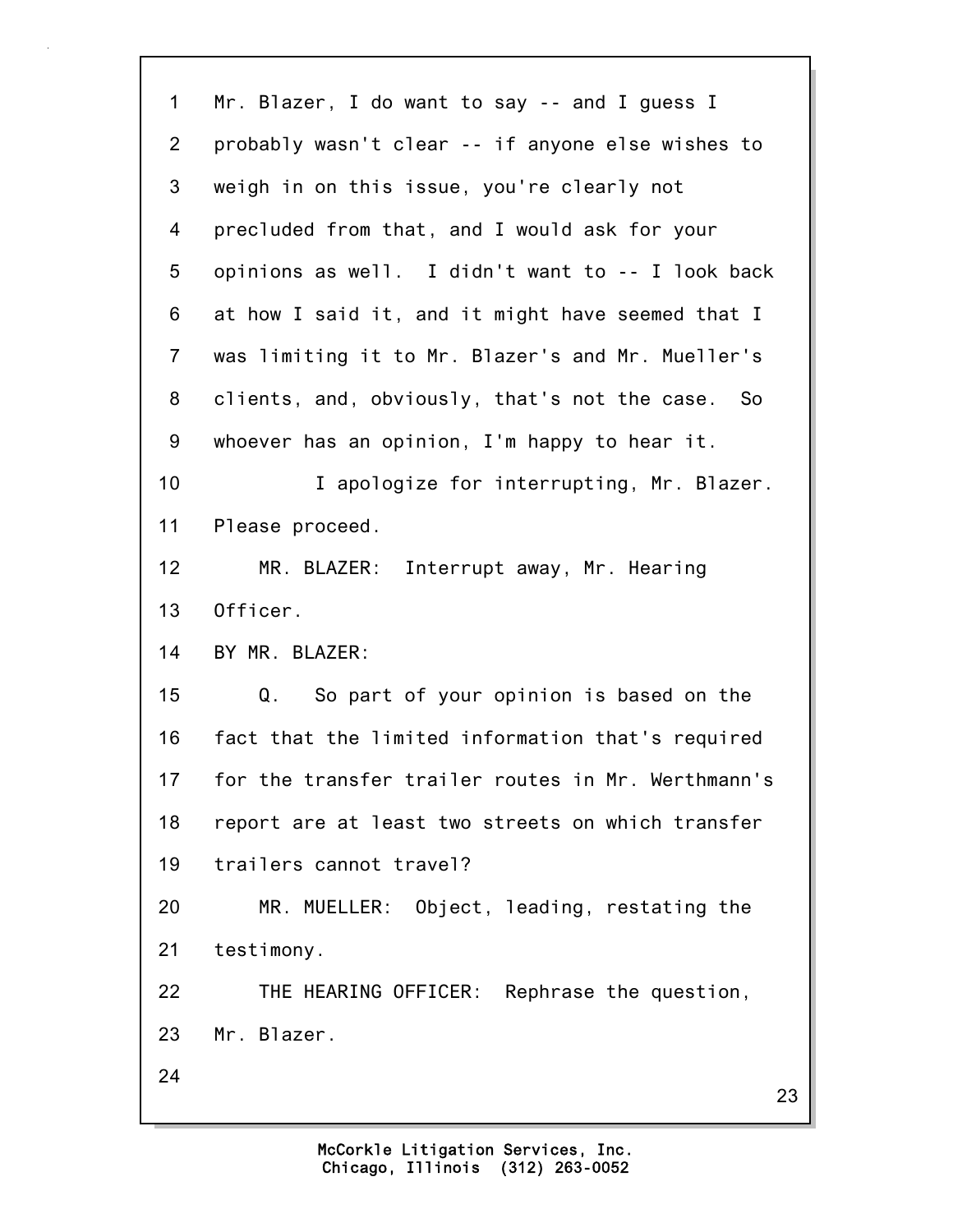1 BY MR. BLAZER:

24 2 Q. Is your opinion based in part on the fact 3 that the two streets that are identified in 4 Mr. Werthmann's report are streets on which 5 transfer trailers cannot travel? 6 A. Well, even more broad in the sense that 7 those streets in my opinion are not appropriate for 8 any type of truck generated by the transfer 9 station, and the specificity for going more than a 10 half mile behind the site is just not there. There 11 is no indication at all what routes will be used, 12 whether they are adequate in terms of geometry, 13 overall geometry, lane widths, shoulders, 14 structural, the pavement, any ridge, weight 15 limitations, general traffic conditions, congestion 16 hotspots, accident hotspot and so on. So my 17 conclusion was that it was just impossible to 18 determine if this proposed facility will have an 19 adverse impact on travel patterns. 20 Q. And is it also impossible to determine 21 whether or not they have minimized the impact on 22 those traffic patterns? 23 A. I don't think so, not with the information 24 that was presented.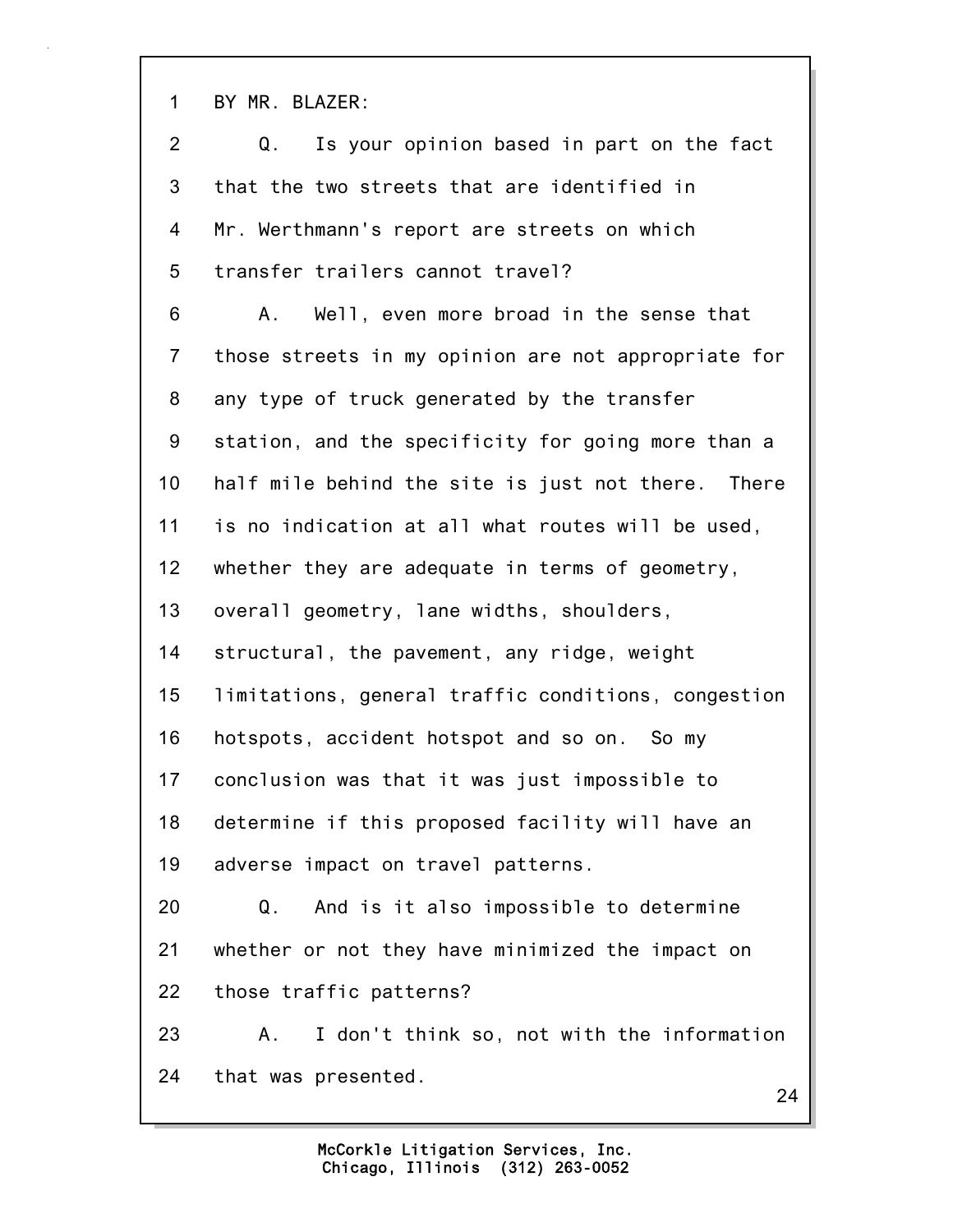25 1 Q. And your findings and opinions are 2 summarized in your report? 3 A. Yes. 4 MR. BLAZER: That's all I have, Mr. Hearing 5 Officer. 6 THE HEARING OFFICER: Mr. Mueller? 7 MR. MUELLER: If I can have just a minute. 8 THE HEARING OFFICER: Absolutely. 9 MR. MUELLER: We are ready. 10 THE HEARING OFFICER: You may proceed. 11 MR. MUELLER: Thank you. 12 CROSS EXAMINATION 13 BY MR. MUELLER: 14 Q. Mr. Coulter, I notice your office address 15 is 1524 Paula Avenue in Wheaton? 16 A. That's correct. 17 Q. That's also your house, isn't it? 18 A. Yes, it is. 19 Q. So you work out of your basement? 20 A. I have an office in my home, correct. 21 Q. You don't have an office in an office park 22 or a professional facility, do you? 23 A. I work in an office in my home. 24 Q. And you are a one-man company, right?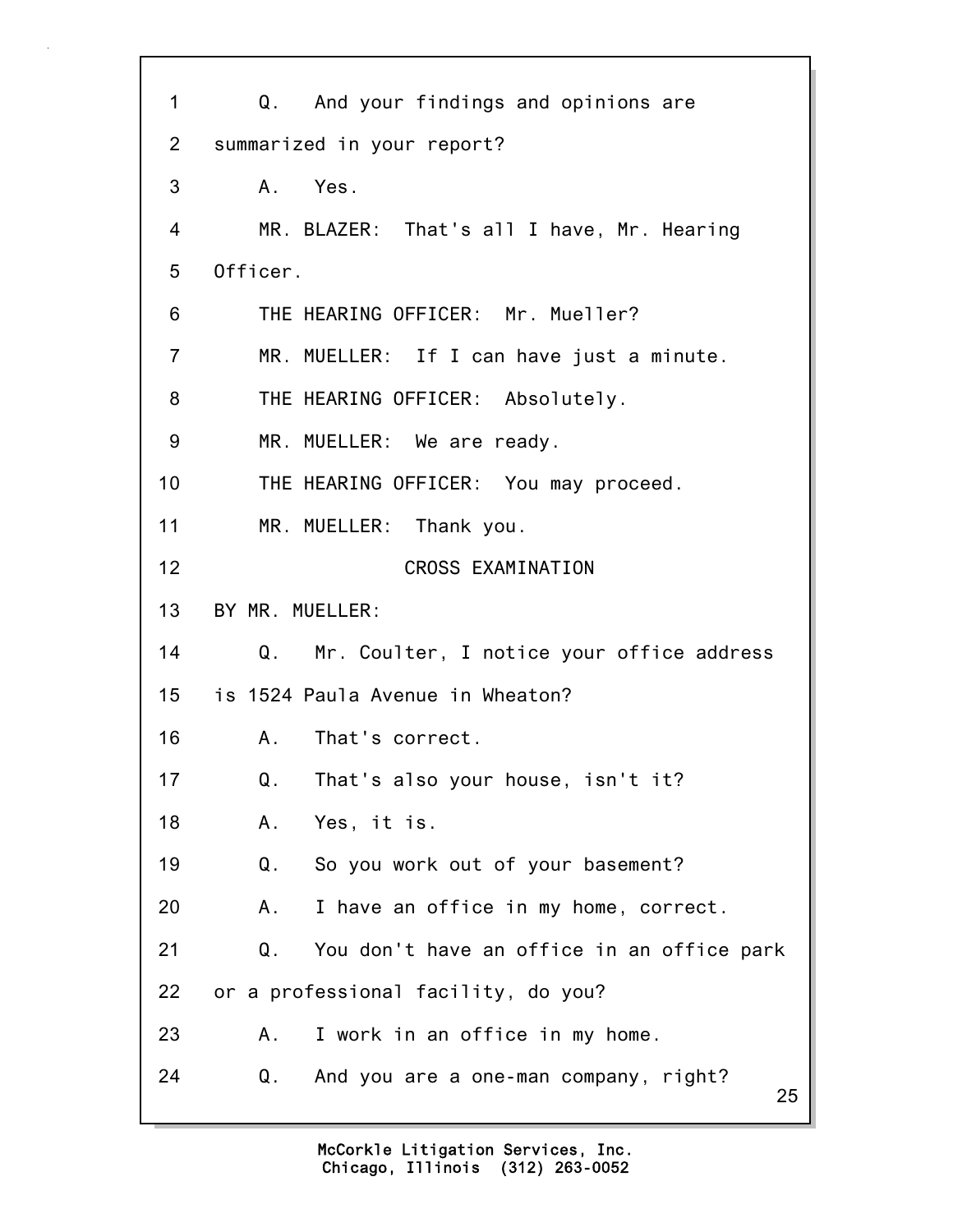| 1              | Α.<br>Yes.                                         |
|----------------|----------------------------------------------------|
| $\overline{2}$ | You have no employees?<br>Q.                       |
| 3              | No.<br>A.                                          |
| 4              | And when you were the Superintendent of<br>Q.      |
| 5              | Highways in DuPage County, that job lasted four    |
| 6              | months, correct?                                   |
| $\overline{7}$ | A. That's correct.                                 |
| 8              | Q. You don't even have a web page for your         |
| 9              | company, do you?                                   |
| 10             | I don't advertise, no.<br>A.,                      |
| 11             | Because you get plenty of work from<br>Q.          |
| 12             | Mr. Blazer, right?                                 |
| 13             | MR. BLAZER: Objection. Never mind, no. You         |
| 14             | know what, no. I withdraw the objection.           |
| 15             | THE WITNESS: I get referrals and                   |
| 16             | recommendations by word of mouth.                  |
| 17             | BY MR. MUELLER:                                    |
| 18             | How many times have you been hired by<br>Q.        |
| 19             | Mr. Blazer to critique someone else's traffic      |
| 20             | study?                                             |
| 21             | I'm trying to think. This case, of<br>Α.           |
| 22             | course, and the earlier application by Groot for a |
| 23             | facility off of Porter Drive, work that I had done |
| 24             | in Kendall County on various landfill siting<br>26 |
|                |                                                    |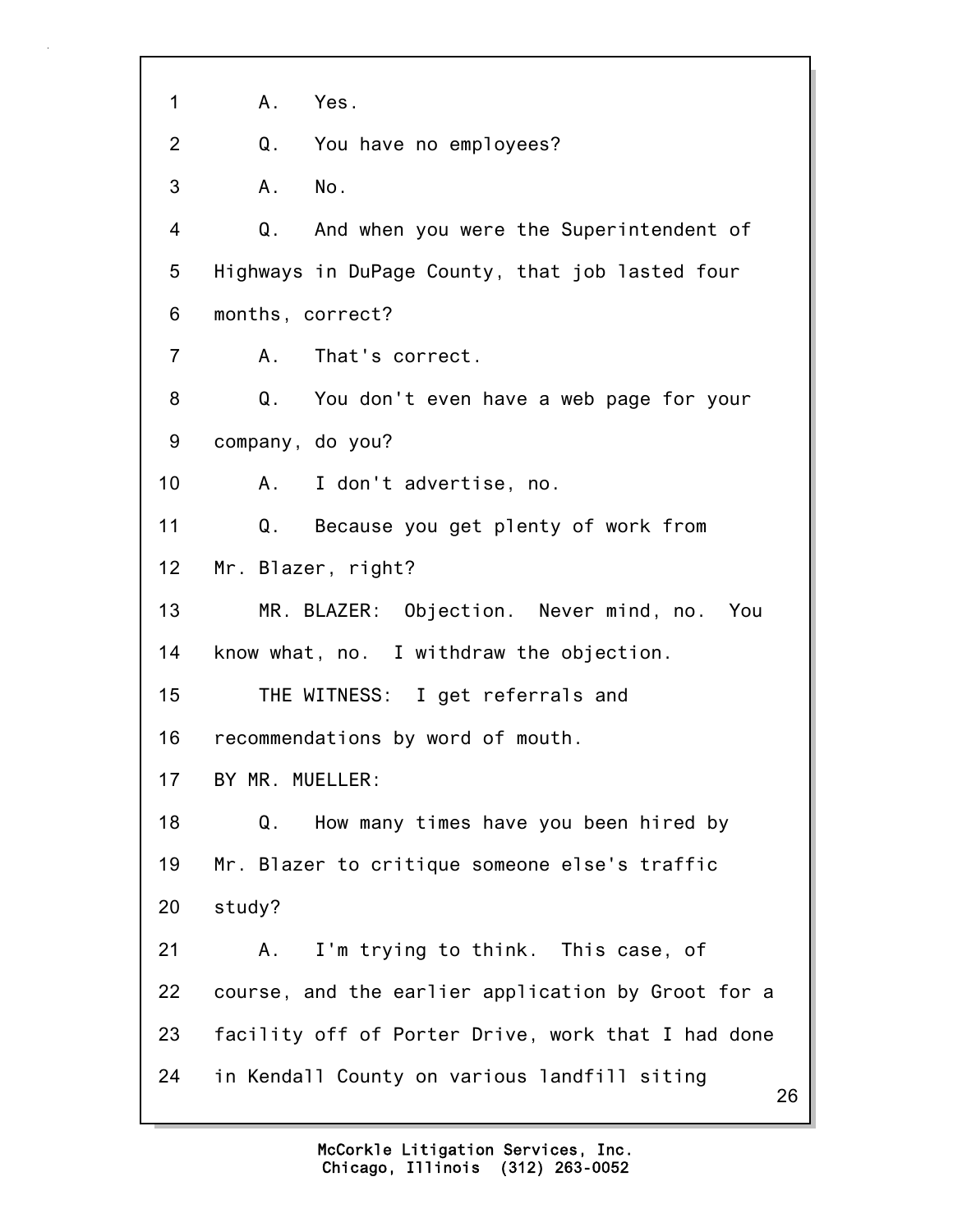27 1 applications. I believe I was retained by Kane -- 2 excuse me, by Kendall County in those cases. 3 Q. For Mr. Blazer, right? 4 A. I'd have to check on that. It's been a 5 long time since I've done that work. 6 Q. Well, was Mr. Blazer the one that 7 presented you as -- 8 A. Mr. Blazer was the attorney working with 9 Kendall County. 10 Q. Working with you then, right? 11 A. Yes, sir. 12 Q. And you have some experience in this 13 particular area here because you critiqued a study 14 in connection with a Groot truck facility, right? 15 A. Yes. 16 Q. And at that time, that was also for 17 Mr. Blazer? 18 A. That's what I mentioned earlier, yes. 19 Q. So when you were approached about 20 possibly, based upon your knowledge in the area, 21 providing some peer review, you went to get 22 Mr. Blazer's permission before you responded; isn't 23 that true? 24 A. No.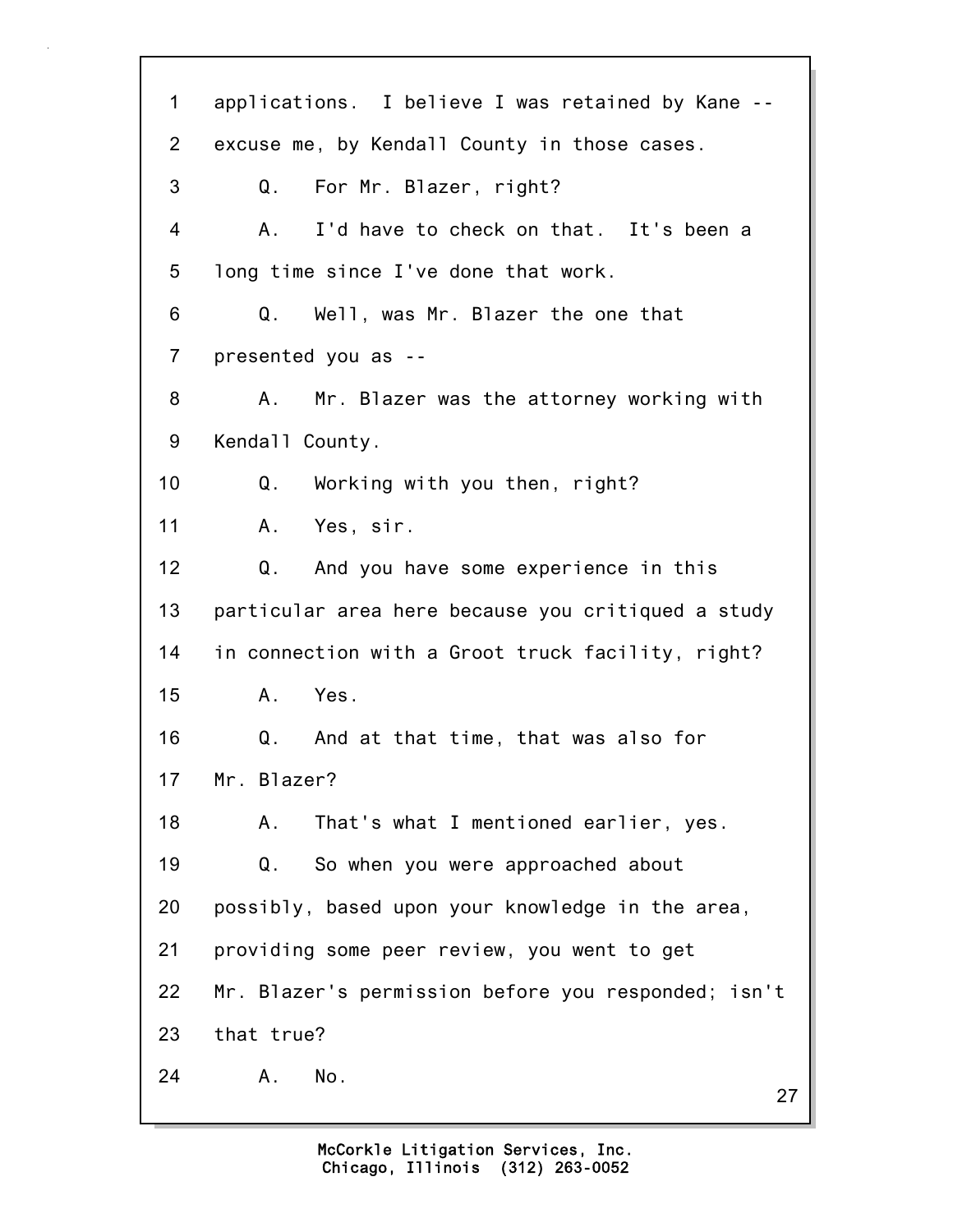28 1 Q. Did Mr. Blazer decline to give you 2 permission? 3 A. I did not contact Mr. Blazer. 4 Q. Now, you didn't do a traffic study here, 5 did you? 6 A. I reviewed the KLOA traffic study. 7 Q. Sir, did you do a traffic study? 8 A. I did not do an independent traffic study, 9 no. 10 Q. When is the last time you did an 11 independent traffic study? 12 A. For? 13 Q. Anything. 14 A. Anything? 15 Q. Yes. 16 A. Well, within the last several weeks. 17 Q. What did you do a study for? 18 A. I did a traffic study for the residents of 19 the Oak Brook Towers condominium complex who were 20 concerned about the development of an adjacent 21 parcel that would require access through their 22 residential apartment complex. 23 Q. And did you do traffic counts in 24 connection with that?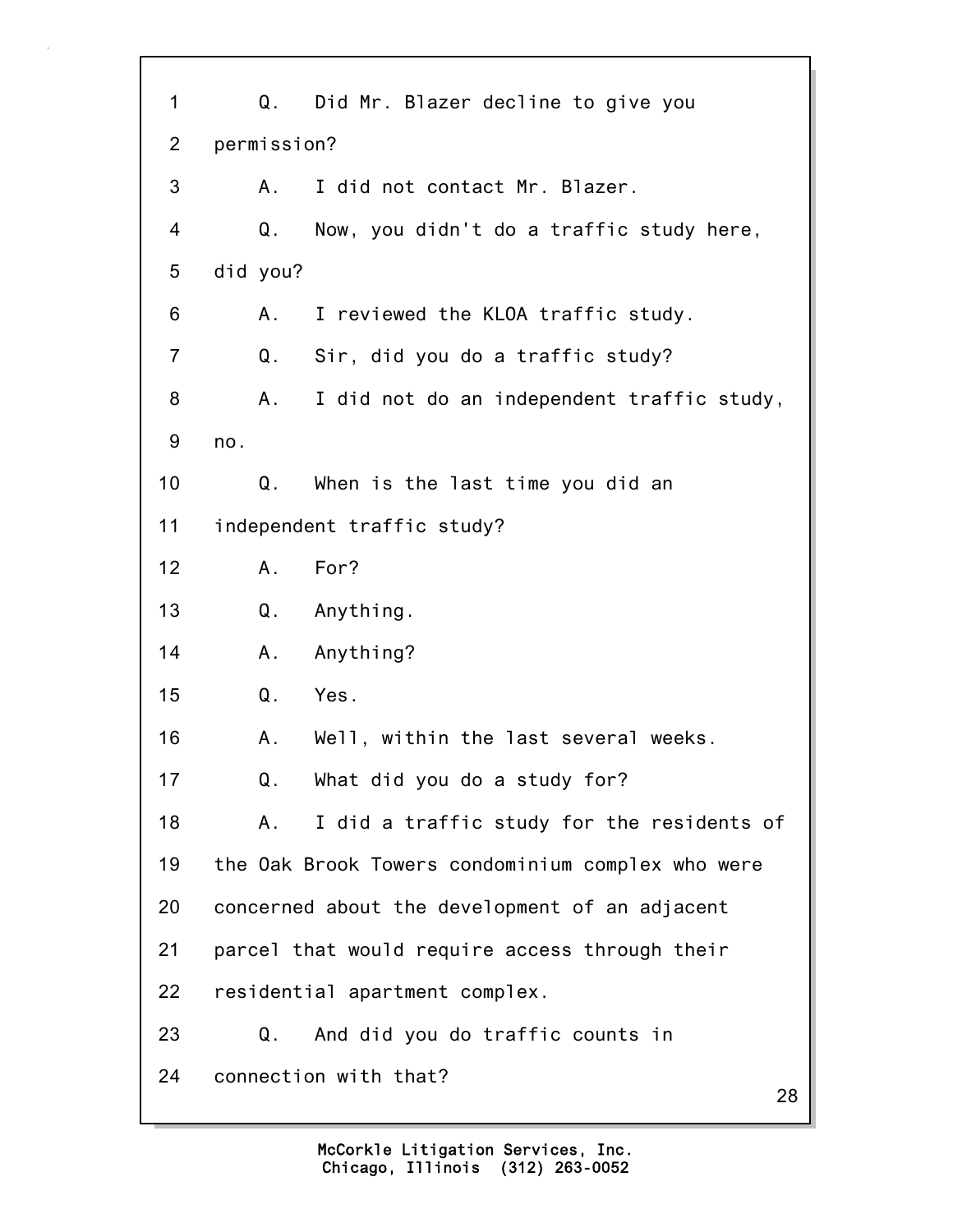1 A. Yes.

| $\overline{2}$ | When is the last time you did a traffic<br>Q.            |
|----------------|----------------------------------------------------------|
| 3              | study in connection with a 39.2 pollution control        |
| 4              | facility siting application?                             |
| 5              | An independent traffic study?<br>А.                      |
| 6              | Q.<br>Yes.                                               |
| $\overline{7}$ | I've only done reviews on those.<br>Α.                   |
| 8              | Q.<br>So you've never done a traffic study in            |
| 9              | connection with an application for siting approval?      |
| 10             | No.<br>Α.                                                |
| 11             | Q. Now, how far out did the Oak Brook study              |
| 12             | go, by the way, from the subdivision you were hired      |
| 13             | to evaluate?                                             |
| 14             | Oak Brook, it was an adjacent parcel, so<br>А.           |
| 15             | it was in close proximity to the subject apartment       |
| 16             | complex.                                                 |
| 17             | Like a hundred feet?<br>Q.                               |
| 18             | Well, it was contiguous along the property<br>Α.         |
| 19             | boundaries, yes.                                         |
| 20             | Did you look at where those cars and<br>Q.               |
| 21             | trucks were coming from in this development?             |
| 22             | Well, this was a proposed development, so<br>А.          |
| 23             | the issues were more related to cross access             |
| 24             | between properties as opposed to capacity analysis<br>29 |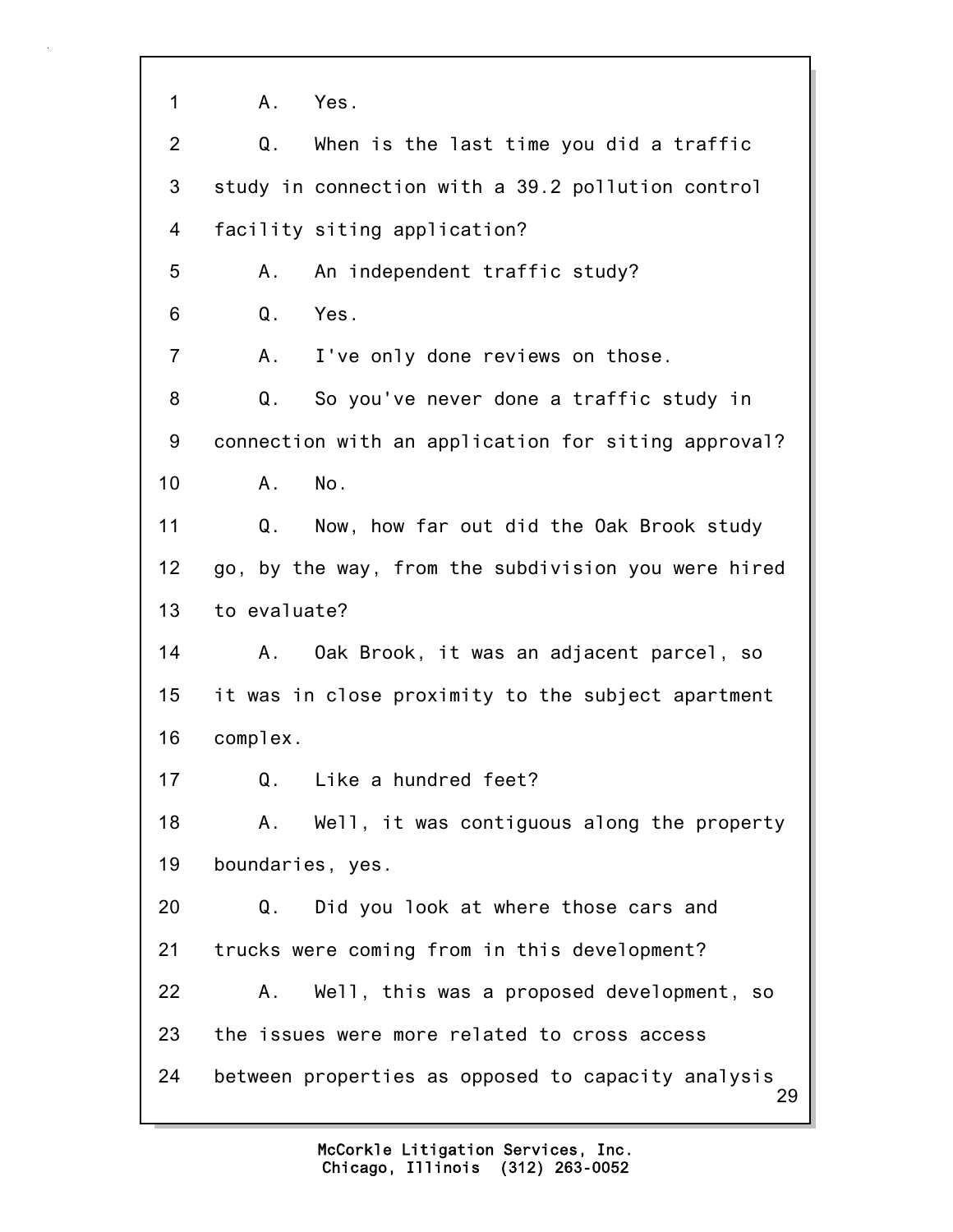1 or other evaluations.

2 Q. You didn't analyze capacity. You didn't 3 recommend any site improvements or any of that, did 4 you?

5 A. Not in that case, no.

6 Q. Have you ever done a traffic study that 7 encompassed a 62-mile radius?

8 A. No.

9 Q. But you think Mr. Werthmann should have 10 done that here?

11 A. I'm not sure how you satisfy the meaning 12 of Criterion 6 unless you do an analysis of how 13 trucks will be routed, and in this case, the 14 truck-generating facility.

15 Q. You're aware that the Second District 16 Appellate Court rejected your testimony at the Fox 17 Moraine application because it felt you didn't 18 understand the criterion?

19 MR. BLAZER: Object to the characterization of 20 the case. That's legal argument. We can address 21 that as you indicated, Mr. Hearing Officer, a week 22 after this hearing.

23 THE HEARING OFFICER: I'll let him answer 24 because I'd be interested.

30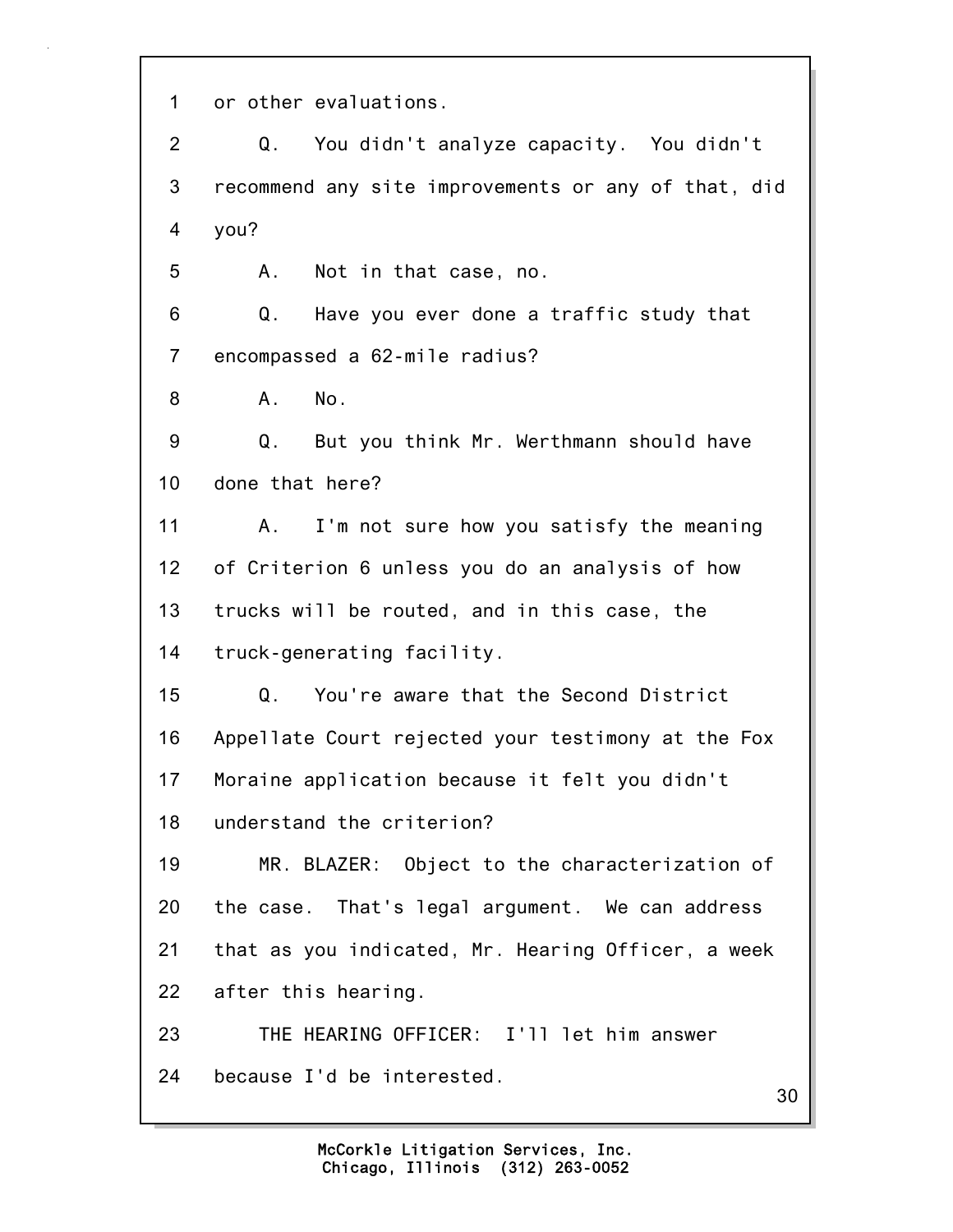| of that, of that decision. I was not aware of it<br>$\overline{2}$<br>beforehand.<br>3<br>BY MR. MUELLER:<br>$\overline{4}$<br>5<br>Now let's look at your report. Do you<br>Q.<br>have that in front of you?<br>6<br>Yes.<br>$\overline{7}$<br>A.<br>Q. What is Criterion 6 as stated in your<br>8<br>9<br>report?<br>10<br>Criterion 6 is the facility has traffic<br>$A_{\cdot}$<br>11<br>patterns (to and from) the site designed to<br>minimize the impact on existing traffic flows.<br>12<br>13<br>I don't see that you wrote "the site" in<br>Q.<br>your report. You just added that language in your<br>14<br>15<br>oral testimony, correct?<br>16<br>I am sorry --<br>А.<br>Why don't you read Criterion 6 as you<br>17<br>Q. |
|-----------------------------------------------------------------------------------------------------------------------------------------------------------------------------------------------------------------------------------------------------------------------------------------------------------------------------------------------------------------------------------------------------------------------------------------------------------------------------------------------------------------------------------------------------------------------------------------------------------------------------------------------------------------------------------------------------------------------------------------|
|                                                                                                                                                                                                                                                                                                                                                                                                                                                                                                                                                                                                                                                                                                                                         |
|                                                                                                                                                                                                                                                                                                                                                                                                                                                                                                                                                                                                                                                                                                                                         |
|                                                                                                                                                                                                                                                                                                                                                                                                                                                                                                                                                                                                                                                                                                                                         |
|                                                                                                                                                                                                                                                                                                                                                                                                                                                                                                                                                                                                                                                                                                                                         |
|                                                                                                                                                                                                                                                                                                                                                                                                                                                                                                                                                                                                                                                                                                                                         |
|                                                                                                                                                                                                                                                                                                                                                                                                                                                                                                                                                                                                                                                                                                                                         |
|                                                                                                                                                                                                                                                                                                                                                                                                                                                                                                                                                                                                                                                                                                                                         |
|                                                                                                                                                                                                                                                                                                                                                                                                                                                                                                                                                                                                                                                                                                                                         |
|                                                                                                                                                                                                                                                                                                                                                                                                                                                                                                                                                                                                                                                                                                                                         |
|                                                                                                                                                                                                                                                                                                                                                                                                                                                                                                                                                                                                                                                                                                                                         |
|                                                                                                                                                                                                                                                                                                                                                                                                                                                                                                                                                                                                                                                                                                                                         |
|                                                                                                                                                                                                                                                                                                                                                                                                                                                                                                                                                                                                                                                                                                                                         |
|                                                                                                                                                                                                                                                                                                                                                                                                                                                                                                                                                                                                                                                                                                                                         |
|                                                                                                                                                                                                                                                                                                                                                                                                                                                                                                                                                                                                                                                                                                                                         |
|                                                                                                                                                                                                                                                                                                                                                                                                                                                                                                                                                                                                                                                                                                                                         |
|                                                                                                                                                                                                                                                                                                                                                                                                                                                                                                                                                                                                                                                                                                                                         |
| 18<br>believe it is stated in your report?                                                                                                                                                                                                                                                                                                                                                                                                                                                                                                                                                                                                                                                                                              |
| 19<br>In my report it reads, "Criterion 6 - The<br>Α.                                                                                                                                                                                                                                                                                                                                                                                                                                                                                                                                                                                                                                                                                   |
| 20<br>facility has traffic patterns (to and from)                                                                                                                                                                                                                                                                                                                                                                                                                                                                                                                                                                                                                                                                                       |
| designed to minimize the impact on existing traffic<br>21                                                                                                                                                                                                                                                                                                                                                                                                                                                                                                                                                                                                                                                                               |
| flows."<br>22                                                                                                                                                                                                                                                                                                                                                                                                                                                                                                                                                                                                                                                                                                                           |
| 23<br>Q.<br>That's not what Criterion 6 says, is it?                                                                                                                                                                                                                                                                                                                                                                                                                                                                                                                                                                                                                                                                                    |
| 24<br>Working with Mr. Blazer, that's my<br>Α.<br>31                                                                                                                                                                                                                                                                                                                                                                                                                                                                                                                                                                                                                                                                                    |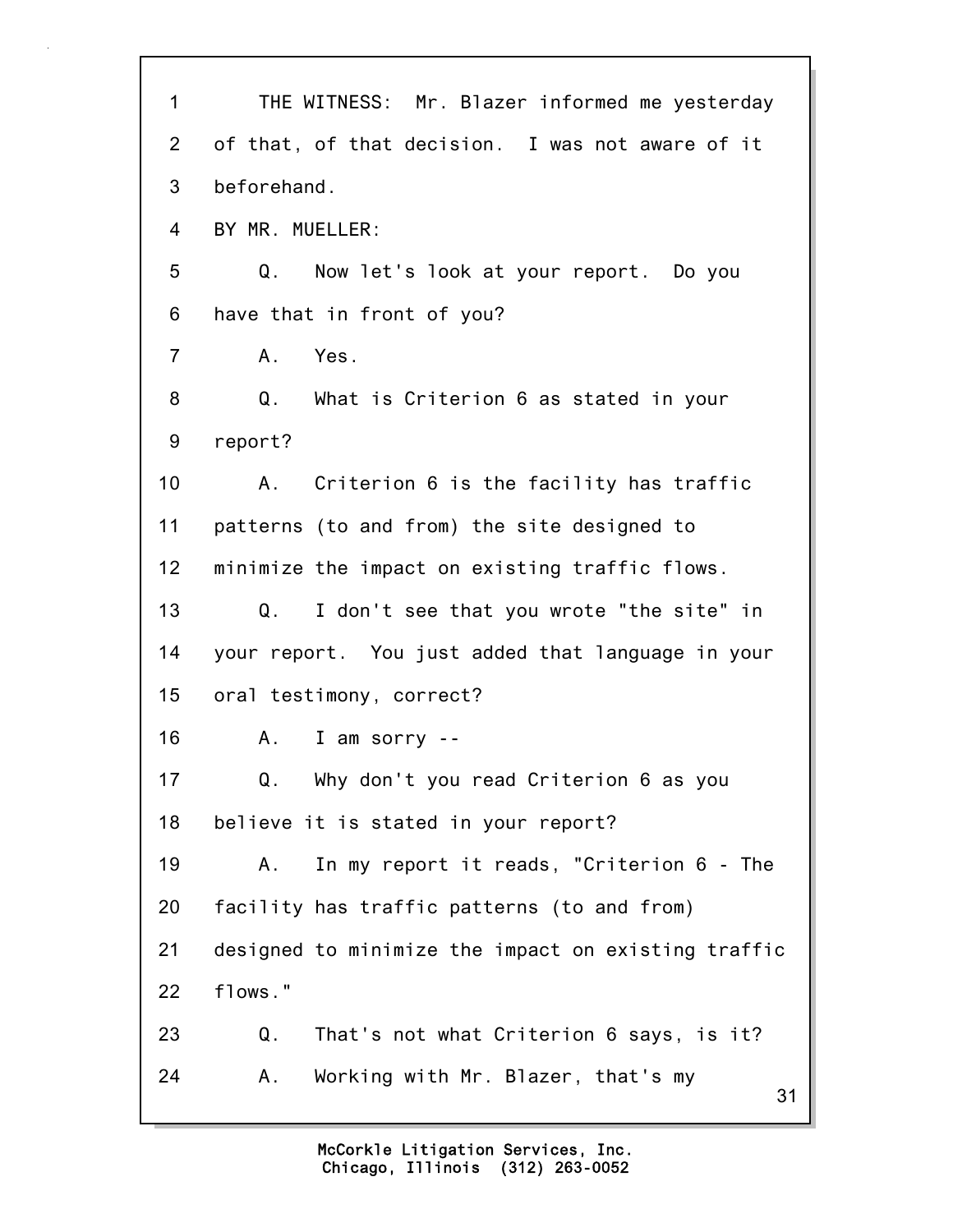32 1 understanding of Criterion 6 language. 2 Q. That's your understanding of it. You 3 don't even know what Criterion 6 says, do you? 4 A. I don't have that language right in front 5 of me. 6 Q. Have you ever reviewed Criterion 6 in the 7 statute? 8 A. Yes. 9 Q. Would you be surprised to learn that the 10 Criterion 6 as stated in Section 39.2 of the 11 Environmental Protection Act is, "The traffic 12 patterns to or from the facility are so designed as 13 to minimize the impact on existing traffic flows"? 14 A. I am sorry. Is there a question? 15 Q. Would you be surprised to learn that 16 that's what Criterion 6 says? 17 A. That's my general understanding of it. 18 Q. Well, that's not what you wrote in your 19 report. You've got completely different language 20 here, don't you? 21 MR. BLAZER: Objection to characterization. 22 THE HEARING OFFICER: Objection sustained. 23 BY MR. MUELLER: 24 Q. Well, let's go to your conclusion in your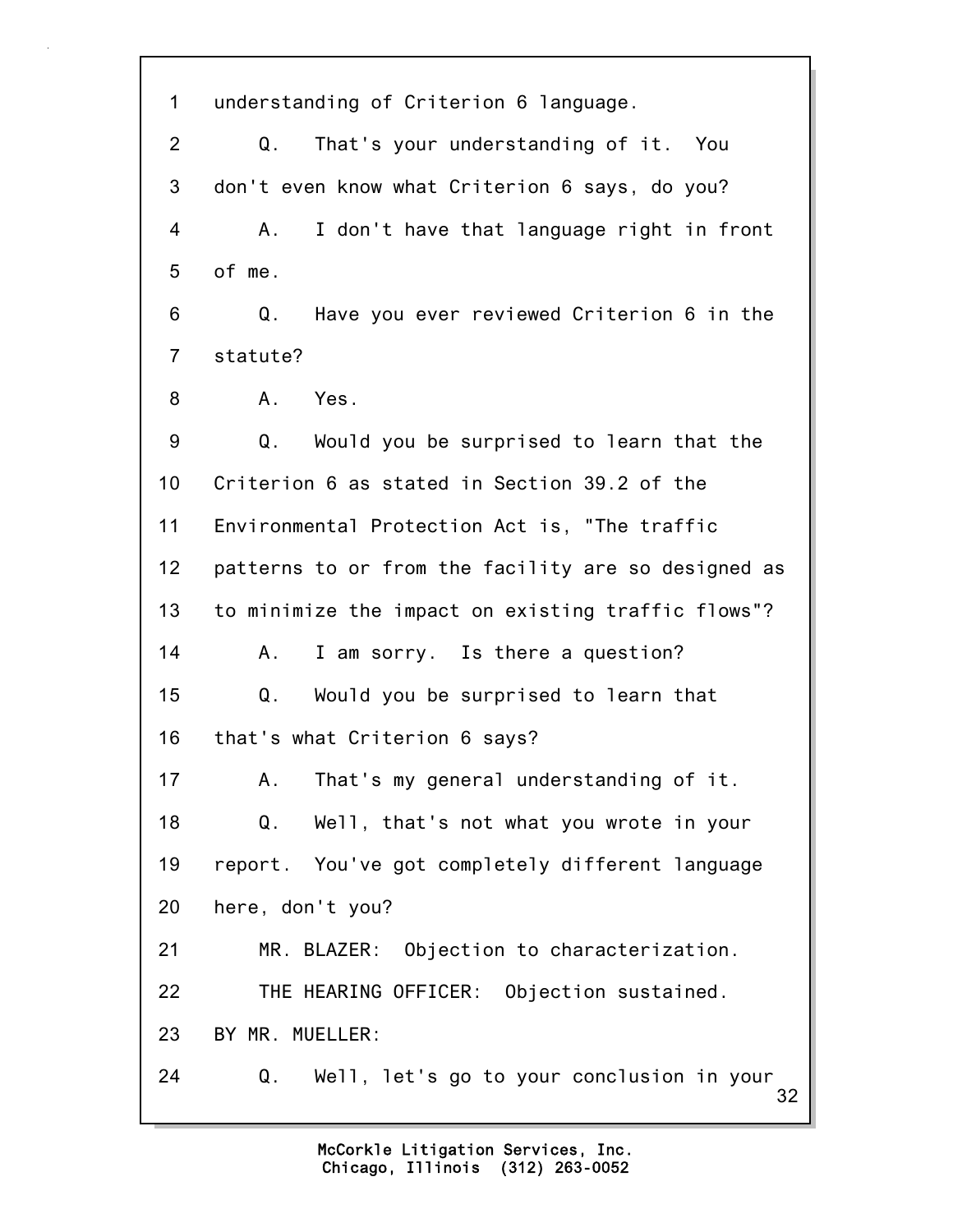| 1              | report. Do you want to read that for the record?    |
|----------------|-----------------------------------------------------|
| $\overline{2}$ | "Conclusion: Based on the findings above,<br>A.     |
| 3              | it is my professional opinion that the Groot Waste  |
| 4              | Transfer Siting Application has not demonstrated    |
| 5              | that no adverse traffic impact will be created, or  |
| 6              | can be mitigated, in accordance with Criterion 6 of |
| $\overline{7}$ | Section 39.2 of the Illinois Environmental          |
| 8              | Protection Act."                                    |
| 9              | Q.<br>Sir, where in Criterion 6 is there a          |
| 10             | discussion of adverse impact?                       |
| 11             | That is not in the Criterion 6 --<br>Α.             |
| 12             | Thank you. Where in Criterion 6 does it<br>Q.       |
| 13             | state that we have to demonstrate that there will   |
| 14             | be no adverse impact?                               |
| 15             | That language is not specifically in<br>Α.          |
| 16             | Criterion 6.                                        |
| 17             | Q. Where in Criterion 6 does it state that we       |
| 18             | have to show that any and all adverse impacts can   |
| 19             | be mitigated?                                       |
| 20             | Well, I think in general, that's implied.<br>Α.     |
| 21             | Where is that in the criterion?<br>Q.               |
| 22             | It is not specifically worded as to that<br>Α.      |
| 23             | effect.                                             |
| 24             | In fact, criterion as stated by the<br>Q.<br>33     |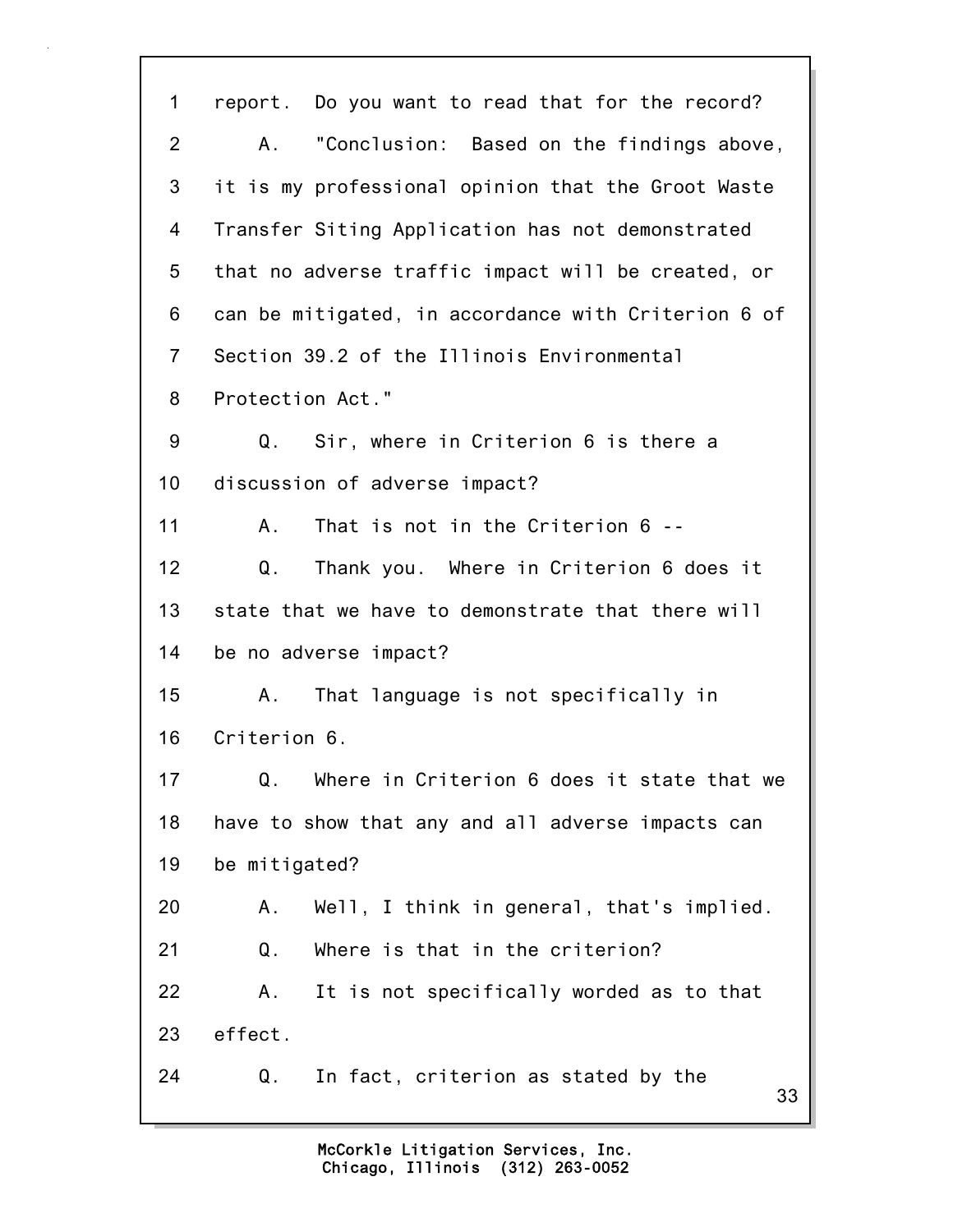34 1 Illinois legislature implies that there will be 2 some adverse impact, and it is only the duty of the 3 applicant to design traffic patterns so as to 4 minimize; isn't that true? 5 MR. BLAZER: Object to what the General 6 Assembly may have implied. 7 THE HEARING OFFICER: Objection is sustained as 8 to form. 9 BY MR. MUELLER: 10 Q. Is it your belief, Mr. Coulter, that an 11 applicant in order to satisfy Criterion 6 must 12 prove the complete absence of an adverse impact? 13 A. That would not be my interpretation of the 14 standard. 15 Q. Well, isn't that what you wrote in your 16 conclusion, has not demonstrated that no adverse 17 impact will be created? 18 A. Well, there is -- the implication of that 19 statement and the intent, at least as I wrote it, 20 was that they did not identify any adverse effect. 21 Adverse impacts can be mitigated. They can be 22 mitigated fully. They can be mitigated partially. 23 None of that was addressed because the routing of 24 waste transfer trucks to and from the west was not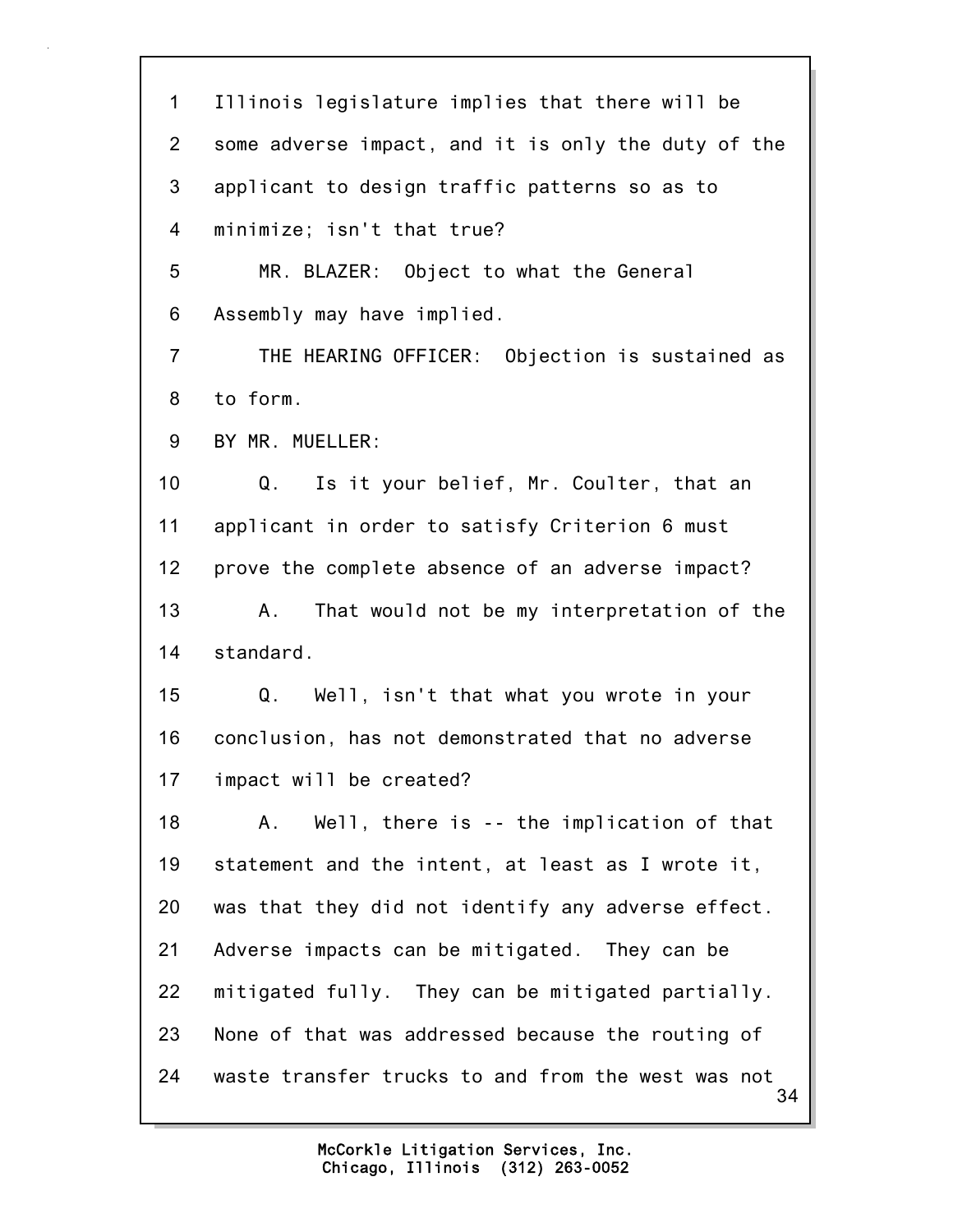35 1 really addressed in the report itself, in the KLOA 2 report. 3 Q. Now, you understand that from a transfer 4 station, you can take waste to various facilities, 5 correct? 6 A. Correct. 7 Q. You also understand that transfer station 8 is not -- 9 THE HEARING OFFICER: Mr. Mueller, I don't mean 10 to interrupt, but can you start over because she 11 couldn't hear you. It was probably because of the 12 backlash on this -- I apologize, but if you can 13 start that question over. 14 BY MR. MUELLER: 15 Q. You understand, sir, that the proposed 16 transfer station has a site life longer than the 17 Winnebago landfill and that there may be multiple 18 or numerous landfills that will be traveled to and 19 from this transfer station? 20 MR. BLAZER: Objection, foundation, also 21 assumes facts not in evidence. It's already been 22 established that he doesn't -- 23 THE HEARING OFFICER: Objection overruled. 24 THE WITNESS: Answer the question?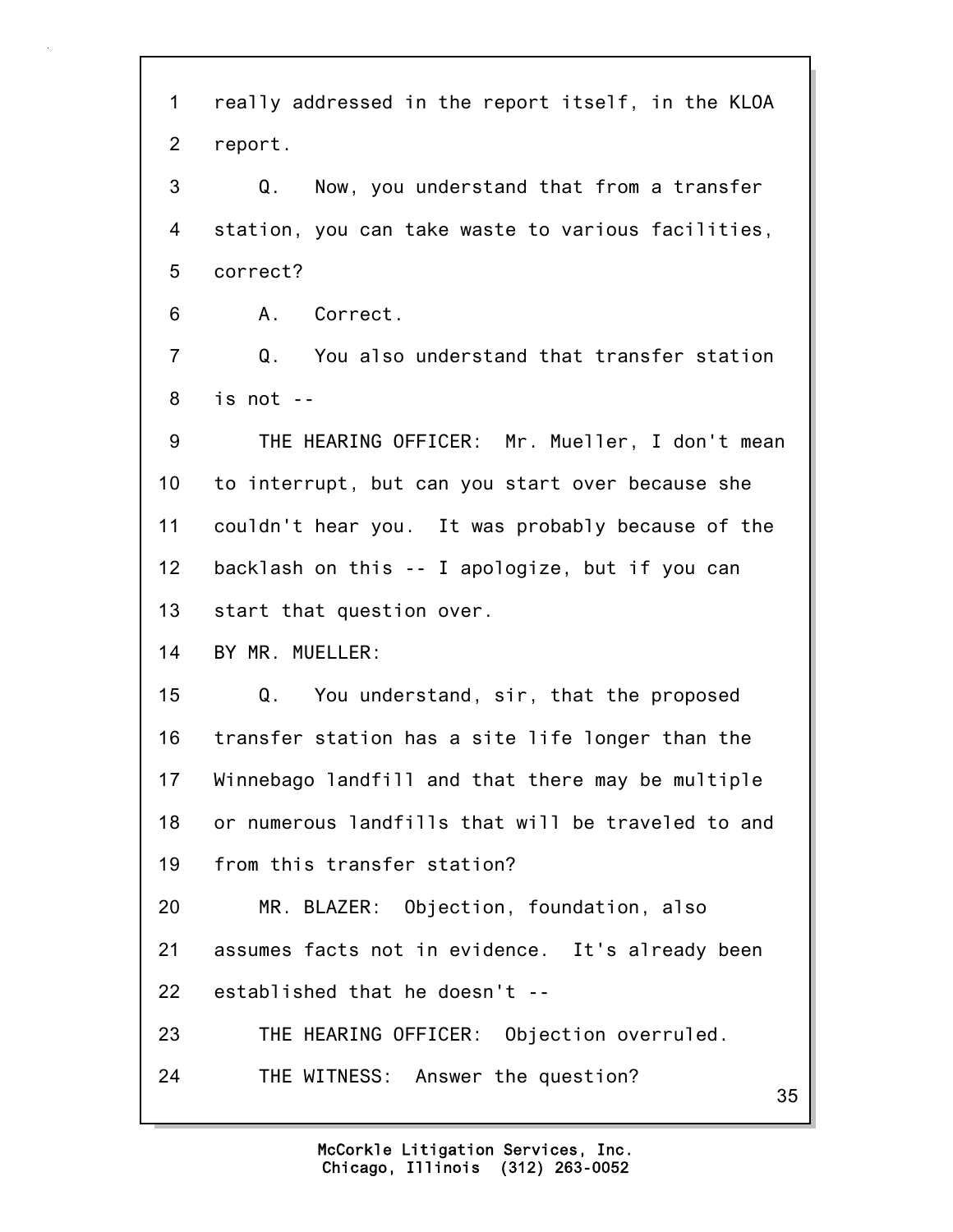36 1 THE HEARING OFFICER: Please. 2 THE WITNESS: From reading the KLOA traffic 3 report, it was my understanding that the waste 4 transfer trucks would be directed to Winnebago 5 County. There was no mention of alternative 6 landfill destinations, and in numerous locations in 7 that report, that was the impression I was given. 8 So on that basis, I focused on the routing to 9 Winnebago County. 10 BY MR. MUELLER: 11 Q. I want to get back to that in a bit. I 12 want to talk about some things in your report. 13 You make the point in your report that 14 there are other heavy traffic hours besides the 15 peak hours identified by Mr. Werthmann? 16 A. Yes. 17 Q. Did Mr. Werthmann correctly identify the 18 peak hours? 19 A. He identified the single morning and the 20 single evening peak hour, correct. 21 Q. And he stated that they were the single 22 peak hours? 23 A. He did, yes. 24 Q. So his report was accurate in that regard,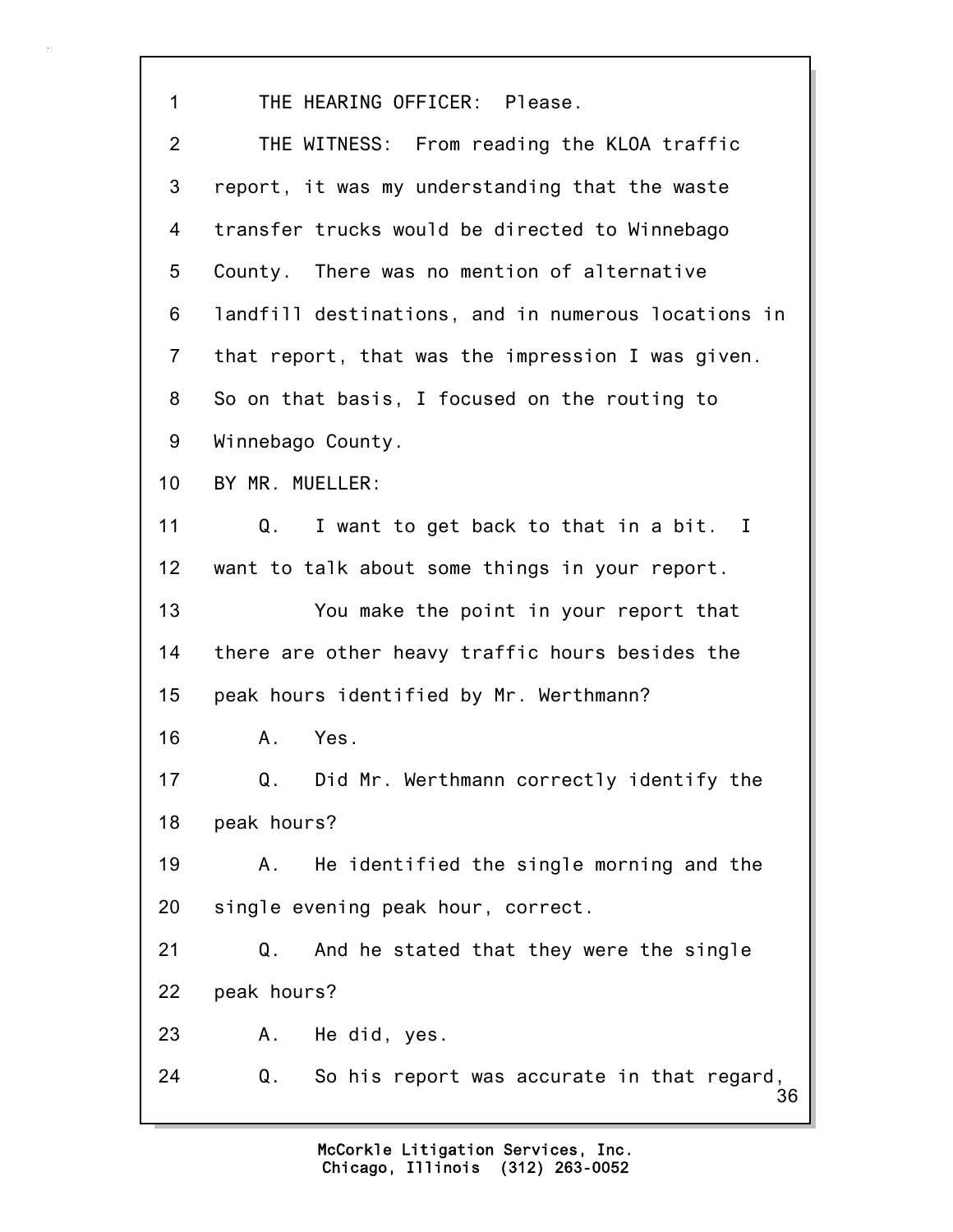1 right?

2 A. His report is accurate, but incomplete. 3 Q. Well, are there any other hours based upon 4 his counts where there would be combined truck and 5 vehicular traffic greater than during the peak 6 hours? 7 A. There are hours where on either side of 8 those single peaks that Mr. Werthmann identified 9 that would be very close to those volumes and would 10 be of concern in terms of traffic operations and 11 safety analysis. 12 Q. Sir, answer my question. There are any 13 other hours besides the peak hours identified by 14 Mr. Werthmann where combined truck and vehicular 15 traffic is greater than identified by 16 Mr. Werthmann? 17 A. Correct. He cited the single peak a.m.

18 and p.m. peak hours.

19 Q. In other words, what he did was he 20 presented the worst-case scenario, and your 21 argument is there are other cases almost as bad, 22 right? 23 A. That's correct.

37 24 Q. But he did do the worst case and say that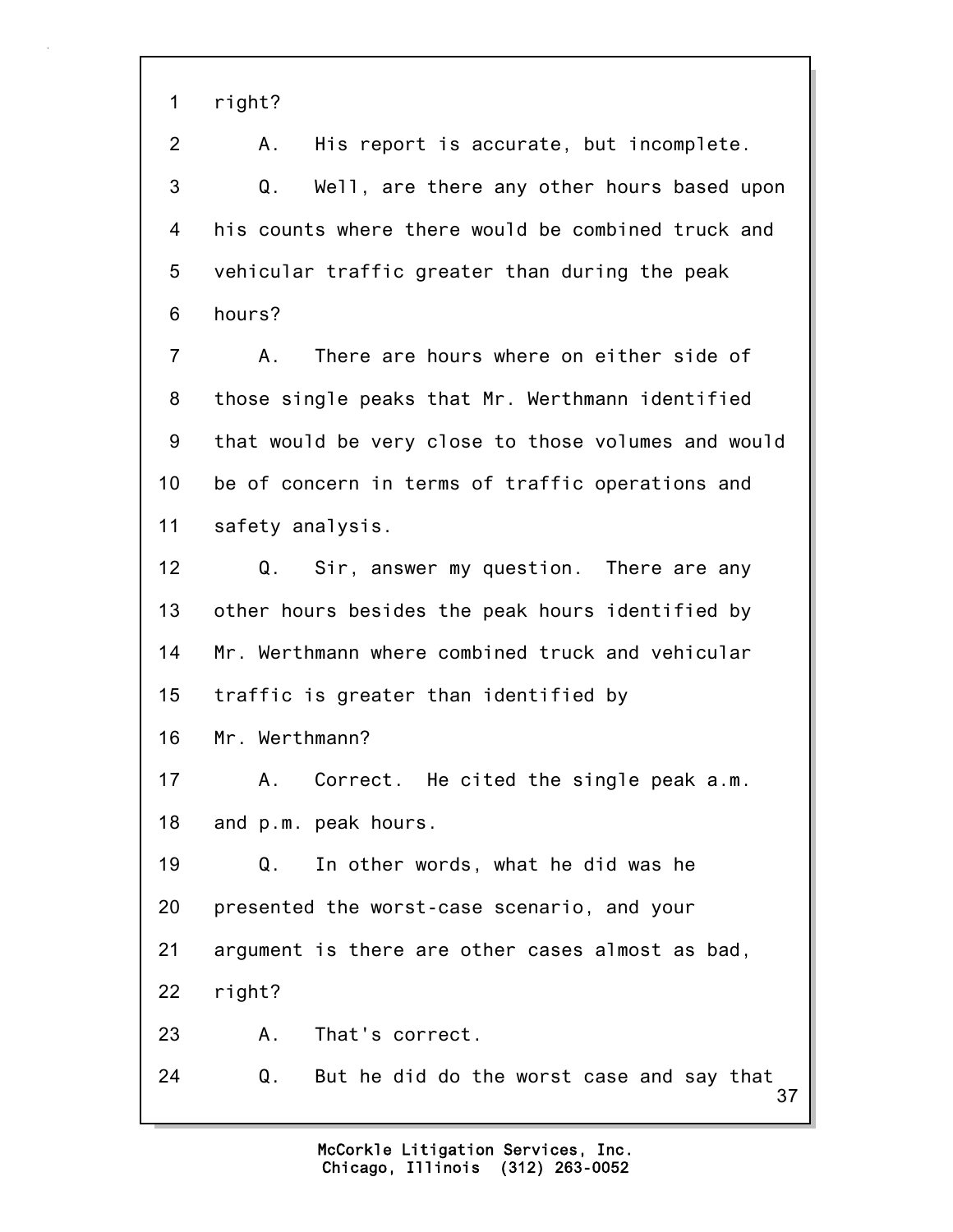38 1 even in the worst case, we have minimized the 2 impact on surrounding traffic flows, right? 3 A. My opinion is that he addressed that 4 adequately for the immediate vicinity of Porter -- 5 the intersection of Porter and 120. 6 Q. Now, you indicate that there is a problem 7 with gate downtime for a railroad to the east, 8 correct? 9 A. Well, that's just a general statement 10 relative to at grade railroad crossings. 11 Q. How much gate downtown would there be 12 during the peak hours or any other hour that you're 13 aware of? 14 A. Well, that depends on whether it's a 15 commuter train or a freight train. It depends on 16 the length of the train. 17 Q. Sir, did you do a study on how much gate 18 downtime there is at that particular crossing -- 19 A. No. 20 Q. -- during any hour? 21 A. No, I did not. 22 Q. So your statement is just a general 23 observation? 24 A. It is.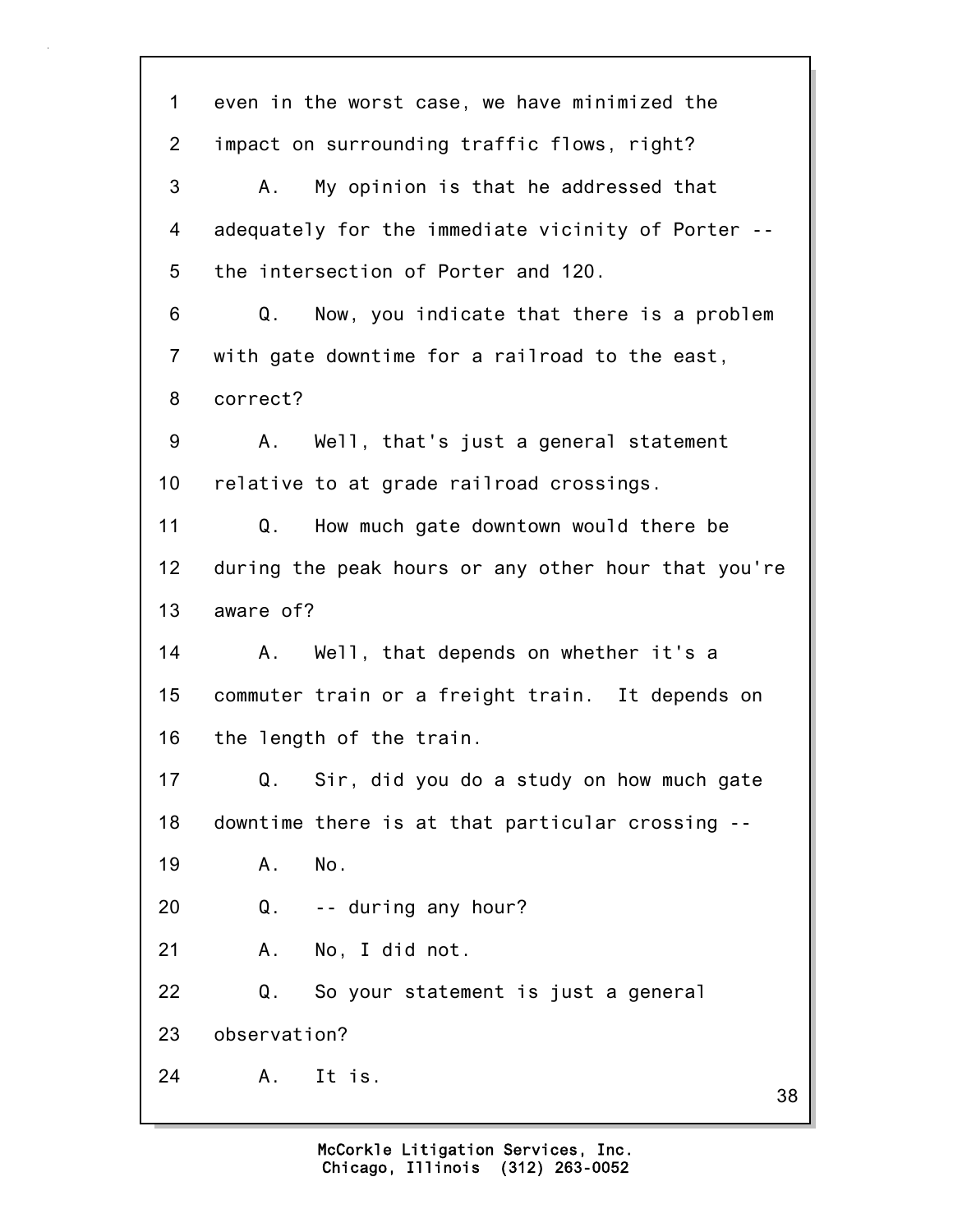39 1 Q. Then you say it will be difficult to 2 schedule the transfer trailer traffic to the west 3 in such a way as to avoid the peak hour? 4 A. That's my belief, yes. 5 Q. Well, what is the basis of that belief, 6 sir? 7 A. It's based on the travel distance between 8 the subject site on Porter Drive and the Winnebago 9 County Landfill and the fact that roughly over the 10 road distance of 60/64 miles is a long trip, and it 11 may be difficult to avoid peak hours every day of 12 every year. 13 Q. But you don't know that it can't be 14 avoided. You're not saying that it's impossible, 15 are you? 16 A. I just alerted the reader to the fact that 17 that may be an issue. 18 Q. But you don't have any evidence that it 19 will be an issue. You're speculating, correct? 20 A. It was a general statement, yes. 21 Q. Sir, you are speculating, right? 22 A. Well, it's an informed opinion -- 23 Q. What is your information on which you base 24 that opinion?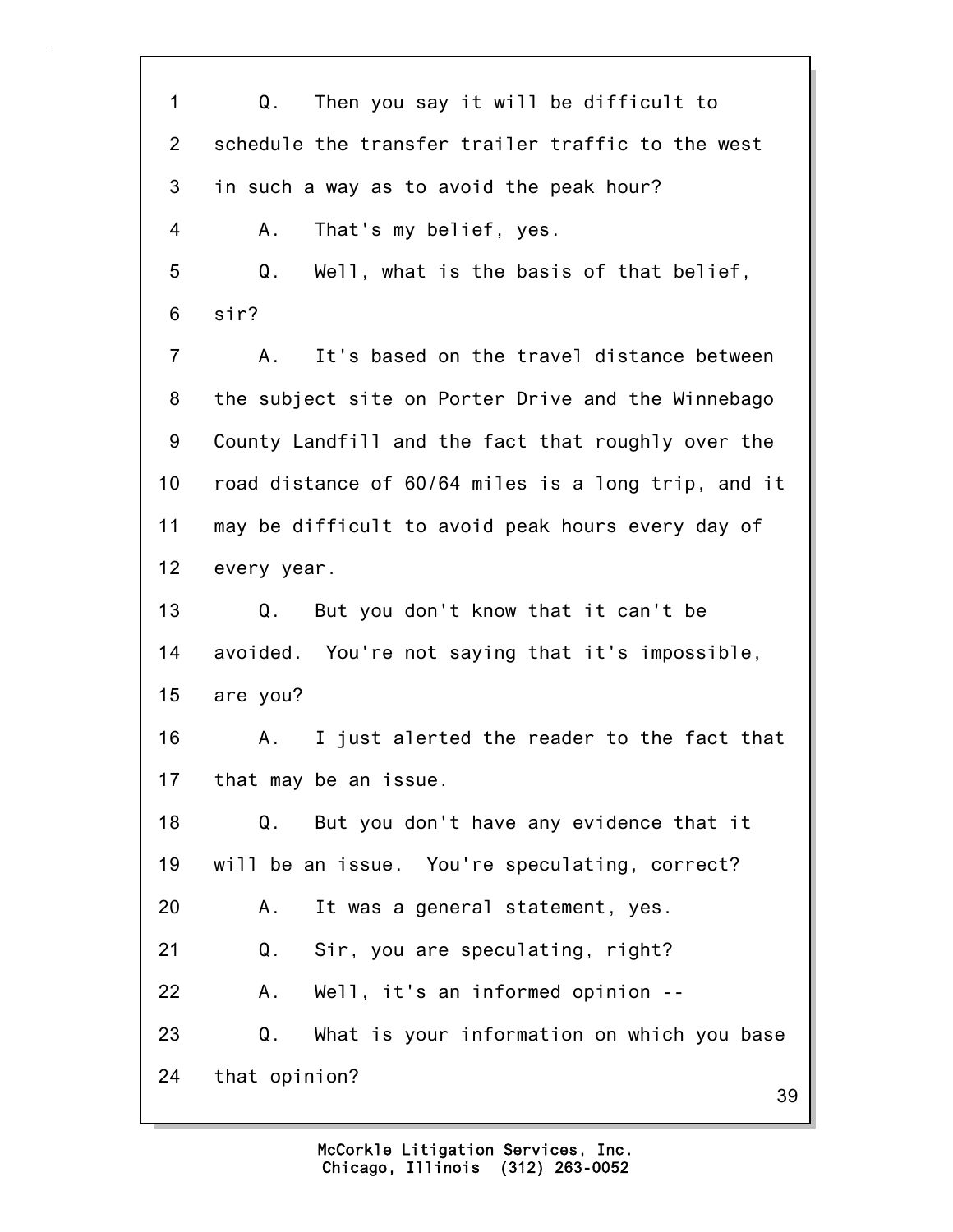1 THE HEARING OFFICER: Mr. Mueller, let him 2 finish his answer. If you want to move to strike, 3 that's up to you, but let him finish the answer. 4 Mr. Coulter, did you finish your last 5 answer? 6 THE WITNESS: It's a general statement based 7 upon the flow of trucks to and from the subject 8 waste transfer station over a long distance. There 9 may be delays encountered over that long length of 10 travel which can't be anticipated even if you state 11 that all of the transfer trucks will occur -- trips 12 will occur during the middle of the day. 13 BY MR. MUELLER: 14 Q. Well, what if we deferred sending transfer 15 trailers out during the peak hours and send them 16 out at 8:00 o'clock at night? Wouldn't that solve 17 your problem? 18 A. Well, that would certainly eliminate any 19 overlap with the peak hours of background traffic 20 on those routes that might be used to access 21 Winnebago County. 22 Q. You're aware that there was transfer 23 trailer parking available at the Winnebago 24 landfill, aren't you?

40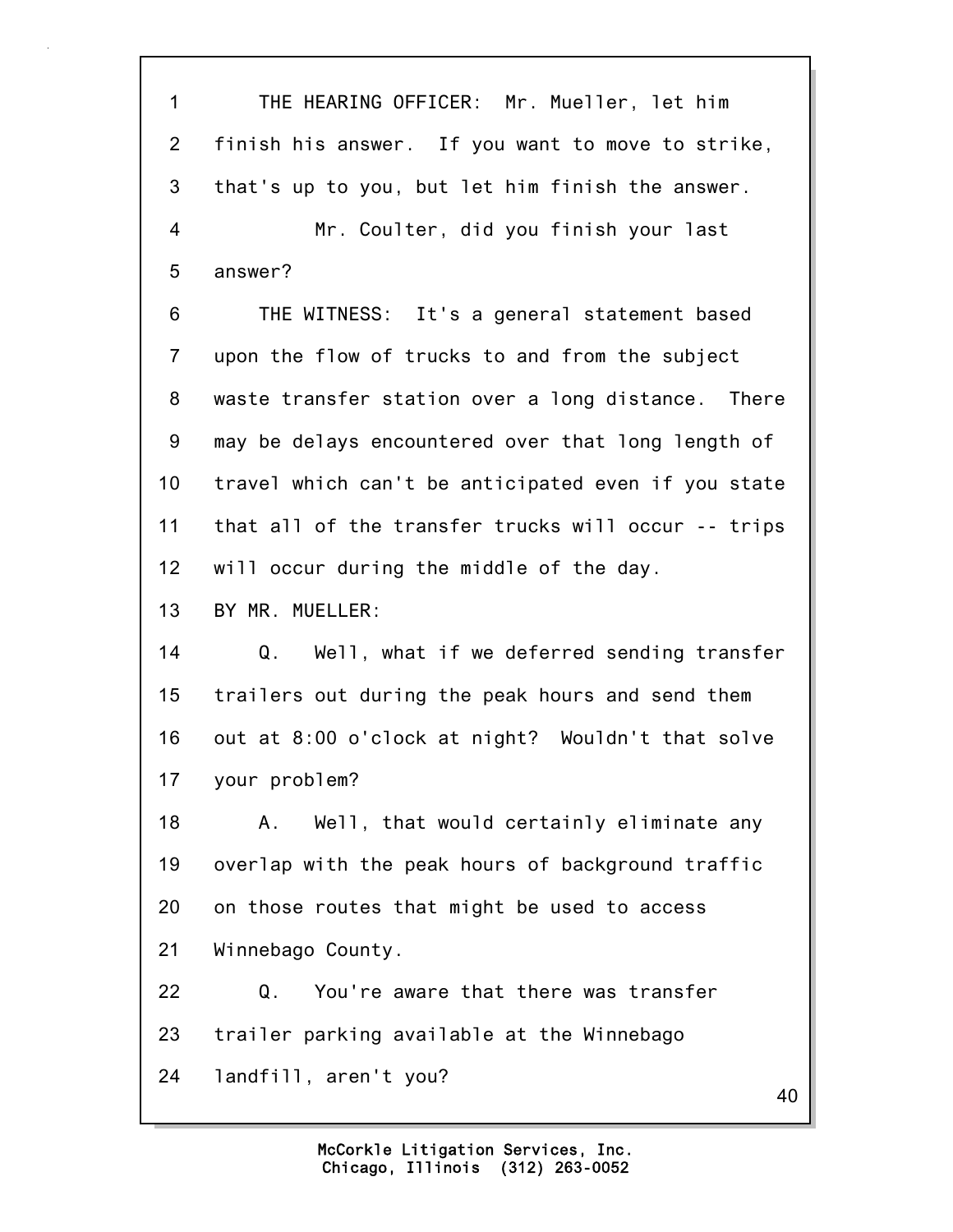41 1 A. It appeared that way on the site plan that 2 I saw, yes. 3 Q. Then if we go to the next page of your 4 report, you indicate that Mr. Werthmann's 5 observation of a synergistic effect from the 6 proximity of the Groot north truck facility in 7 terms of keeping some packer trucks off the road is 8 a valid observation, right? 9 A. I think that's fair. In general, I agree 10 with that. There may be certain circumstances 11 where a packer truck may make more than one trip 12 per day to the transfer station, but I don't 13 disagree with that statement. 14 Q. But then you say he overstated the extent 15 of that synergistic effect? 16 A. That was just my point, that there may 17 be -- in other words, I'm accounting for packer 18 truck which may make multiple trips to the waste 19 transfer station, not just back at the end of the 20 day when they finish one route of collection. 21 Q. All right. If you look at the 22 paragraph -- the first full paragraph on that page 23 where you discuss this the synergistic effect, can 24 you read that last sentence starting with KLOA?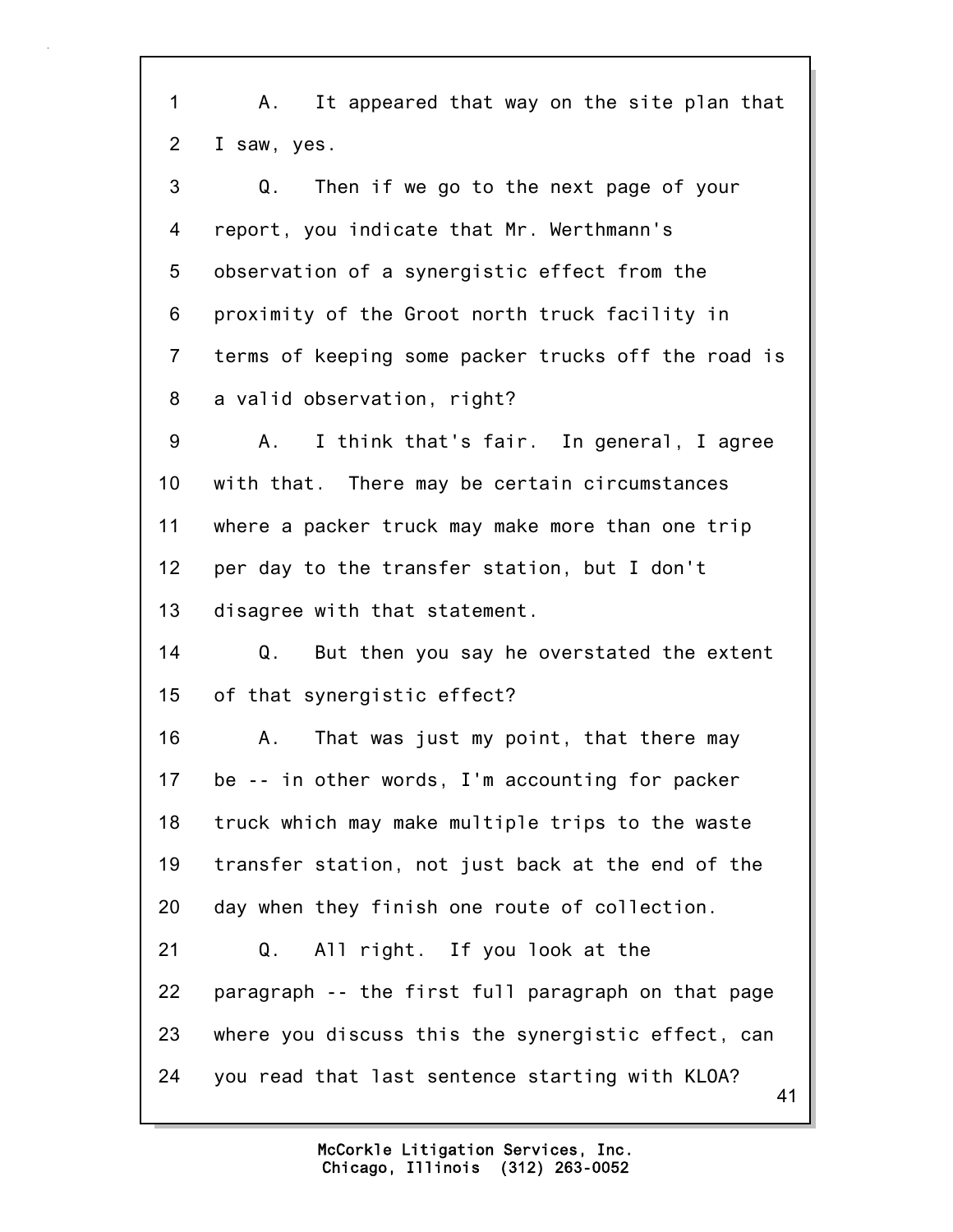42 1 A. You're at the top of page 2? 2 Q. I'm in the second paragraph, the one that 3 says, "KLOA states." 4 A. "KLOA states that they did not apply any 5 reduction in facility trip generation or assignment 6 based on this factor." 7 Q. If they didn't apply any reduction to the 8 anticipated traffic flows, how can they have 9 overstated the effect? 10 A. My comment was related to the general 11 qualitative statement of the waste transfer station 12 being located in proximity to the facility which 13 houses those vehicles when not in use. 14 It was not intended to be a statement 15 indicating that the numbers are wrong, just that 16 that potential does exist even if KLOA accounted 17 for that in their traffic study. If you want to 18 say I'm agreeing with KLOA, I'm agreeing with KLOA. 19 The study actually -- 20 Q. My point is, sir, how do you overstate the 21 fact when you don't use it numerically whatsoever, 22 when you disregarded it entirely? 23 A. I think all I raised was the possibility 24 that the number of trips could be greater depending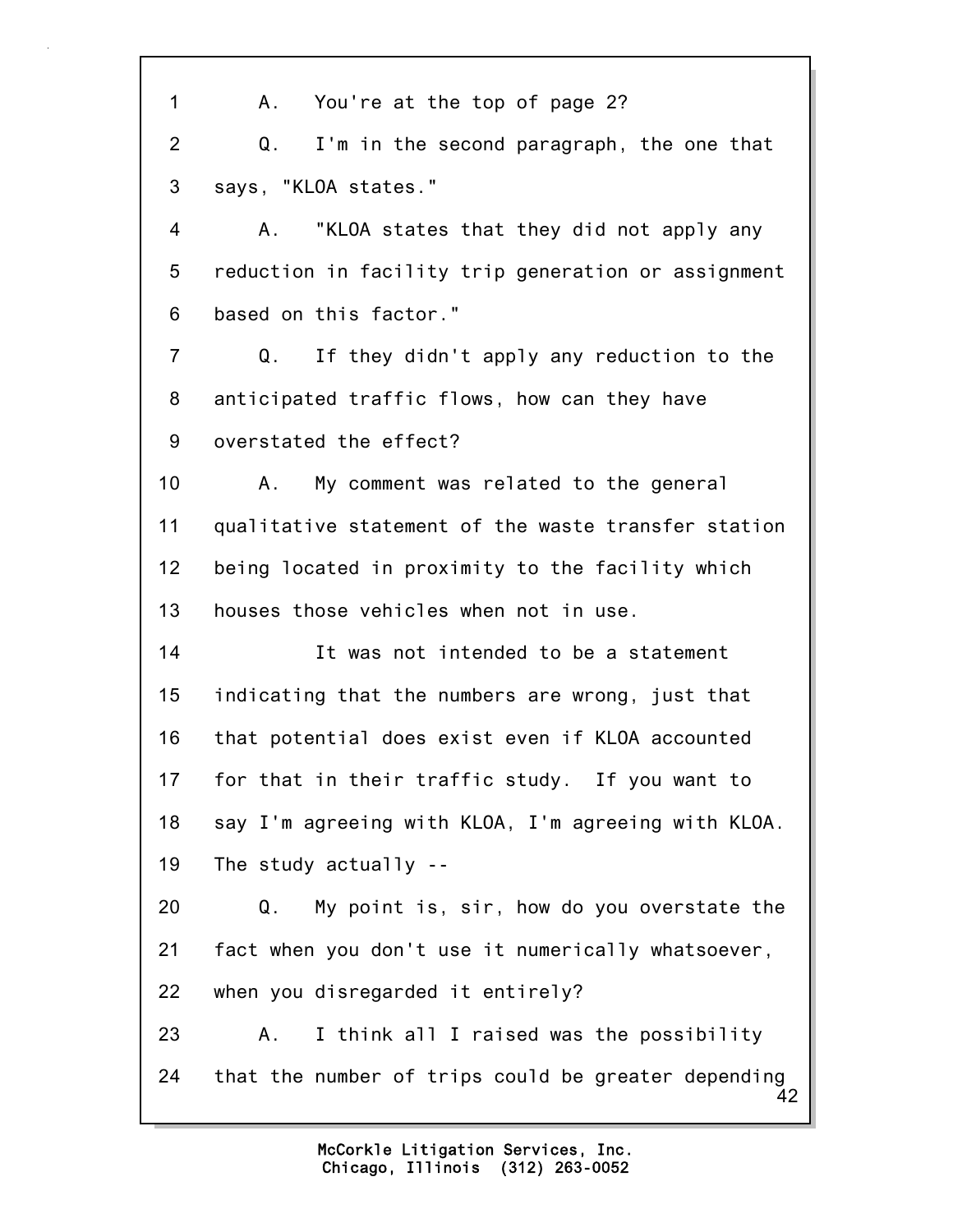43 1 on how many -- how routes are structured, how many 2 times a day they have to go to the waste transfer 3 station after picking up in local neighborhoods. 4 Q. How many times a day, sir, in your 5 experience, do packer trucks go to transfer 6 station? 7 A. For a landfill? 8 Q. Packer -- well, how many times a day do 9 packer trucks typically unload? 10 A. My understanding is that could be anywhere 11 from one to several. 12 Q. What's several? 13 A. Two or three. 14 Q. Would you be surprised to learn packer 15 trucks have the capability of basically two pickups 16 a day? 17 A. No. 18 Q. Now, let's go on to your next paragraph. 19 You are now discussing the intersection of 20 Hainesville and Route 120. That's the intersection 21 with a poor level surface, right? 22 A. That's correct. 23 Q. And you state that even a small increase 24 in traffic at intersections with a level surface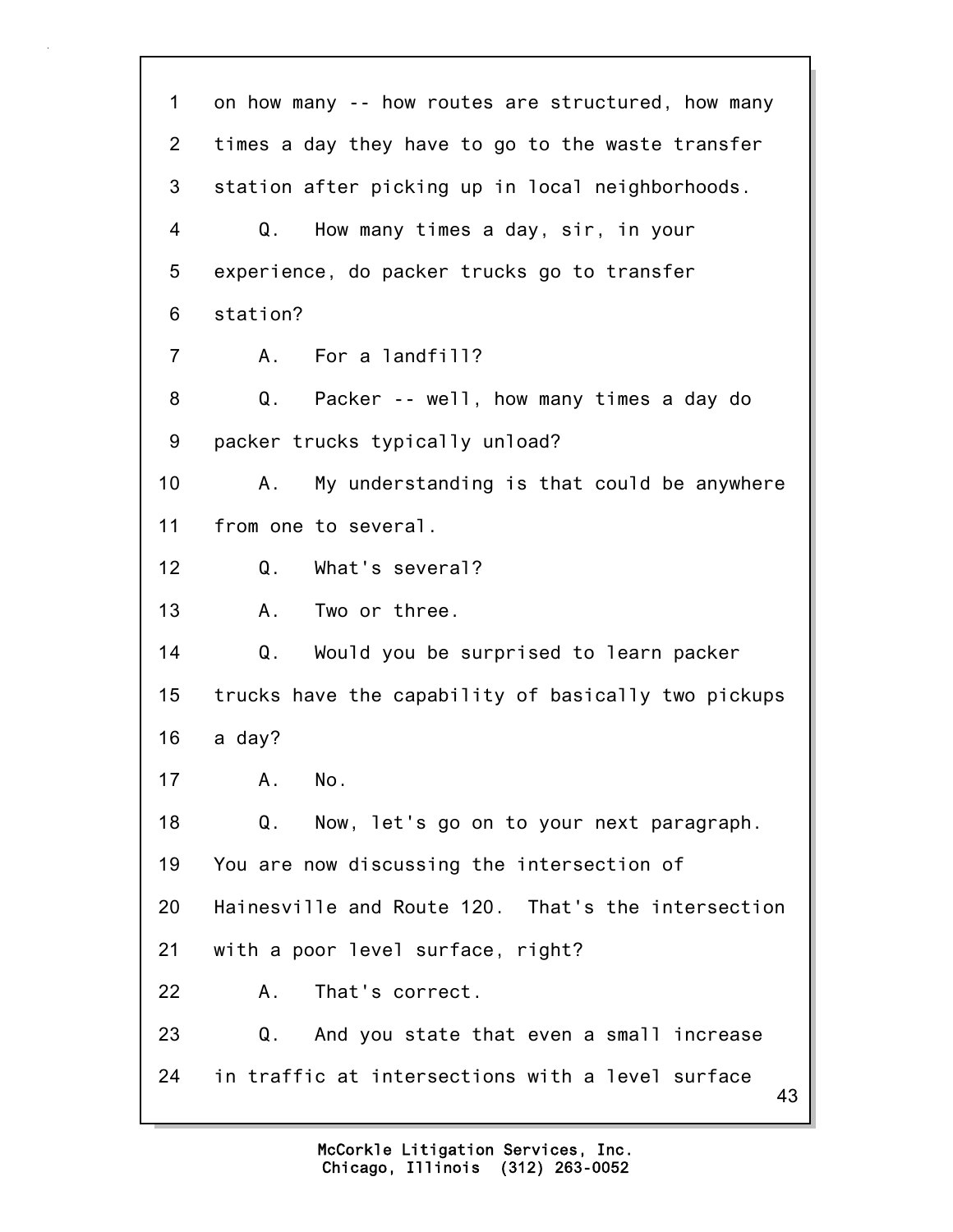44 1 such as you have here can have a disproportionate 2 impact delay and congestion; is that right? 3 A. Correct. 4 Q. Percentage-wise, what increase in traffic 5 would cause a disproportionate impact on delay and 6 congestion? Would a 10 percent increase do it? 7 A. It could, especially if they were larger 8 vehicles. 9 Q. How about a 5 percent increase, would that 10 cause a disproportionate increase in delay and 11 congestion? 12 A. That's also possible. When accounting for 13 the equivalency of waste trucks to passenger 14 cars -- 15 Q. Now, do you know what the actual 16 anticipated increase in traffic at that 17 intersection is going to be based upon the transfer 18 station? 19 A. I did not calculate that percentage. 20 Q. Well, actually, Mr. Werthmann did. Did 21 you review that in his report? 22 A. I might have missed that. 23 Q. Would you be surprised to learn that the 24 total projected increase in traffic is less than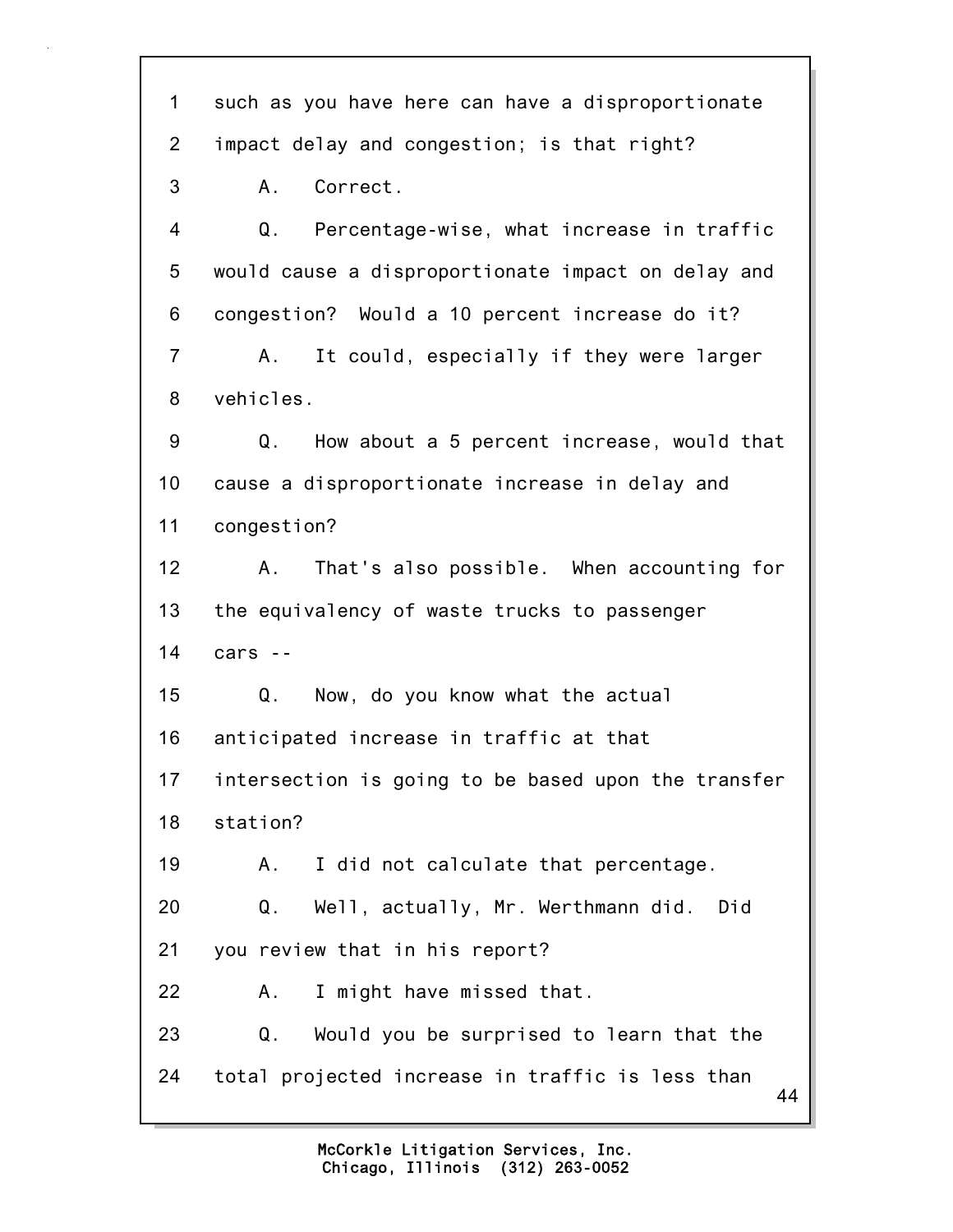45 1 one-half of 1 percent? 2 A. That sounds like it could be correct, yes. 3 Q. And do you think that an increase in 4 traffic of less than one-half of 1 percent can lead 5 to a disproportionate increase in delay in 6 congestion? 7 A. Not at this point, not without really 8 analyzing those two intersections. 9 Q. Now, you agree with the site entrance 10 designed for purposes of vehicular movement of the 11 proposed transfer station, right? 12 A. I commented on the need for either left or 13 right turn lanes at that location and basically 14 concurred that those did not seem to be warranted 15 on Porter Drive. 16 Q. And you agree with Mr. Werthmann's 17 proposed improvements to that Porter Drive/120 18 intersection? 19 A. Yes. 20 Q. And they represent sound traffic 21 engineering principles by Mr. Werthmann, correct? 22 A. In terms of those recommendations on Route 23 120 at 120 and Porter? 24 Q. Yes.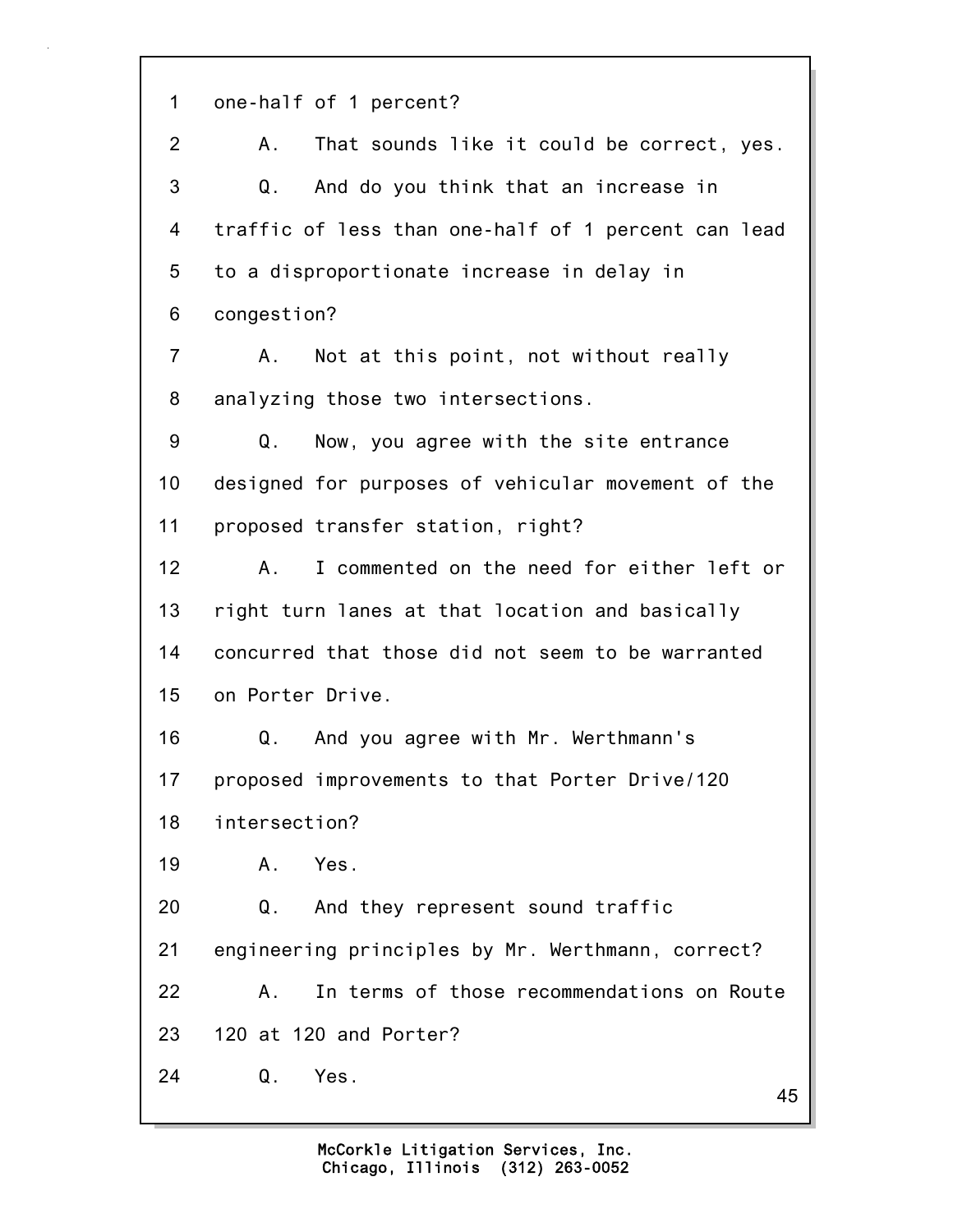1 A. Yes.

| $\overline{2}$ | So now let's talk about the total traffic<br>Q.     |
|----------------|-----------------------------------------------------|
| 3              | generated by this facility. Would you agree that    |
| 4              | the total traffic generated here would be           |
| 5              | significantly less, maybe a factor of ten less than |
| 6              | the anticipated traffic from developing the same    |
| $\overline{7}$ | square footage in a retail space?                   |
| 8              | I have not analyzed that alternative.<br>А.         |
| 9              | Q.<br>You don't have any reason to doubt that if    |
| 10             | you put 16,000 square foot into retail space, you   |
| 11             | would probably have traffic in one hour equal to    |
| 12             | what this proposed facility will generate in one    |
| 13             | day?                                                |
| 14             | I can't comment on that. It depends on<br>Α.        |
| 15             | the type of retail. It depends on the customer      |
| 16             | orientation. This is not something I analyzed, nor  |
| 17             | did I think Mr. Werthmann analyzed in his report.   |
| 18             | Q. Well, are you familiar, sir, with what           |
| 19             | retail space is?                                    |
| 20             | Yes.<br>Α.                                          |
| 21             | Q. Are you familiar with the fact that people       |
|                | drive vehicles to access retail spaces?             |
| 22             |                                                     |
| 23             | Yes.<br>Α.                                          |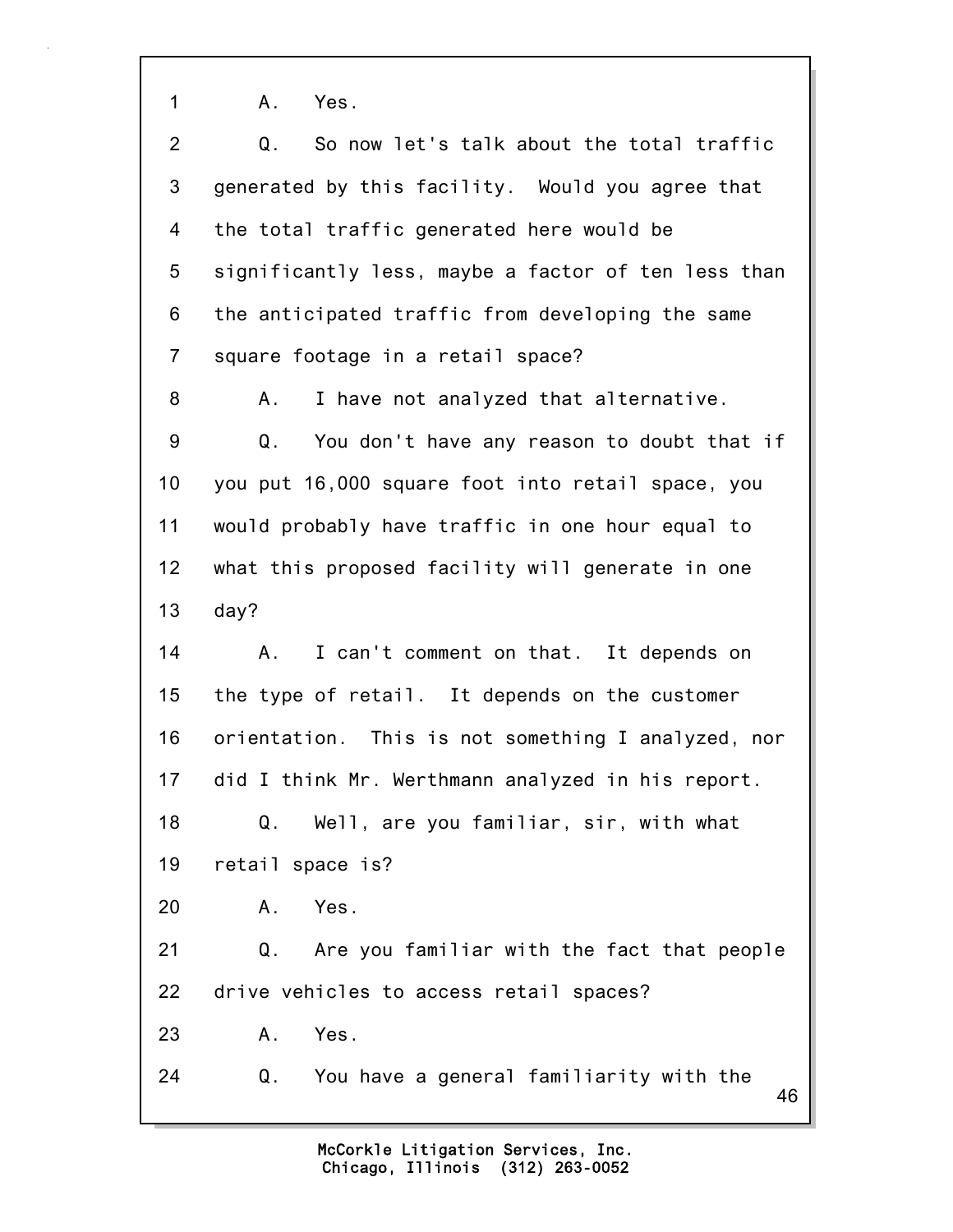47 1 kinds of traffic generated by retail activities? 2 A. Yes. 3 Q. Would you say those traffic volumes tend 4 to be greater per square foot of developed space 5 than a waste transfer station? 6 A. That's possible in terms of -- especially 7 in terms of passenger car traffic. Those 8 facilities -- a retail facility would not generate 9 nearly the same level square foot as you're talking 10 about of truck traffic that we are talking about 11 here. 12 Q. Well, let's talk about truck traffic. The 13 packer trucks are already on the road, right, 14 collection vehicles? 15 A. Throughout the service area, yes. 16 Q. So we are not adding any new collection 17 vehicles based upon this transfer station? 18 A. You're focusing those vehicles on a single 19 location with this proposal for a waste transfer 20 station, all of them. 21 Q. Transfer trailers that are going to leave 22 this facility -- you understand the difference 23 between a transfer trailer and a collection 24 vehicle?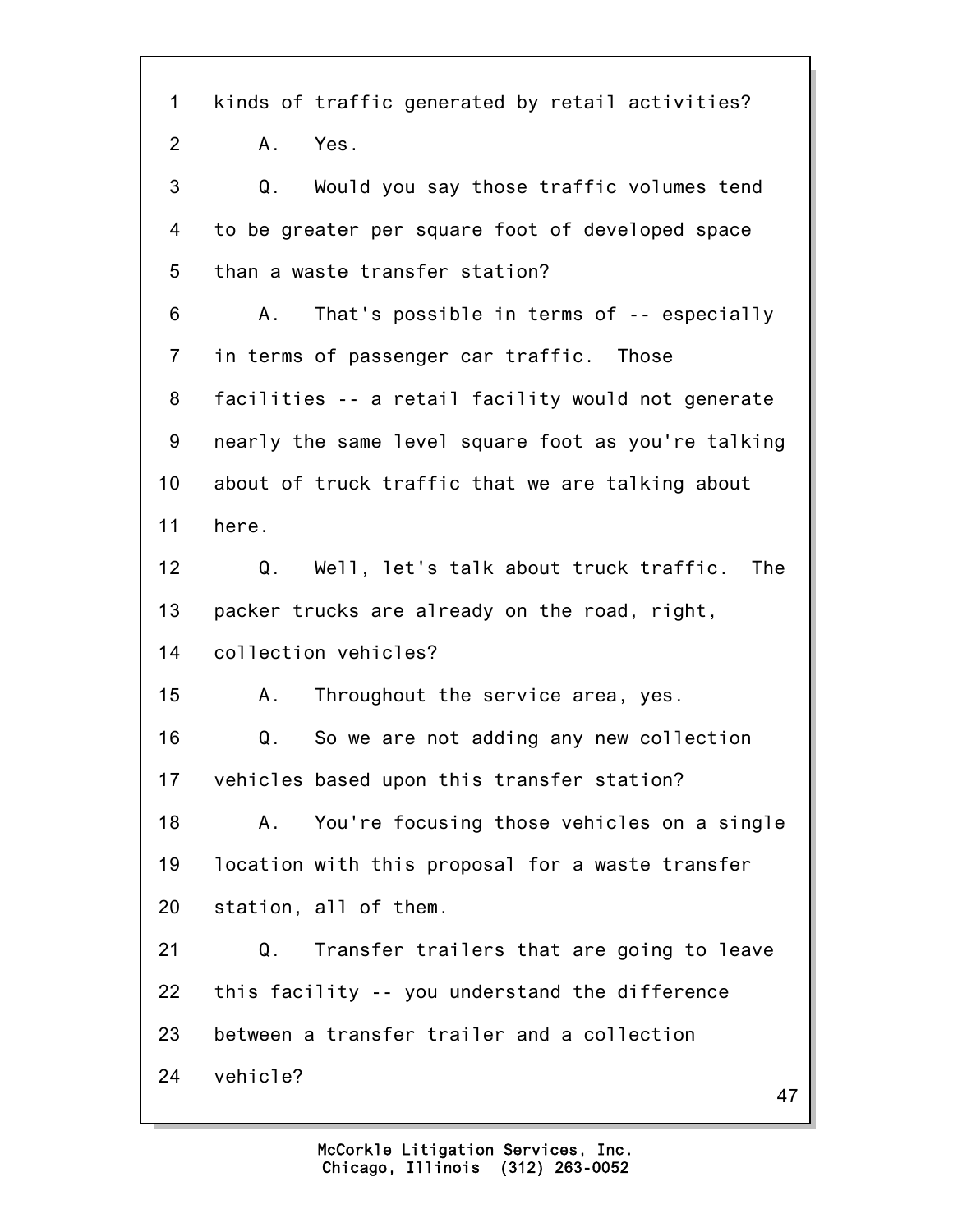1 A. I do.

2 Q. What is it?

3 A. A transfer trailer is typically a 4 truck-trailer combination that carries waste from a 5 transfer station to a landfill. A collection 6 vehicle, a refuse truck, is a single unit vehicle 7 which services local neighborhoods and picks up 8 trash from individual residences and businesses. 9 Q. And the proposed facility routes transfer 10 trailers in which direction from the facility? 11 A. Well, they would be oriented to the west 12 over some combination of routes which were not 13 specified in the report. 14 Q. But a hundred percent of the transfer 15 trailers leaving the facility will be westbound on 16 120, or West Belvidere Road, after they leave the 17 facility, right? 18 A. That's my reading of the KLOA report. 19 Q. Okay. Good. Now, one of your critiques 20 was that the transfer trailers are routed in your 21 opinion over roads that are unsuitable for that, 22 and I think you mentioned two specific roads, 23 didn't you? 24 A. That section of the report was a little

48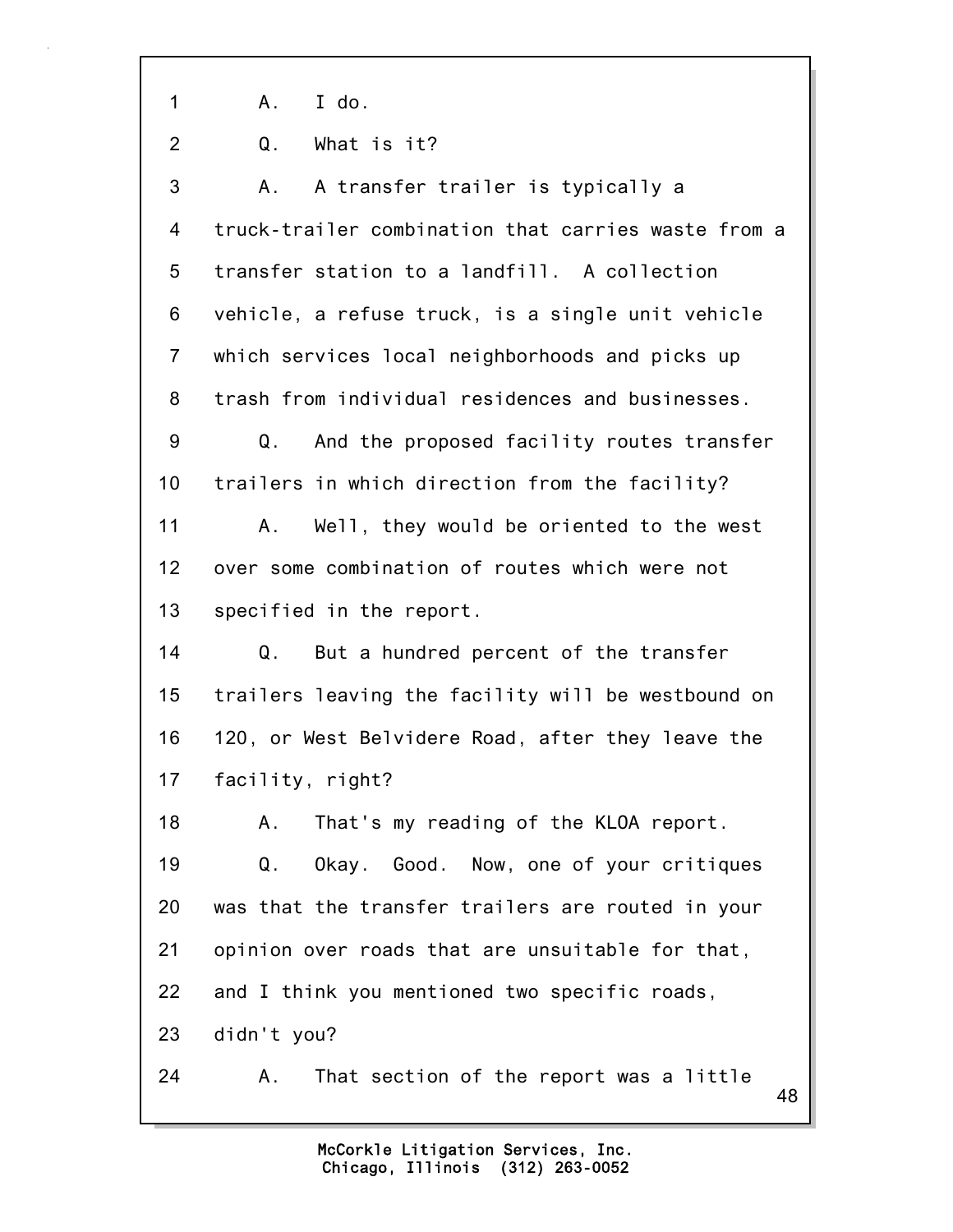1 ambiguous and confusing to me. It talks about 2 trucks using that routing to go east, but I just 3 wanted to make clear in my report that the only 4 routes of any specificity mentioned in the report 5 were 120, Cedar Lake Road or Fairfield Road and 6 down to Route 60. So I just want to get in my 7 report that that doesn't define a complete routing 8 for any kind of truck, let alone a waste transfer 9 vehicle. 10 Q. Well, my point now is that -- my point now

11 Mr. Coulter is that -- my point is your critique of 12 taking transfer trailers across Fairfield Road or 13 Cedar Lake Road, in fact, Mr. Werthmann never said 14 that those roads would be used for any transfer 15 trailers, did he?

16 A. He states that those roads would be used 17 for vehicles traveling to the east.

18 Q. Which would not be transfer trailers 19 because they are all traveling to the west, 20 correct?

21 A. Based on, correct, his assignment earlier 22 on in the report, and that was the closest the 23 report came to identifying any routing --

24 Q. But, sir, can you read --

49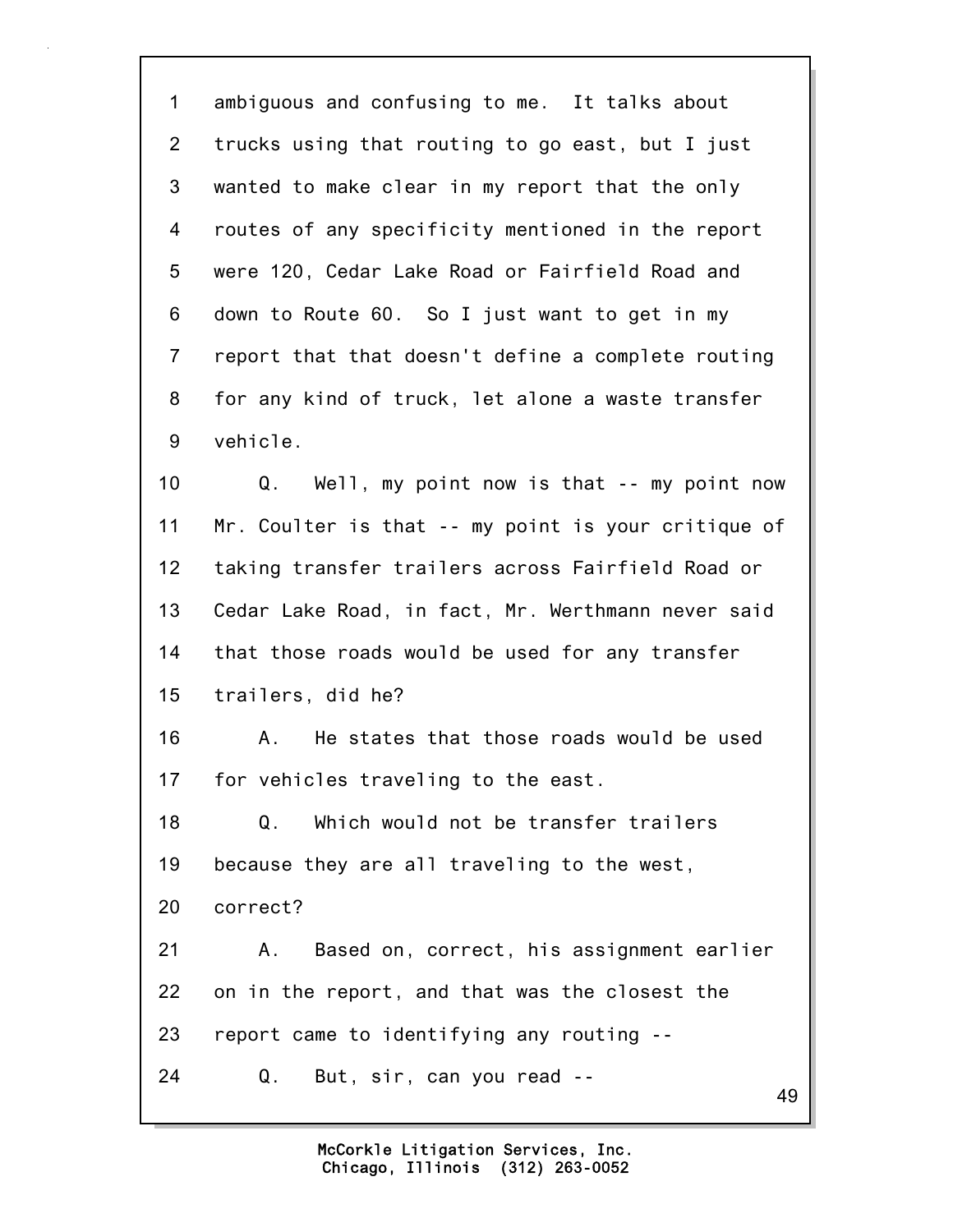50 1 MR. BLAZER: Mr. Hearing Officer, I believe the 2 witness wasn't done answering the question. 3 MR. MUELLER: There was no question pending. 4 He was volunteering. 5 THE HEARING OFFICER: Mr. Mueller, he was still 6 responding to your other question. 7 Mr. Coulter, please finish your last 8 answer. 9 THE WITNESS: Well, I just was indicating that 10 the routings that were mentioned, Cedar Lake Road 11 and Fairfield Road, were the only routings listed 12 in the report with any specificity even in the 13 immediate vicinity of the waste transfer station. 14 So it was indicated that those trucks moving down 15 those streets or to and from those streets, using 16 those streets to the waste transfer station, would 17 be added to the east, but again, that's the only 18 specificity provided in the report about the 19 routing of any trucks, but in particular, waste 20 transfer trucks. 21 BY MR. MUELLER: 22 Q. If you would read the first sentence on 23 page 4, fourth paragraph of your report. 24 A. First sentence on page 4?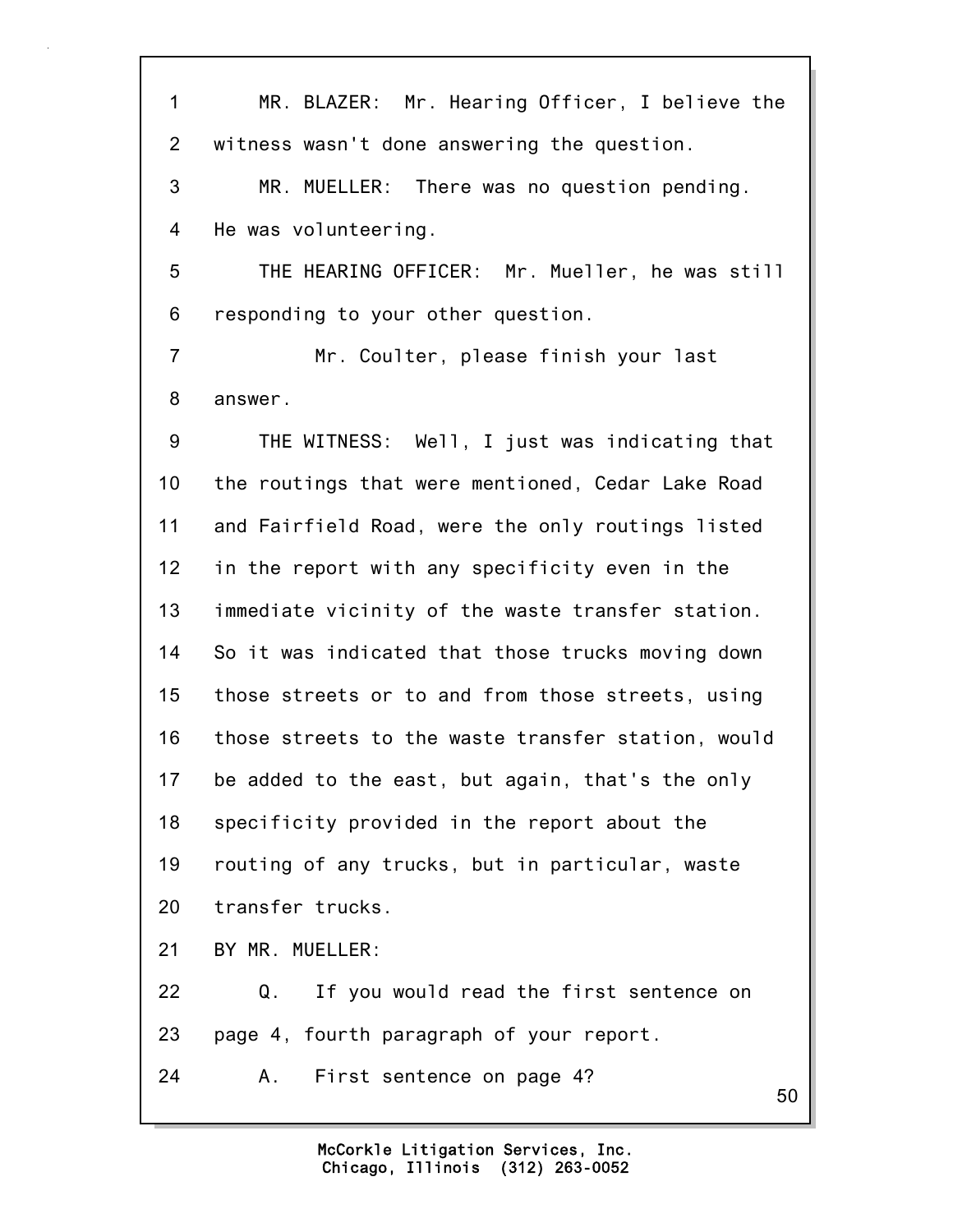1 Q. Paragraph 4.

| 2              | A. I'm sorry. "The KLOA report generally                |
|----------------|---------------------------------------------------------|
| 3              | discusses the use of Cedar Lake Road or Fairfield       |
| 4              | Road west of, and in close proximity, to the site       |
| 5              | for potential use by waste transfer trucks."            |
| 6              | Okay. Now, you've indicated you<br>Q.                   |
| $\overline{7}$ | understand the difference between a waste transfer      |
| 8              | truck and a collection truck, right?                    |
| 9              | Correct.<br>Α.                                          |
| 10             | Q.<br>And Mr. Werthmann's report says that all          |
| 11             | waste transfer trucks will go west on 120, right?       |
| 12             | That's correct.<br>A.                                   |
| 13             | Q.<br>And Mr. Werthmann's report also says that         |
| 14             | Fairfield and Cedar Lake Road can be used as            |
| 15             | alternatives for trucks wanting to go eastbound,        |
| 16             | right?                                                  |
| 17             | Α.<br>That's correct.                                   |
| 18             | Which means that they are alternatives for<br>Q.        |
| 19             | collection vehicles and not for transfer trailer        |
| 20             | trucks, right?                                          |
| 21             | That's possible, yes.<br>Α.                             |
| 22             | So your report, in fact, is misleading in<br>Q.         |
| 23             | that regard because Mr. Werthmann never said that       |
| 24             | transfer trailer trucks would use those roads for<br>51 |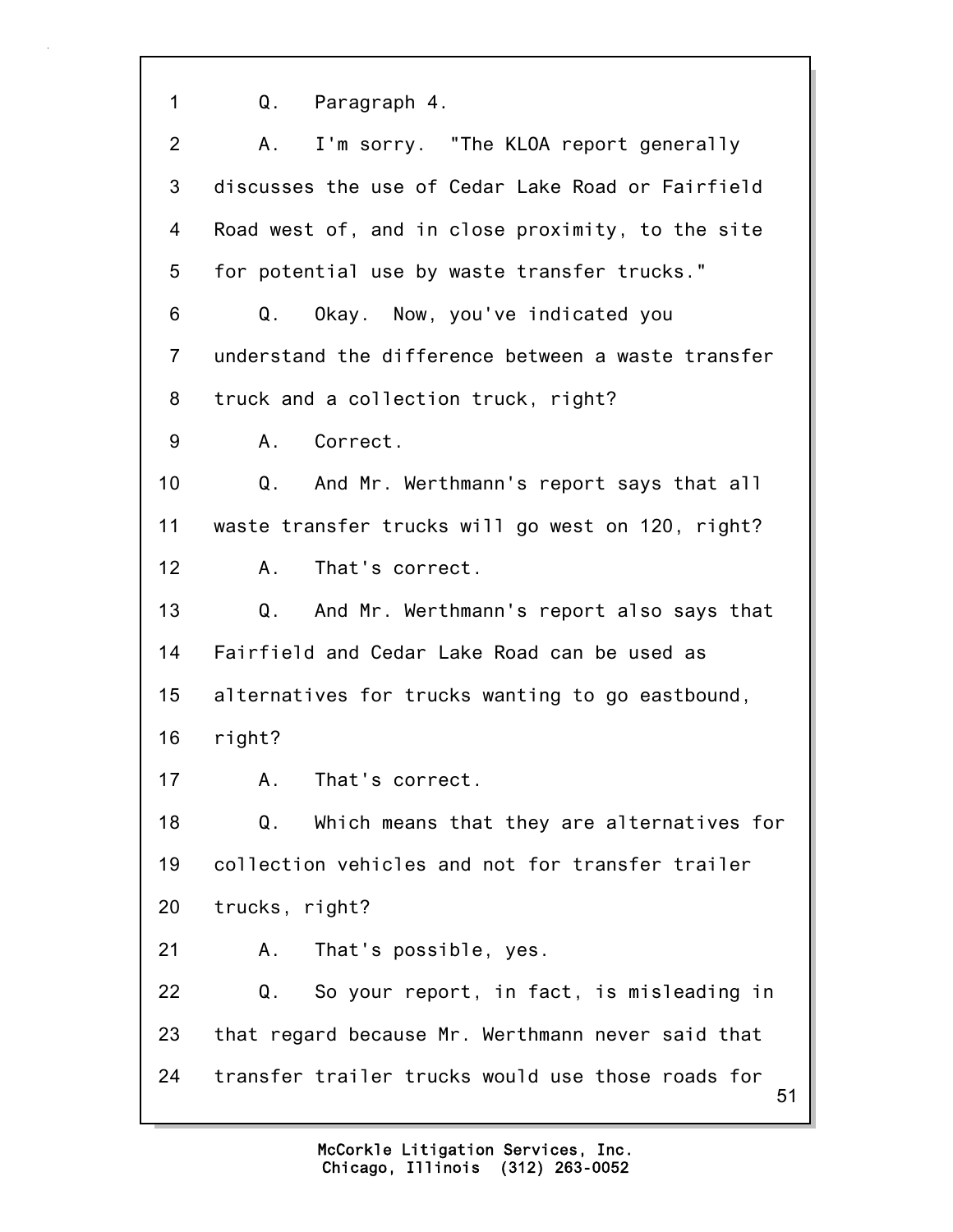52 1 any purpose? 2 A. Well, Mr. Werthmann's report says that 3 trucks will travel west on Route 120, west of 4 Porter Drive. The only other intervening routes 5 west of Route 120 going to the west that are 6 mentioned in the report are Cedar Lake Road and 7 Fairfield Drive. 8 Q. Now, sir, if you were going to the west -- 9 well, first of all, have you reviewed the testimony 10 of Mr. Werthmann yesterday? 11 A. I've seen excerpts of his testimony. 12 Q. Were you here for his testimony? 13 A. No, I was not. 14 Q. Are you aware that Mr. Werthmann made it 15 very clear that Cedar Lake Road and Fairfield Road 16 were alternative routes for collection vehicles? 17 A. I am not, no. 18 Q. You testified today that you don't think 19 any trucks should be on those roads? 20 A. Well -- 21 Q. Isn't that what you testified to? 22 A. If the collection vehicles are serving 23 those immediate neighborhoods, then I think in my 24 opinion that's acceptable, but if we are talking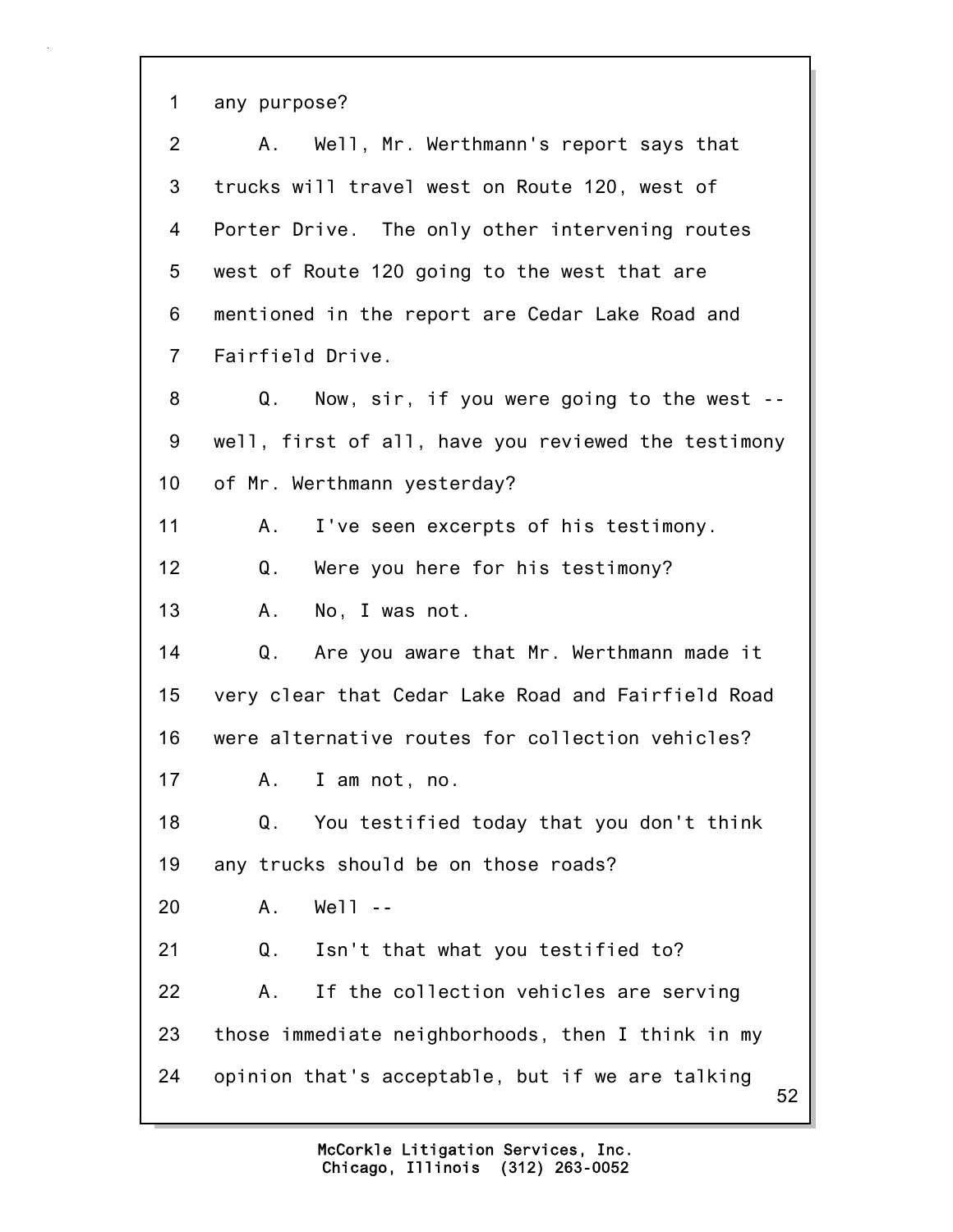| 1               | about the need for collection vehicles to use    |
|-----------------|--------------------------------------------------|
| $\overline{2}$  | either Fairfield or Cedar Lake Road as a routing |
| 3               | around the intersection of Route 134/120         |
| 4               | intersection area, then I think that that's      |
| 5               | somewhat of a concern.                           |
| 6               | Q.<br>Well, sir, you live on a residential       |
| $\overline{7}$  | street, right?                                   |
| 8               | I do.<br>A.                                      |
| 9               | Your office is in -- on a residential<br>Q.      |
| 10 <sub>1</sub> | street in your residence, right?                 |
| 11              | That's correct.<br>Α.                            |
| 12              | Do collection trucks go down that street?<br>Q.  |
| 13              | Collection trucks that service my<br>Α.          |
| 14              | neighborhood.                                    |
| 15              | Is that okay with you as a traffic<br>Q.         |
| 16              | engineer?                                        |
| 17              | Α.<br>Yes.                                       |
| 18              | Q.<br>Now, talking about routes, what is a Class |
| 19              | II truck route?                                  |
| 20              | A Class II truck route is a route in<br>A.       |
| 21              | Illinois that can carry legal height, weight and |
| 22              | width dimension trucks.                          |
| 23              | And, in fact, they have been designated as<br>Q. |
| 24              | routes for those trucks to use, correct?<br>53   |
|                 |                                                  |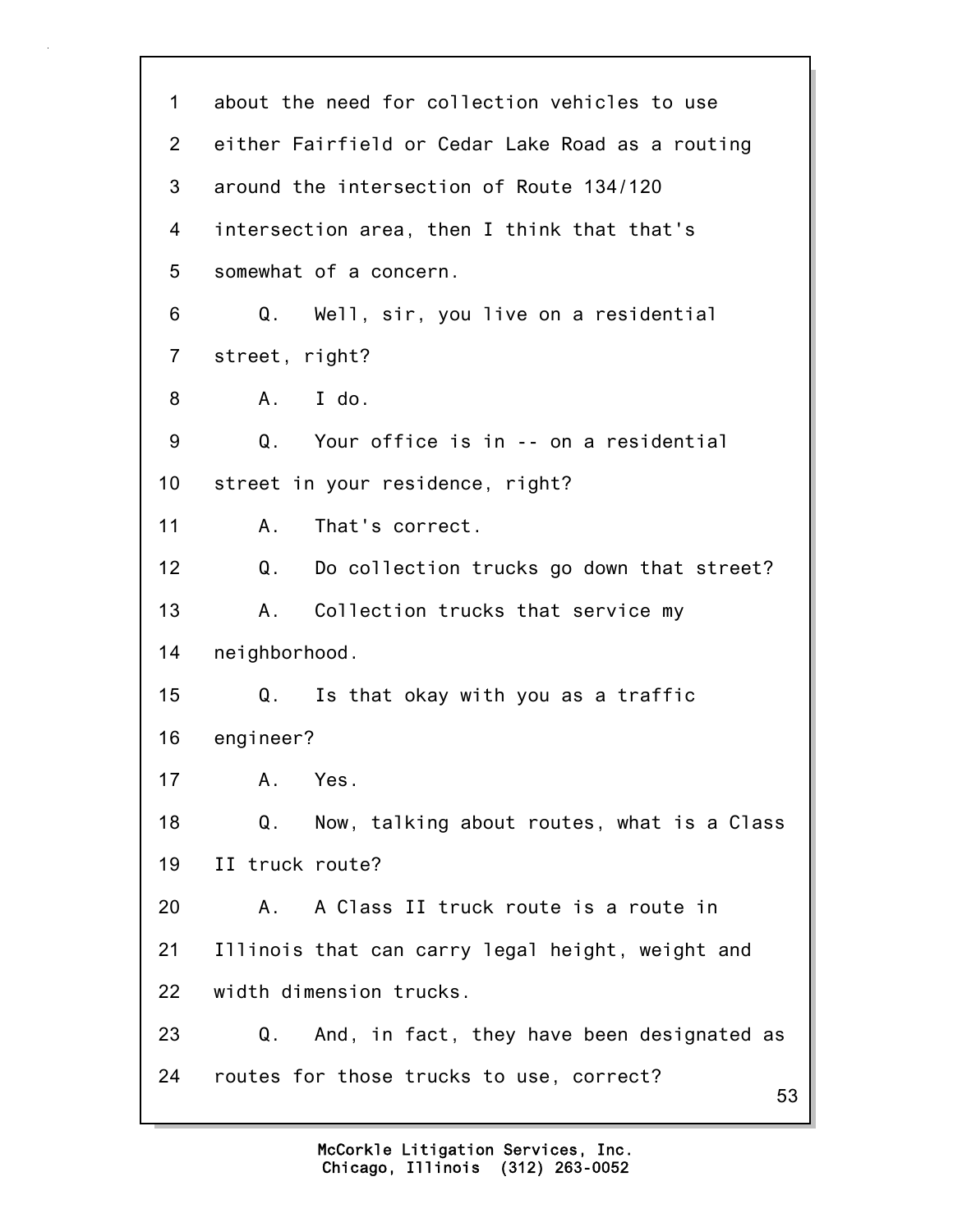| 1              | A.<br>Yes.                                       |
|----------------|--------------------------------------------------|
| $\overline{2}$ | Is 120 a Class II truck route?<br>Q.             |
| 3              | A.<br>Yes.                                       |
| $\overline{4}$ | Q. And, for example, is Route 59/12 a Class      |
| 5              | II truck route?                                  |
| 6              | Yes.<br>A.                                       |
| $\overline{7}$ | Q.<br>Is Interstate 90 a Class II truck route?   |
| 8              | A. Well, that would probably be a Class I        |
| 9              | truck route, yes.                                |
| 10             | Q.<br>So they can carry even bigger stuff,       |
| 11             | right?                                           |
| 12             | That's correct.<br>A.,                           |
| 13             | And are you aware that if you wanted to go<br>Q. |
| 14             | up toward Winnebago County, one way of doing it  |
| 15             | would be take 120 west of 59 and then take 59 to |
| 16             | Interstate 90?                                   |
| 17             | I'm aware of that potential route, yes.<br>Α.    |
| 18             | And do you have any problem with that<br>Q.      |
| 19             | routing in terms of safety?                      |
| 20             | Well, you're bringing heavy waste transfer<br>Α. |
| 21             | trucks through at least one, if not several,     |
| 22             | communities through their downtown areas.        |
| 23             | And those trucks -- those routes are<br>Q.       |
| 24             | designed to handle those trucks, right?<br>54    |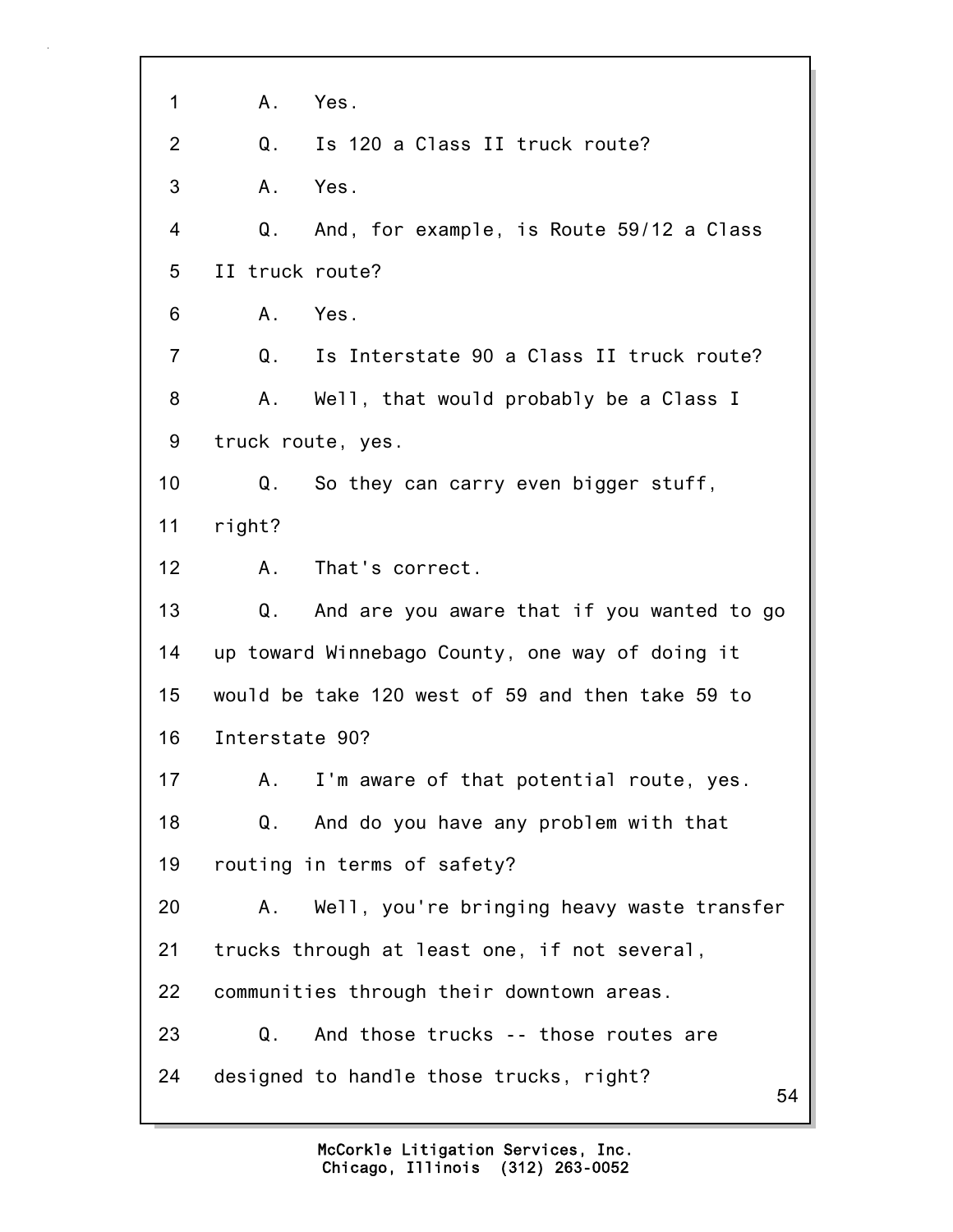55 1 A. They are legally designed to handle them 2 in terms of their physical dimensions and their 3 weight. 4 Q. And Mr. Werthmann says that the congestion 5 on Route 120 is generally to the east of the Porter 6 Drive intersection. Do you agree with that? 7 A. I think that was his general statement; I 8 would agree with that. 9 Q. All right. So we're sending transfer 10 trailers to the west where there is less 11 congestion, correct? 12 A. All I know is that we are sending transfer 13 trailers west of Porter Drive. I don't know 14 anything beyond that because the report doesn't 15 address the specific routing. 16 Q. But you would agree it's possible to get 17 from the Porter Drive/Route 120 intersection to 18 Winnebago County using all Class II truck routes 19 designed by the state to carry those trucks? 20 A. I think there may be several options for 21 doing that. Some may be more preferred than 22 others. 23 Q. And by the way, this hoard of transfer 24 trailer trucks we are talking about is between one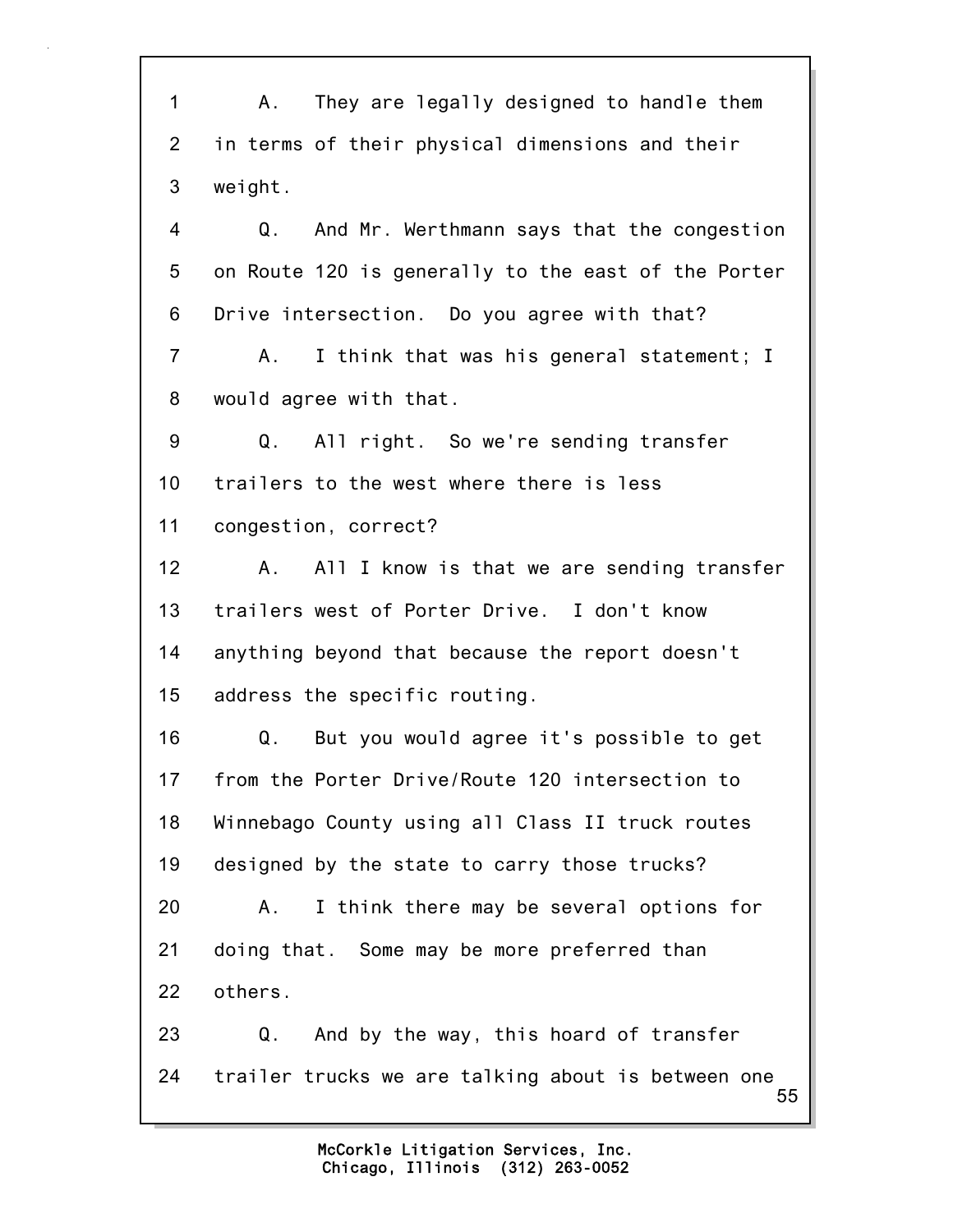56 1 and three per hour, correct? 2 A. Well, I think the number in the KLOA 3 report was 32 each direction. 4 Q. Per day, right? 5 A. Correct. 6 Q. Now, can you identify anyplace on any 7 Class II truck route west of the Porter Drive/Route 8 120 intersection where one to three transfer trucks 9 per hour is going to negatively impact existing 10 traffic flows? 11 A. Well, I have not done that because that's 12 not my responsibility. As I read Criterion 6, 13 that's the applicant's responsibility. 14 Q. Are you aware of any Class II truck routes 15 that would lie between here and any landfill to the 16 west that have existing poor levels of service at 17 any intersection? 18 A. I have not analyzed that. 19 Q. And by the way, you work for Timber Creek 20 here; is that correct? 21 A. That's correct. I was retained by 22 Mr. Blazer on behalf of Timber Creek. 23 Q. And Timber Creek primarily uses Route 134 24 and Porter Drive to access its subdivision,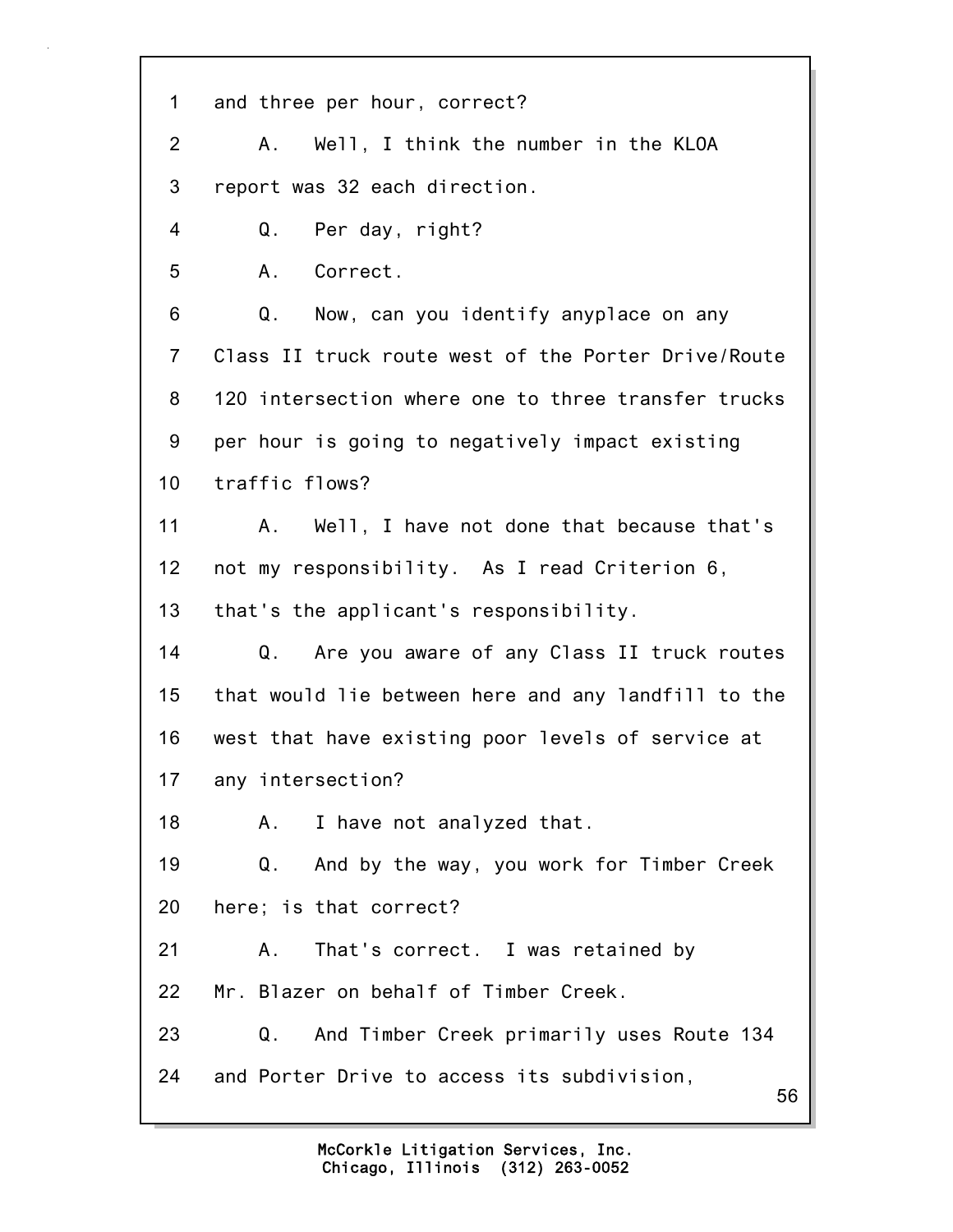| $\mathbf 1$    | correct?                                           |
|----------------|----------------------------------------------------|
| 2              | That's my understanding, yes.<br>A.                |
| 3              | Q. And we will have no trucks using that           |
| 4              | intersection as part of this proposal, will we?    |
| 5              | That's my understanding.<br>A.,                    |
| 6              | MR. MUELLER: If I could have just a moment.        |
| $\overline{7}$ | THE HEARING OFFICER: Absolutely.                   |
| 8              | BY MR. MUELLER:                                    |
| 9              | Let me give you another potential truck<br>Q.      |
| 10             | route to the west and see if you are familiar with |
| 11             | these roads. Is Route 176 a Class II truck route?  |
| 12             | A. I'm not positive. I don't know.                 |
| 13             | Q. You don't know? Have you ever heard of          |
| 14             | Route 176?                                         |
| 15             | A.<br>I'm just not that familiar with it.          |
| 16             | Is U.S. Highway 20 a Class II truck route?<br>Q.   |
| 17             | I would assume, yes.<br>Α.                         |
| 18             | Q.<br>Have you heard of Highway U.S. 20?           |
| 19             | Yes.<br>Α.                                         |
| 20             | Q.<br>Do you know where it is?                     |
| 21             | Α.<br>Yes.                                         |
| 22             | Q.<br>Can we get there from here using Class II    |
| 23             | truck routes?                                      |
| 24             | Yeah.<br>Α.<br>57                                  |
|                |                                                    |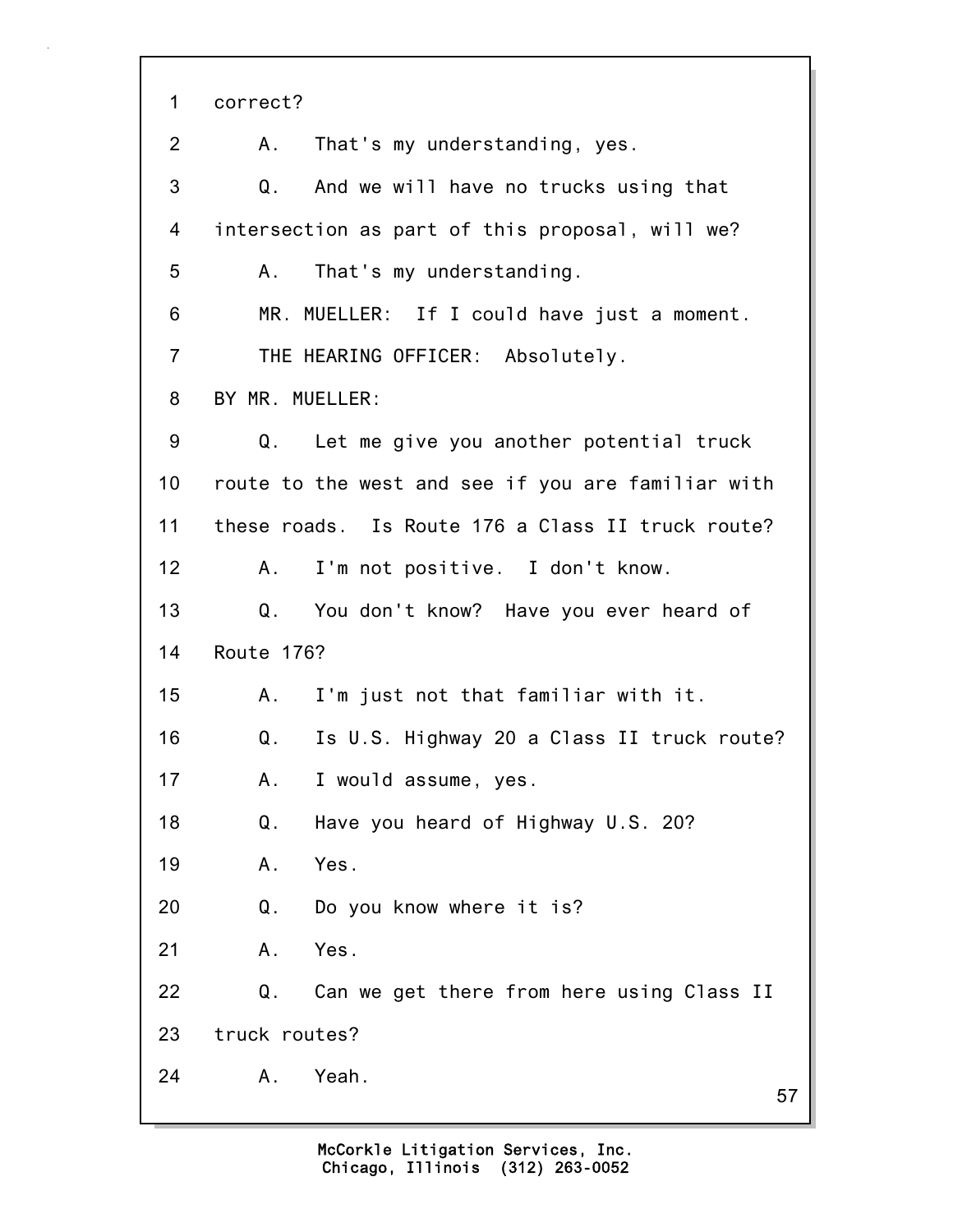| 1              | Does Highway U.S. 20 go to Winnebago<br>Q.             |
|----------------|--------------------------------------------------------|
| $\overline{2}$ | County?                                                |
| 3              | Yes, it does.<br>A.,                                   |
| 4              | Q.<br>Sir, in terms of adding truck traffic to a       |
| 5              | Class II highway system, wouldn't you agree that       |
| 6              | one to three trucks per hour is de minimis an          |
| $\overline{7}$ | issue?                                                 |
| 8              | A. It's possible --                                    |
| 9              | Q.<br>That's all I have.                               |
| 10             | -- if the routes are sufficient geometric<br>А.        |
| 11             | characteristics and traffic characteristics and        |
| 12             | land use characteristics.                              |
| 13             | And, in fact, Class II truck routes by<br>Q.           |
| 14             | definition have sufficient geometric capability to     |
| 15             | handle the turns of the trucks we are talking          |
| 16             | about, right?                                          |
| 17             | In terms of the maneuverability of the<br>A.           |
| 18             | trucks, unless there are restrictions posted on        |
| 19             | those routes, yes.                                     |
| 20             | Now, at the present time, collection<br>Q.             |
| 21             | traffic -- collection trucks have to travel to the     |
| 22             | east to get to the Countryside landfill, correct?      |
| 23             | That's my understanding, yes.<br>Α.                    |
| 24             | Do you know where the Countryside landfill<br>Q.<br>58 |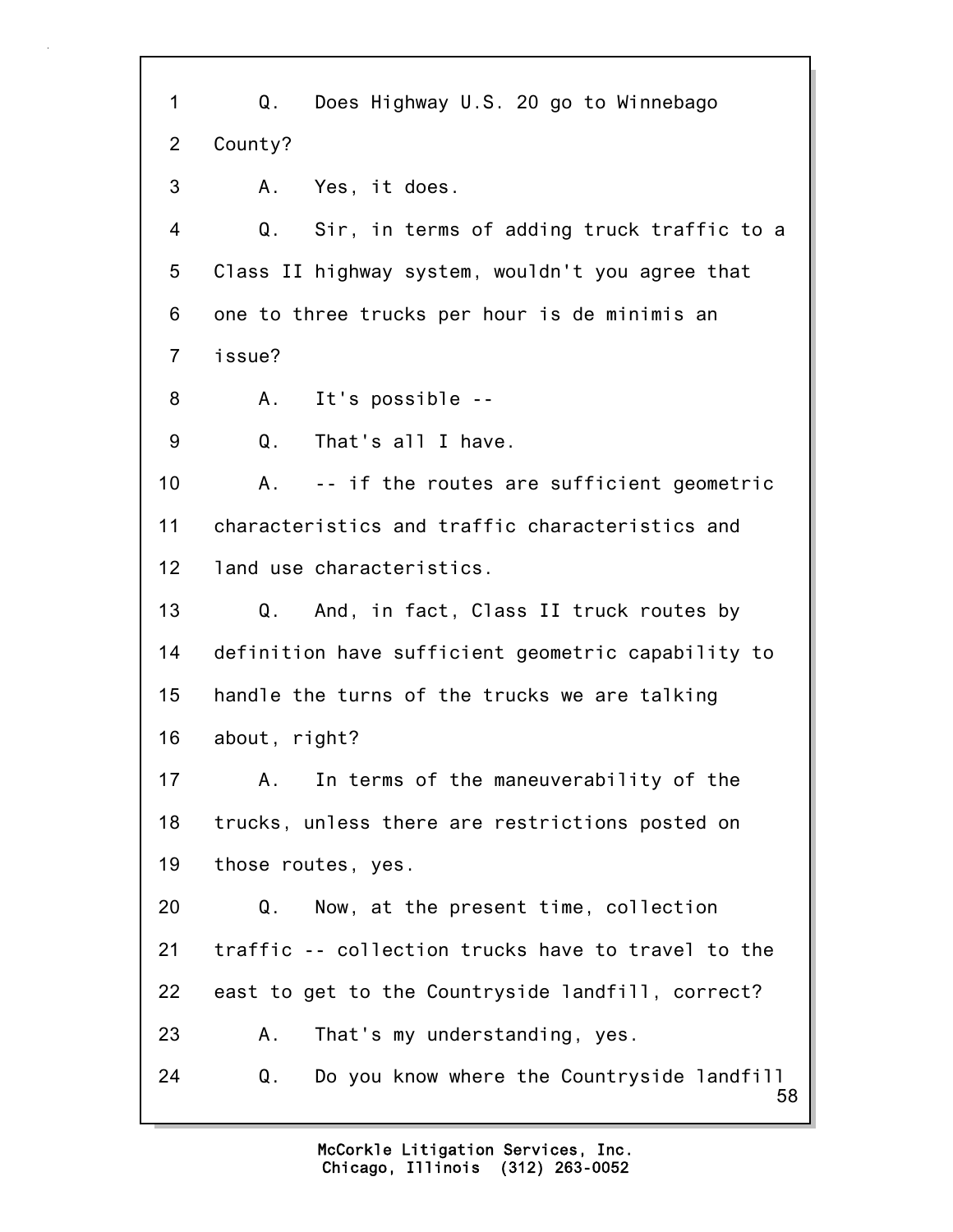1 is?

59 2 A. Yes. 3 Q. And would you agree that if we develop a 4 transfer station here and the Countryside landfill 5 closes, that there will be less eastbound truck 6 traffic than we presently have? 7 MR. BLAZER: Object to the speculation, beyond 8 the scope of this witness' testimony. 9 THE HEARING OFFICER: Objection overruled. 10 THE WITNESS: I have not analyzed that 11 situation, but it's possible that's true, yes. 12 MR. MUELLER: Thank you, Mr. Coulter. That's 13 all I have. 14 THE HEARING OFFICER: Mr. Grossmark? 15 MR. GROSSMARK: No questions. 16 THE HEARING OFFICER: Mr. Grossmark has no 17 questions. Mr. Clark? 18 MR. CLARK: None. 19 THE HEARING OFFICER: Mr. Sechen? 20 MR. SECHEN: Very briefly. 21 CROSS EXAMINATION 22 BY MR. SECHEN: 23 Q. Mr. Coulter, you mentioned the no left 24 turn that's recommended in the KLOA report from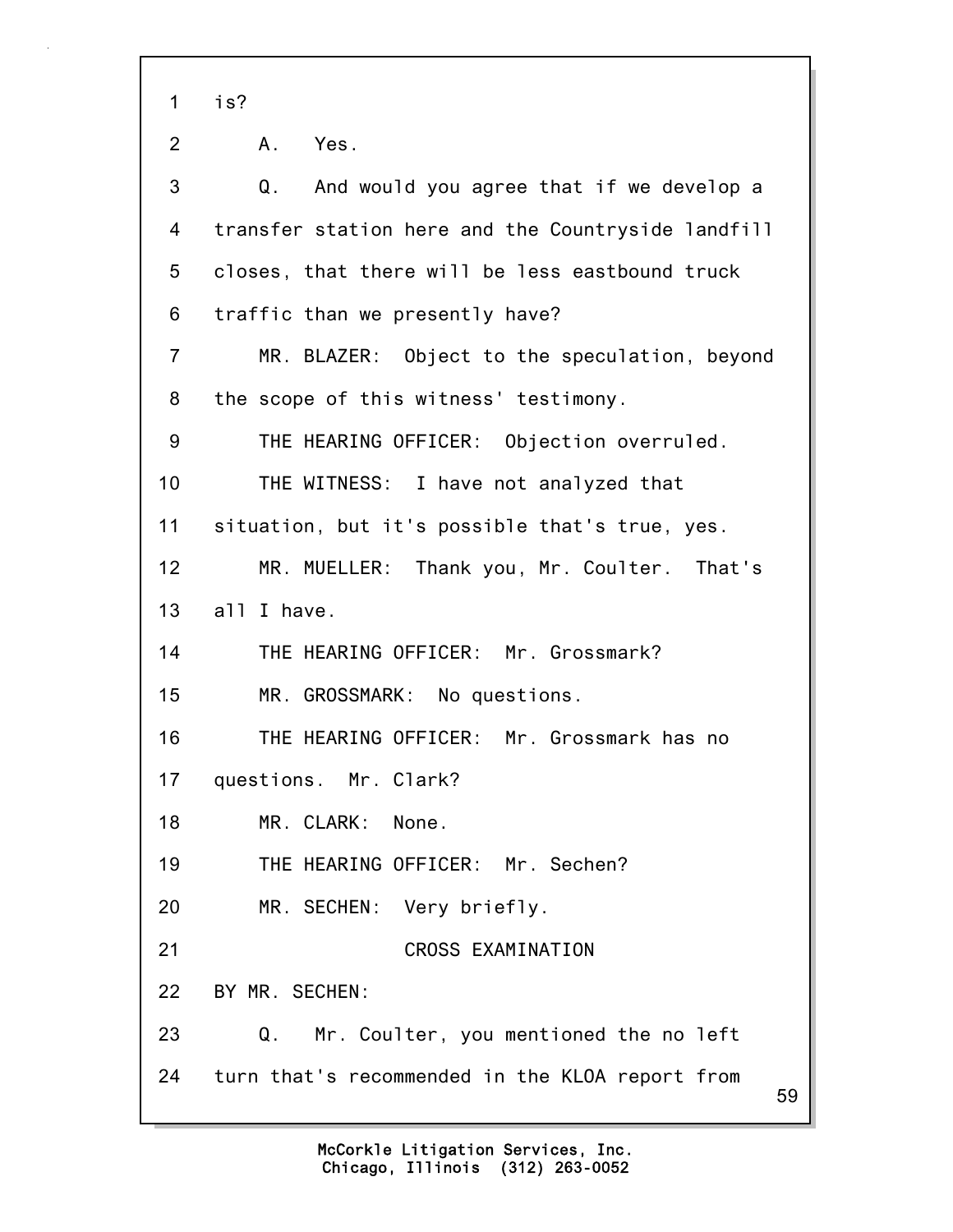1 Porter onto 120?

2 A. That is in the KLOA report, correct. 3 Q. And do you have any objection, did you 4 find anything wrong with rather than simply 5 instructing the drivers utilizing that 6 intersection, Groot's drivers, simply posting that 7 the intersection, no left turn during the hours 8 suggested by Mr. Werthmann? 9 A. I'm not sure I understand your question, 10 but generally that's what would be done is that 11 there would be an ordinance passed locally and 12 signing with respect to the left turn from Porter 13 onto eastbound 120. 14 Q. Are you saying that's what Mr. Werthmann 15 recommended? 16 A. Well, Mr. Werthmann indicated that -- or 17 proposed time of day restrictions on that left 18 turn. 19 Q. Yes, sir. 20 A. And I think I'm answering your question, 21 but normally in those situations, what you would 22 have is a sign that says no left turn 7:00 to 9:00 23 in the morning and 4:00 to 6:00 in the afternoon, 24 for example, and that would be backed by local

60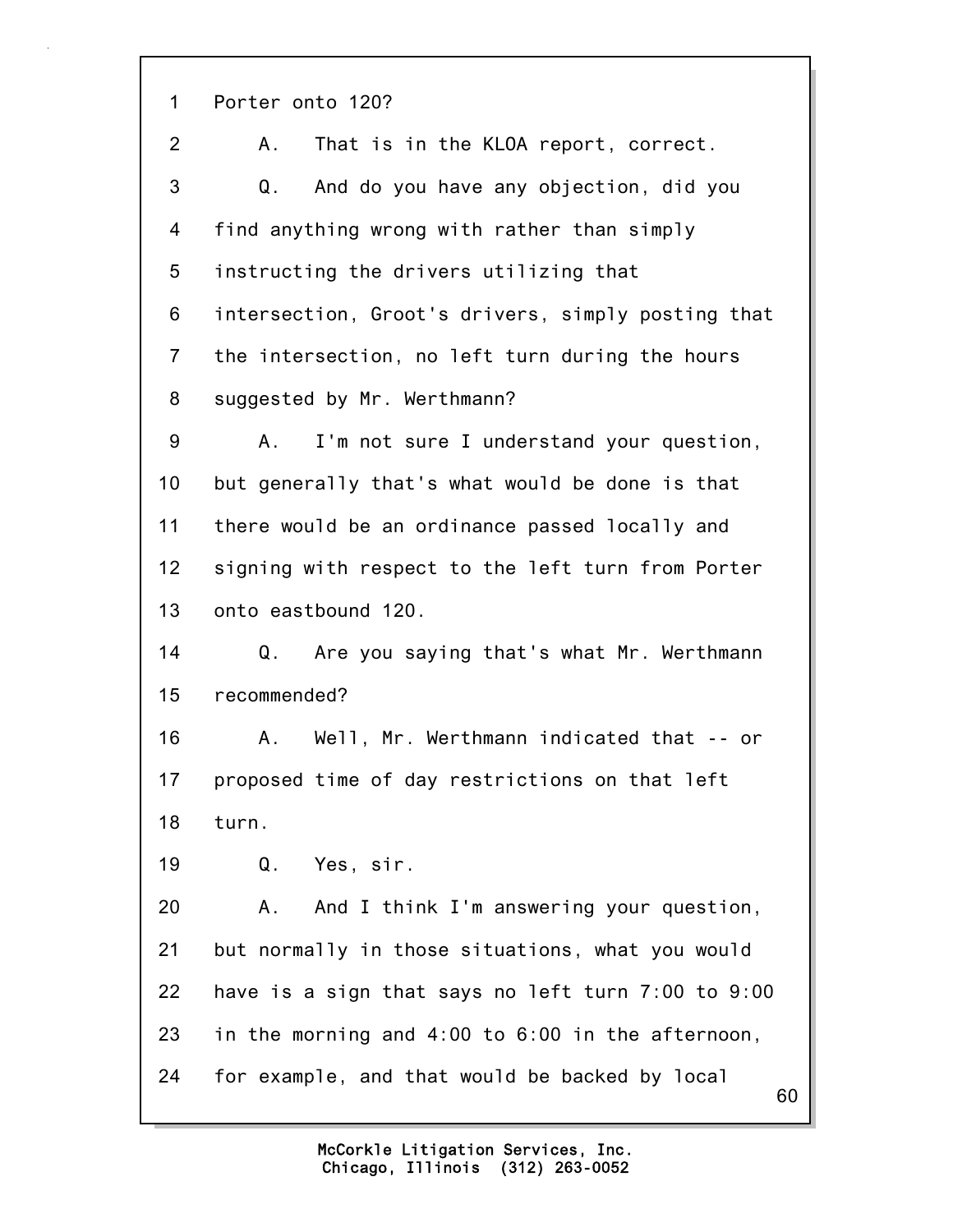1 ordinance.

2 Q. You did read Mr. Werthmann's report, 3 correct?

4 A. I believe that's what he is referring to, 5 yes.

6 Q. Would it surprise you to learn that 7 Mr. Werthmann recommended Groot instructing the 8 drivers from its facility not to make those turns, 9 not posting it, not passing an ordinance saying no 10 left turn?

11 A. Well, as I read Mr. Werthmann's report, it 12 to me was clear that there would be peak period 13 left-turn restrictions and that all transfer 14 trailer trucks would be oriented to and from the 15 west of Route 120. It was my understanding that 16 perhaps the local scavenger trucks, vehicles, would 17 be allowed to use 120 east of Porter Drive. That's 18 how I read his report.

19 Q. During the hours of 7:00 a.m. to 7:00 p.m. 20 and 3:00 p.m. to 5:00 p.m.?

21 A. No. Between those hours.

22 THE HEARING OFFICER: Mr. Sechen, I think you 23 want to rephrase the question. You said 7:00 a.m. 24 to 7:00 p.m.

61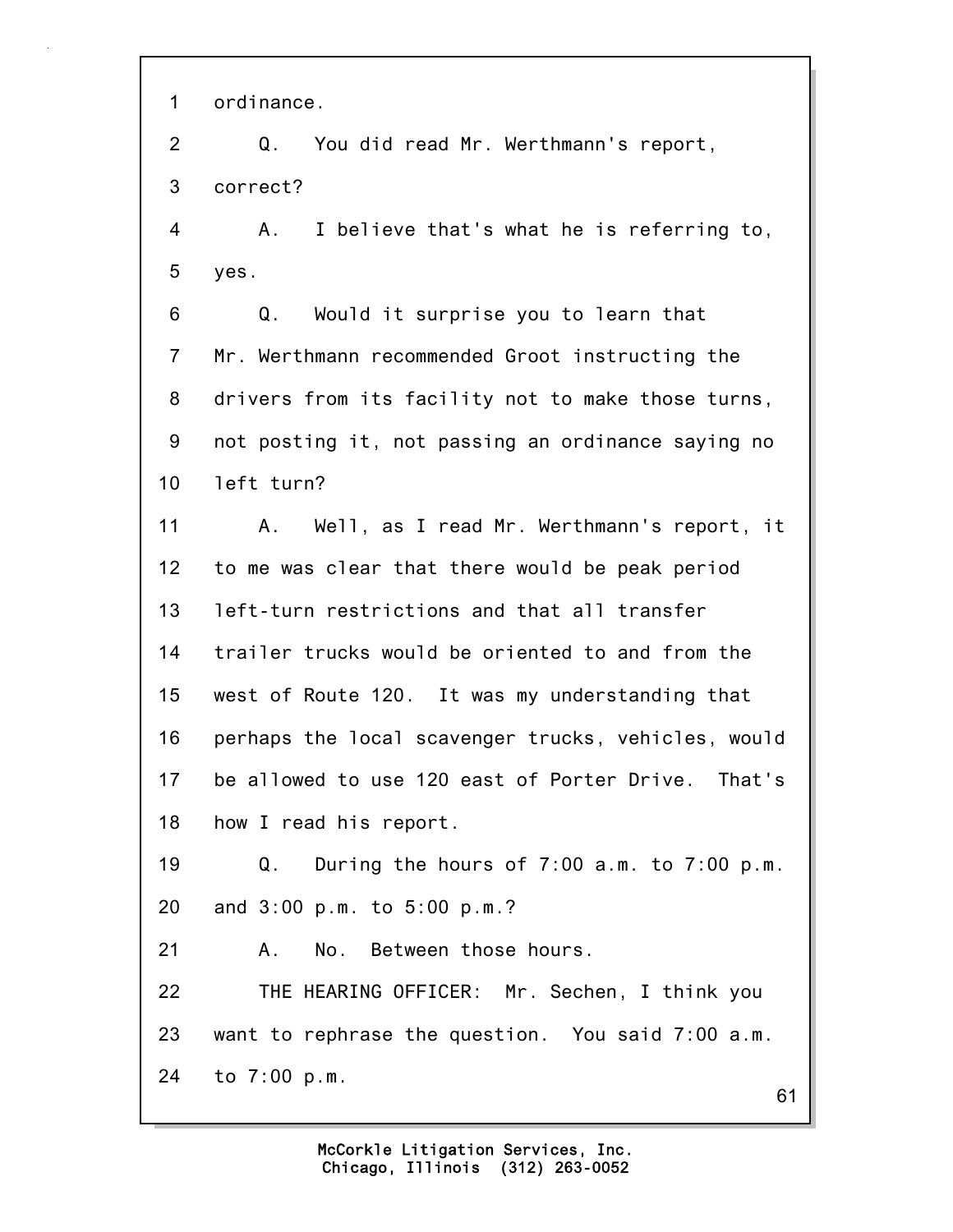62 1 BY MR. SECHEN: 2 Q. 7:00 a.m. to 9:00 a.m. and 3:00 p.m. to 3 5:00 p.m. 4 A. It was my understanding reading the report 5 that it would allow a scavenger truck -- they would 6 allow scavenger trucks to turn left from Porter 7 onto 120 during the non-peak hours. 8 Q. But not transfer trailers? 9 A. But not transfer trailers. 10 Q. I see. Do you have any objection, do you 11 find anything wrong with passing an ordinance and 12 simply making that intersection no left turn for 13 all traffic during the hours in question? 14 A. All traffic, including other businesses on 15 Porter? 16 Q. All traffic. 17 A. I think that's something that has to be 18 addressed locally. I haven't really had a chance 19 to give that any thought. 20 Q. Let's just delete the question of 21 Mr. Werthmann's report to others rather than taking 22 the time to go through that and just pick up on a 23 point that was raised just a second ago. 24 It was mentioned that the transfer station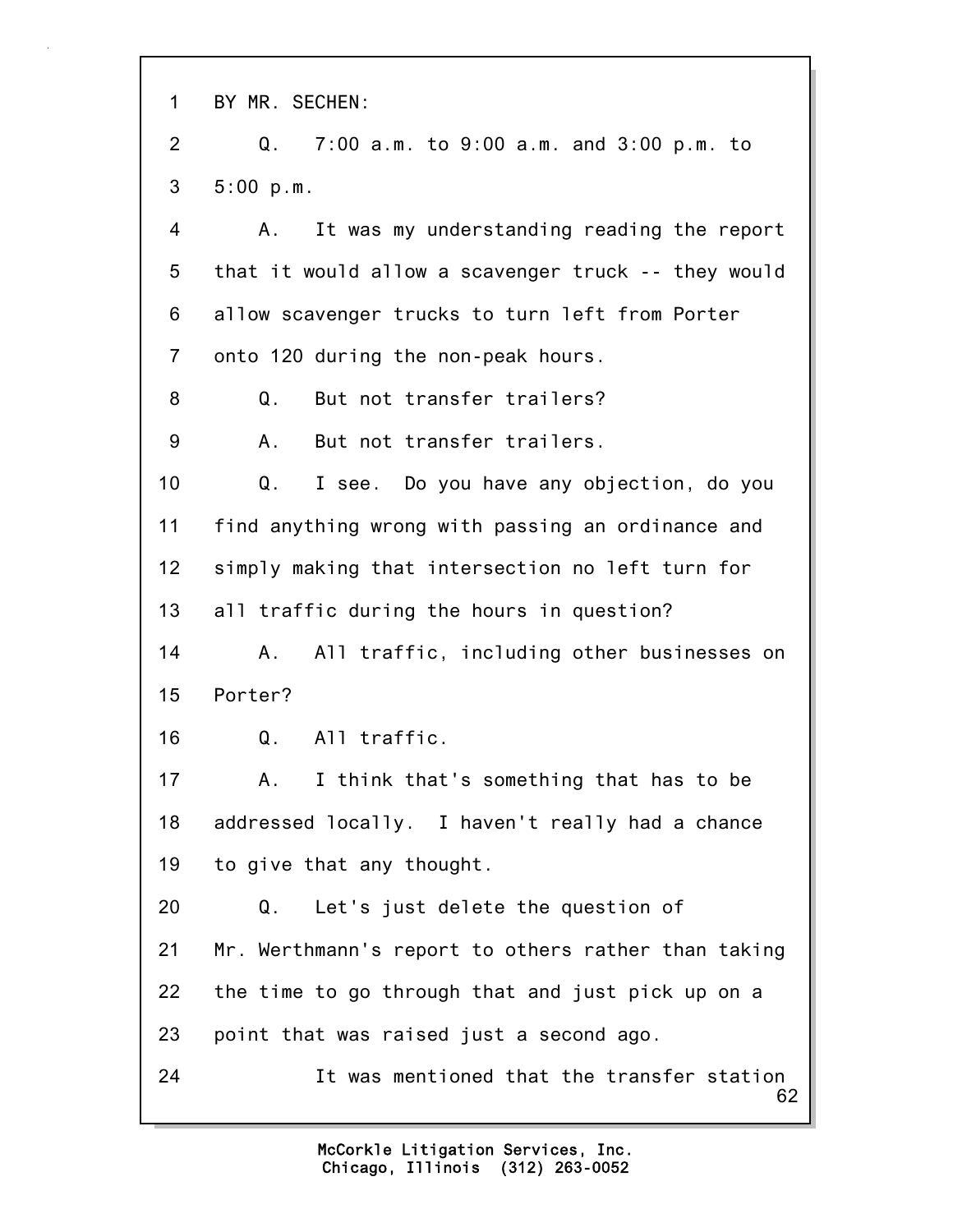63 1 in question isn't married to any particular 2 landfill. 3 MR. BLAZER: That question was objected to, and 4 I believe it was sustained, Mr. Hearing Officer, 5 either that or he withdrew it. I don't recall 6 which, but the marriage question -- 7 MR. SECHEN: Let me withdraw the question. 8 THE HEARING OFFICER: Just ask the question -- 9 BY MR. SECHEN: 10 Q. I'll just ask another one. 11 Are you aware that the transfer station 12 that we are here today concerning can use any 13 landfill to dispose of the waste? 14 MR. BLAZER: Objection, calls for speculation, 15 assumes facts not in evidence. 16 THE HEARING OFFICER: Objection overruled. 17 THE WITNESS: All I'm aware of is what I've 18 read in the KLOA traffic study, which is that the 19 waste transfer trucks leaving this transfer station 20 would be headed west to the Winnebago County 21 Landfill. There was no discussion of other 22 options, other temporary near-term options. It 23 just mentioned Winnebago County. 24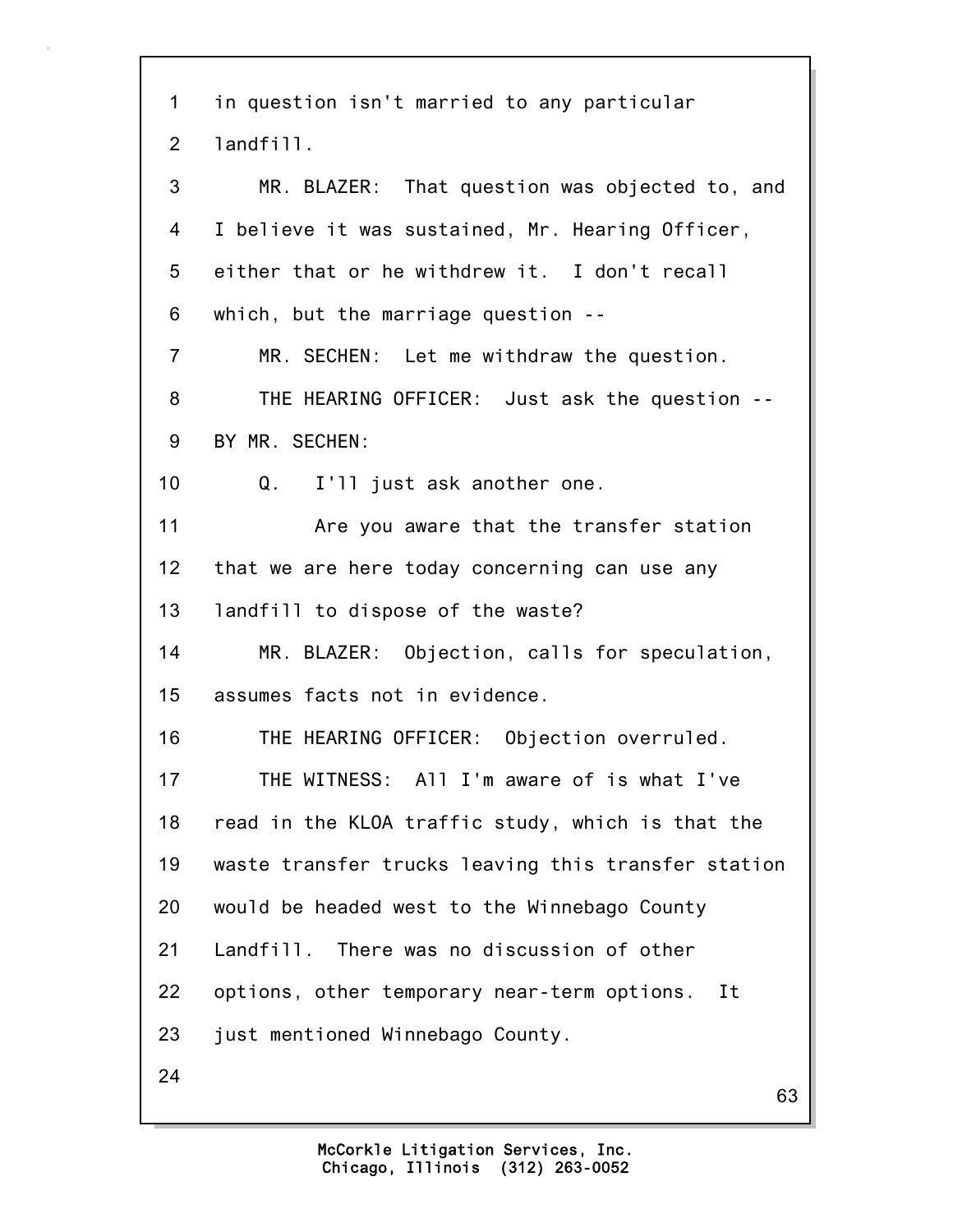1 BY MR. SECHEN:

| $\overline{2}$ | Q. Well, is it your view then, Mr. Coulter,         |
|----------------|-----------------------------------------------------|
| 3              | in order for -- in order for this application or    |
| 4              | the traffic report, if you will, to pass muster as  |
| 5              | you view Criterion 6, would it be necessary for     |
| 6              | that traffic report to contain routing to every     |
| $\overline{7}$ | landfill?                                           |
| 8              | MR. BLAZER: Mr. Hearing Officer, I have to          |
| 9              | object. I know we are giving some latitude here,    |
| 10             | but the bottom line is he's repeating the same      |
| 11             | questions Mr. Mueller has already asked.            |
| 12             | MR. SECHEN: I'm just taking his opinions with       |
| 13             | logical absurdity.                                  |
| 14             | THE HEARING OFFICER: The statements by              |
| 15             | Mr. Sechen as to logical absurdity will be          |
| 16             | stricken, but the question may be answered.         |
| 17             | THE WITNESS: In my review of this application,      |
| 18             | I was looking for a routing that would take the     |
| 19             | waste transfer trucks from the site on Porter Drive |
| 20             | to the Winnebago County Landfill because that's the |
| 21             | destination that the KLOA report cited. And my      |
| 22             | comment with regard to Criterion 6 was that there   |
| 23             | was no routing identified. There may be suitable    |
| 24             | routings, but they were not identified in the<br>64 |
|                |                                                     |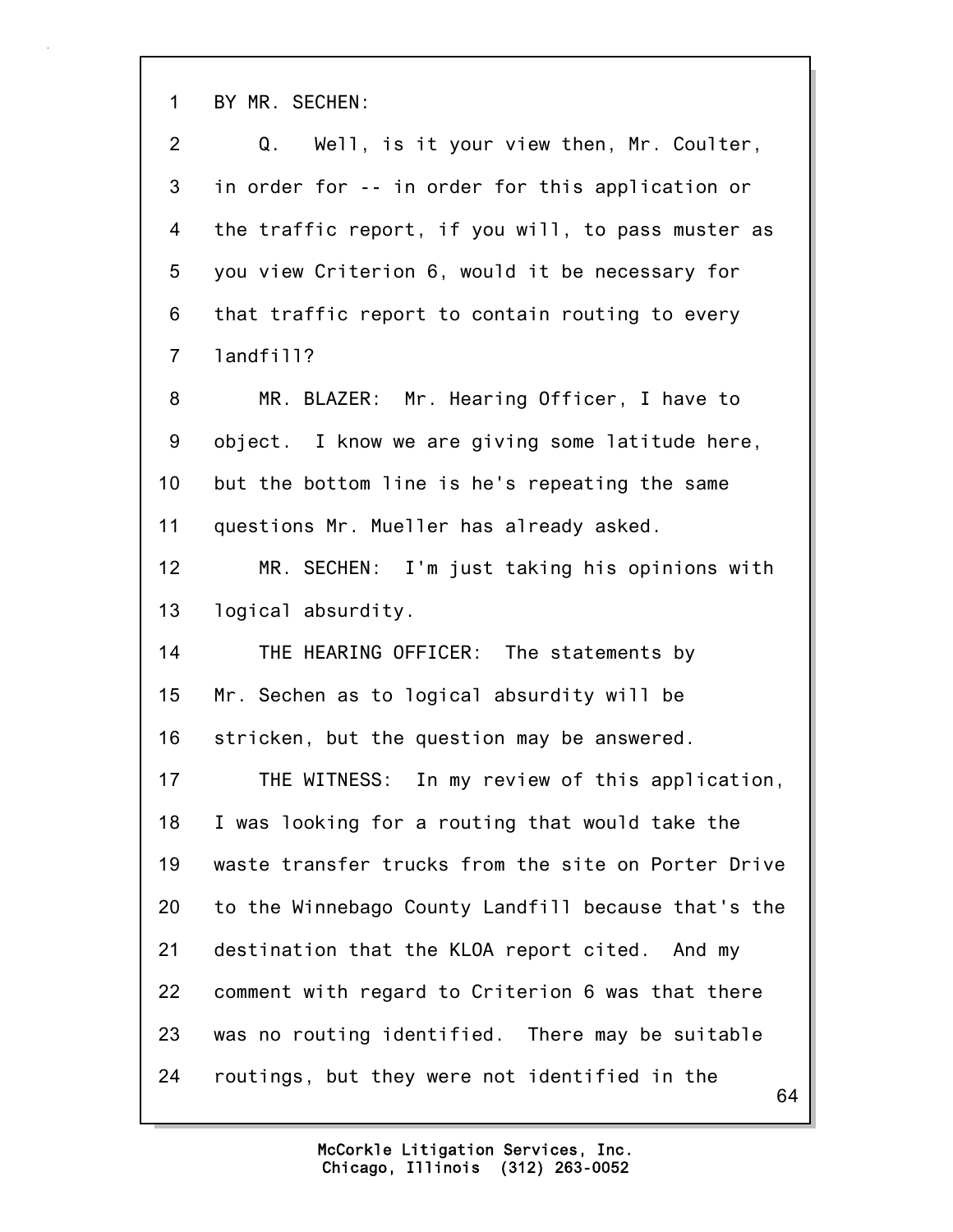1 traffic study.

| $\overline{2}$ | MR. SECHEN: I ask that his answer be stricken       |
|----------------|-----------------------------------------------------|
| 3              | as being nonresponsive and that the hearing officer |
| 4              | instruct the witness to answer the question.        |
| 5              | THE HEARING OFFICER: Ask the question again.        |
| 6              | BY MR. SECHEN:                                      |
| $\overline{7}$ | Is it your view, Mr. Coulter, that in<br>Q.         |
| 8              | order to have a proper traffic report, as you do    |
| 9              | them, it would be necessary to address the complete |
| 10             | routing to every landfill in the area?              |
| 11             | I think if there is a possibility that<br>A.        |
| 12             | waste transfer trucks would leave this site and go  |
| 13             | -- other than Winnebago County, that those          |
| 14             | routings, specific routings, should also be         |
| 15             | addressed in this study. That's the only way to     |
| 16             | identify if there is a potential impact of the      |
| 17             | facility on the adjacent system. And I think the    |
| 18             | number of those sites is somewhat limited, so it's  |
| 19             | not an impossible or an onerous task for someone    |
| 20             | preparing a traffic report to address those         |
| 21             | possibilities for other routings, but the fact      |
| 22             | remains that the traffic study I was able to        |
| 23             | review, the KLOA traffic report associated with     |
| 24             | this application petition, only addressed the<br>65 |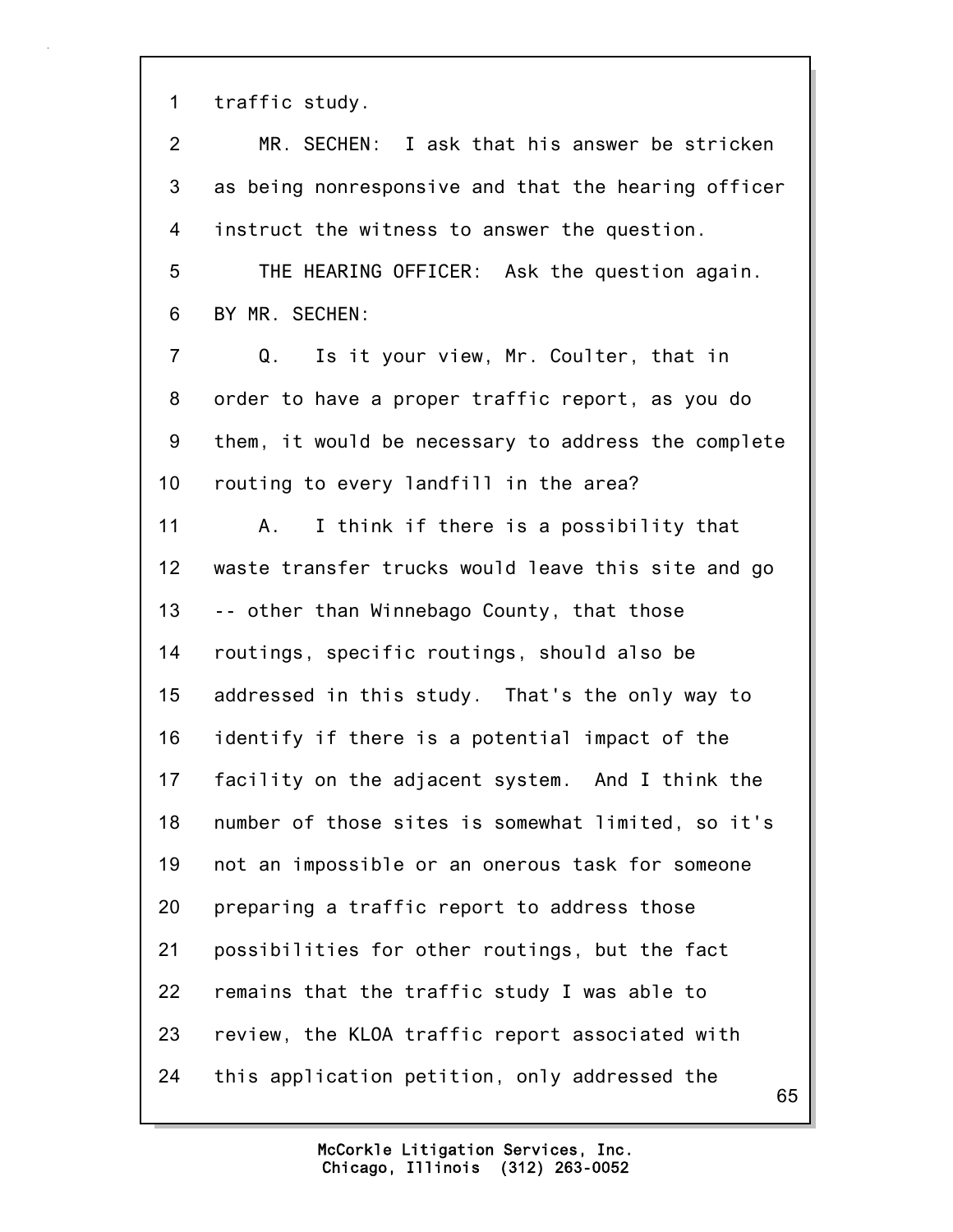| $\mathbf 1$     | routing to the Winnebago County Landfill.            |
|-----------------|------------------------------------------------------|
| $\overline{2}$  | MR. SECHEN: I object to the response given as        |
| 3               | it is nonresponsive, and I ask that it be stricken.  |
| 4               | THE HEARING OFFICER: I think he actually did         |
| 5               | respond.                                             |
| 6               | MR. SECHEN: The volunteered portion was the          |
| $\overline{7}$  | last portion.                                        |
| 8               | THE HEARING OFFICER: We are going to let it          |
| 9               | stand, but I think the question, and take it for     |
| 10 <sub>1</sub> | the -- I'm not going to strike it. I think in        |
| 11              | reality, your question was answered. He explained    |
| 12              | why he thought the way he did, but the answer will   |
| 13              | stand.                                               |
| 14              | BY MR. SECHEN:                                       |
| 15              | How many landfills in your view would be<br>Q.       |
| 16              | necessary to address the routing issue with respect  |
| 17              | to this traffic report for this transfer station?    |
| 18              | Based on the information contained in the<br>Α.      |
| 19              | various pieces of the application that I have read,  |
| 20              | including the KLOA report, maybe just several.       |
| 21              | And how many would several be?<br>Q.                 |
| 22              | Maybe three or four at the most.<br>Α.               |
| 23              | Which ones?<br>Q.                                    |
| 24              | Well, the Winnebago County, Countryside.<br>Α.<br>66 |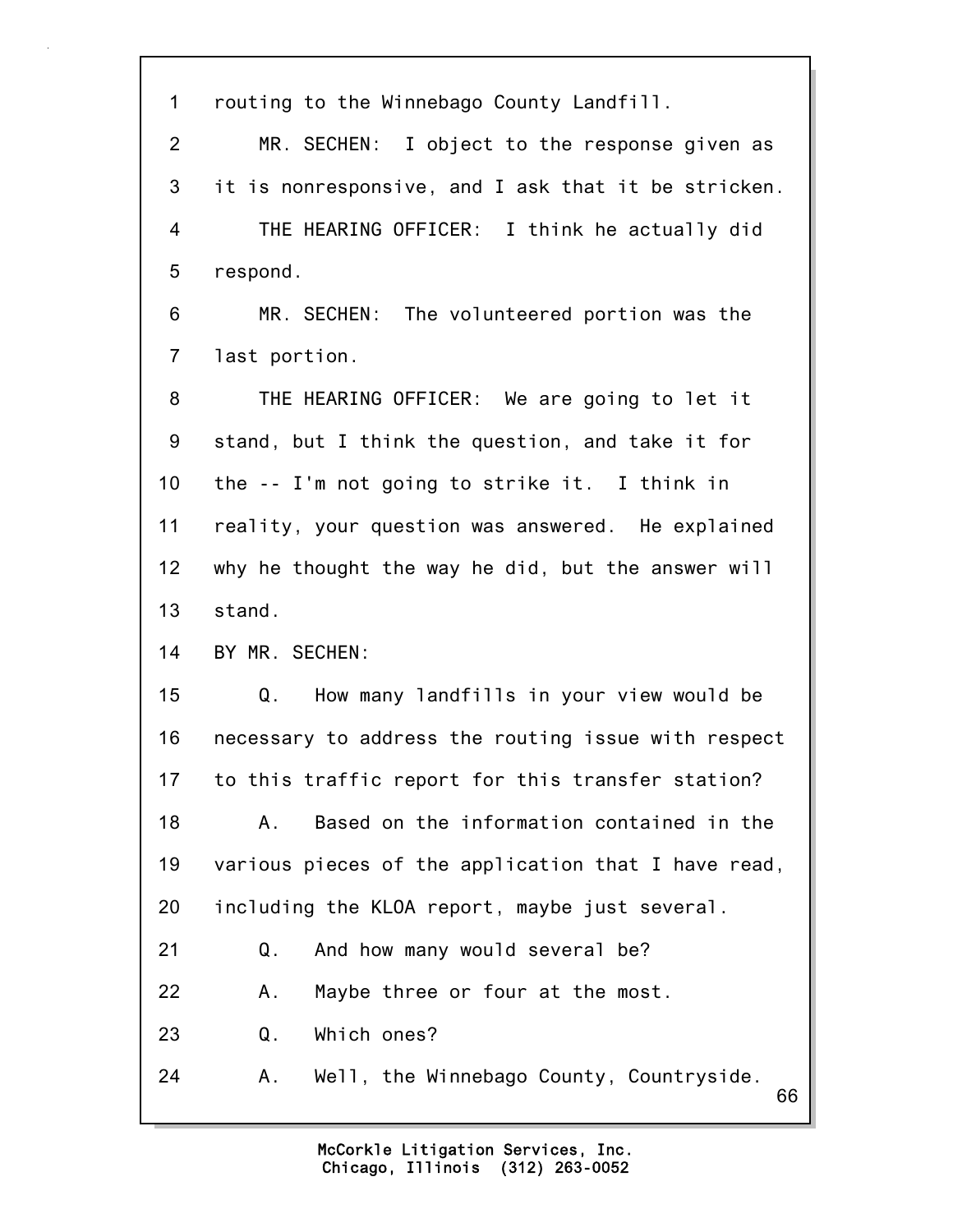67 1 I believe there is another landfill, and again this 2 wasn't part of my focus because I was focused on 3 Winnebago County, but I believe there is another 4 landfill to the north. That's not my 5 responsibility to identify those alternatives. 6 Q. But you don't know which other 7 landfills --- 8 A. If they are going to be used by vehicles 9 that are serviced by this waste transfer facility, 10 then I would wholeheartedly agree with you that the 11 route should be identified. 12 Q. And if -- 13 A. And it could be that all of those routings 14 are perfectly acceptable in terms of traffic safety 15 and operation and condition of the roadway and the 16 geometry of the roadway and high access locations 17 along the roadway and so on and so forth, but they 18 weren't addressed in the application. 19 Q. And if there were a dozen landfills, you 20 would expect that information for a dozen landfills 21 to be in the traffic report? 22 MR. BLAZER: Mr. Hearing Officer, he's answered 23 the same conceptual question multiple times now. 24 THE HEARING OFFICER: I'm going to let this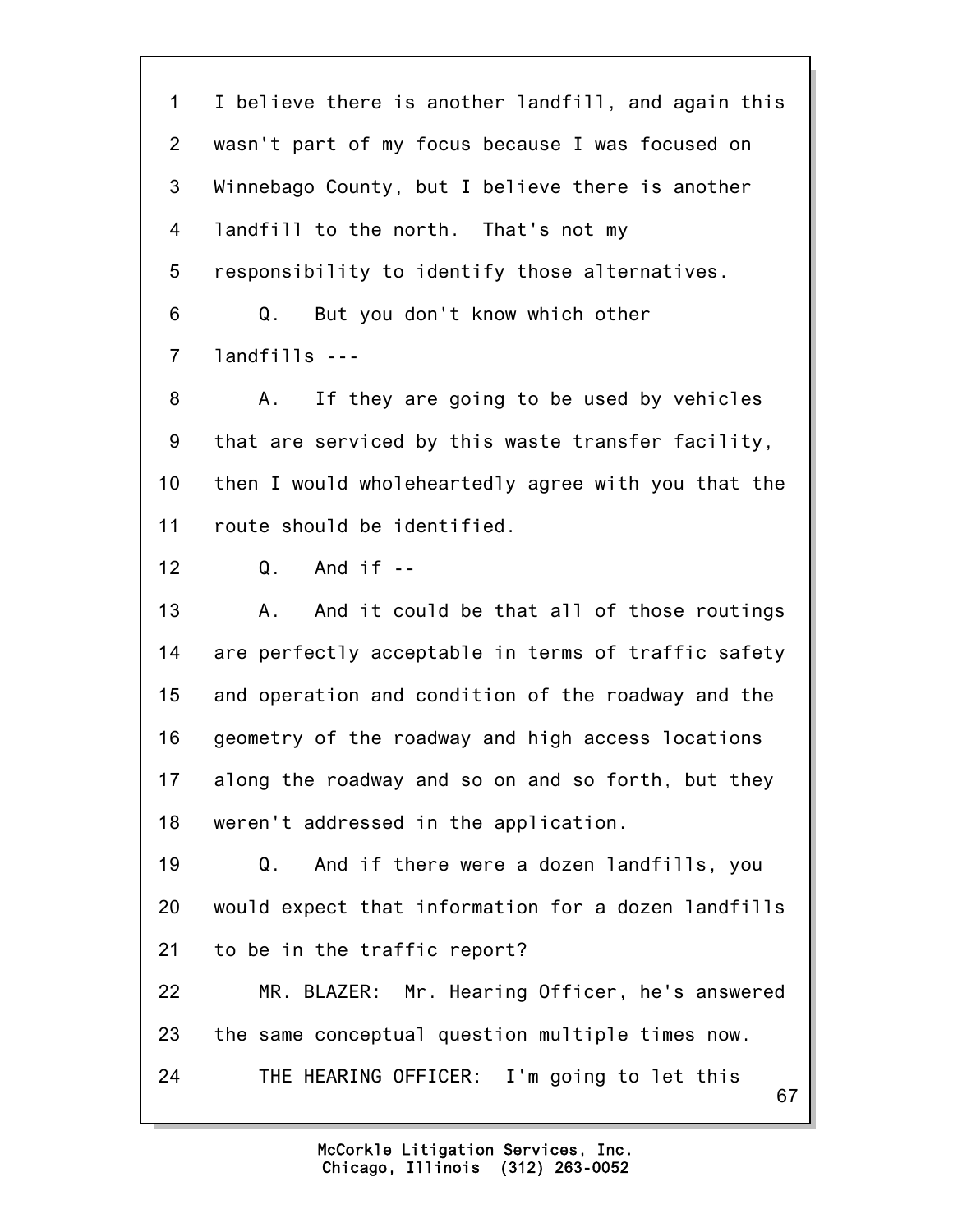| 1              | question stand, and please answer, Mr. Coulter, the |
|----------------|-----------------------------------------------------|
| 2              | question asked.                                     |
| 3              | THE WITNESS: It would seem to me that then we       |
| 4              | probably could identify no more than three or four  |
| 5              | landfills which could possibly accept the waste     |
| 6              | that would arise at this waste transfer station,    |
| $\overline{7}$ | but I'll --                                         |
| 8              | BY MR. SECHEN:                                      |
| 9              | Does -- I'll wait for you to finish. Are<br>Q.      |
| 10             | you done?                                           |
| 11             | I'm done, yes.<br>A.,                               |
| 12             | Q.<br>Is there some sort of language in             |
| 13             | Criterion 6 that addresses three or four landfills  |
| 14             | only as a cap?                                      |
| 15             | No. I applied Criterion 6 specifically to<br>A.     |
| 16             | the KLOA traffic study, and I mentioned only one    |
| 17             | landfill, which was Winnebago.                      |
| 18             | Q.<br>Well, didn't you just mention that if         |
| 19             | there were a dozen landfills, maybe three or four   |
| 20             | landfills should be addressed?                      |
| 21             | I would assume that if the intent was to<br>Α.      |
| 22             | use the adjacent landfill closest to this site,     |
| 23             | that that would have been addressed in the traffic  |
| 24             | report. It wasn't.<br>68                            |
|                |                                                     |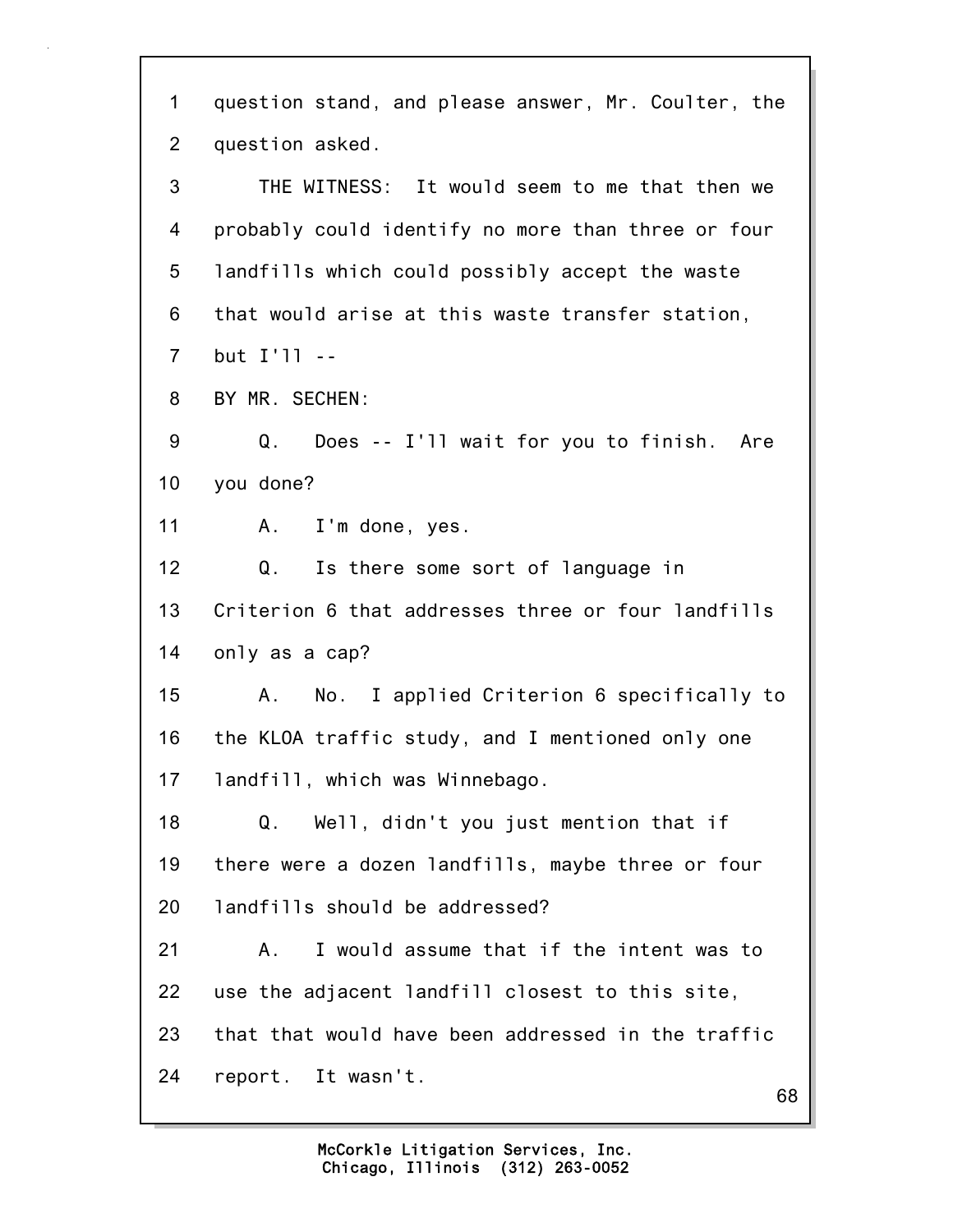| $\mathbf{1}$    | Q. Is it accurate, Mr. Coulter, that there is             |
|-----------------|-----------------------------------------------------------|
| $\overline{2}$  | no language in Criterion 6 that says we can cap the       |
| 3               | number of routings at three or four?                      |
| 4               | You're correct.<br>Α.                                     |
| 5               | Q.<br>So you just made that up?                           |
| 6               | No. I was responding to your question by<br>A.,           |
| $\overline{7}$  | answering that. I think without ballooning this           |
| 8               | into an exercise involving 10s, 20s of landfills,         |
| 9               | that we can identify 3 or 4 likely to be served by        |
| 10 <sub>1</sub> | this waste transfer station.                              |
| 11              | Q. Let's move on to a slightly different but              |
| $12 \,$         | related topic, the routes themselves. Have you            |
| 13              | ever routed trucks to a landfill?                         |
| 14              | No, I have never been a dispatcher or a<br>А.             |
| 15              | router for trucks.                                        |
| 16              | Have you ever studied how transfer trailer<br>Q.          |
| 17              | drivers travel from a transfer station to a               |
| 18              | landfill?                                                 |
| 19              | I'm not sure what you mean by "study."<br>А.              |
| 20              | Well, have you ever looked at the routes<br>Q.            |
| 21              | the various transfer drivers will take to a               |
| 22              | landfill?                                                 |
| 23              | I have reviewed other transfer stations<br>А.             |
| 24              | and landfills with respect to large truck routings,<br>69 |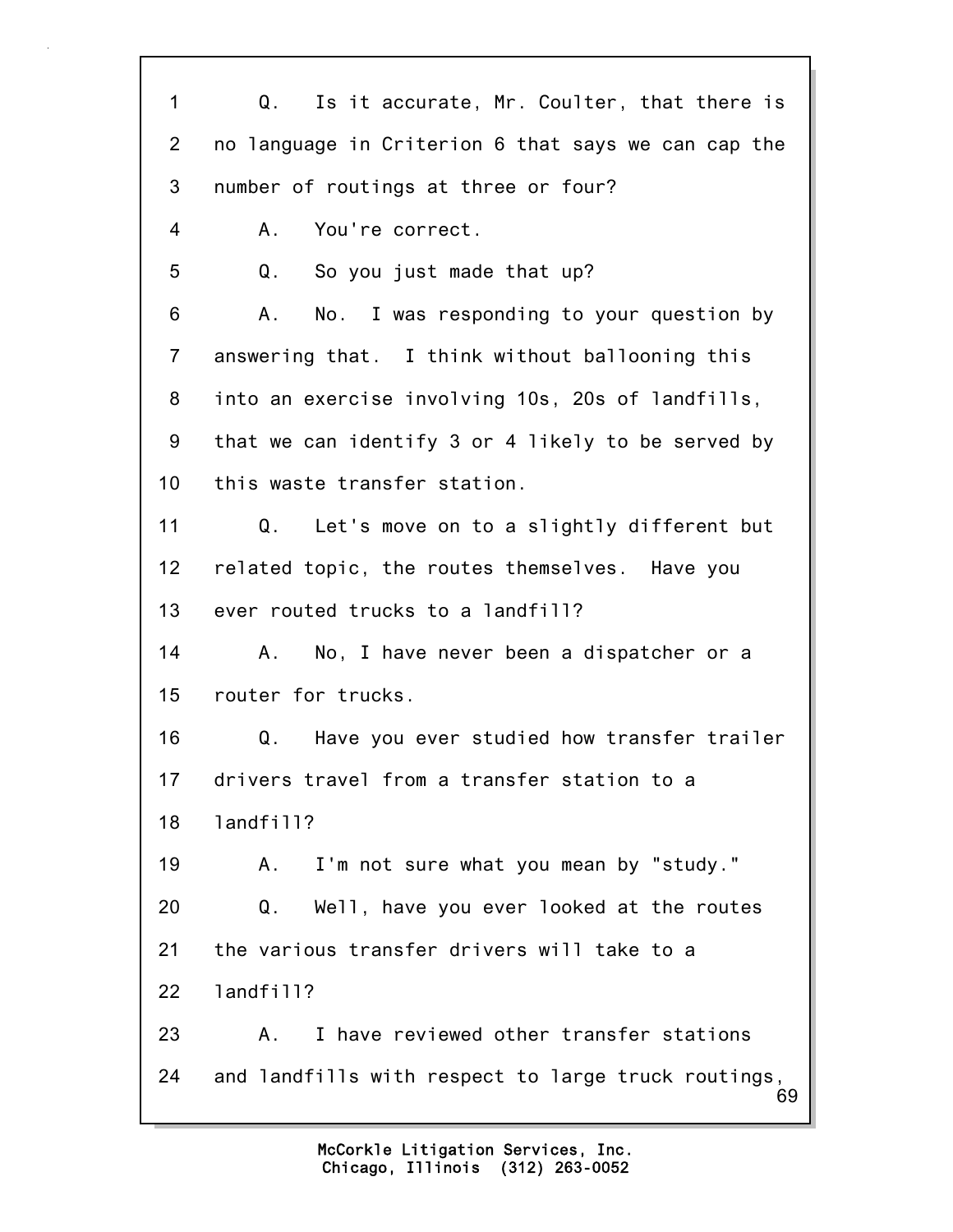1 yes.

70 2 Q. Is it accurate, Mr. Coulter, that 3 sometimes transfer trailer drivers take different 4 routes from the same transfer station to the same 5 landfill? 6 A. It's possible, yes. 7 Q. Have you seen that happen? 8 A. I have not personally observed that, no. 9 Q. If a transfer trailer driver wants to 10 deviate from whatever route you would like to see 11 and maybe stop at a nearby favorite diner, is it 12 necessary to include that in the routing? 13 MR. BLAZER: Seriously, Mr. Hearing Officer? 14 THE HEARING OFFICER: Objection sustained. 15 MR. SECHEN: I have no further questions. 16 THE HEARING OFFICER: I do not see Mr. Smith 17 here today, so Mr. Blazer. 18 REDIRECT EXAMINATION 19 BY MR. BLAZER: 20 Q. Just very briefly, Mr. Coulter, could you 21 restate again, if you recall it, Mr. Werthmann's 22 directional distribution of the transfer trailers 23 from and to this proposed facility? 24 A. Well, it was my understanding that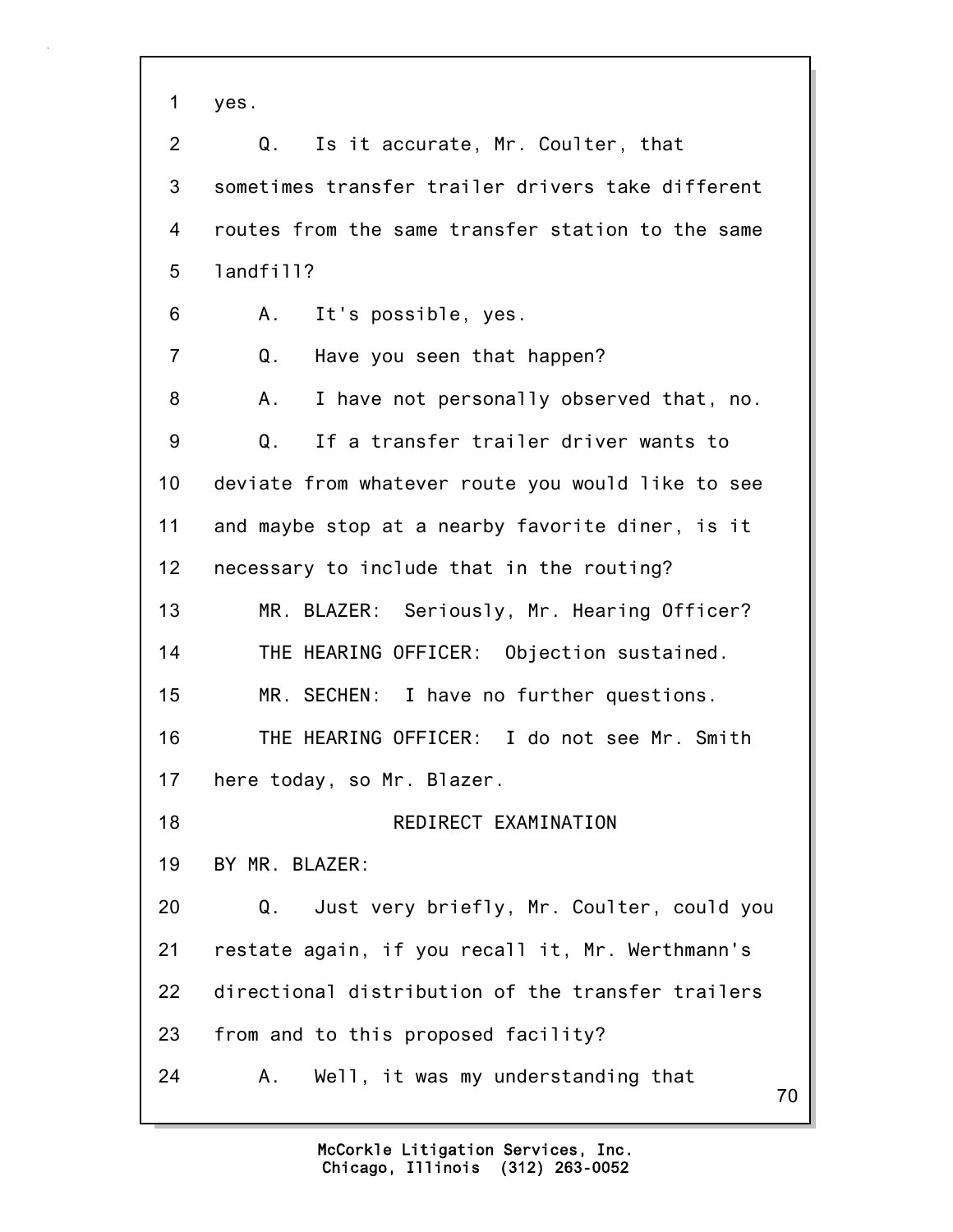71 1 Mr. Werthmann was distributing all of the waste 2 transfer trucks to and from the west on Route 120 3 at Porter Drive. 4 Q. And when they are coming from the west, 5 what direction are they traveling? 6 A. They are traveling east. 7 MR. BLAZER: I have no further questions. 8 THE HEARING OFFICER: Anything further? 9 Mr. Mueller? 10 MR. MUELLER: Nothing further. Thank you. 11 THE HEARING OFFICER: Nothing from the other 12 gentlemen. Okay. Unless someone has an objection, 13 and I will listen that objection, but I do -- and I 14 make this statement without making, obviously, 15 having made a decision on the issue of Fox Moraine 16 that is being presented to me. For one, I am not 17 from this particular area, as I've said a number of 18 times, as well as anyone who may review in the 19 future who is not a member of this community. I 20 think it would be helpful because we have now -- 21 and as I said before, I say this without making a 22 decision as to how far the applicant needs to go 23 with their "traffic study" as far as routing, et 24 cetera, but I think it would be helpful because we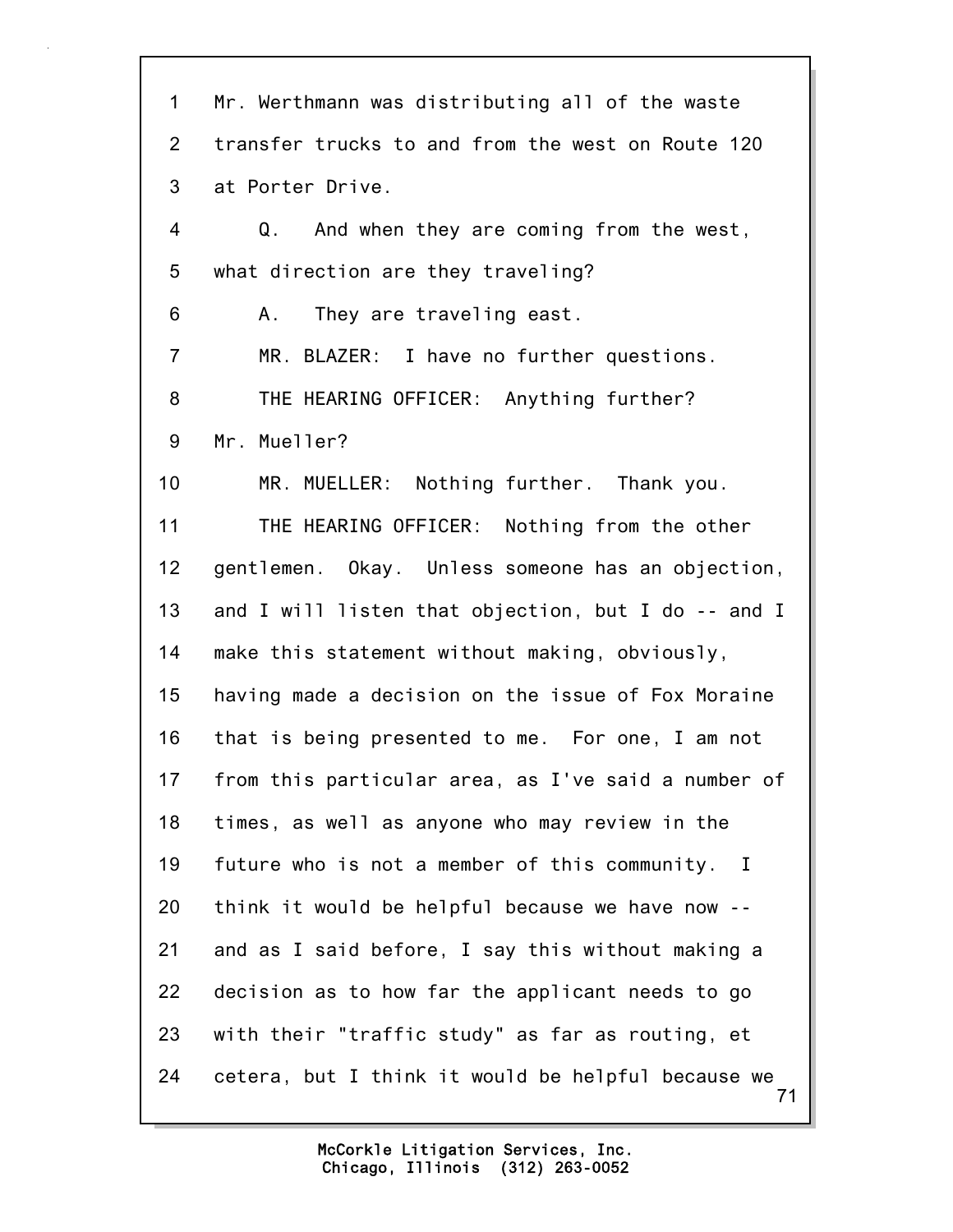72 1 have now discussed at least two routes that I'm 2 aware of to get to Winnebago, and we have given 3 some pretty specifics. I think it would be helpful 4 to provide as an exhibit, whether it's a joint 5 exhibit or whether it's different exhibits -- I 6 mean, if you can agree, I think that would be 7 best -- an aerial view showing at least how to get 8 to U.S. 20 and how we would get to 90. I'm not 9 looking for anything more than that, but I've heard 10 a route of 120 to 59 to 90. I've heard a route of, 11 I think, 176 to U.S. 20, both of which I think it's 12 pretty obvious go to Winnebago County, and they 13 both go through Rockford is my understanding. 14 So if that's something that could be 15 presented next week as either a joint or you can 16 both give your own, it's up to you, but I think 17 that would be helpful to whoever is reviewing this, 18 including myself. Does anybody have an objection 19 to that? 20 MR. BLAZER: I don't want -- 21 THE HEARING OFFICER: You do, Mr. Blazer? 22 MR. BLAZER: I don't want to call it an 23 objection, Mr. Hearing Officer. I'm treading on 24 thin ice here. Here is my problem with that,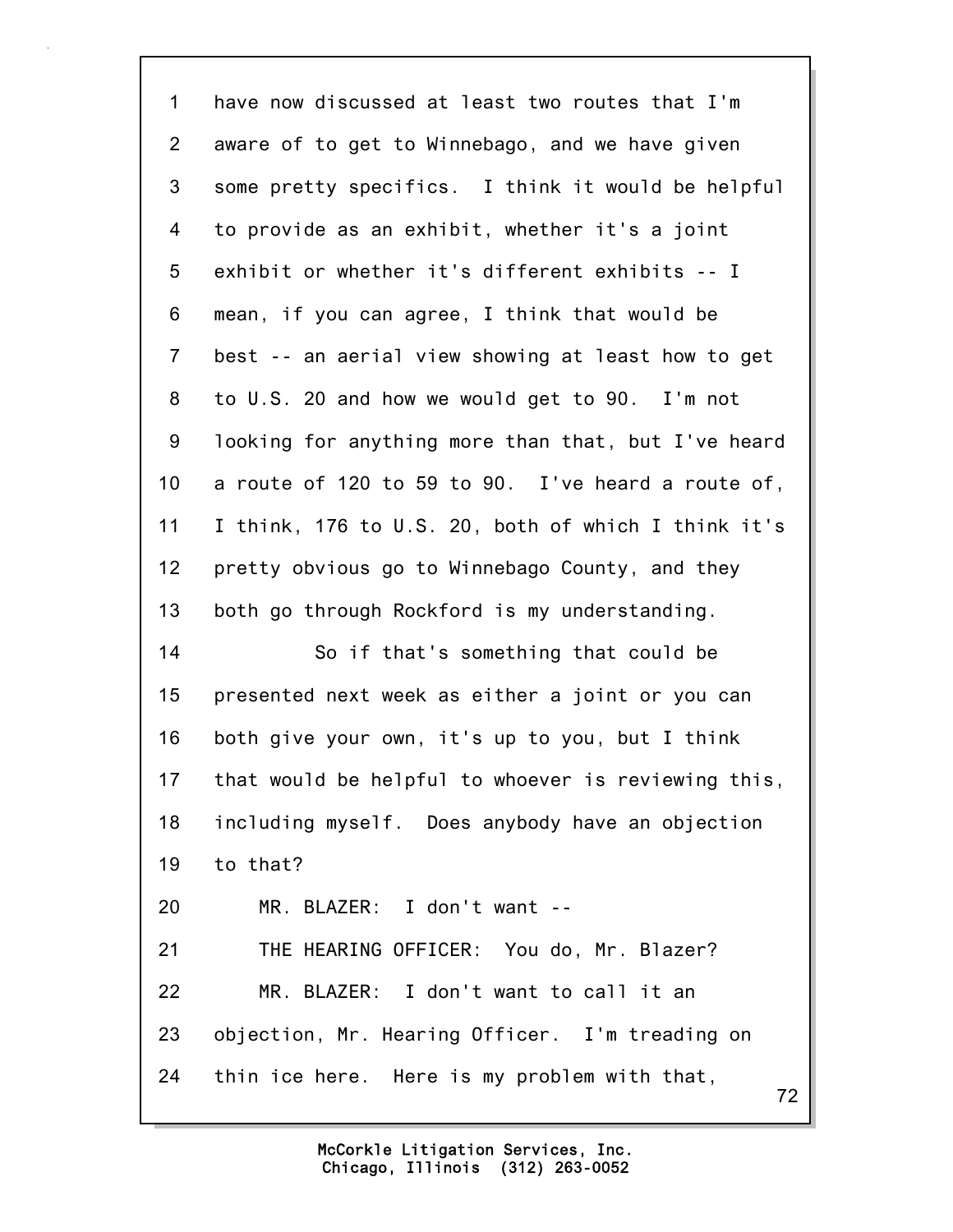73 1 though, and I don't know how we can address it. 2 THE HEARING OFFICER: I'm willing to listen 3 because this is my concept no one else's. 4 MR. BLAZER: I get that, and I understand your 5 desire from the information, and from a 6 philosophical perspective, I couldn't agree more, 7 but the problem is that it is the applicant's 8 burden to demonstrate compliance with Criterion 6. 9 It is our position, of course, to be determined 10 either here or elsewhere about whether or not they 11 have done that and what the legal standard is for 12 doing that, but there is an application in place 13 with a defined, to a greater or lesser degree, what 14 their traffic routing is for purposes of compliance 15 with Criterion 6. What you have now asked them 16 individually or us collectively to do is 17 effectively to supplement the application with 18 possible routing -- 19 THE HEARING OFFICER: And let's be very clear. 20 I'm not asking anyone to supplement the application 21 with possible routing. What I'm asking for is an 22 aerial of two routes that I have heard one from 23 Mr. Werthmann yesterday and one in 24 cross-examination today just so I can understand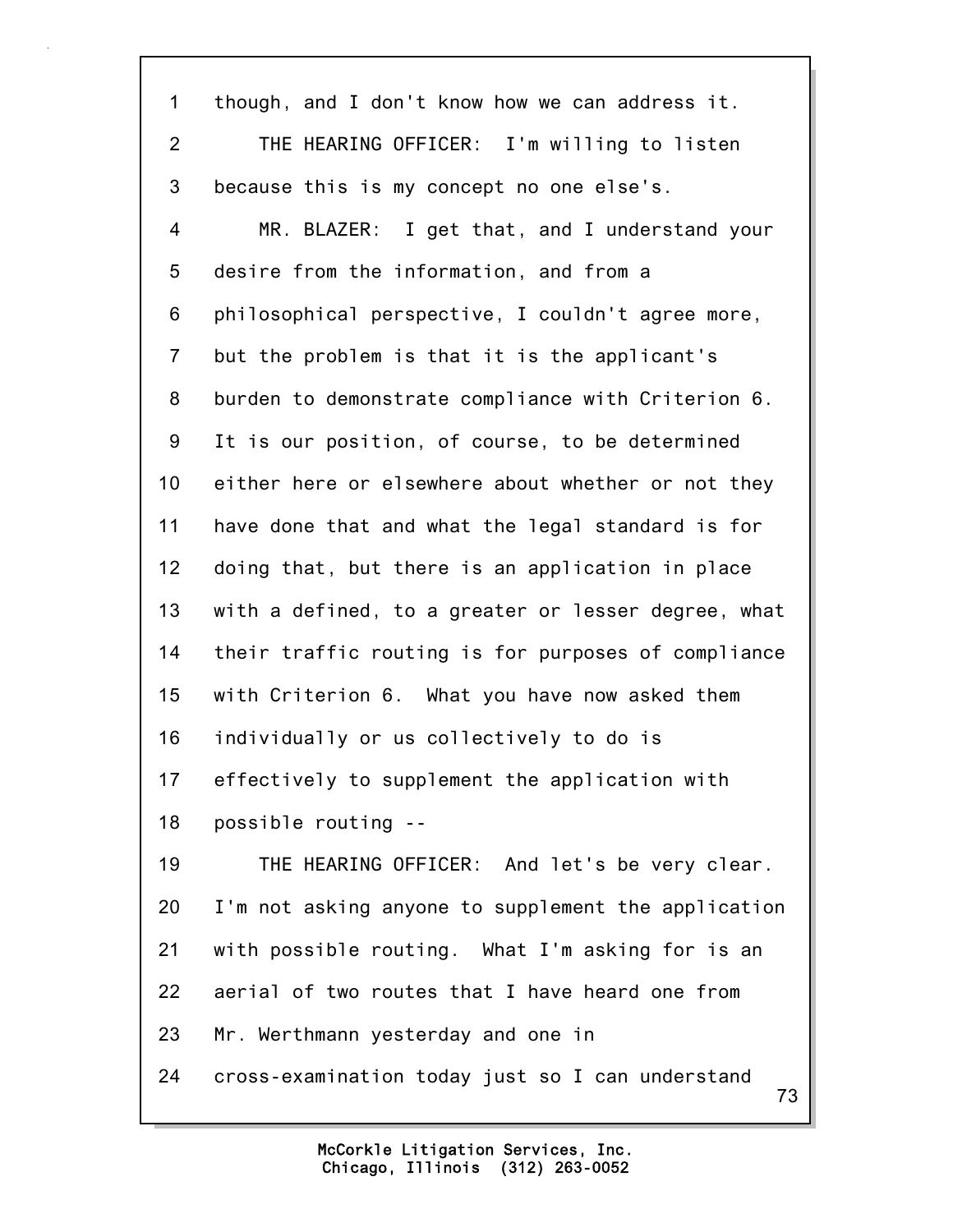74 1 them. I am not asking for possible routings. If 2 there is another route that I missed that was 3 described, you can include that, but what I'm just 4 trying to find is how do I get from here to 20 and 5 how do I get from here to 90 because those are the 6 routes that at least I remember the experts have 7 talked about. 8 MR. BLAZER: With that clarification, I have no 9 objection. 10 MR. SECHEN: Utilizing truck routes, the 11 appropriate truck routes? 12 THE HEARING OFFICER: Right now I'm just 13 looking for an aerial that shows -- I've heard some 14 of these are truck routes, I mean I've been told 15 and it's in the record that some of these are 16 trucks routes, but I'm not looking for any more 17 testimony on this issue. I sure as heck am not 18 telling people how to testify with the 19 application -- 20 MR. BLAZER: What I propose, Mr. Hearing 21 Officer, since Mr. Werthmann is not here, I've just 22 asked Mr. Coulter, and he indicated he can generate 23 that. We will get that to the applicant as quickly 24 as possible for comment presumably from their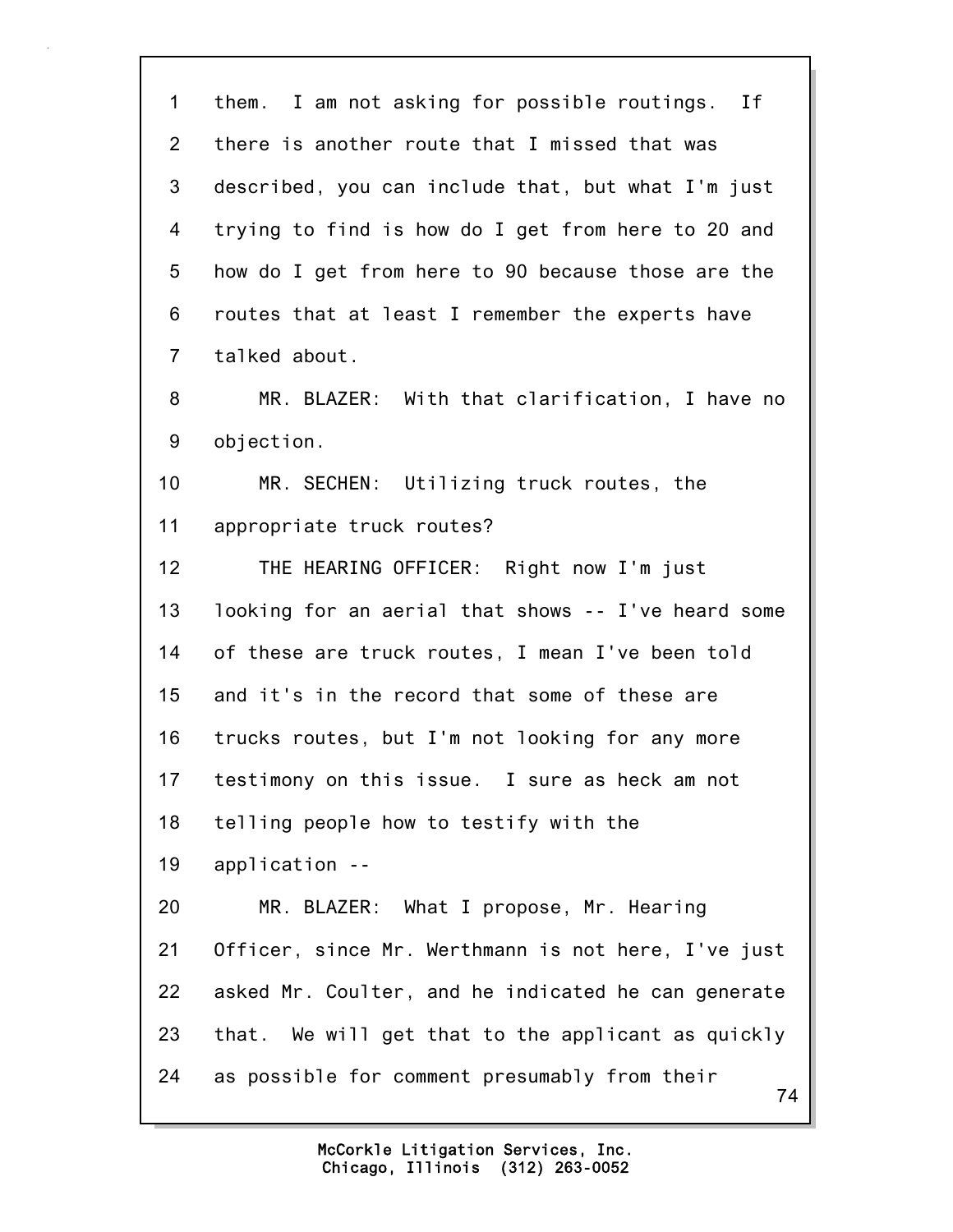75 1 traffic engineer. We will endeavor, unusual as it 2 may seem -- I was just advised because of 3 responsibilities with two other counties, it may 4 have to go the other way. So if they can ask 5 Mr. Werthmann to do that, we will have it 6 reviewed -- 7 THE HEARING OFFICER: I really don't think this 8 even takes a traffic engineer. I think this takes 9 someone to go on Google maps, and I'm not the 10 person who should be doing that. I would much 11 rather you two agree or submit -- you know, I could 12 go do that, but that's probably not appropriate. 13 That's what I'm trying to get to. 14 MR. BLAZER: Can you get that to me in the next 15 couple of days? 16 MR. MUELLER: I'm not going to get him anything 17 in the next couple of days, but what we will get 18 for the hearing officer is a copy of the IDOT truck 19 route map. 20 THE HEARING OFFICER: I'm let you guys work 21 out, and if you cannot agree, then I will listen to 22 it again as to what is appropriate under what I've 23 asked for, and that's what I'm going to leave it 24 at.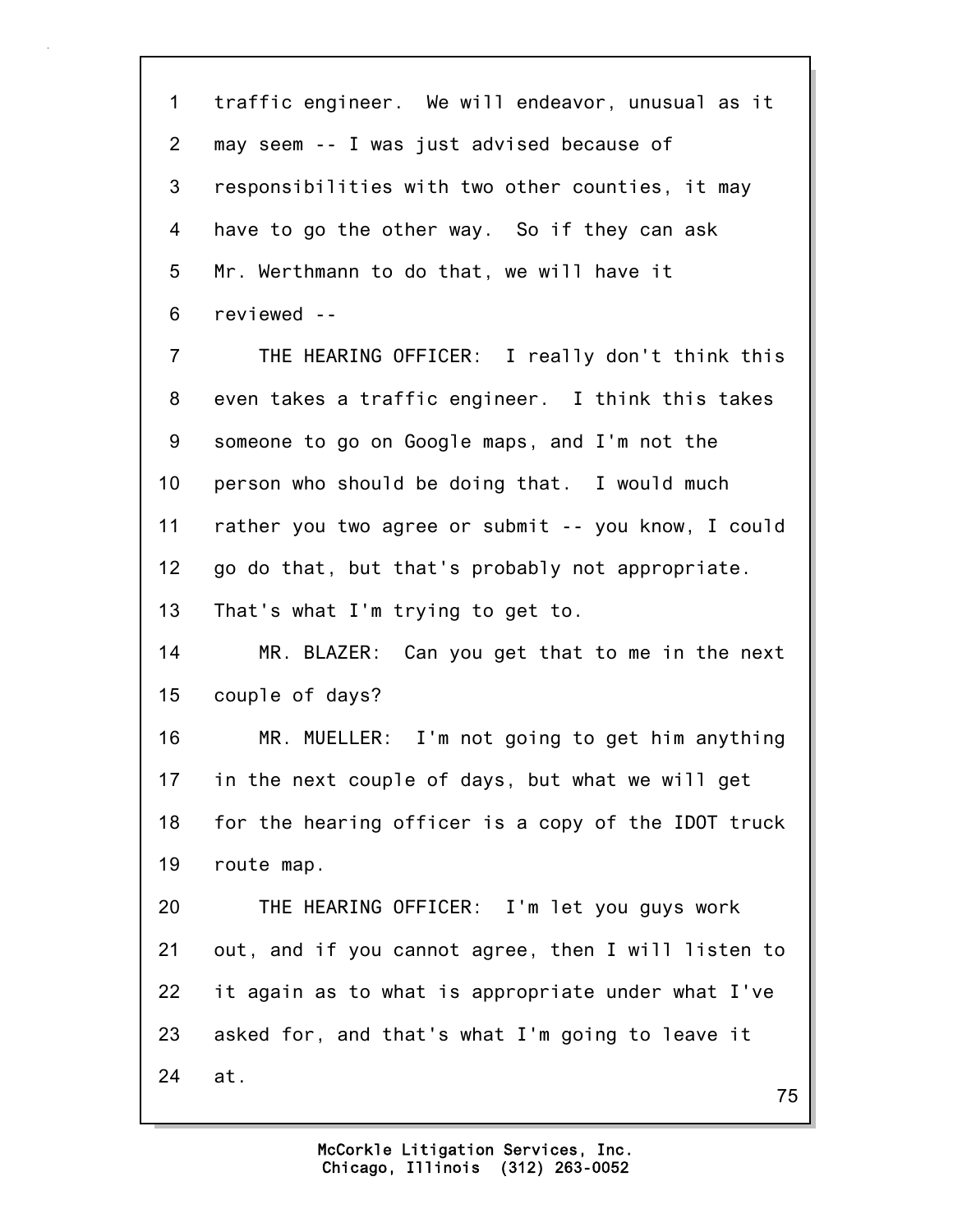76 1 My understanding is there are no other 2 witnesses today. Is there any other matters that 3 need to be resolved other than public comment, 4 which we've posted for 3:00 o'clock and probably 5 should have posted for earlier, but we are where we 6 are. 7 MR. BLAZER: Move the admission of TCH 5 and 6. 8 THE HEARING OFFICER: Let's start with TCH 5. 9 Is there any objection to the resume of 10 Mr. Coulter. Mr. Mueller? 11 MR. MUELLER: No objection. 12 MR. SECHEN: No objection. 13 THE HEARING OFFICER: Hearing no objection to 14 TCH Exhibit 5, that will be deemed admitted. 15 (Whereupon, TCH Exhibit 16 No. 5 was received into 17 evidence on September 26, 2013.) 18 THE HEARING OFFICER: TCH Exhibit 6, is there 19 an objection? 20 MR. SECHEN: No objection. 21 THE HEARING OFFICER: Mr. Mueller? 22 MR. MUELLER: With all respect, we object 23 because the statement of conclusion misstates the 24 criterion and is, therefore, misleading to the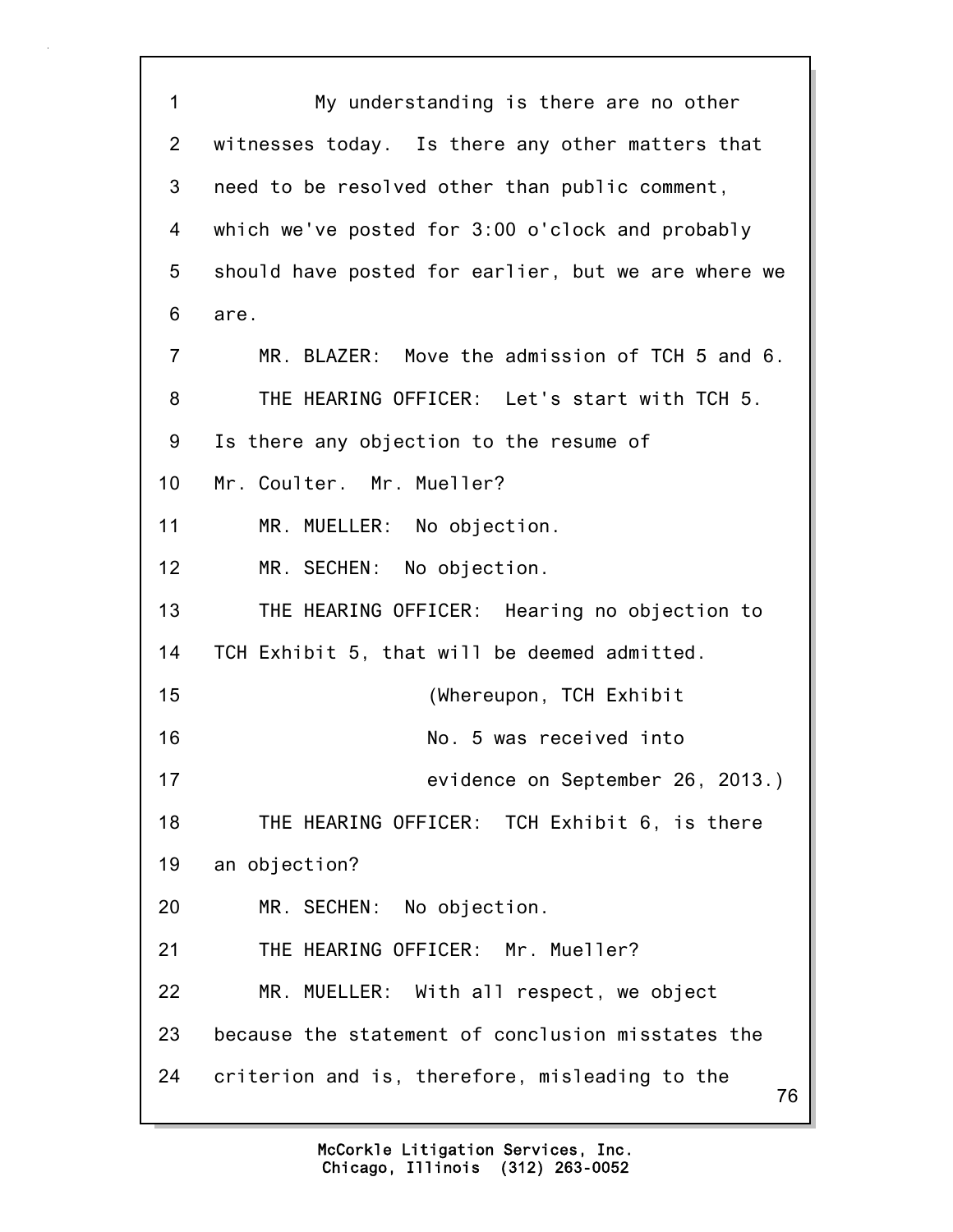1 trier of fact.

2 MR. BLAZER: That's a matter of argument, not a 3 matter of admissibility.

4 THE HEARING OFFICER: Anyone else?

5 TCH Exhibit 6 will be admitted over the 6 objection of Mr. Mueller. I think the issue of the 7 conclusion was very much put into the record and is 8 well-rounded and has been dealt with, and you can 9 both argue the appropriateness of that conclusion 10 or any of Mr. Coulter's conclusions.

11 MR. SECHEN: You have the appropriate 12 criterion.

13 THE HEARING OFFICER: Correct. Section 39.2 is 14 what it is, and we kind of went through that, and 15 Mr. Mueller has made his point, and I'll let 16 whoever else reviews this look at those issues with 17 the record we have. So thank you everyone. TCH 18 Exhibit 16 admitted.

77 19 (Whereupon, TCH Exhibit 20 No. 6 was received into 21 evidence on September 26, 2013.) 22 THE HEARING OFFICER: We will deal with public 23 comment at 3:00 o'clock. In the meantime, there is 24 only -- just I want to make sure I recall the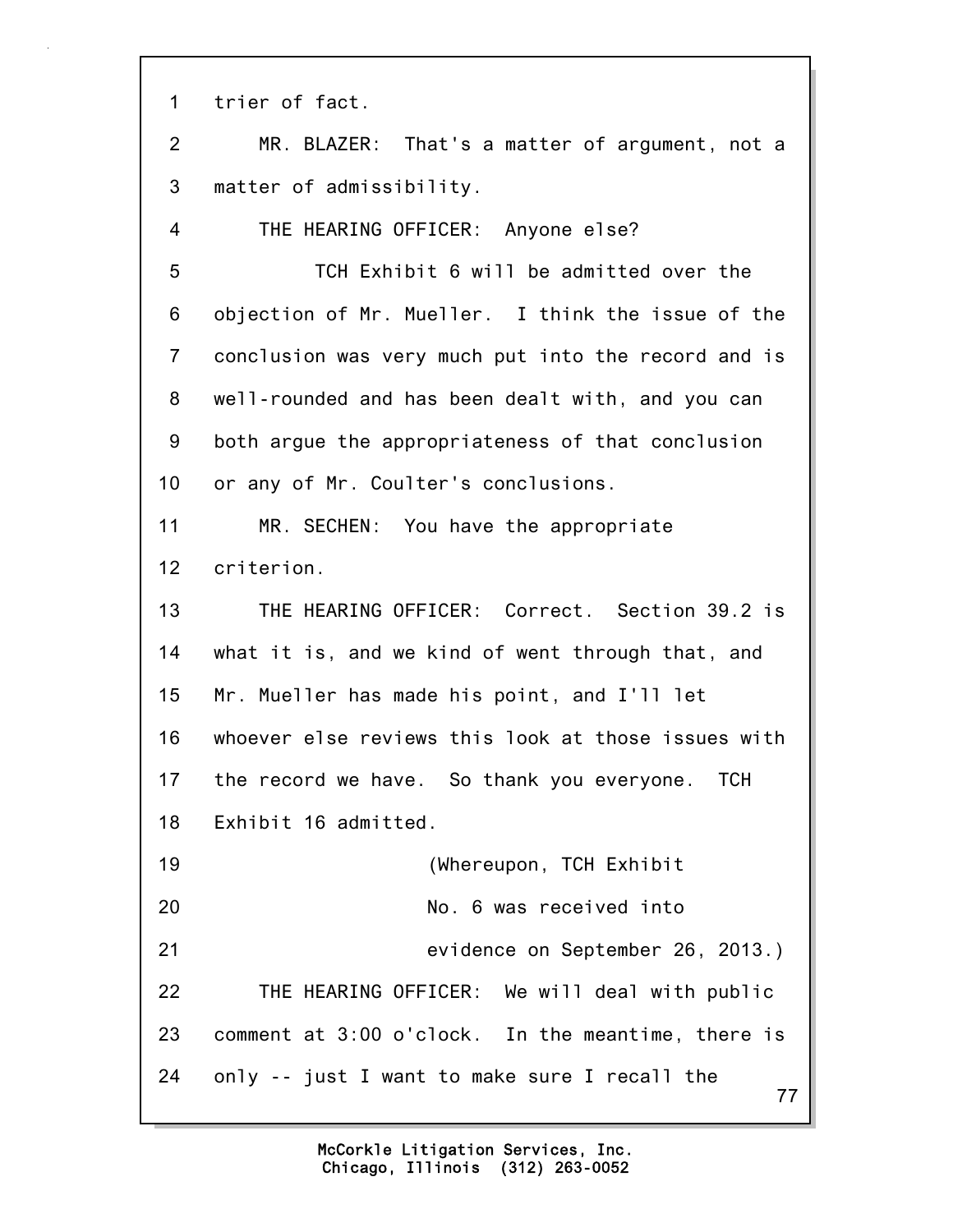78 1 schedule. We have -- and I can't read my own 2 writing -- we have I think, it's Mr. McGinley 3 (phonetic) at 3:00 o'clock on Monday, and then 4 we'll have public comment at 7:00 p.m., and then 5 Tuesday we will start at noon with Mr. MaRous. 6 Now, if there is some public here, if you 7 are here and wish to make public comment, I will 8 actually let you make it now so you don't have to 9 come back at 3:00 o'clock. Anyone here for public 10 comment this morning? Okay. Hearing none, that's 11 fine. 12 And also, I understand that if people -- 13 we have given a lot of opportunities for public 14 comment. We haven't had any, but if Monday, like 15 today, we finish before the public comment period 16 and people wish to make public comment at an 17 earlier time and don't want to come back at 7:00, 18 I'm going to allow that. We have tried to give the 19 public every opportunity to give their thoughts, 20 and we'll continue to do that until we finish, 21 which appears to be Tuesday or Wednesday at this 22 point. 23 Mr. Blazer? 24 MR. BLAZER: I can suggest my witness for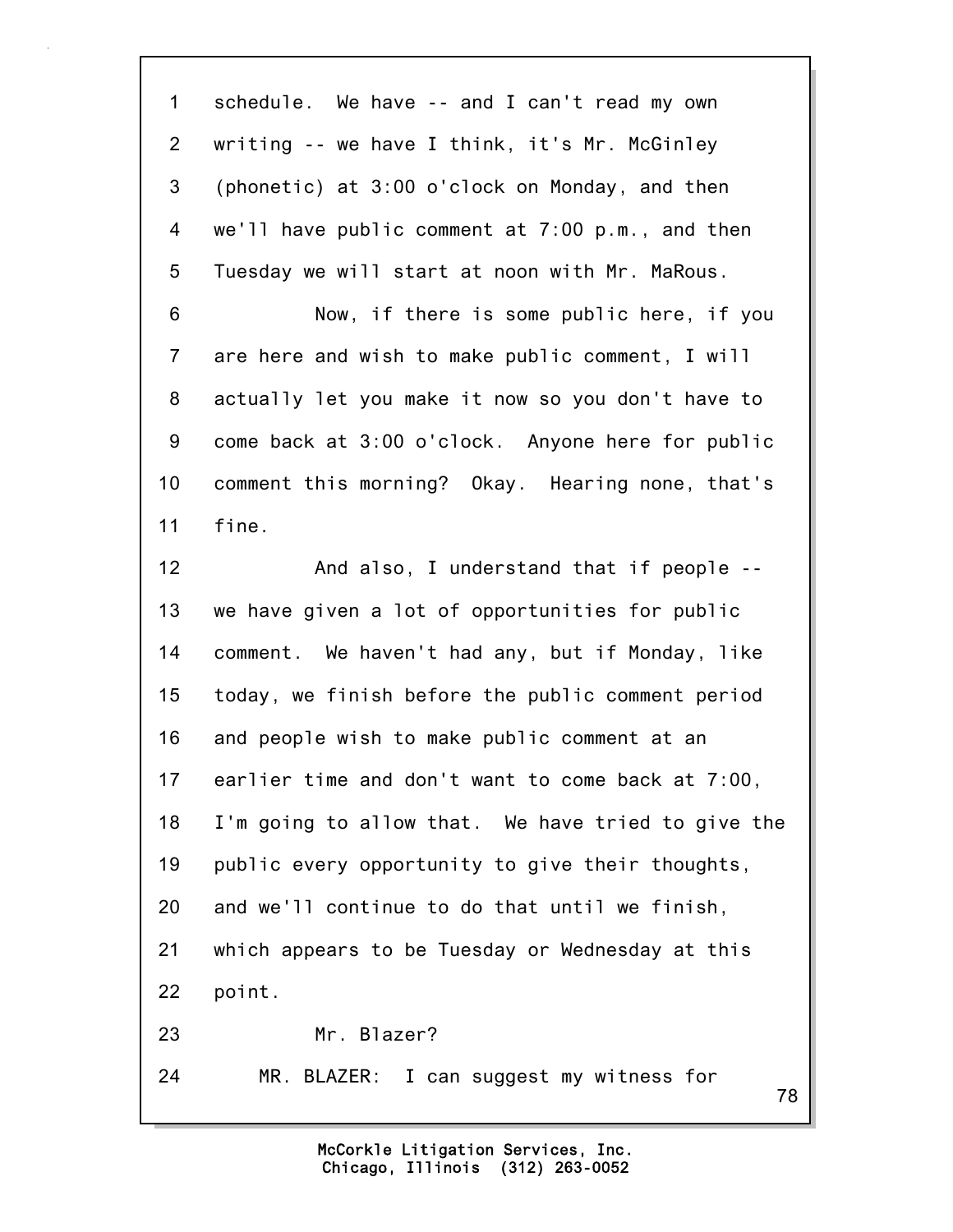79 1 Monday, Mr. McGinley, who is starting at 3:00, I 2 really can't imagine he's going to take four hours. 3 THE HEARING OFFICER: Well, we do have to have 4 a break in between, and we have kind of noticed it 5 up, and that is Mr. Karlovics' client. And again, 6 like the other night, if people do not wish to stay 7 until public comment, that's not going to be held 8 against them. Obviously, we can all read the 9 transcript. I know I have to stay, and we'll go 10 from there who else decides to stay. 11 MR. BLAZER: I'm guessing for Monday we are 12 probably talking about an equivalent like this, an 13 hour and a half. Even for George, he is the one 14 cross-examining, there is only so much he can do on 15 Monday. 16 THE HEARING OFFICER: Well, we are not changing 17 anything. So we are going to be stuck with what 18 we're stuck with, and we'll go from there. Okay. 19 We have changed the schedule enough that I don't 20 want to keep changing it and confusing people more 21 than we may have already done so. 22 Okay. Everybody have a -- thank you. 23 We'll recess the hearing until 4:00 o'clock for 24 public comment. I appreciate your time. I'm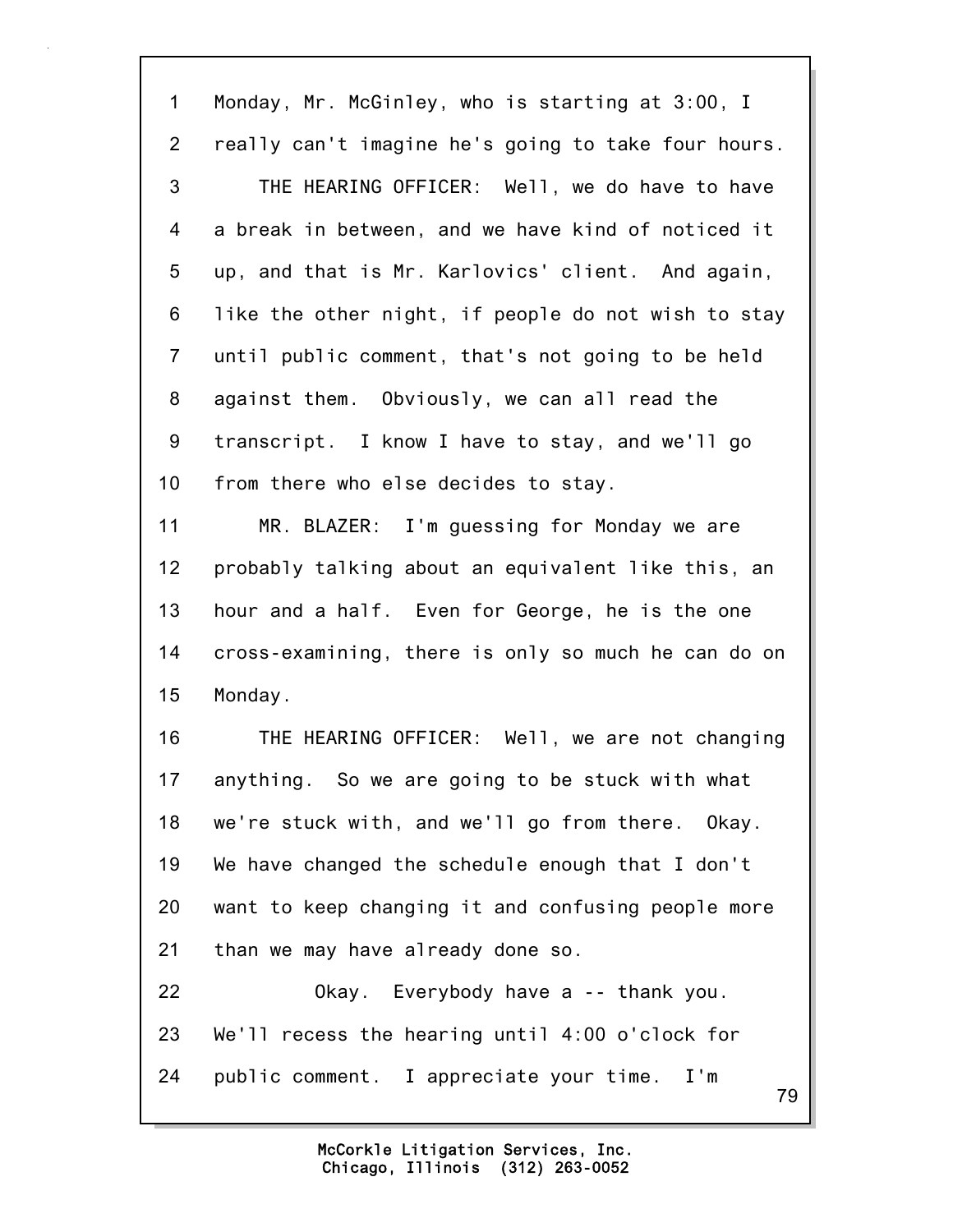1 sorry. I said 4:00 o'clock. It's actually 2 3:00 o'clock. 3 (Whereupon, further proceedings 4 in said cause were adjourned to 5 September 26, 2013, at the hour 6 of 3:00 p.m.)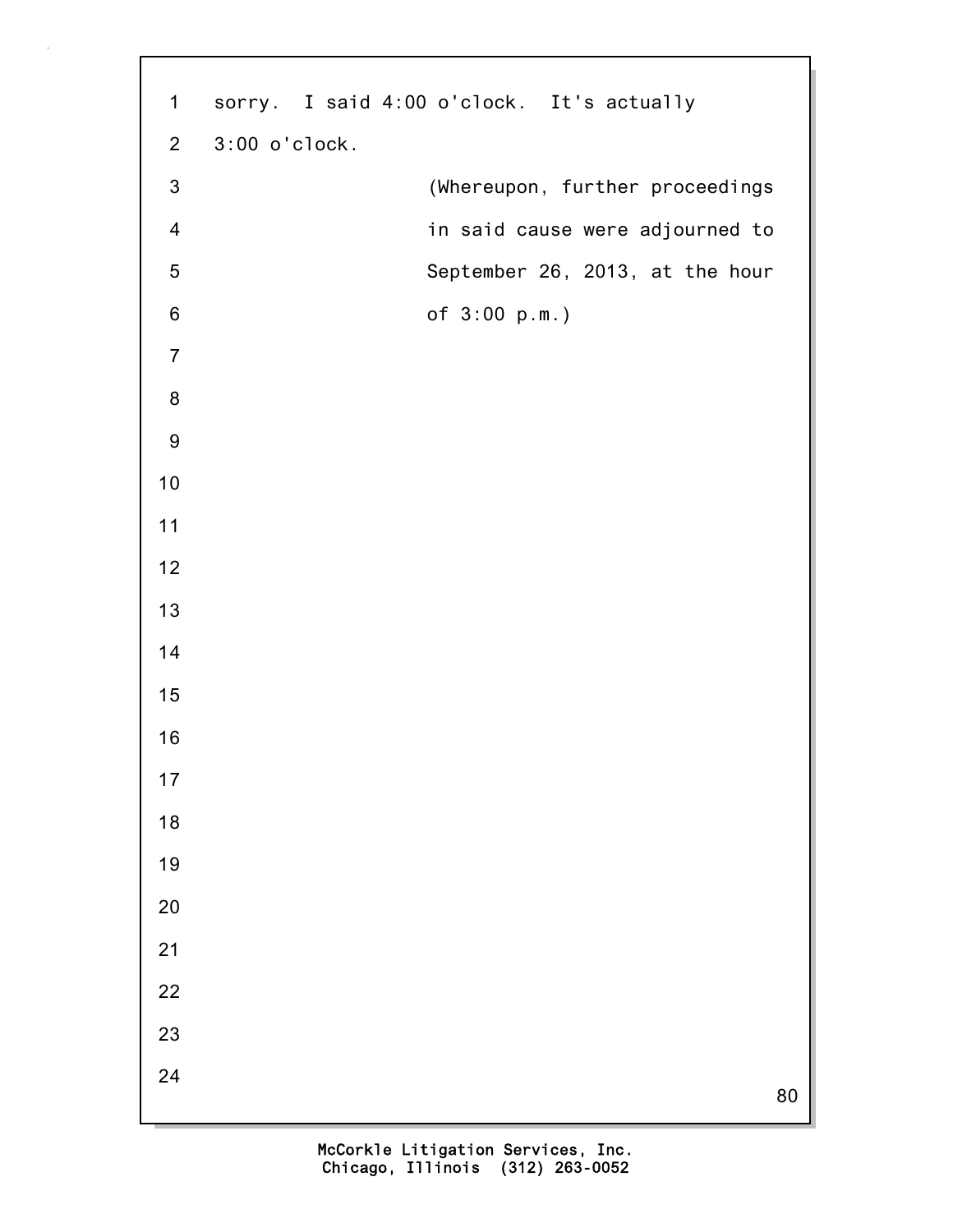81 1 STATE OF ILLINOIS ) 2 ) SS: 3 COUNTY OF C O O K ) 4 5 LISA M. BRINGLE, being first duly sworn, 6 on oath says that she is a court reporter doing 7 business in the City of Chicago; and that she 8 reported in shorthand the proceedings of said 9 hearing, and that the foregoing is a true and 10 correct transcript of her shorthand notes so taken 11 as aforesaid and contains the proceedings given at 12 said hearing. 13  $\frac{14}{\sqrt{2}}$   $\frac{14}{\sqrt{2}}$   $\frac{14}{\sqrt{2}}$ 15 Lisa M. Bringle, CSR 16 Lic. No. 084-003301 17 18 19 20 21 22 23 24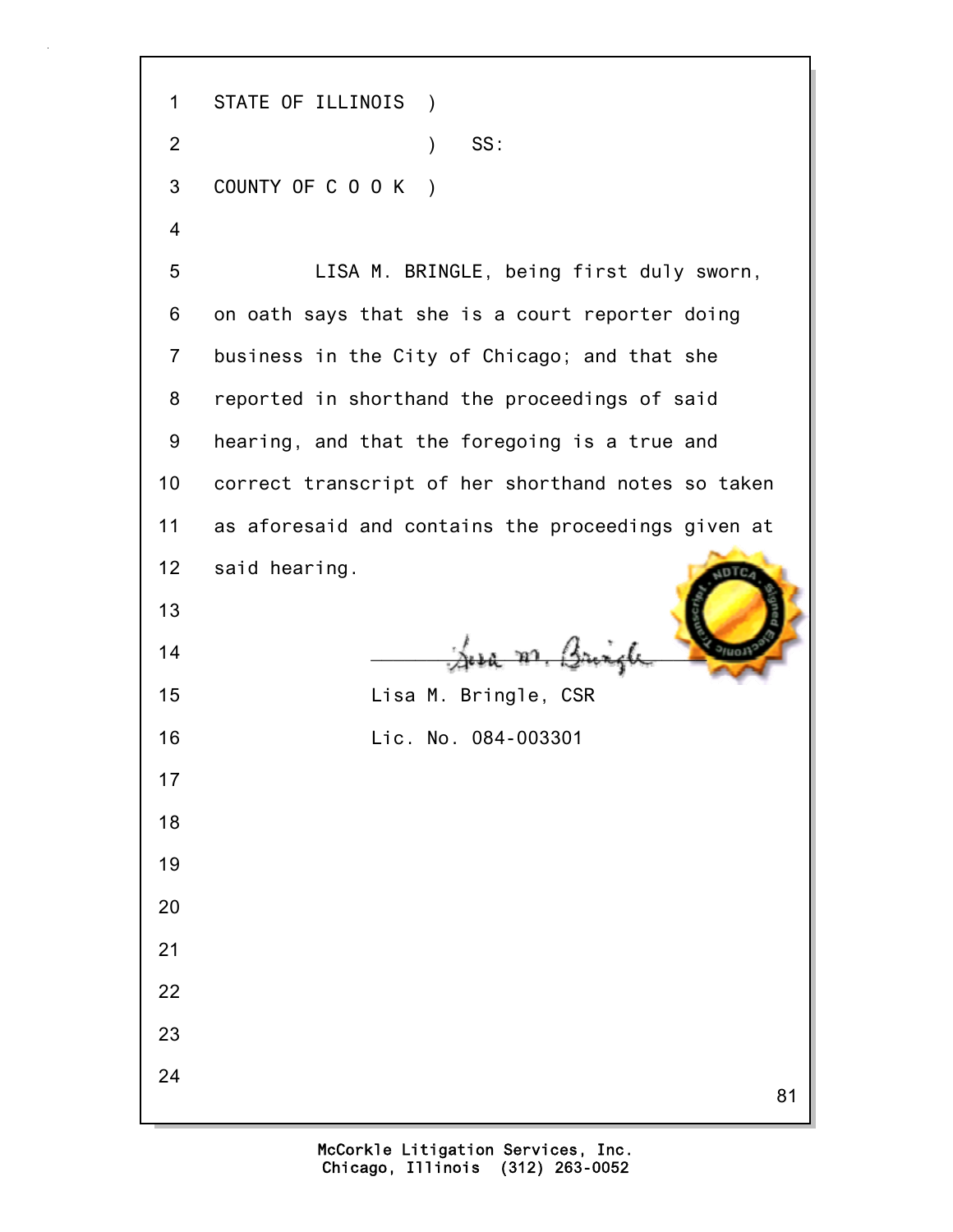able  $65:22$ aboveentitled  $1:12$ absence  $34:12$ absolutely 18:8 25:8 57:7 absurdity  $64:13.15$ abutted  $22:7$ accept  $68:5$ acceptable  $52:24$  67:14 access 13:16,19 22:3  $22:9$  28:21 29:23 40:20 46:22 56:24  $67:16$ accident  $24:16$ accounted  $42:16$ accounting 41:17 44:12 accurate  $36:24$  37:2 69:1 70:2 accurately  $8:23$ acknowledged  $17:24$  18:4 act  $17:8,14$  32:11  $33.8$ activities  $47:1$ actual  $44.15$ add  $20:24$ added  $31 \cdot 14$  50  $17$ adding  $47:16$  58:4 additional  $13:24$ address  $21:21$   $25:14$  $30:20.55:15$  $65:9,20$ 66:16 73:1 addressed 16:12 21:17  $34:23$   $35:1$ 38:3 62:18  $65:15,24$ 67:18 68:20 68:23 addresses  $68:13$ addressing  $18:12$ adequate  $22:15$  24:12 adequately  $21:17$  38:4 adjacent 28:20 29:14 65:17 68:22 adiourned  $80:4$ admissibility  $77:3$ admission  $76:7$ admitted

17:19 76:14 antioch  $77:5.18$  $9:9$ anybody advance  $72:18$ adverse anyplace  $24:19.33:5.10$  $56:6$  $33 \cdot 14$  18  $34:2.12.16$  $34.20$  21 advertise  $26:10$ hestyhe  $75:2$ aerial  $41:1$ 72:7 73:22<br>74:13 appears  $78.21$ aforesaid  $81:11$ afternoon 14:10 60:23 agency  $2:17$  4:22 ago  $9:2362:23$ agree 13:12 41:9 45:9,16 46:3  $55:6, 8, 16$  $58.5.59.3$ 67:10 72:6 73:6 75:11  $75:21$ agreed 13:23 agreeing  $42:18.18$ alabama  $8:7$ alerted applied  $39:16$ 68:15 allow apply  $62:5,678:18$  $42:4.7$ a11owed  $61:17$ alternative  $36:5$  46:8  $52:16$  $27:19$ alternatives  $51:15, 18$  67:5 ambiguous  $49.1$ amount  $22:8$  $77:9$ analysis approval 18:20 29:24  $30:12.37:11$ analyze  $18.18$  $30.2$ area analyzed  $46:8,16,17$  $56:18.59:10$ analyzing areas  $45:8$ anderson arent  $2:4$  $40:24$ answer argue 30:23 35:24  $77:9$  $37:12$   $40:2.3$  $40:5 50:8$ 65:2,4 66:12  $68.1$ arterial answered 20:3 64:16 asked 66:11 67:22 answering  $21:10$   $50:2$  $60:2069:7$ anticipated  $10:12$  40:10 asking 42:8 44:16  $46:6$ 

 $73:7$ 

 $77:2$ 

 $74:1$ assembly  $34:6$ assess  $22:15.22$ assigned apartment  $22.21$  $28:22$  29:15 assignment apologize  $42:5$  49:21 associated  $23.10$   $35.12$ appearances  $65:23$ associates appeared  $2:4$ associations  $7:16$ assume appellate  $12:757:17$ 15:24 16:16,17  $68.21$  $18:24$  30:16 assumes applicant 35:21 63:15  $16:6$  17:11 assuming  $34:3,11$  $20:12$ 71:22 74:23 attended applicants  $6:13$  $15:356:13$ attornev  $9:21$   $27:8$ application authority  $1:7$  4:2 10:18  $1:4$  $12:2,3,9$ available  $13:4$  26:22  $40:23$ 29:4,9 30:17 avenue  $33:4$  64:3,17  $25:15$ 65:24 66:19 avoid 67:18 73:12  $39:3,11$  $73:17.20$ avoided  $74:19$  $39:14$ applications aware  $30:15$   $31:2$ 38:13 40:22  $52:14$   $54:13$ 54:17 56:14  $63:11,17$  $72.2$ appreciate  $16:23$  21:7  $79:24$ B approached b  $3.13$ appropriate back  $21.324.7$  $14:4$  23:5  $74:11$   $75:12$ 36:11 41:19 75:22 77:11  $78:9.17$ appropriate... backed  $60:24$ background  $1:8$  4:3 29:9  $6:3,88:4,24$ approximately  $40:19$ backlash  $35:12$ 27:13.20 47:15 bad  $53 \cdot 4 65 \cdot 10$  $37:21$  $71:17$ ballooning  $69:7$  $9.10.54.22$ base  $39:23$ based 12:18 19:19  $23:15$  24:2 argument  $27:20$  33:2  $30:20$  37:21  $37:3$   $39:7$  $40:6$   $42:6$ 44:17 47:17  $49:2166:18$ basement  $10:16$   $11:5,10$  $25:19$ 17:23 21:16 basically 64:11 68:2  $9:24$  10:9 14:8 73:15 74:22  $21:20$  43:15  $75:23$  $45:13$ basics  $10:5$  18:1  $13:10$  $73:20,21$ basis

15:4 36:8 39:5 hehalf  $2:5,7,10,13,15$ <br>2:17 4:10,12  $4:21$  56:22 belief  $34:10$  39:4.5 believe  $27:1$  31:18  $50:1$  61:4  $63:467:1.3$ belvidere  $48:16$ **best**  $72:7$ better  $20:5,13$ beyond 19:13 55:14  $59:7$ bigger  $54:10$ birmingham  $R:7,7$ bit  $36:11$ blazer  $2:14, 15$  3:6  $4:16,17,17$  $5:2,4,10,11$  $5:16,216:6$  $11:8,9,22$  $13:1$  15:1  $16:10, 12, 21$  $16:23$   $17:4.7$ 18:15 19:3 19:23 20:19  $20:20$  21:6  $21:16$  23:1  $23:10.12.14$  $23:23$  24:1  $25:4$  26:12  $26:13,19$  $27:3.6.8.17$  $28:1,3,30:19$ <br>31:1,24  $32:21.34:5$  $35:20$   $50:1$  $56.22.59.7$  $63:3.1464:8$ 67:22 70:13  $70:17.19$  $71:772:20$  $72:21.22$  $73:474:8.20$ 75:14 76:7  $77.278.23$ 78:24 79:11 blazers  $4.2423.7$  $27:22$ board  $1:1, 2:7, 4:4.13$  $15:23:16:3$  $19:920:9$ boards  $18:20$ bob  $4:14$ books  $8.1$ bottom  $16:2264:10$ boundaries  $29:19$ break  $79:4$ brent  $3:5 5:5, 12, 18$  $5:23$ briefly

 $9:659:20$  $70:20$ brinaina  $54:20$ bringle  $1:23$  81:5.15 broad  $24:6$ brook  $28:19$  29:11.14 burden  $12:13$   $73:8$ business  $81:7$ businesses  $48:862:14$  $\overline{c}$  $\mathbf{c}$  $2:9,10$  81:3 calculate  $44:19$ call  $4:1,5.5:2,5$  $9:24$  12:4  $72:22$ called  $5:13$  10:5 calls  $11:1963:14$ cant  $5:21$  6:4 21:7  $39:13$  40:10  $46:14$  78:1  $79:2$ cap  $68:14$  69:2 capability 43:15 58:14 capacity<br> $22:22:29:24$  $30:2$ car  $47:7$ carries  $48:4$ carry  $53:21$   $54:10$  $55:19$ cars 29:20 44:14 case 15:23 16:14 17:10 19:5,5  $23.826.21$  $30:5, 13, 20$  $37:24$  38:1 cases 27:2 37:21 cause  $1:12$  44:5,10  $80:4$ caveat  $13:24$ cedar 19:13 22:2.6  $49:5.13$  $50:10$   $51:3$  $51:14$   $52:6$  $52:15.53:2$ cemcon  $8.15$ cerretti  $2:204:14$ certain  $41:10$ certainly  $40:18$ certainty  $12:12$ certification

McCorkle Litigation Services, Inc. Chicago, Illinois (312) 263-0052

1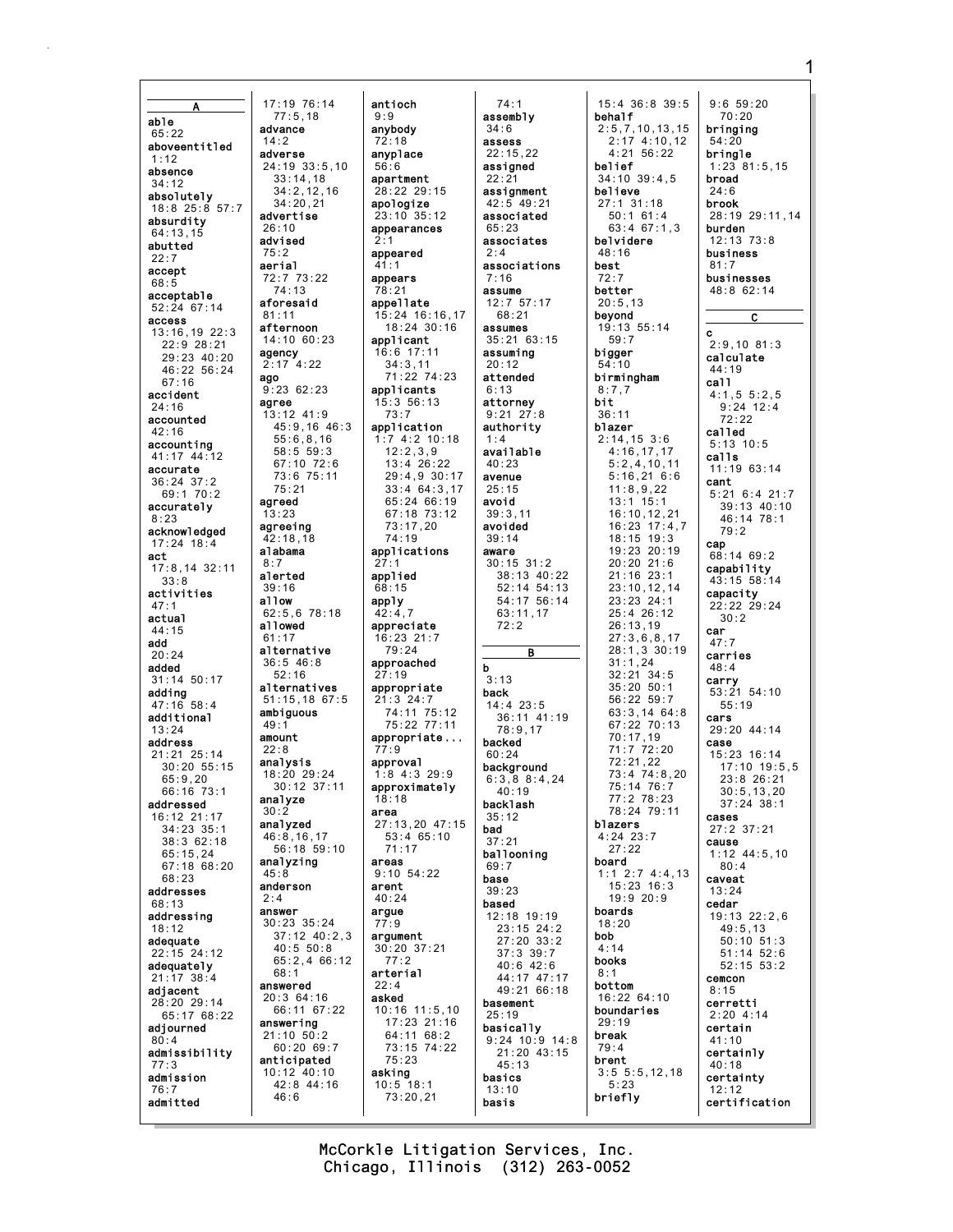7:3,10 certifications 6:23 cetera 71:24 chance  $62.18$ changed 79:19 changing 79:16,20 characteris ... 58:11,11,12 characteriz ... 30:19 32:21 check  $27:4$ chicago 8:8 81:7 circumstances 41:10 cite 15:22 17:10 cited 37:17 64:21 city 81:7 civil 6:9 clarification 74:8 clark 2:17 4:21,21 59:17,18 class 53:18,20 54:2 54:4,7,8 55:18 56:7 56:14 57:11 57:16,22 58:5,13 classes 6:19 clear 23:2 49:3 52:15 61:12 73:19 clearly  $23.3$ client 10:11 79:5 clients 23:8 close 29:15 37:9 51:4 closes 59:5 closest  $49.22$   $68.22$ collection 41:20 47:14,16 47:23 48:5 51:8,19 52:16,22 53:1,12,13 58:20,21 collectively 73:16 combination 48:4,12 combined 37:4,14 come 78:9,17 coming 29:21 71:4 comment 42:10 46:14 64:22 74:24 76:3 77:23 8:8  $20:5$ 

78:4,7,10,14 78:15,16 79:7,24 commented 45:12 commission communities 54:22 community 71:19 commuter 38:15 company 25:24 26:9 complete 19:24 20:1  $34 \cdot 12$   $49 \cdot 7$ 65:9 completely 32:19 completion complex 28:19,22 29:16 compliance 15:3 73:8,14 comply  $18.1$ component 22:19,20 concept 73:3 conceptual 67:23 concern 15:8 37:10  $53:5$ concerned 28:20 concerning 15:9 63:12 concluded 1:14 conclusion 12:20 24:17 32:24 33:2 34:16 76:23  $77.79$ conclusions 77:10 concurred 13:17 14:6,12 45:14 condition  $67:15$ conditions 24:15 condominium  $28.19$ conducted 14:14,20 conflict 10:14 confusing 49:1 79:20 congestion 24:15 44:2,6 44:11 45:6 55:4,11 connection 11:24 27:14 28:24 29:3,9 consideration 16:1,8 considering 16:4 consulting 8:18,19 contact 28:3 contacted 9:21 contain 64:6 contained contains 81:11 contending  $18.2$ context 10:20,22 contiguous 29:18 continue 78:20 continuing control 29:3 6:18 copy corner 16:22 correct 81:10 corrected 14:22 correctly 36:17 couldnt coulter coulters 77:10 counties 75:3  $66.24$ counts 28:23 37:4 county

21:20 66:18 7:12 20:22 1:3 6:20 14:15 15:23 16:3 cooperation 16:14 75:18 11:5 25:16,20 26:6,7 31:15 35:5,6 36:20 37:17,23 38:8 39:19 43:22 44:3 45:2,21 49:20,21 51:9,12,17 53:11,24 54:12 55:11 56:1,5,20,21 57:1 58:22 60:2 61:3 69:4 77:13 35:11 73:6 3:5 5:5,6,12 5:18,19 8:19 10:16 12:11 13:2 18:12  $21.9, 12$ 25:14 34:10 40:4 49:11  $50.7 50.12$ 59:23 64:2 65:7 68:1 69:1 70:2,20 74:22 76:10 countryside 58:22,24 59:4 2:18 4:22 8:9 8:12 9:4,7 15:14 19:7,8 26:5,24 27:2 27:9 36:5,9 39:9 40:21 54:14 55:18 couple 75:15,17 course 26:22 73:9 court created 33:5 34:17 creek 2:15 4:17 56:22,23 criterion 9:15 10:22 13:3 15:3 73:8,15 critical 17:15 critique 12:4 26:19 49:11 critiqued 27:13 critiques 48:19 cross 25:12 29:23 59:21 crossexamin ... 73:24 crossexamine 12:23 79:14 crossing 38:18 crossings 38:10 csr 1:23 81:15 customer 46:15 cut 21:11 cx 3:4 d 3:2 day 1:12 14:11 41:12,20 60:17 days 75:15,17 de

58:2 63:20 63:23 64:20 65:13 66:1 66:24 67:3 72:12 81:3 15:24 16:16,17 18:24 19:18 30:16 81:6 10:11 56:19 12:6,19,21 16:9 18:11 21:17 30:12 30:18 31:8 31:10,17,19 31:23 32:1,3 32:6,10,16 33:6,9,11,12 33:16,17,21 33:24 34:11 56:12 64:5 64:22 68:13 68:15 69:2 76:24 77:12 crossexamining D 39:11 40:12 43:2,4,8,16 46:13 56:4 58:6 deal 77:22 dealt 77:8 decides 79:10 decision 21:3 31:2 71:15,22 decline 28:1 deemed 76:14 deferred 40:14 define  $49.7$ defined 73:13 definition 58:14 degree 6:9 12:12 73:13 delay 44:2,5,10 45:5 delays  $40 \cdot 9$ delete 62:20 demonstrate 18:21 33:13 73:8 demonstrated 10:24 13:6 33:4 34:16 demonstrating 12:14 department 8:12 9:11 depending 42:24 depends 38:14,15 46:14 46:15 describe 6:7,16 8:3,3  $11.23$   $16.20$ described 74:3 design 6:17 34:3 designated 22:6 53:23 designed 11:1 12:15 14:1 17:17 18:22 31:11 31:21 32:12 45:10 54:24 55:1,19 desire 73:5 desiring 22:1 destination 16:7 64:21 destinations 36:6 determine 19:12 24:18,20 determined 19:9,19 73:9 develop 59:3 developed 47:4 developing 46:6 development

22:8 28:20 29:21,22 deviate 70:10 devices 6:20 diagonally  $22:9$ didnt 11:12 19:20 23:5 28:4 30:2,2,17  $42.7$   $48.23$ 68:18 difference 19:4 47:22 51:7 different 17:2 32:19 69:11 70:3  $72.5$ difficult 39:1,11 dimension 53:22 dimensions 55:2 diner 70:11 direct 5:15 directed 15:12 36:4 direction 21:23 22:2 48:10 56:3 71:5 directional 70:22 directly 20:1 disagree  $41:13$ discuss 41:23 discussed 72:1 discusses 51:3 discussing 43:19 discussion 6:5 33:10  $63.21$ dispatcher 69:14 dispose 63:13 disproporti ... 44:1,5,10 45:5 disregarded 42:22 distance 18:17 21:22 22:13 39:7 39:10 40:8 distributing 71:1 distribution 15:6 70:22 district 6:18 15:24 16:5 30:15 division 8:12 doesnt 35:22 49:7 55:14 doing 9:23 54:14 55:21 73:12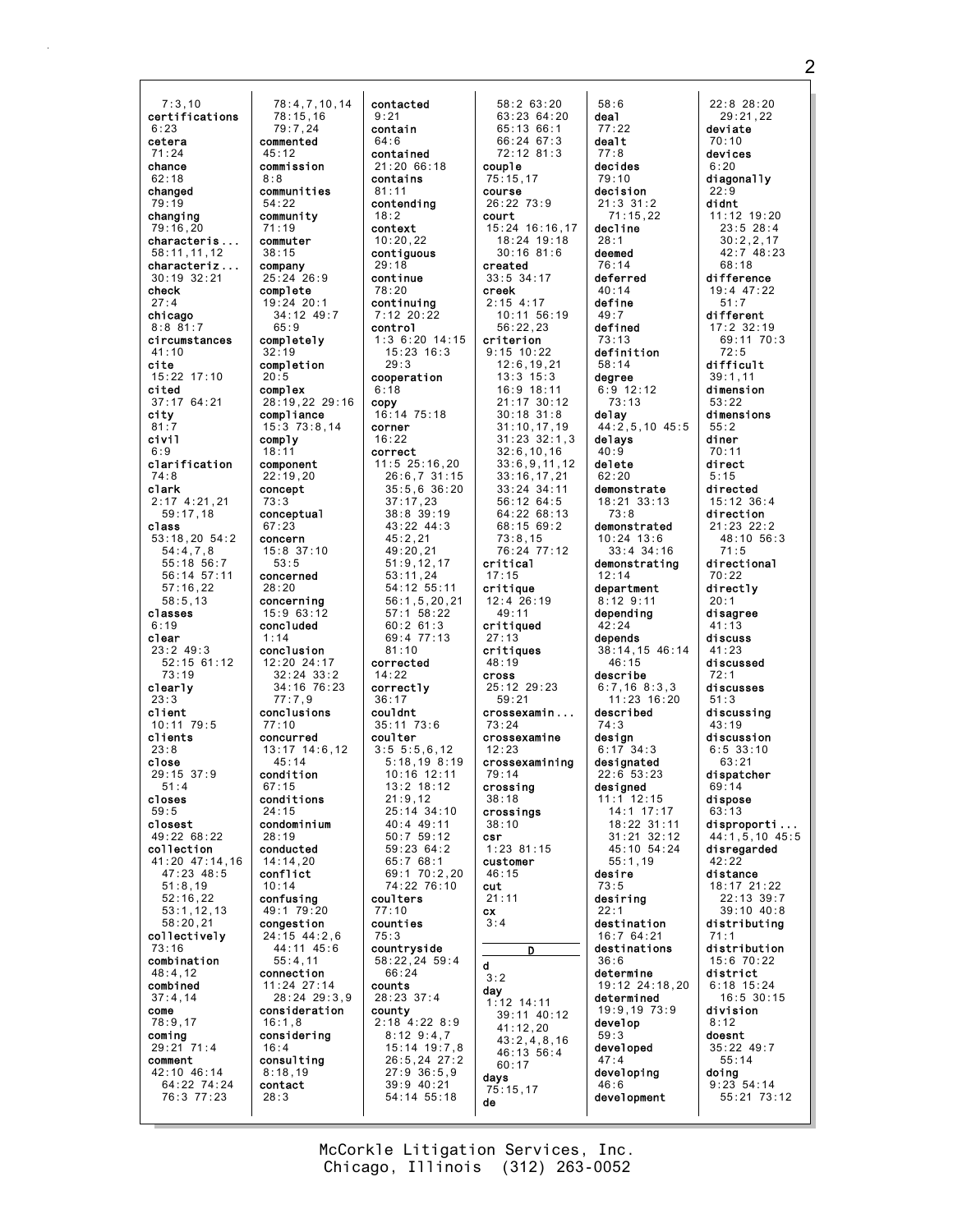75:10 81:6 dont  $19:20$  21:14 24:23 25:21  $26:8.10$  $31:13,17$ <br> $32:3.4.20$  $35:9.39:13$  $39:18$  41:12  $42.21$   $46.9$  $52:18$   $55:13$  $57:12.13$  $63:567:6$  $72:20.22$ 73:1 75:7  $78.817$  $79:19$ doubt  $46:9$ downtime  $38:7,18$ downtown 18:16 38:11  $54.22$ dozen 67:19,20 68:19 drive  $13:16, 19, 22$  $14:7, 14, 20$ 21:23 26:23  $39:8$  45:15 45:17 46:22  $52:4,755:6$  $55:13,17$  $56:7,24$  $61:17$  64:19  $71:3$ driver  $70:9$ drivers  $60:5,661:8$ 69:17.21  $70:3$ dul v  $5:13$  81:5 dupage  $8:9.26:5$ dust  $17:12$ duty  $34:2$ dx  $3:4$ F  $3:2,13$  15:23 earlier 26:22 27:18 49:21 76:5  $78.17$ easiest  $16:20$ east 38:7 49:2.17  $50:17$   $55:5$ 58:22 61:17  $71:6$ eastbound  $13:22$   $14:3$  $51:15$  59:5  $60.13$ education  $7:12$ educational  $6:78:24$ effect  $33:23$   $34:20$  $41:5, 15, 23$  $42:9$ effectively

 $73:17$ 

eight

 $8:11.11$ 

 $13:18$  19:24

 $20:1$  37:7

 $45:12$  53:2

 $63:5$  72:15

 $73 \cdot 10$ 

eliminate

elimination

26:19 73:3

emphasize

 $19:1.4$ 

 $8:9$ 

 $26.2$ 

 $8:4$ 

 $30:7$ 

 $40:9$ 

 $75:1$ 

endeavor

engineer

 $75:1.8$ 

engineers

 $7.18.20$ 

ensure

 $14:21$ 

enter

 $14:2$ 

 $16:7$ 

entire

 $42:22$ 

 $45:9$ 

equal

 $46:11$ 

 $22.18$ 

 $44.13$ 

 $79:12$ 

erred

 $16.1$ 

 $14:15$ 

 $35:22$ 

 $71.23$ 

 $29:13$ 

 $30:1$ 

evening

everybody

evidence

19:21 21:2

 $18:21$ 

 $36:20$ 

 $79:22$ 

evaluate

evaluations

 $et$ 

equation

entirely

entrance

environmental

 $32:11$   $33:7$ 

equivalencv

equivalent

especially

44:7 47:6

established

establish

engineering

employed

employees

employment

encompassed

encountered

 $40:18$ 

 $17:9$ 

elses

either

 $77:21$ exact  $17:11$ exam  $7:11$ examination  $5:15$  25:12  $.18 \, \text{E}$   $.12 \, \text{F}$ <br>59:21 70:18 berimere  $5.14$  19.8 example 54:4 60:24 excerpts  $52.11$ excuse  $27:2$ exercise  $69.8$ exhibit  $3:168:21$  $11:15$   $72:4.5$  $76:14, 15, 18$  $77:5, 18, 19$ exhibits  $72:5$ exist  $42:16$ existing  $11:2$  12:16 17:18 31:12  $5:20$  6:9 7:1,2  $31:21$   $32:13$  $7:6, 10, 53:16$  $56:9.16$ expect  $67:20$  $6:21$  7:23  $8:15$ experience 22:17 45:21  $9:1,3,7,14$  $27:12$  43:5 experts 74:6 explained 66:11 extendina  $14:3$ extent  $41:14$ F  $\mathbf{f}$  $2:6$ facilities  $35:4$  47:8 facility  $1:3$  10:10  $17:17,21,22$  $18:6.22$  19:2  $19:16,17$ 22:12 24:18  $25:22$   $26:23$  $27:14$  29:4  $30:14$   $31:10$  $31:20$   $32:12$  $41:6$   $42:5,12$ 46:3,12 47:8  $47:2248:9$ 48:10,15,17  $61:865:17$ 67:9 70:23 fact  $23:16$  24:2  $33:24$  39:9 39:16 42:21 46:21 49:13 51:22 53:23  $58:1365:21$  $77:1$ factor  $42:6$  46:5 17:11 19:18,19 facts  $35:2163:15$  $35:21$  39:18 failed 63:15 76:17

fair  $41:9$ fairfield  $22:3$  49:5.12  $\frac{2}{50}:11 \quad 51:3$  $51:14$   $52:7$  $52:15$  53:2 familiar 46:18.21 57:10  $57:15$ familiarity  $46:24$ far 29:11 71:22.23 favorite  $70:11$ feel  $21.1$ feet  $29:17$ fel1  $14:17$ felt  $21:17$  30:17 field  $6:14$  7:16 8:1  $9:4$  12:12 find  $60:462:11$  $74:4$ findings  $25:1$   $33:2$ fine 78:11 finish 20:12,15 40:2 40:3,4 41:20  $50:7^{68}:9$  $78:15,20$ firm  $8:15,18$ first  $5:13$  7:4 41:22  $50:22.24$  $52:9.81:5$ flow  $40:7$ flows  $11:2$  12:16  $17:18$  18:23  $31:12,22$  $32:13$   $38:2$  $42:8.56:10$ focus  $67:2$ focused  $36.867.2$ focusing  $47:18$ following  $20:14$ follows  $5:14$ foot 46:10 47:4,9 footage  $46:7$ foregoing  $81:9$ form  $34.8$ forth  $67:17$ forward  $20:24$ foundation  $35:20$ four  $26:566:22$  $68:4,13,19$  $69:379:2$ 

fourth  $50:23$ fox  $\frac{15}{15}:22$  18:18.20  $19:9.17$  $30:16$  71:15 free  $21:1$ freight  $38.15$ front  $31:6$   $32:4$  $fu11$ 16:14 41:22 fully  $34:22$ further 70:15 71:7.8 71:10 80:3 future  $14:23$  71:19 G  $6:9$ garner  $2:2$ gate  $38:7,11,17$ gather  $22:6$ deneral 10:14 21:18  $24:15$  32:17<br>33:20 34:5  $38:9.22$  $39:20$  40:6  $41:9$  42:10  $46:24$  55:7 generally  $51:2$  55:5  $60:10$ generate 46:12 47:8  $74.22$ generated  $11:18$  24:8  $46:3.4$   $47:1$ deneration  $15:5$  42:5 gentlemen 71:12 geometric  $58:10,14$ geometry  $24:12,13$  67:16 h george  $2:4$  4:7 79:13 give  $28:1$  57:9 62:19 72:16  $78:18,19$ given  $21:1$  22:13  $36:766:2$ 72:2 78:13  $81:11$ giving  $64:9$ glenn  $2:10$  4:10 go  $17:2,7,20$  18:5  $18:14$  20:24  $21:2$  29:12  $32:24$  41:3  $43:2,5,18$  $49:2^{6}51:11$  $51:15$   $53:12$  $54:13$   $58:1$ 62:22 65:12  $71:22$   $72:12$ hear  $72:13$   $75:4.9$  $5:21$  6:4 23:9

75:12 79:9  $79:18$ goes  $22:20$ going  $5:22$  11:6.19  $\frac{12}{12:17}$  15:19  $19:22.23$  $20:1, 2, 4, 8, 9$  $21 \cdot 1 \cdot 24 \cdot 9$ 44:17 47:21  $52:5.856:9$  $66:8.1067:8$  $67:24$   $75:16$ 75:23 78:18  $79:2.7.17$ good  $48.19$ google  $75:9$ grade 38:10 graduate grass  $9:12$ greater 37:5,15 42:24  $47:473:13$ groot  $1:8$  2:5 4:3,7  $9:20.22$  $10:10.17.23$ 12:13 26:22  $27:14$  33:3  $41:661:7$ aroots  $60.6$ grossmark  $2:12$  4:19.19  $59:14, 15, 16$ aroup  $2.97.21$ quess  $12:4$  23:1 auessing  $79:11$ quidance  $15.16$ guys  $75:20$  $\overline{\mathbf{H}}$  $3.13$ hainesville  $43:20$ half 18:9 24:10 79:13 hand  $8:20$ handed  $11:14$ handle 19:23 54:24  $55:1$   $58:15$ happen happens  $22:5$ happy  $23:9$ havent 62:18 78:14 headed  $63:20$ headnote  $17:5$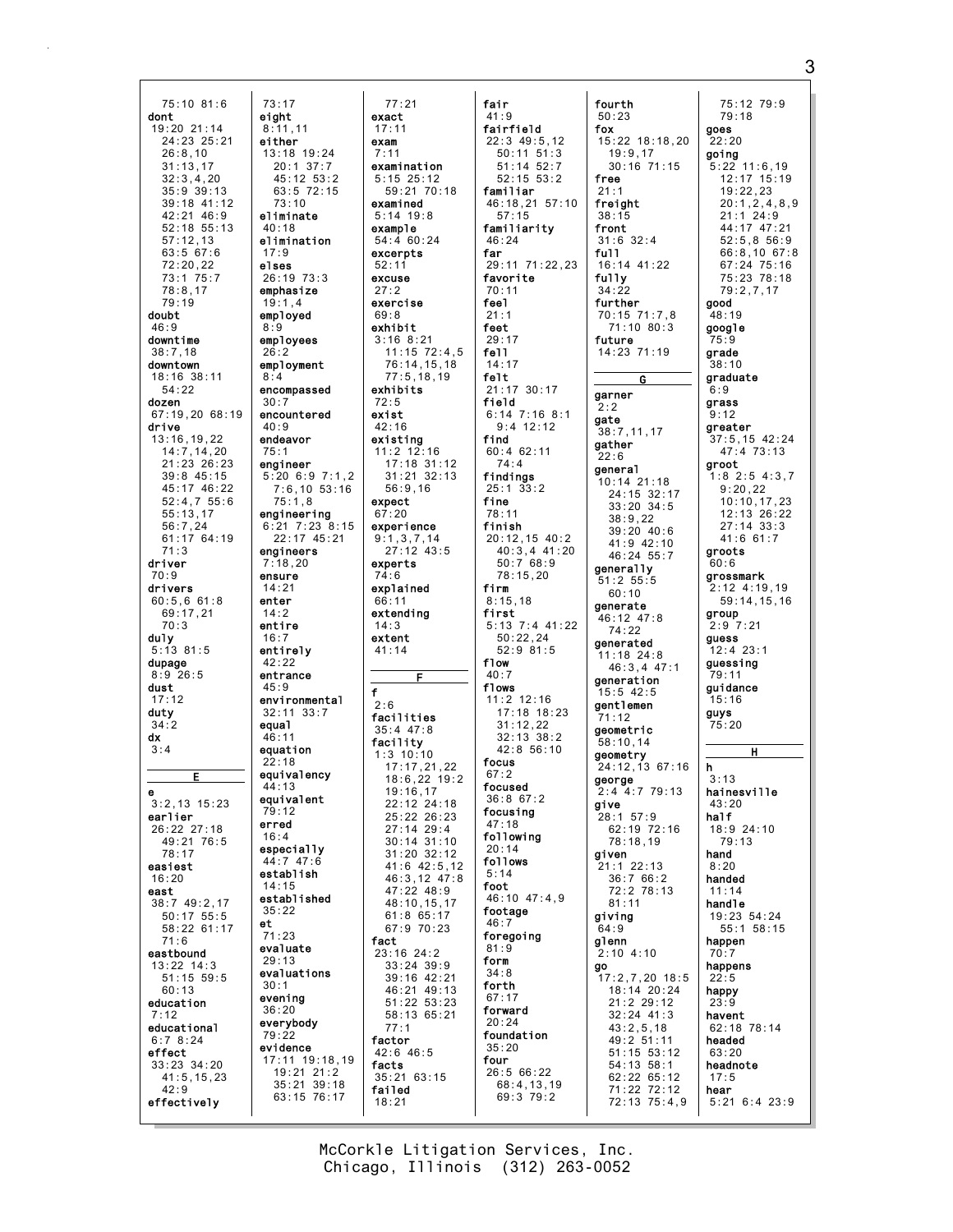$24:16$  $35:11$ heard hour  $57:13.18$  72:9 72:10 73:22  $74:13$ **hearing**<br> $1:11 \t2:3 \t4:1,2$  $4:9.16.23$ hours  $5:4,6,9,22$  $6.311.21$  $12:22$   $14:17$ 14:24 16:10  $17:1.6$  18:13  $19:22$   $20:6$  $20:19.21$  $21:6.9.14$ 22:24 23:12 23:22 25:4,6 house  $25:8,10$  $25:17$ 30:21,22,23 houses  $42:13$  $32:22$   $34:7$  $35:9,23$  36:1 hundred  $40:1$  50:1,5 57:7 59:9,14  $59:16,19$  $61:22$   $63:4,8$ ice  $63:1664:8$  $72:24$ 64:14 65:3,5 id 66:4,8 67:22 67:24 70:13  $70:14,16$ idea  $71:8.11$  $18:5$  $72:21.23$  $73:2,19$  $74:12.20$  $75:7,18,20$ 76:8,13,13  $76:18,21$  $77:4.13.22$ identify 78:10 79:3 79:16.23  $81:9.12$ heavy  $36:14$  54:20 heck  $49:23$  $74:17$ toht height  $75.18$  $53:21$  $11$ held  $15:24$  79:7 helpful  $17:3$   $71:20.24$  $72:3.17$ helsten 111  $10:3$  11:4.10 hes  $11.6$  19.24  $64:10.67:22$  $79:2$ illinois high  $67:16$ highway  $8:12$  22:22 im  $57:16,18$  $58:1,5$ highways  $8:13$  26:5 hired 11:18 26:18  $29:12$ hoard  $55:23$ hold  $6:22$ home  $25:20,23$ homes  $2:16$  4:18 hotspot  $24:16$ hotspots

 $75:20,23$ 78:18 79:11  $1:13$  36:20  $79:24$  $38:12.20$ imagine  $39:346:11$  $79:2$  $56:1.958:6$ immediate  $79:13.80:5$  $19.121.18$  $38:450:13$ 7:13 17:13  $52.23$  $36:14, 15, 18$ impact  $36:22.37:3.6$  $11:2$  12:16  $37:7,13,13$ 13:8 17:17  $37:18$   $38:12$ 18:22 22:16 39:11 40:15  $24:19.21$ 40:19 60:7  $31:12,21$  $61:19.21$  $32:13.33:5$ 62:7,13 79:2  $33:10.14$  $34:2, 12, 17$  $38:2$  44:2.5  $56:965:16$ impacts 33:18 34:21 29:17 48:14 implication  $34.18$ implied  $33:20$   $34:6$ implies impossible  $3:15$  27:4 24:17,20 39:14  $65:19$ impression  $36:7$ identified improvements  $14:22$   $24:3$  $13:21$  14:16  $36:15,19$  $30:3$  45:17  $37:8.13.15$ include  $64:23.24$  $70.1274.3$ included  $21 \cdot 4$  $34:20.36:17$ including  $56.665.16$  $9:17$  13:22  $67:568:4$  $62:14$  66:20  $72:18$ identifying incomplete  $37:2$ increase 43:23 44:4.6.9 44:10.16.24 53:19,20 54:2  $45:3.5$ 54:5,7 55:18 independent  $56:7.14$  $10:1$  11:13  $57:11, 16, 22$  $12:5$   $28:8.11$  $58:5,13$  $29.5$ indicate  $4:1$  8:20 11:8  $38:6$  41:4 20:17 30:23 indicated 63:10 68:7,9  $30:21$  50:14  $51:660:16$  $71.22$ 2:18 7:1 9:11 indicates  $33:7$  34:1  $16:8$  $53:21$   $81:1$ indicating  $42:15.50:9$  $5:20$  6:24 7:1 indication  $7:17$  11:6,19  $24:11$  $12:17$   $14:19$ individual 15:19 19:23  $48.8$  $20:2,16$  21:1 individually  $23:9^{6}26:21$  $73:16$ 30:11 41:17 industries  $42:2,18,18$  $1:8$  2:5 4:3,8  $51:2$  54:17 information  $57:12,15$ 18:8,10 23:16  $60:9.20$  $24:23$  39:23  $63:1764:12$ 66:18 67:20 66:10 67:24  $73:5$ 68:11 69:19 informed  $72:1.8.23$ 31:1 39:22  $73:2,20,21$ initially  $74:3.12.16$  $8:10$  $75:9.13.16$ 

 $30:24$ 

 $67:11$ 

 $69.9$ 

 $77:15$ 

institute  $7:17,19,20$ instruct  $65:4$ instructing  $60:561:7$ intended  $42:14$ intent  $34:1968:21$ interest  $9:23$ interested  $30:24$ international  $7:21$ interpretation  $34.13$ interrupt 23:12 35:10 interrupting  $23:10$ intersection 13:21 14:5,14  $38:5$  43:19 43:20 44:17 45:18 53:3,4  $55:6, 17, 56:8$  $56:17$  57:4  $60:6,762:12$ intersections  $22:21$  43:24  $45:8$ interstate  $54:7,16$ intervening  $52:4$ introduce  $4:6$ involving  $69:8$ iowa  $6:12$ irrelevant  $16:9$ isnt 25:17 27:22  $34:4,15$ <br> $52:21$  63:1 issue  $10:13$  19:24  $20:7.923:3$  $39:17.19$  $58.766.16$ 71:15 74:17  $77.6$ issues  $14:22$   $29:23$  $77:16$ ive  $6:17,198:18$  $9:8,10$  27:5 29:7 52:11  $63:17$  71:17  $72:9,10$ 74:13,14,21  $75:22$ jean  $2:21$  4:15 ieep  $2:14$ job  $26:5$ ioint  $72:4.15$ k

 $81:3$ kane  $27:1$ karlovics  $2:6$  4:12.12  $16:21$  79:5 keep  $79:20$ keeping  $41 \cdot 7$ kenda11 26:24 27:2.9 kind  $14:17$   $49:8$  $77:14$  79:4 kinds  $47:1$ kloa  $12:1,5,7$  13:7  $15:9,17$  $21:18.20$  $28:6$  35:1 36:2 41:24  $42:3,4,16,18$  $42:18$   $48:18$  $51:2$   $56:2$ 59:24 60:2 63:18 64:21 65:23 66:20 68:16 know 19:15,20 26:14  $32:3$  39:13 44:15 55:12  $55:13$   $57:12$  $57:13,20$ 58:24 64:9  $67:6$   $73:1$ 75:11 79:9 knowledge  $27:20$ **Tack**  $20:4.13$ **lake**  $1:2.92:7.10$  $2:13,18,20$  $2:21$  4:3,5  $4:11.13.20$  $4:229:4.7$  $9:12$  19:13  $22:3.749:5$ 49:13 50:10  $51:3.14$   $52:6$  $52:15.53:2$ **land**  $58:12$ landfill 15:14,20 16:2  $17:21,22$  $18:6.17$ 26:24 35:17  $36:6$  39:9  $40:24$   $43:7$ 48:5 56:15  $58:22.24$  $59:463:2,13$  $63:2164:7$ 64:20 65:10  $66:1$  67:1,4  $68:17,22$  $69:13,18,22$  $70:5$ landfills  $35:18.66:15$  $67:7.19.20$ 68:5.13.19  $68:20.69:8$  $69:24$ 

**landlord** 

 $9:10$ lane  $13:19,22,23$  $14:1$  24:13 lanes  $45:13$ language  $17:15$  31:14  $32:1.4.19$  $33.15$  68.12  $69:2$ large  $69:24$ larger  $44:7$ larry  $2:17$  4:21 lasted  $26:5$ latitude  $64:9$ **1aw**  $2:6,9$ lead  $45:4$ leading  $11:7$  23:20 learn  $32:9,15$  43:14  $44:23$  61:6 leave  $47:21$   $48:16$ 65:12 75:23 leaving  $48:15$  63:19 left  $8:12$  13:18  $14:8$  45:12 59:23 60:7  $60:12.17.22$  $61:10.62:6$  $62:12$ leftturn  $13:22$  14:1  $61:13$ 1ega1  $30:20.53:21$  $73:11$ legally  $15:21$   $16:3.9$  $55:1$ legislature  $34:1$ length  $38:16$  40:9 lesser  $73.13$ level 43:21,24 47:9 levels  $56:16$  $11c$  $81:16$ license  $1:24$ 1ie  $56:15$ life  $35:16$ limitations  $24:15$ limited 23:16 65:18 limiting lindenhurst  $9:9$ line 20:22 64:10 **lisa**  $1:23$   $81:5,15$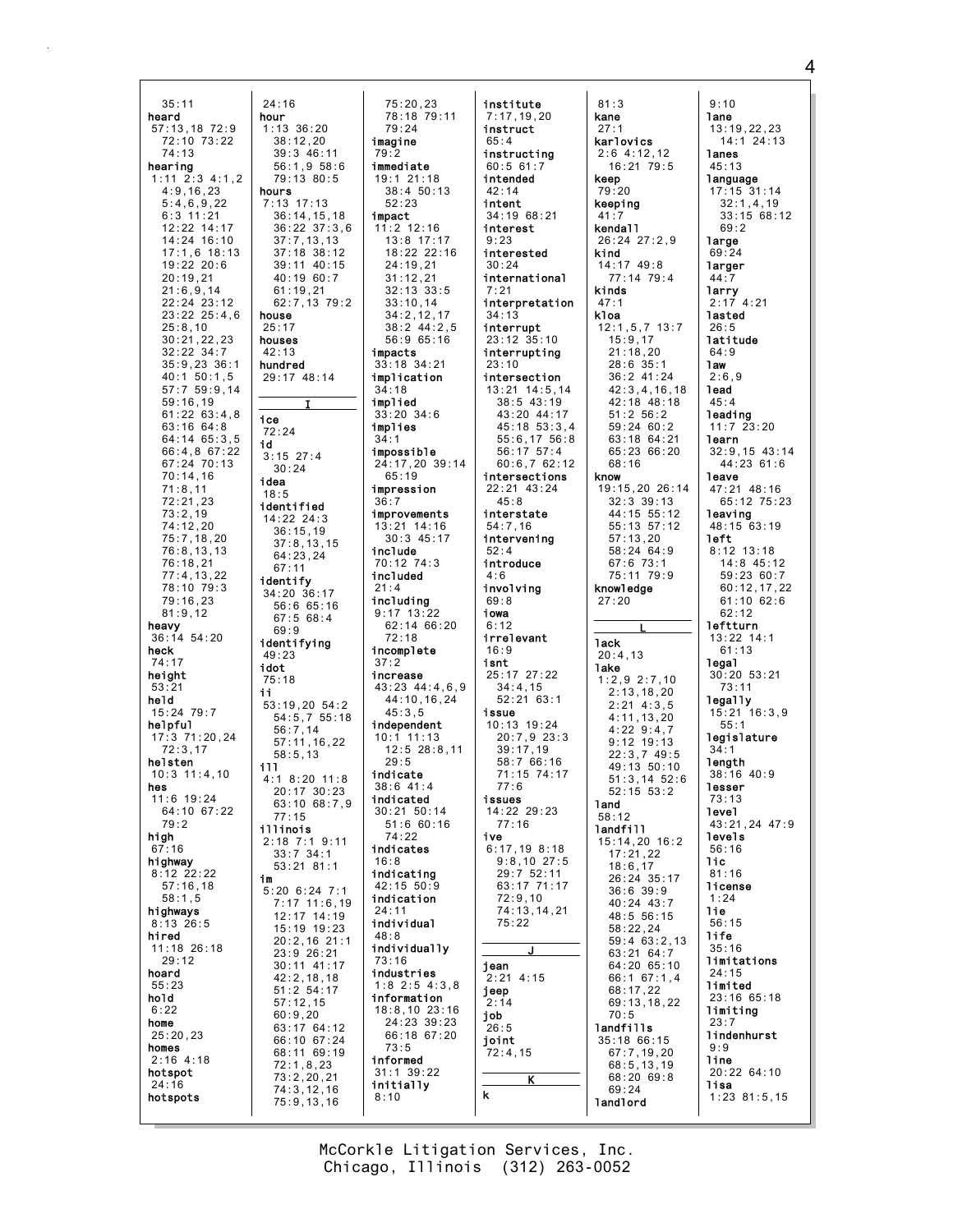listed 50:11 listen 71:13 73:2 75:21 little  $48.24$ live 53:6 living 5:19  $11c$  $2:2.14$ llp 2:12 local 1:7 4:2 43:3  $48.7 60.24$  $61:16$ locally 60:11 62:18 located 42:12 location 22:19 45:13 47:19 locations 36:6 67:16 logical 64:13,15 long 7:5 14:2 27:5 39:10 40:8,9 longer 35:16 look 12:20 23:5 29:20 31:5 41:21 77:16 looked 15:5 69:20 looking 20:17 64:18 72:9 74:13 74:16 lot 78:13 luetkehans  $2.2.2$ M m 1:13,14,23 2:17 37:17 37:18 61:19 61:19,20,20 61:23,24 62:2,2,2,3 78:4 80:6 81:5,15 magna 2:6 maintain 7:12 major  $20:9$ making 62:12 71:14,21 manager 8:16 maneuverabi ... 58:17 manual 6:19 manuals 7:24 map 75:19 maps 75:9 marked

8:20 marous 78:5 marriage 63:6 married  $63:1$ masters  $6:10$ matter

matters 5:1 76:2 mccue

mcginley 78:2 79:1 mean

74:14 meaning 30:11 means 51:18 member

mention

mentioned

68:16 met 12:13 michael 2:15 4:17 middle

40:12 mile 24:10 miles

minimized

minute 25:7

missed

16:8 mitigated

moment 57:6 monday

months

moraine

misstates 76:23

mind  $26.13$ minimis 58:6 minimize

11:24 77:2,3 2:21 4:15 12:8 35:9 69:19 72:6 7:15,17 71:19 36:5 68:18 27:18 48:22 49:4 50:10 52:6 59:23 62:24 63:23 17:8 21:10 15:15 16:2 18:18 39:10 11:2 12:16 17:17 18:22 31:12,21 32:13 34:4 13:9 22:16 24:21 38:1 misleading 51:22 76:24 44:22 74:2 misunderstands 33:6,19 34:21 34:22,22 78:3,14 79:1 79:11,15 9:23 26:6 15:22 18:18,20 19:9,17 30:17 71:15 morning 14:9 36:19 60:23 78:10 mouth 26:16 move 40:2 69:11 76:7 movement 15:17 45:10 moving 50:14 mueller 2:4,4 3:7 4:6 4:7,7 11:6  $11 \cdot 19$   $12 \cdot 17$ 15:19 16:15 18:13,14 19:3 20:17 20:18,22 21:1 23:20 25:6,7,9,11 25:13 26:17 31:4 32:23 34:9 35:9,14 36:10 40:1 40:13 50:3,5 50:21 57:6,8 59:12 64:11 71:9,10 75:16 76:10 76:11,21,22 77:6,15 muellers 23:7 multiple 35:17 41:18 67:23 muster 64:4 N n 3:2 15:23 name 5:17,18 national 7:3 nearby 70:11 nearly 47:9 nearterm 63:22 necessary 14:16,23 64:5 65:9 66:16 70:12 need 13:18 19:20 45:12 53:1 76:3 needs 71:22 negatively 56:9 neighborhood 53:14 neighborhoods 43:3 48:7 52:23 never 26:13 29:8 49:13 51:23 69:14 new 47:16 night 40:16 79:6

noise  $6:4$  17:12 nonpeak 62:7 nonresponsive 65:3 66:3 noon 78:5 normally  $60.21$ north 41:6 67:4 northwest  $22.9$ notes 81:10 notice  $25:14$ noticed 79:4 number 3:15 17:3 42:24 56:2 65:18 69:3 71:17 numbered 16:18 numbers 16:22 17:2 42:15 numerically 42:21 numerous 35:18 36:6 O o 81:3,3 oak 28:19 29:11,14 oath 81:6 object 11:6,19 12:17 15:19 23:20 30:19 34:5 59:7 64:9 66:2 76:22 objected  $63.3$ objection 11:21 12:22 20:22 26:13 26:14 32:21  $32.22 34.7$ 35:20,23 59:9 60:3 62:10 63:14 63:16 70:14 71:12,13 72:18,23 74:9 76:9,11 76:12,13,19 76:20 77:6 observation 38:23 41:5,8 observations 14:13 observed 70:8 obtaining 7:9 obvious 20:8 72:12 obviously 15:6 23:8 71:14 79:8 occur 40:11,12 occurred 19:7

oclock 1:13 20:14 40:16 76:4 77:23 78:3,9 79:23 80:1,2 offer  $20 \cdot 2$ office 25:14,20,21,21  $25:23 \quad 53:9$ officer 2:3 4:1,9,16 4:23 5:4,6,9 5:22 6:3 11:21 12:22 14:17,24 16:10 17:1,6 18:13 19:22 20:19,21 21:6,9,14 22:24 23:13 23:22 25:5,6 25:8,10 30:21,23 32:22 34:7 35:9,23 36:1 40:1 50:1,5 57:7 59:9,14 59:16,19 61:22 63:4,8 63:16 64:8 64:14 65:3,5 66:4,8 67:22 67:24 70:13 70:14,16 71:8,11 72:21,23 73:2,19 74:12,21 75:7,18,20 76:8,13,18 76:21 77:4 77:13,22 79:3,16 offices  $2.6$ offsite 13:20 okay  $4:1$  8:6 20:21 48:19 51:6 53:15 71:12 78:10 79:18 79:22 onehalf 45:1,4 oneman  $25.24$ onerous 65:19 ones 66:23 operation 67:15 operational 14:21 operations 7:2,9 37:10 opinion 12:11 13:3,5,6 13:11 15:2,4 16:19 22:13 23:9,15 24:2 24:7 33:3 38:3 39:22 39:24 48:21 52:24 opinions 23:5 25:1 64:12 opportunities

78:13 opportunity 78:19 opposed 29:24 options 55:20 63:22,22 oral 31:15 order 4:5 18:10 34:11 64:3,3  $65.8$ ordinance 60:11 61:1,9  $62.11$ orientation 46:16 oriented 21:24 22:9 48:11 61:14 outbound 15:13 overall 12:2 24:13 overlap 40:19 overruled 12:22 35:23 59:9 63:16 overstate 42:20 overstated 41:14 42:9 overtheroad 15:15 owner 8:18 P p 1:13,14 2:9 37:18 61:19  $61:20,20,24$ 62:2,3 78:4  $80.6$ packer 41:7,11,17 43:5,8,9,14 47:13 page 16:19,21,23 17:2 21:20 26:8 41:3,22  $42 \cdot 1$  50 $\cdot 23$ 50:24 paper 20:16 papers 20:13 paragraph 17:3,4,8 18:15 41:22,22 42:2 43:18 50:23 51:1 paragraphs 16:18 parcel 28:21 29:14 park 1:2 2:8,11,20 2:21 4:5,11 4:14 25:21 parking 40:23 part 23:15 24:2 57:4 67:2 partially 34:22 particular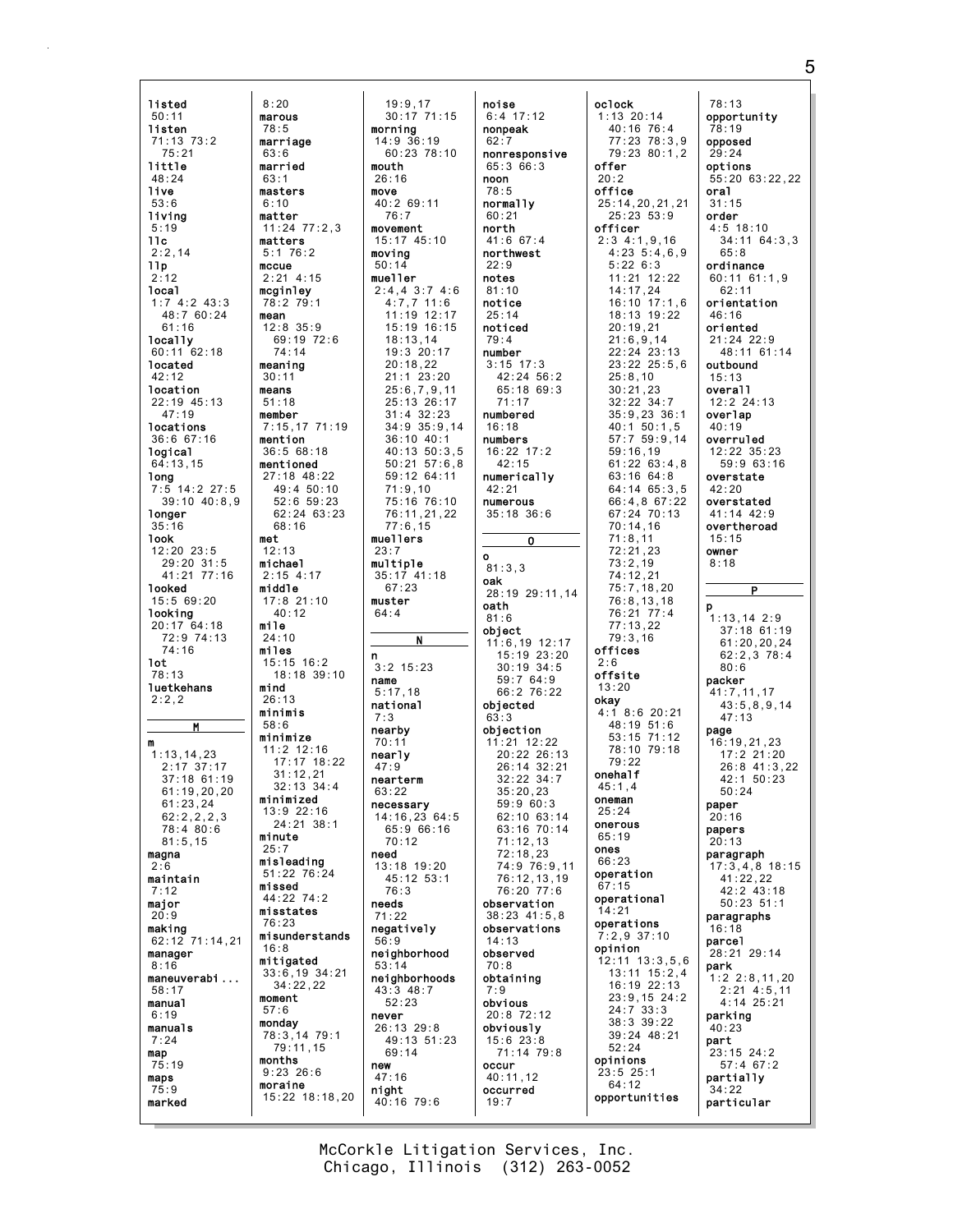10:2 15:8,17 15:20 20:24 27:13 38:18 50:19 63:1 71:17 parties  $A.5$ pass 7:11 64:4 passed 60:11 passenger 44:13 47:7 passing 61:9 62:11 patterns 10:24 12:14 13:8 17:16 18:21 22:16 24:19,22 31:11,20 32:12 34:3 paula  $25.15$ pavement 24:14 peak 14:9,10 36:15 36:18,20,22 37:5,13,17 37:18 38:12 39:3,11 40:15,19 61:12 peaks 37:8 peer 9:24 27:21 pending 50:3 people 46:21 74:18 78:12,16 79:6,20 percent 44:6,9 45:1,4 48:14 percentage  $44.19$ percentagewise  $44 \cdot 4$ perfectly  $67:14$ period 7:13 14:9,10 61:12 78:15 periodic 14:13,19 permission 27:22 28:2 person 75:10 personal 9:3,14 personally 70:8 perspective 73:6 peter 2:6 4:12 petition 10:2 65:24 phillip 2:2 philosophical 73:6 phonetic 78:3 physical 55:2 pick 62:22 picking  $6:1$  43:3 picks pickups pieces place plainfield plan planned planner planning pleading please plenty point pollution poor porter portion position positive possibility possible possibly posted posting

48:7

 $43 \cdot 15$ 

66:19

73:12

41:1

18:17,19

8:10

21:3

 $68.1$ 

49:10,11

78:22

29:3

62:6,15

 $66.67$ 

73:9

57:12

65:21

74:24

8:5

26:11

16:1 18:16 17:14 18:2 6:11 7:22 8:8 4:6 5:7,17 6:8 6:16 23:11 36:1 50:7 15:20 18:4 20:10 36:13 41:16 42:20 45:7 49:10 62:23 77:15 1:3 15:22 16:3 43:21 56:16 13:16,19,21 14:7,14,20 21:22 26:23  $38 \cdot 4$ , 5  $39 \cdot 8$ 45:15,17,23 52:4 55:5,13 55:17 56:7 56:24 60:1 60:12 61:17 64:19 71:3 20:7,13,16 possibilities 42:23 65:11 44:12 47:6 51:21 55:16 58:8 59:11 70:6 73:18 73:21 74:1 27:20 68:5 58:18 76:4,5 postgraduate 60:6 61:9 potential 42:16 51:5 54:17 57:9 65:16 practice  $8:14$ precluded  $23 \cdot 4$ preferred  $55.2$ preliminary 5:1 prepared 12:4 13:7 preparing 65:20 present 2:19 19:18 20:6 58:20 presented 24:24 27:7 37:20 71:16  $72.15$ presently 59:6 presumably 74:24 pretty 20:8 72:3,12 primarily 56:23 principles 45:21 prior  $10:10$ private  $8:14$ probably 23:2 35:11 46:11 54:8 68:4 75:12 76:4 79:12 problem 18:3 19:11 38:6 40:17 54:18 72:24 73:7 problems 17:10 proceed 5:9 21:14 22:24 23:11  $25:10$ proceedings 1:11,14 80:3  $81 \cdot 8$  11 professional 5:20 6:22,24  $7:2,5,6,9,15$ 7:21 8:24 25:22 33:3 prohibiting 14:8 project 8:16 projected 44:24 projections 17:13 proof 20:2 proper 65:8 properties 29:24 property 29:18 proposal 47:19 57:4 propose

74:20 proposed 11:1 12:15 15:7 16:2,6 19:2 24:18 29:22 35:15  $45 \cdot 11$ , 17 46:12 48:9 60:17 70:23 protection 32:11 33:8 prove 34:12 provide 17:11 18:9  $19.672.4$ provided 15:16 19:14 50:18 providing 27:21 proximity 29:15 41:6 42:12 51:4 public 76:3 77:22 78:4,6,7,9 78:13,15,16 78:19 79:7 79:24 publish 7:24 purpose 52:1 purposes 45:10 73:14 put 46:10 77:7 Q qualified 12:18 qualitative  $42.11$ question 11:8 13:2 18:20 20:3 21:10 23:22 32:14 35:13 35:24 37:12 50:2,3,6 60:9,20 61:23 62:13 62:20 63:1,3 63:6,7,8 64:16 65:4,5 66:9,11 67:23 68:1,2 69:6 questioning .<br>20 : 23 questions 17:23 59:15,17 64:11 70:15 71:7 queues 14:3 quickly 74:23 quite 18:16 R radius  $30 \cdot 7$ railroad 14:4 38:7,10 raised 42:23 62:23 rcx

3:4 rdx 3:4 read  $18:15$  21:3 31:17 33:1 41:24 49:24 50:22 56:12 61:2,11,18 63:18 66:19 78:1 79:8 reader 39:16 reading 36:2 48:18  $62 \cdot 4$ reads 31:19 ready  $25:9$ reality 66:11 really 5:23,24 35:1 45:7 62:18 75:7 79:2 reason 21:19 46:9 reasonable 12:12 recall 17:23 63:5 70:21 77:24 received 3:15 76:16 77:20 recess 79:23 recommend 30:3 recommendation 14:6,12 20:11  $21.5$ recommendat ... 13:24 26:16 45:22 recommended 13:20 59:24 60:15 61:7 record 6:5 19:24 20:1 33:1 74:15 77:7,17 redirect 70:18 reduction 42:5,7 reference 8:1 referrals 26:15 referring 61:4 refuse 48:6 regard 36:24 51:23 64:22 regarding 9:23 15:3  $22.11$ regardless 11:18 regional 8:8 registered  $6:24$  7:5 rejected 30:16 related 29:23 42:10

69:12 relative 38:10 relevant 15:21 16:3 19:10,14 remains 65:22 remember  $13:2$   $21:7$  11 74:6 renewal 7:13 repeating 64:10 rephrase 11:8 23:22  $61.23$ report 10:6 11:15,17 12:8,19,20 13:7,11,17 13:20 15:12 15:17 18:9 21:20 23:18 24:4 25:2 31:5,9,14,18 31:19 32:19 33:1 35:1,2 36:3,7,12,13 36:24 37:2 41:4 44:21 46:17 48:13 48:18,24 49:3,4,7,22 49:23 50:12 50:18,23 51:2,10,13 51:22 52:2,6 55:14 56:3 59:24 60:2 61:2,11,18 62:4,21 64:4 64:6,21 65:8 65:20,23 66:17,20 67:21 68:24 reported 1:23 81:8 reporter 81:6 reports 9:15,17 12:1 represent 45:20 representative  $9.20$ represented 10:15 representing 9:22,22 require 17:9,14 20:4 28:21 required 16:6 17:11 18:3,10,19 23:16 requirement 7:4 requirements 7:8 requires 18:7 residence 53:10 residences 48:8 residential 22:8,8 28:22 53:6,9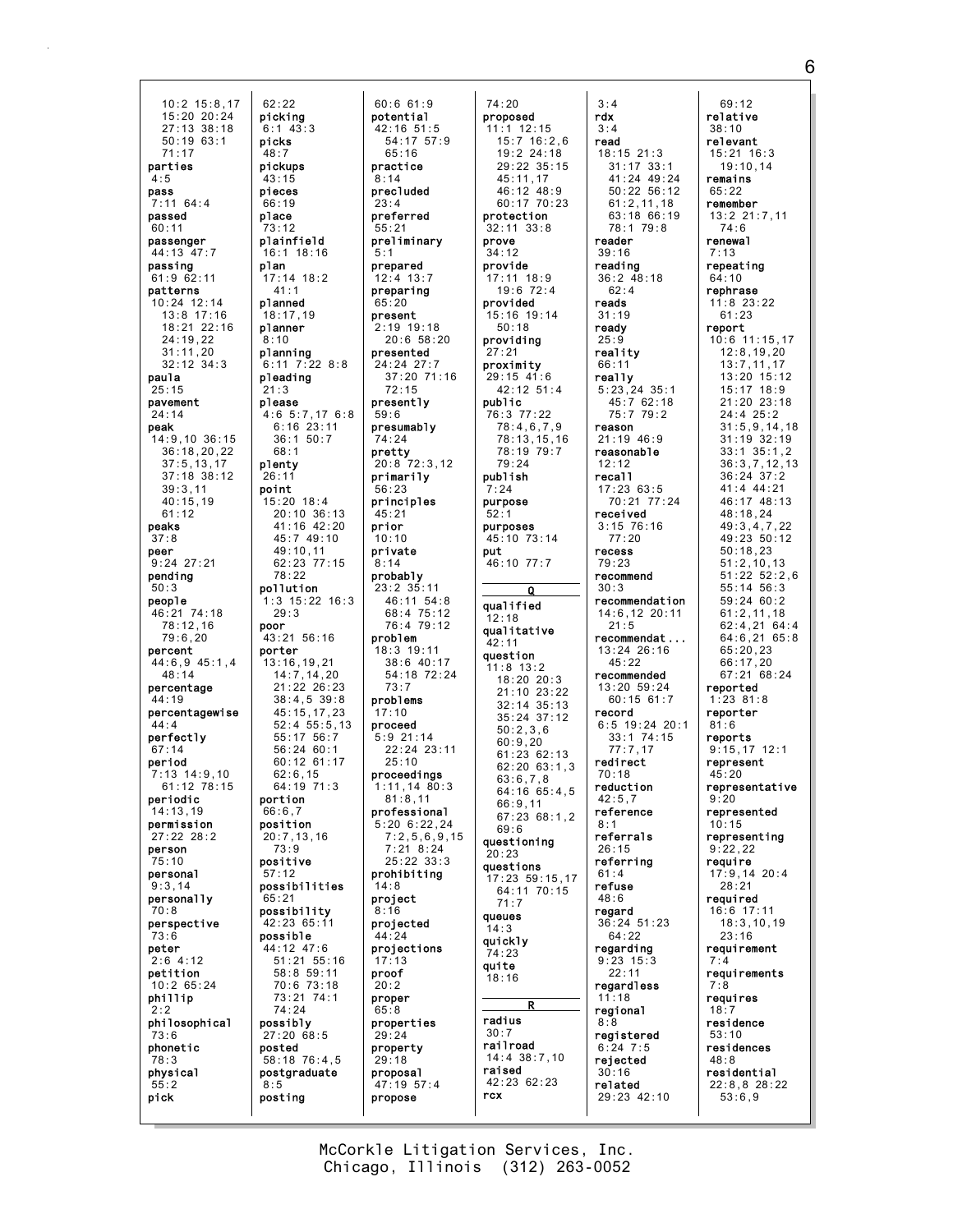| residents                 | 53:2                       |
|---------------------------|----------------------------|
| 28:18                     | roads                      |
| resolved                  | 22:4 48:21,22              |
|                           |                            |
| 76:3                      | 49:14,16                   |
| respect                   | 51:24 52:19                |
| $12:6$ 13:4               | 57:11                      |
| 60:12 66:16               | roadway                    |
| 69:24 76:22               | 67:15, 16, 17              |
| respond                   | robert                     |
| 16:11 66:5                | 2:20                       |
|                           |                            |
| responded                 | rockford                   |
| 27:22                     | 72:13                      |
| responding                | roughly                    |
| 50:669:6                  | 8:9 15:14 39:9             |
| response                  | round                      |
| 21:19 66:2                | 1:2, 2:7, 10, 13           |
| responsibil.              | 2:20,21 4:4                |
| 75:3                      | 4:11,13,20                 |
|                           |                            |
| responsibility            | route                      |
| 56:12,13 67:5             | 9:12,12 13:21              |
| restate                   | 14:3,8,13,20               |
| 70:21                     | 16:1 22:9                  |
| restating                 | 41:20 43:20                |
| 23:20                     | 45:22 49:6                 |
| restrictions              | 52:3,553:3                 |
| 14:7 58:18                | 53:19,20,20                |
|                           | 54:2, 4, 5, 7, 9           |
| $60:17$ $61:13$           |                            |
| resume                    | 54:17 55:5                 |
| $8:21$ 76:9               | 55:17 56:7,7               |
| retai l                   | 56:23 57:10                |
| 46:7,10,15,19             | 57:11, 11, 14              |
| 46:22 47:1,8              | 57:16 61:15                |
| retained                  | 67:11 70:10                |
| 27:1 56:21                | 71:2 72:10                 |
| review                    | 72:10 74:2                 |
| $9:24$ 10:1,6,9           | 75:19                      |
|                           | routed                     |
| 10:17 11:13<br>12:5 14:13 |                            |
|                           | 30:13 48:20                |
| 20:10 27:21               | 69:13                      |
| 44:21 64:17               | router                     |
| 65:23 71:18               | 69:15                      |
| reviewed                  | routes                     |
| 12:1 28:6 32:6            | 16:7 17:12                 |
| 52:9 69:23                | 18:19 22:6                 |
| 75:6                      | 23:17 24:11                |
| reviewing                 | 40:20 43:1                 |
| $9:15$ $72:17$            | 48:9,12 49:4               |
| reviews                   | 52:4,16                    |
| 9:9 29:7 77:16            | 53:18,24                   |
| ridge                     |                            |
|                           |                            |
|                           |                            |
| 24:14                     | 54:23 55:18<br>56:14 57:23 |
| right                     | 58:10,13,19                |
| $11:14$ $13:18$           | 69:12,20                   |
| 14:10 25:24               | 70:4 72:1                  |
| 26:12 27:3                | 73:22 74:6                 |
| 27:10,14                  | 74:10,11,14                |
| 32:4 37:1,22              | 74:16                      |
| 38:2 39:21                | routing                    |
| 41:8,21                   | 15:10,15,20                |
| 43:21 44:2                |                            |
|                           | 19:6, 8, 12                |
| 45:11,13                  |                            |
| 47:13 48:17               | 21:22 22:12<br>22:22 34:23 |
| 51:8, 11, 16              | 36:849:2,7                 |
| 51:20 53:7                | 49:23 50:19                |
| 53:10 54:11               | 53:2 54:19                 |
| 54:24 55:9                | 55:15 64:6                 |
| 56:4 58:16                | 64:18,23                   |
| 74:12                     | 65:10 66:1                 |
| righthand                 | 66:16<br>70:12             |
| 16:22                     | 71:23 73:14                |
| rightturn                 | 73:18,21                   |
| 13:23                     | routings                   |
| road                      | 50:10,11 64:24             |
| $9:12$ 19:13              | 65:14, 14, 21              |
|                           |                            |
| 22:3,3,7                  | 67:13 69:3                 |
| 39:10 41:7                | 69:24 74:1                 |
| 47:13 48:16               | rudolph                    |
| 49:5, 5, 12, 13           | 2:6                        |
| 50:10,11                  |                            |
| 51:3,4,14<br>52:6, 15, 15 | s<br>s                     |

2:6,15 3:13 57:16,18 58:1 72:8,11 safety 14:16,21 37:11 54:19 67:14 satisfy 30:11 34:11 saw  $41:2$ saying 39:14 60:14 61:9 says 18:16 31:23 32:3,16 42:3 51:10,13 52:2 55:4 60:22 69:2 81:6 scavenger 61:16 62:5,6 scenario 37:20 schedule 39:2 78:1 79:19 schirott 2:2 scope 59:8 sechen 2:9,10 3:8 4:9 4:10,10 59:19,20,22 61:22 62:1 63:7,9 64:1 64:12,15 65:2,6 66:2 66:6,14 68:8 70:15 74:10 76:12,20 77:11 second 15:24 16:5 30:15 42:2 62:23 section 18:7 32:10 33:7 48:24 77:13 sections  $12:2$ see 12:21 18:15 19:20 31:13 57:10 62:10 70:10,16 seen 52:11 70:7 segments 22:21 seminars 6:13 send 40:15 sending 40:14 55:9,12 sense 24:6 sentence 41:24 50:22,24 september 1:13 76:17 77:21 80:5 seriously 70:13 served 69:9 service 47:15 53:13

56:16 serviced 67:9 services 48:7 serving  $52.22$ short 21:22 shorthand 81:8,10 shoulders 24:13 show 16:6 33:18 showing 17:16 72:7 shows 74:13 side 37:7 sides 22:18 sign 60:22 signal 6:17 14:15 signals 9:10 significant 22:7 significantly 46:5 signing 60:12 simply 60:4,6 62:12 simultaneously 20:6 single 36:19,20,21 37:8,17 47:18 48:6 sir 20:20 27:11 28:7 33:9 35:15 37:12 38:17 39:6 39:21 42:20 43:4 46:18 49:24 52:8 53:6 58:4 60:19 site 13:16 18:17 24:10 30:3 31:11,13 35:16 39:8 41:1 45:9  $51 \cdot 4 64:19$ 65:12 68:22 sites 65:18 siting 1:4,7 4:2 10:17,23 12:8 18:7 26:24 29:4,9 33:4 sitting 1:3 situation 59:11 situations 60:21 six 8:11 slightly 69:11 small 6:19 43:23

smith 70:16 solid 2:17 4:21 solve 40:16 somewhat 53:5 65:18 sorry 14:19 31:16 32:14 51:2 80:1 sort 68:12 sound 45:20 sounds  $45.2$ southeast 22:10 space 46:7,10,19 47:4 spaces 46:22 speak 5:23 specializing  $\cdot$ :22 specific 17:23 18:2 22:19 48:22 55:15 65:14 specifically 6:11 16:5 33:15,22 68:15 specificity 24:9 49:4 50:12,18 specifics 11:12 72:3 specified 48:13 speculate 11:20 speculating 39:19,21 speculation 59:7 63:14 spoken 9:19 square 46:7,10 47:4,9 sr 2:20 ss 81:2 stand 66:9,13 68:1 standard 34:14 73:11 standards 7:24 start 20:17 35:10,13 76:8 78:5 started 4:23 starting 8:4 41:24 79:1 state 5:17 7:1 22:1 33:13,17 40:10 43:23 55:19 81:1 stated 15:11 31:8,18 32:10 33:24 36:21 statement

22:11 34:19 38:9,22 39:20 40:6 41:13 42:11 42:14 55:7 71:14 76:23 statements 15:9 64:14 states  $42.3$   $4$   $49.16$ station 1:9 4:3 10:2 10:13,17 11:1 12:3,15 15:7,13 21:21 24:9 35:4,7,16,19 40:8 41:12 41:19 42:11 43:3,6 44:18 45:11 47:5 47:17,20 48:5 50:13 50:16 59:4 62:24 63:11 63:19 66:17 68:6 69:10 69:17 70:4 stations 69:23 statute 10:23 18:7 32:7 stay 79:6,9,10 stephen 2:12 steve 4:19 stop 17:7 70:11 street 53:7,10,12 streets 22:5 23:18 24:3,4,7 50:15,15,16 stricken  $64.16$   $65.2$ 66:3 strike 40:2 66:10 structural  $24.14$ structured  $43.1$ stuck 79:17,18 studied  $69.16$ studies 9:8 14:20 study 10:1 12:5,7 15:9 21:18 26:20 27:13 28:4,6,7,8 28:11,17,18 29:3,5,8,11 30:6 38:17 42:17,19 63:18 65:1 65:15,22 68:16 69:19 71:23 stuff 54:10 subdivision 10:12 29:12 56:24 subject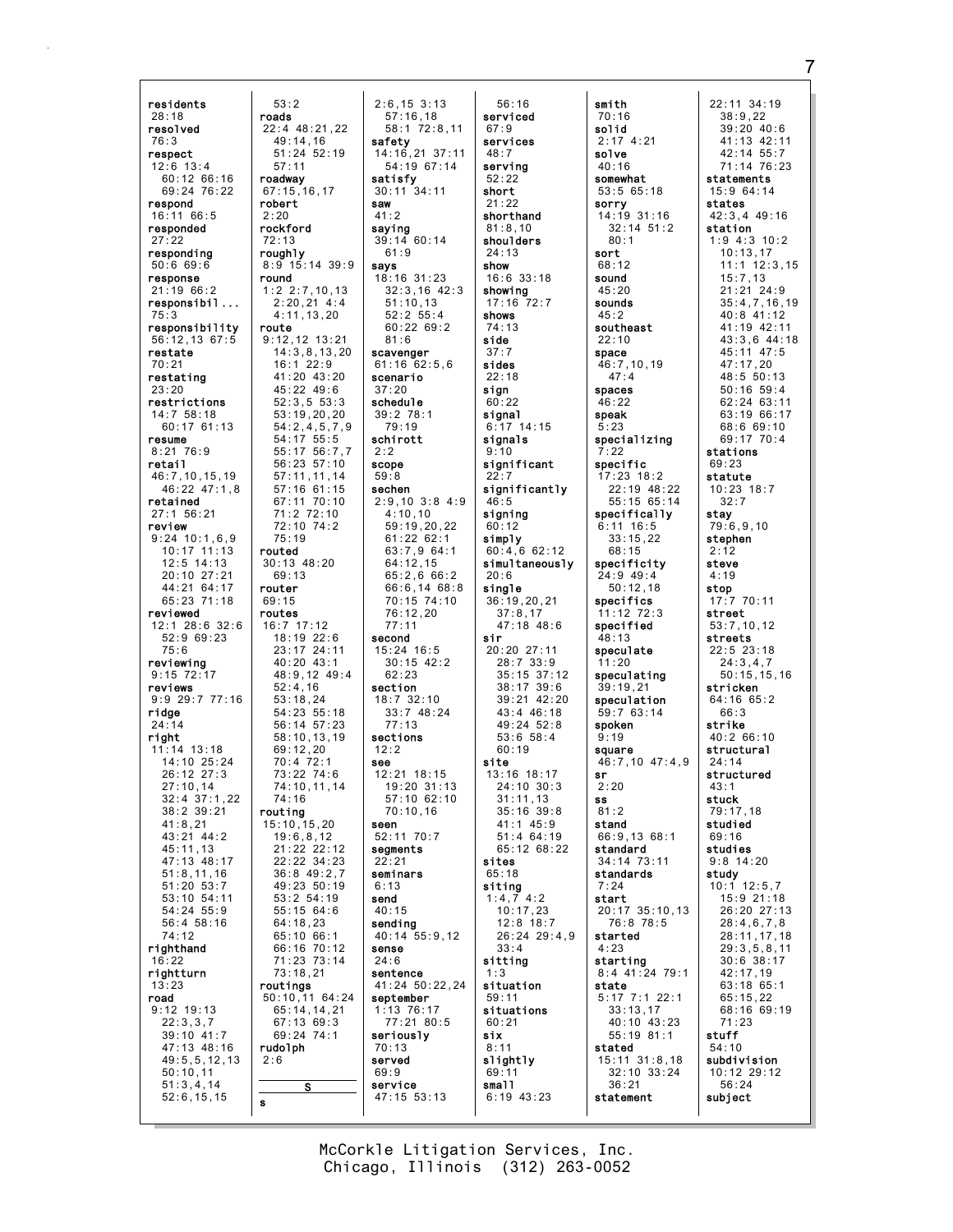$29:15$  39:8 tell  $40:7$  $10:8$ telling submit  $18:19$  20:16  $74:18$  $75:11$ temporary submitted  $63:22$  $20.14$ ten sufficient  $46:5$  $58:10.14$ tend suggest  $47:3$  $78:24$ terms suggested 13:16 24:12  $60.8$  $37:10$  41:7 45:22 47:6,7 suitable 64:23 54:19 55:2 summarize  $58:4.17$  $8:23$  9:6  $67:14$ summarized testified  $25:2$  $5:14$   $52:18.21$ superintendent testify  $8:13$  26:4  $74:18$ supplement testimony  $73:17,20$ 23:21 30:16  $31:15$   $52:9$ sure  $17:4$  30:11  $52:11,12$ 59:8 74:17 60:9 69:19 74:17 77:24 thank surface  $5:4,11$  14:24 43:21.24  $16:12,23$  $17:6$  21:6 surprise  $61:6$ 25:11 33:12 surprised 59:12 71:10 77:17 79:22  $32:9,15$  43:14  $44:23$ thats 7:2 11:4 16:19 surrounding  $18:10$  19:4  $38:2$ sustained 21:10 22:21  $11:21$  32:22  $23:8,16$  25:4  $34:763:4$  $25:16,17$  $70:14$  $26:727:18$  $30:20$   $31:23$ swear  $31:24$   $32:2$  $5:7$  $32:16,17,18$ sworn  $5:8.14$  81:5  $33:20^{6}37:23$ synergistic  $38:9$  39:4  $40:3$  41:9  $41:5.15.23$ system  $43:20.22$ 44:12 47:6  $58:565:17$ 48:18 50:17  $51:12.17.21$  $52:24$   $53:4$ t 53:11 54:12  $2:12$  3:13  $56:11.13.21$ take  $57.2558.9$  $35:4$  54:15,15 58:23 59:11  $64.18$   $66.9$  $59:12.24$ 69:21 70:3  $60.1014$  $79:2$  $61:4.17$ taken 62:17 64:20  $81:10$  $65 \cdot 15$   $67 \cdot 4$ takes 72:14 75:12  $75:8.8$  $75:13,23$ talk  $77:278:10$ 36:12 46:2  $79:7$  $47:12$ theres talked  $16:21$ thin talking  $72:24$  $47:9,10$  52:24 thing  $53:18$   $55:24$  $11:4,10$ 58:15 79:12 things talks 13:11, 15 36:12  $49.1$ think task  $10:10$  19:3  $65:19$  $21:9,16$ taught 24:23 26:21  $6:13.19$  $30:9$   $33:20$ tch 41:9 42:23  $3:168:20$ 45:3 46:17  $11:15$  76:7,8<br>76:14,15,18 48:22 52:18  $52:23$   $53:4$  $77:5.17.19$ 

55:7,20 56:2  $60:20$  61:22  $62:1765:11$  $65:1766:4.9$  $66:10.69:7$  $71:20.24$  $72:3.6.11.11$ 72:16 75:7.8  $77:678:2$ thought  $10:1462:19$  $75:1.8$  $66:12$ trailer thoughts 78:19 three  $43:13.56:1.8$ 58:6 66:22 68:4.13.19  $69.3$ trailers timber  $2.15 \, 4.17$ 10:11 56:19  $56:22,23$ time  $10:10$  20:15  $27:5,16$ 28:10 29:2 train 58:20 60:17 62:22 78:17 transcript 79:24  $1:11$  79:9 times  $81:10$ 14:11 26:18 transfer  $43:2,4,8$ 67:23 71:18 todav  $4:14$  52:18 63:12 70:17  $73:24$  76:2  $78:15$ told  $74:14$ top  $42.1$ topic  $69:12$ total  $44:24$   $46:2.4$ towers  $28.19$ traffic  $5:20$  6:17,20<br>6:20 7:2,9  $9:8.9.10.15$  $10:1,24$  11:2  $12:5,7,14,16$  $13:7.8$  14:3  $14:15, 19, 21$ 15:9 17:9.12  $17:13, 14, 16$  $17.18$   $18.2$ 18:19,21,23 21:18 22:17  $22:18.20$  $24:15,22$  $26:19$   $28:4,6$  $28:7, 8, 11, 18$ 28:23 29:2,5  $29:8$  30:6  $31:10, 12, 20$  $31:21$   $32:11$  $32:13$   $33:5$  $34:336:2,14$  $37:5, 10, 15$ trash  $38:2^{6}39:2$  $48:8$  $40:19$   $42:8$ travel 42:17 43:24 44:4,16,24 45:4,20 46:2  $46:4,6,11$  $47:1,3,7,10$ 47:12 53:15

56:10 58:4 traveled  $58:11.21$  $35:18$ traveling  $59:662:13$ 49:17,19 71:5  $62:14,16$  $63:18$  64:4.6  $71:6$  $65:1.8.20.22$ treading  $65.23.66.17$  $72.23$  $67:14.21$ tressler  $68:16,23$  $2.12$  $71:23$   $73:14$ tried  $78:18$ trier  $17:20$   $23:17$  $77:1$  $39:2$  40:23 trip 47:23 48:3  $15:5,6$  19:6,8  $51:19.24$  $19:12.39:10$ 55:24 61:14 41:11 42:5  $69.1670.39$ trips 22:20 40:11 19:15 23:19<br>24:5 40:15 41:18 42:24 truck 47:21 48:10  $14:7,8$  22:6  $48:15,20$ 24:8 27:14 49:12,15,18  $37:4,14$  41:6  $55:10,13$  $41:11,18$ 62:8,9 70:22 47:10.12  $48:649:8$  $51:8,853:19$  $38:15.15.16$  $53:20$   $54:2,5$ 54:7,9 55:18 56:7,14 57:9  $57:11.16.23$  $1:9$  4:3 10:2 58:4,13 59:5  $10:13,17$  $62:5$  69:24  $11:1$  12:3.15  $74:10, 11, 14$  $15:7, 10, 12$  $75:18$ truckgenera...  $15:13.18$ 17:20 19:15  $30 \cdot 14$  $21:21,24$ trucks 15:10,12 21:24  $22:14$   $23:17$  $23:18$   $24:5,8$  $22:1,12,14$  $33:4$   $34:24$  $29:21.30:13$  $35:3.7.16.19$  $34:24$  36:4  $40:7.11$   $41:7$  $36:4$  39:2  $40:8.11.14$  $43:5.9.15$  $40:22$   $41:12$ 44:13 47:13  $41:19$   $42:11$  $49:250:14$ 43:2.5 44:17  $50:19.20$  $45 \cdot 11 \cdot 47 \cdot 5$  $51.5$  11 15 47:17.19.21  $51:20.24$  $47:23$   $48:3.5$  $52:3,19$ 48:9,14.20 53:12.13.22  $49:8.12.14$  $53:24$   $54:21$  $49.18.50.13$  $54.23$  24  $55:19.24$  $50:16.20$  $51:5.7.11.19$  $56:8$  57:3  $51.24$   $54.20$  $58:6.15.18$  $55:9.12.23$  $58:21$  61:14  $56:8$  59:4  $61:16$   $62:6$  $61 \cdot 13$   $62 \cdot 8$  9  $63.1964.19$ 62:24 63:11 65:12 69:13  $63:19,19$ 69:15 71:2 64:19 65:12  $74.16$ 66:17 67:9 trucktrailer 68:6 69:10  $48:4$ 69:16,17,21 true 69:23 70:3,4  $27:23$  34:4 70:9,22 71:2  $59:11$   $81:9$ trustee transportation 6:11 7:18,20<br>7:22 8:10,13  $2:20,21$  4:14  $4.15$  $8:199:11$ trustees trying  $26:21$  74:4 19:16,17 22:1  $75:13$  $22:14,15$ tuesday 23:19 24:5  $20:12, 14$  78:5 24:19 39:7  $78:21$ 40:10 52:3 turn 58:21 69:17 13:19 45:13

59:24 60:7  $60:12, 18, 22$  $61:10.62:6$  $62:12$ turning  $14:7$  15:2 turns  $14:9,10$  58:15  $61:8$ two  $22:17$   $23:18$  $24:3$   $43:13$  $43.15$   $45.8$ 48:22 72:1  $73:22$   $75:3$  $75:11$ type  $24.846:15$ types  $17:12$ typically 43:9 48:3  $\overline{u}$  $\mathbf{u}$  $57:16,18$   $58:1$  $72:8,11$ ultimate  $15:2$  16:7 ultimately  $19:18$ understand 12:19 30:18  $35:3.7.15$  $47:22$   $51:7$  $60:973:4.24$  $78:12$ understanding  $15:11$   $20:21$  $32:1.2.17$  $36.343.10$  $57:2.5.58:23$  $61:1562:4$  $70.24$   $72.13$  $76:1$ unfortunate  $16:15$ unfortunately uniform  $6:20$ unit  $48:6$ university  $6:10.12$ unload  $43:9$ unsuitable  $48:21$ unusual  $75.1$ urban  $6:10$ use  $42:13.21.51:3$  $51:5, 24$  53:1  $53:24$   $58:12$  $61:1763:12$  $68:22$ uses 56:23 utilizing  $60:5$  74:10 M valid  $41:8$ vanderbilt  $6:10$ various